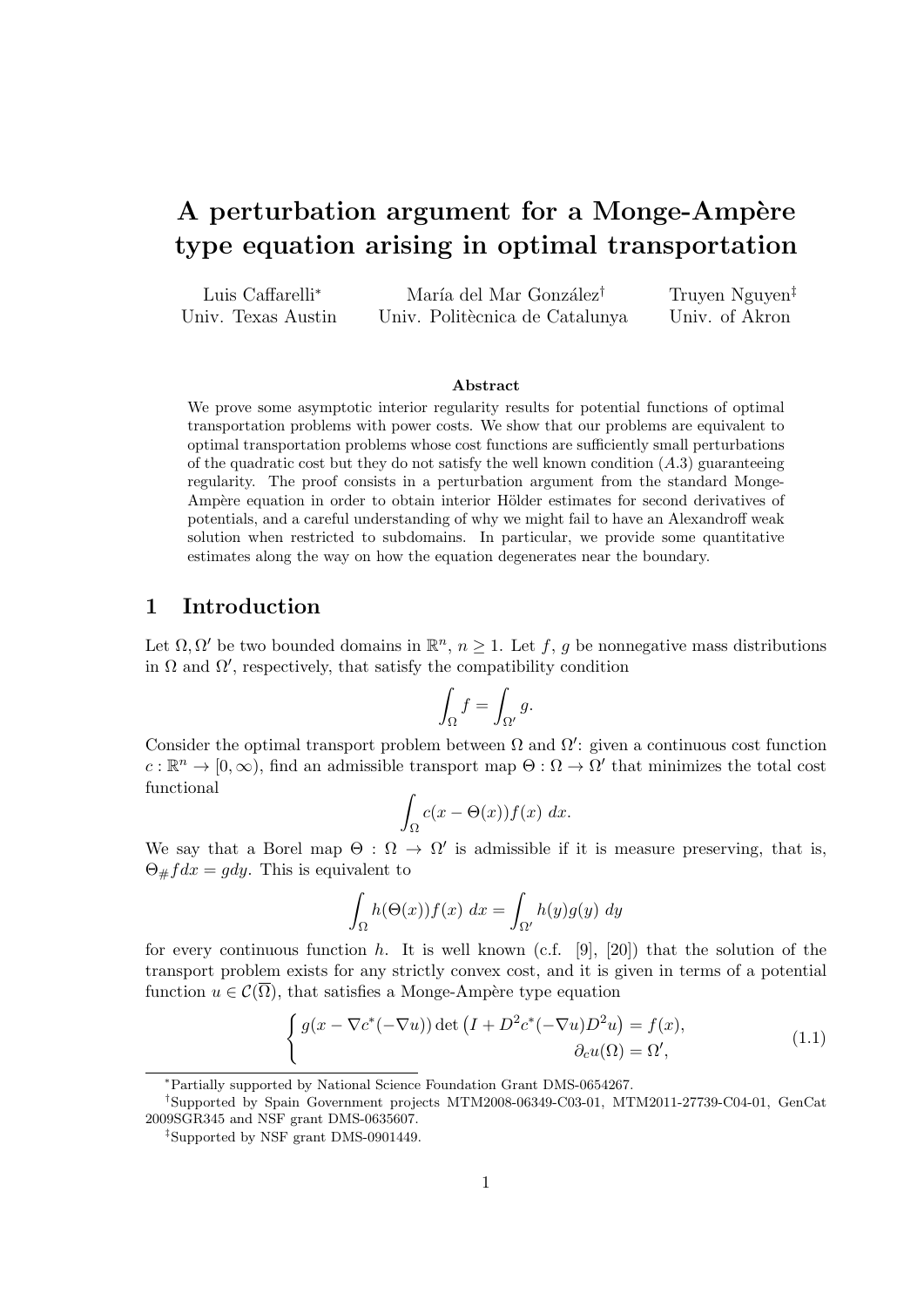where *I* is the  $n \times n$  identity matrix,  $\partial_c u(\Omega) := \cup_{x \in \Omega} \partial_c u(x)$  and the *c*-subdifferential  $\partial_c u(x)$ is defined by (2.3).

In this paper we concentrate on the convex cost  $c(z) = \frac{1}{p} |z|^p$  ( $p > 1$ ) and investigate the regularity of its corresponding optimal map. First we study the asymptotic behavior of the equation when the two domains Ω and Ω*′* are sufficiently far away. Second, we consider the perturbation problem  $p > 2$ ,  $p \to 2$  but  $\Omega$  and  $\Omega'$  do not need to be far apart. In both cases, our aim is to prove interior  $C^{2,\alpha}$  estimates for the potential *u*. This is achieved by showing that our problems are equivalent to optimal transportation problems whose cost functions are close to the quadratic cost. We then perform a perturbation argument around the standard Monge-Ampère equation to derive the regularity of *u*.

Before stating precisely our main result, we recall that a bounded domain  $U \subset \mathbb{R}^n$  is called strongly convex if *U* has a  $\mathcal{C}^2$  defining function  $\rho$  satisfying  $\langle D^2 \rho(x)\xi, \xi \rangle > 0$  for all  $x \in \partial U$  and all vectors  $\xi$  in the tangent space to  $\partial U$  at *x*. It is also known that if *U* is strongly convex then there exist a constant  $C > 0$  and a defining function  $\tilde{\rho}$  for *U* such that

$$
\langle D^2 \tilde{\rho}(x) w, w \rangle \ge C|w|^2, \quad \forall x \in \partial U \text{ and } \forall w \in \mathbb{R}^n. \tag{1.2}
$$

For any  $\delta > 0$ , denote

$$
\Omega_{\delta} := \{ x \in \Omega : \text{dist}(x, \partial \Omega) > \delta \}.
$$

**Theorem 1.1.** *Suppose*  $\Omega$  *and*  $\Omega'$  *are two strongly convex bounded domains in*  $\mathbb{R}^n$ *. Assume that*  $f \in C^{\alpha}_{loc}(\Omega)$  *and*  $g \in C^{\alpha}_{loc}(\Omega')$  *are two nonnegative mass distributions satisfying* 

$$
\int_{\Omega} f(x) dx = \int_{\Omega'} g(y) dy, \quad \Lambda_1 \le f(x) \le \Lambda_2 \text{ in } \Omega \quad \text{and} \quad \Lambda_1 \le g(y) \le \Lambda_2 \text{ in } \Omega', \tag{1.3}
$$

*where*  $\Lambda_1 < \Lambda_2$  *are positive constants. Let*  $u \in C(\overline{\Omega})$  *be the potential from the optimal transport problem* (1.1) *between*  $\Omega$  *and*  $\Omega'$  *with cost*  $c(z) = \frac{1}{p} |z|^p$ ,  $p > 1$ *. Given any*  $\delta_0 > 0$ *, we have:* 

- There exists  $\lambda_0 > 0$  depending on  $\delta_0$ , n, p,  $\alpha$ ,  $\Lambda_1$ ,  $\Lambda_2$ ,  $\Omega$  and  $\Omega'$  such that if  $dist(\Omega, \Omega') \ge$  $\lambda_0$ , then  $u \in C^{2,\alpha'}(\Omega_{\delta_0})$  for some  $0 < \alpha' < \alpha$  depending only on *n* and  $\alpha$ .
- There exists  $p_0 > 2$  depending on  $\delta_0$ , n,  $\alpha$ ,  $\Lambda_1$ ,  $\Lambda_2$ ,  $\Omega$  and  $\Omega'$  such that for all  $2 < p \leq p_0$ ,  $if dist(\Omega, \Omega') > C_1$  *for some constant*  $C_1 > 0$ *, we also have that*  $u \in C^{2,\alpha'}(\Omega_{\delta_0})$  *for some*  $0 < \alpha' < \alpha$  depending only on *n* and  $\alpha$ .

The  $C^{2,\alpha'}$  norm depends on  $\delta_0$ , n,  $\Lambda_1$ ,  $\Lambda_2$ ,  $\alpha$ ,  $\Omega$ ,  $\Omega'$ ,  $||f||_{C^{\alpha}(\Omega_{\delta_1})}$ ,  $||g||_{C^{\alpha}(\Omega_{\delta_1}')}$ ,  $C_1$ . Here  $\delta_1$ *depends only on*  $\delta_0$  *and universal constants.* 

**Remark.** Standard elliptic theory implies that  $u \in C^{2,\alpha}(\Omega_{\delta_0})$ .

We emphasize that, unlike the standard subdifferential for convex functions, in general the *c*-subdifferential associated to a power cost function is a nonlocal operator on the set of *c*-convex functions. A similar nonlocality is then inherited by the corresponding Monge– Ampère measures which makes the so called Alexandroff weak solutions to the equation (1.1) unstable when restricting to subdomains. This poses a serious obstacle in proving the regularity of the potential *u* since we loose information as we move into a smaller subregion and it is possible that the restricted function *u* is not a solution of the same equation in any reasonable sense. We note however that this problem would not present if we knew that *u* is differentiable everywhere.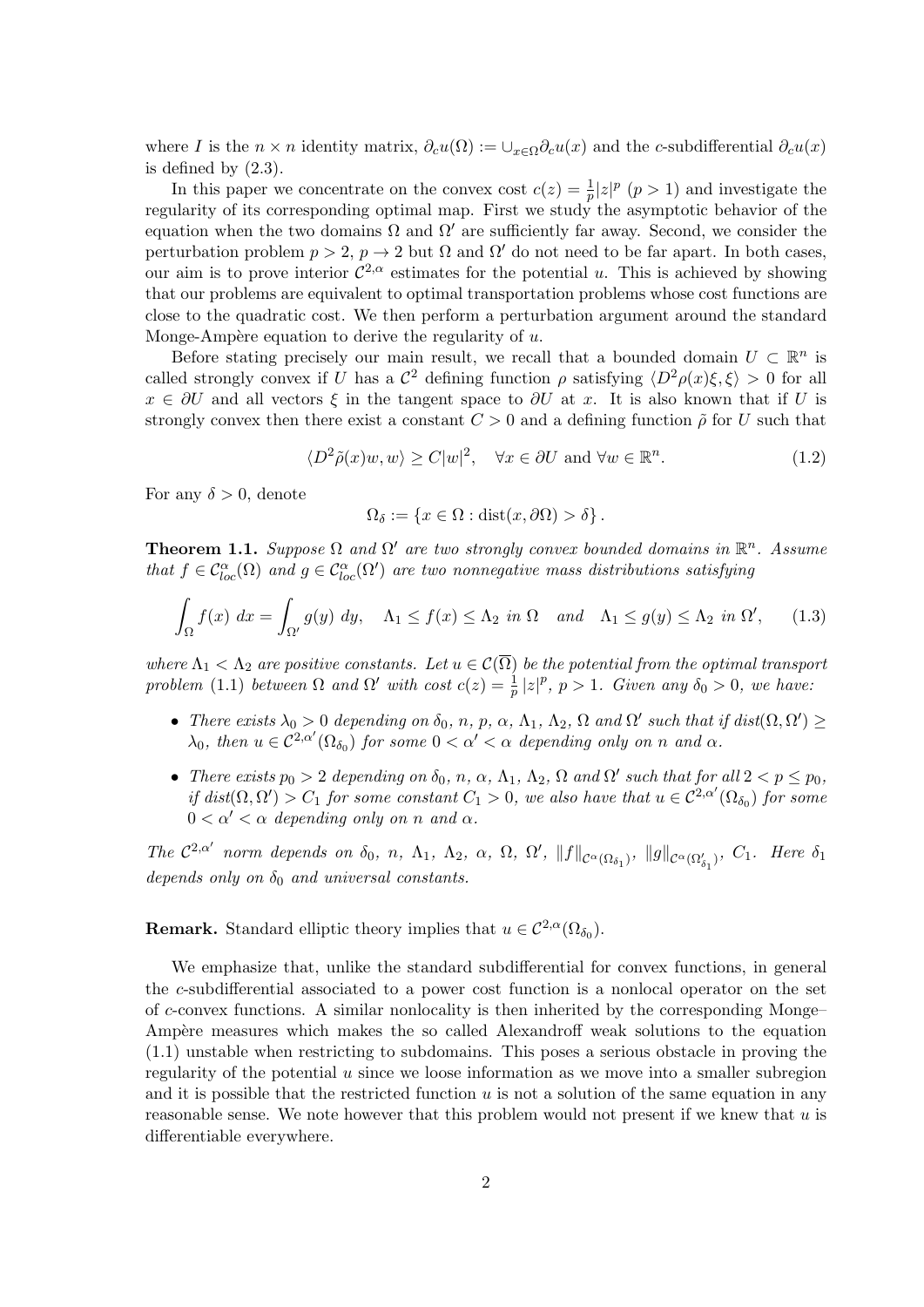As a consequence, our first problem is to determine whether the optimal transport map is continuous, i.e., that the potential  $u$  is  $C^1$ . This is a tricky question that has received a lot of attention recently. In the quadratic case, for the optimal transport with cost  $c_q(z) = \frac{1}{2} |z|^2$ , this problem is equivalent to proving strict convexity of the potential (see Caffarelli [7]). For the general case, Ma-Trudinger-Wang [27] have introduced condition (*A.*3) on the cost that is sufficient for regularity. The example by Loeper  $[25]$  shows that the weak form of  $(A.3)$  is also necessary in the general case. Further references can be found in Trudinger-Wang [30], [29], [31], Figalli-Loeper [18], Kim-McCann [26].

Note that (*A.*3) and its weak form are conditions on the cost that involve fourth order derivatives but, in particular, they do not include the power cost  $\frac{1}{p} |z|^p$ ,  $p > 1$ . More precisely, (*A.*3) is written as

$$
\sum_{i,j,k,l,p,q,r,s} (c^{p,q} c_{ij,p} c_{q,rs} - c_{ij,rs}) c^{r,k} c^{s,l} \xi_i \xi_j \eta_k \eta_l \ge c_0 |\xi|^2 |\eta|^2
$$

for all  $\xi, \eta \in \mathbb{R}^n$  satisfying  $\xi \perp \eta$ , where  $c_{i,j}(x, y) = D_{ij}c(x, y)$ ,  $(c^{i,j})$  is the inverse matrix of  $(c_{i,j})$  and  $c_0$  is a positive constant. Thus the so called "double mountain above sliding mountain" property established in [26] is not true in our case and it is interesting to know whether the local *c*-subdifferential is still the same as the global *c*-subdifferential which is especially important in localizing our problem to understand the smoothness of *u*. As an attempt at answering this nontrivial question, we explore the problem of strict convexity in depth in order to obtain more refined information of the possible degeneracies and to describe the geometry of optimal transportation. By comparing with the optimal transport problem for the quadratic cost, we are able to show that the sections of *u* have good shapes and hence their eccentricity is controlled. We then employ this to demonstrate that: for a given subdomain, any local *c*-subdifferential of *u* with respect to the subdomain at *x* is also a global *c*-subdifferential of *u* at *x* as long as the point *x* is sufficiently away from the boundary of the subdomain. That is, the a priori lost information can only happen in a very small region near the boundary of the subdomain. This indicates that although the restricted potential *u* might no longer be an Alexandroff weak solution of the equation  $(1.1)$  in the subdomain, it should be close to such a solution of the equation. We quantify this kind of almost solutions by introducing notions of Alexandroff weak solutions and viscosity solutions in one region relative to another region. Then we give a careful description of these very weak solutions, so that the machinery for second order elliptic equations can be applied.

The next step is to show second derivative Hölder estimates. In the case of quadratic cost, they were obtained by Caffarelli in [5], where, more generally, he showed  $W^{2,p}$  estimates; also the Park City notes [11] contain a sketch of the  $\mathcal{C}^{1,1}$  estimates. The recent note by Gutiérrez, Huang and Nguyen [23] thoroughly explores the ideas in Caffarelli's work to give a  $\mathcal{C}^{2,\alpha}$  estimate directly. These proofs consist in the understanding of the regularity of the Monge-Ampère equation

$$
g(x + \nabla w) \det (I + D^2 w) = f(x). \tag{1.4}
$$

The purpose of this paper is to treat  $(1.1)$  as a perturbation of  $(1.4)$ , that is small when the distance  $\lambda$  between  $\Omega$  and  $\Omega'$  is very big, or when  $p \to 2$ . The ideas first appeared in Caffarelli's work [4] in the setting of fully nonlinear uniformly elliptic equations, (see also the book [12]). However, some difficulties arise in our work: first of all we need to work with almost solutions of (1.1) and estimate explicitly the closeness between them and solutions of the Dirichlet problem for the standard Monge-Ampère equation. We overcome this obstacle by proving a comparison principle which allows us to compare very weak solutions coming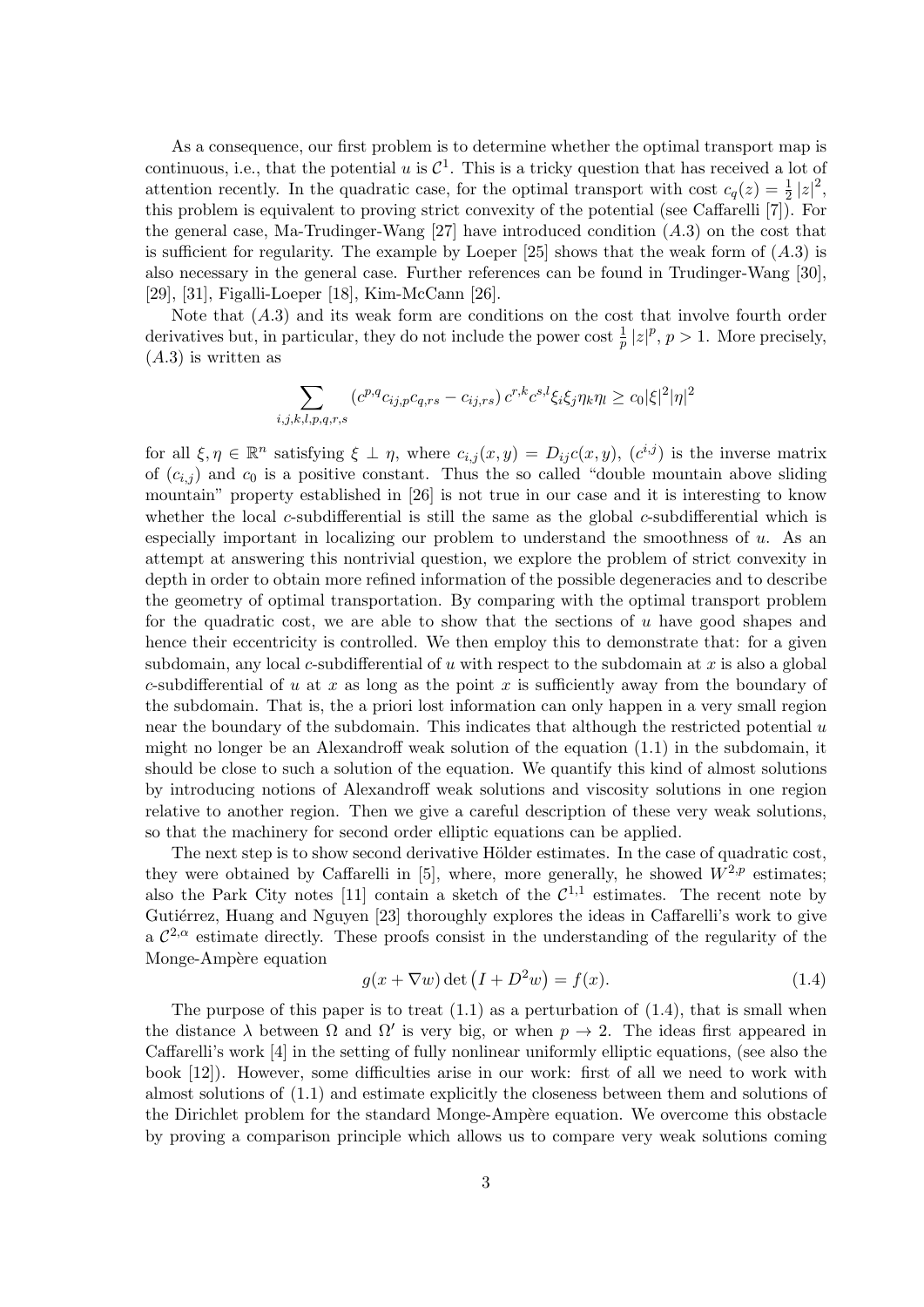from two different equations. Second, estimates are usually given in terms of good Dirichlet boundary data. To handle this, we localize the problem and work with sections, which is doable thanks to our previous discussion on restriction and localization. Third, the estimates deteriorate at the boundary of the sections; this deterioration will compensate with the fact that the sections become more and more round, but it needs to be quantified explicitly.

Some related works to the present that have recently appeared are the following: asymptotic regularity of optimal transport on manifolds (Delanoë [15], Delanoë-Ge [16]), regularity for Gaussian-to-Gaussian maps with near Euclidean cost (Warren [34]).

The paper is structured as follows: Section 2 is the basic set up for our problem, together with a quick review on optimal transportation for convex costs, while Section 3 contains some geometrical properties of our special cost that will be needed at a later time. Section 4 is the starting point in the proof of the main theorem: a comparison to the optimal transport problem for quadratic cost to get good control of the sections of *u*. Then, in Section 5 we give an (almost) global *c*-subdifferential result, and further explore the concepts of Alexandroff and viscosity solutions in a relative sense. Next, Section 6 deals with the comparison principle for viscosity solutions, that allows to show that the potential *u* is close to a quadratic polynomial locally. Finally, in the last Section 7 we put together all these results in order to complete the proof of Theorem 1.1.

**Acknowledgements.** M.d.M. González and T. Nguyen gratefully acknowledge the support provided by the Mathematical Sciences Research Institute at Berkeley and the Institute for Advanced Study at Princeton where parts of this work were carried out. T. Nguyen also would like to thank Neil Trudinger for fruitful discussions on regularity of optimal maps.

### **2 Set up**

### **2.1 A review of convex costs**

Here we review some standard background for equation  $(1.1)$  when the cost function  $c$ :  $\mathbb{R}^n \to [0, \infty)$  is strictly convex. The basic references for optimal transportation are the books by Ambrosio-Gigli-Savaré  $[1]$  and Villani  $([32]$ , or its most recent book  $[33]$ ). In this case, it is well known that the optimal transport map exists and is unique. This was studied independently by Caffarelli [9] and Gangbo-McCann [19] following the ideas introduced by Brenier in [2] for the quadratic cost  $c(z) = \frac{1}{2} |z|^2$ . To prove the existence of such map, they considered the dual functional of Kantorovich

$$
I(\phi, \psi) = -\int_{\Omega} f(x)\phi(x)dx - \int_{\Omega'} g(y)\psi(y)dy
$$
\n(2.1)

for pairs  $(\phi, \psi)$  of Lipschitz functions in the set

$$
K := \left\{ (\phi, \psi) : -\phi(x) - \psi(y) \le c(x - y) \quad \text{for all} \quad x \in \Omega, \ y \in \Omega' \right\}.
$$

Now, it is possible to show that a maximizing pair (*u, v*) for the Kantorovich functional exists and is unique up to a constant. Furthermore if we let

$$
\Theta_u(x) := x - \nabla c^*(-\nabla u),
$$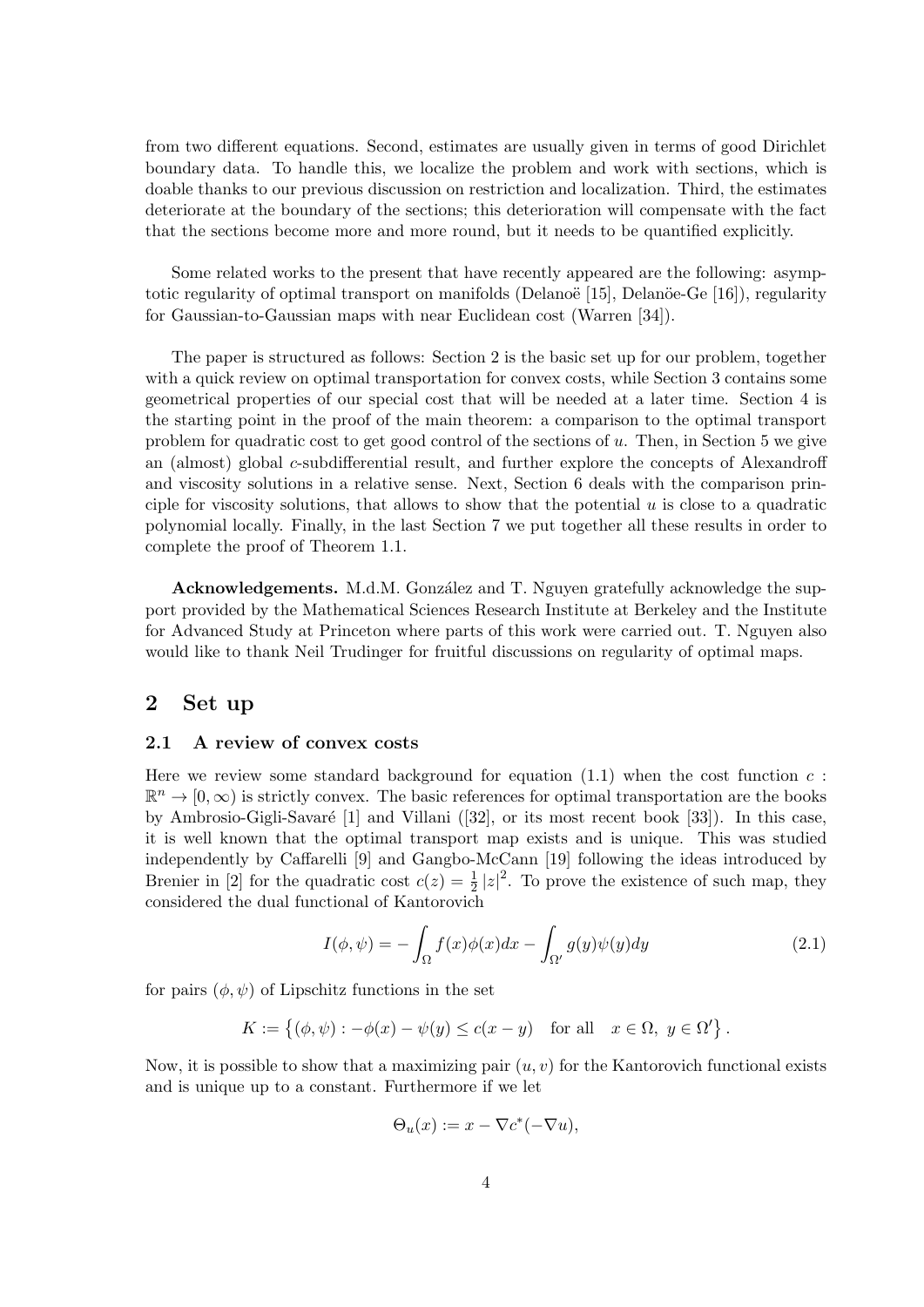then this is the solution of the transport problem, where we have defined  $c^*$ , the Legendre transform of *c*, as

$$
c^*(y) = \sup_{x \in \mathbb{R}^n} \left\{ \langle x, y \rangle - c(x) \right\}.
$$

The function  $u : \Omega \to \mathbb{R}$  is known as the potential, and from the proof we obtain a representation of the form

$$
u(x) = \sup_{y \in \Omega'} \left\{-c(x - y) - v(y)\right\}.
$$

This potential *u* is locally Lipschitz and satisfies a second order fully non-linear PDE of Monge-Ampère type:

$$
M[u] = f \quad \text{in } \Omega,\tag{2.2}
$$

where

$$
M[u] := g(x - \nabla c^*(-\nabla u)) \det (I + D^2 c^*(-\nabla u)D^2 u).
$$

Equation (2.2) can be understood in the a.e. sense (where the gradient is an  $L^{\infty}$  function), in the sense of Alexandroff, or in the viscosity setting. The book of Gutiérrez  $[22]$  gives a good introduction to these concepts in the quadratic case. Let us give here the necessary definitions for general strictly convex cost function (cf. Gutiérrez-Nguyen  $[24]$ ).

Let *u* be a function on  $\Omega$ . We define the *(global) c*-subdifferential of *u* at  $x_0$  by

$$
\partial_c u(x_0) := \{ y \in \mathbb{R}^n : u(x) \ge u(x_0) - c(x - y) + c(x_0 - y) \quad \text{for all} \quad x \in \Omega \}
$$
 (2.3)

and the *(local) c*-subdifferential of *u* at  $x_0$  as

$$
\partial_c^{\text{loc}} u(x_0) := \{ p \in \mathbb{R}^n : u(x) \ge u(x_0) - c(x - p) + c(x_0 - p) \text{ in some neighborhood of } x_0 \}.
$$
\n(2.4)

For each  $u \in \mathcal{C}(\Omega)$  satisfying  $\partial_{c}u(\Omega) \subset \Omega'$ , the *generalized Monge-Ampère measure* of *u* associated to the cost function *c* and the weight *g* is the Borel measure defined by

$$
w_c(g, u)(E) = \int_{\partial_c u(E)} g(y) dy \quad \text{for all Borel sets} \quad E \subset \Omega.
$$

If, in addition  $u \in C^2(\Omega)$  and  $c^* \in C^2(\mathbb{R}^n)$ , then we can give an alternate representation

$$
w_c(g, u)(E) = \int_{E \cap \Gamma_u} g(x - \nabla c^*(-\nabla u)) \det (I + D^2 c^*(-\nabla u) D^2 u) dx \tag{2.5}
$$

for  $\Gamma_u = \{x \in \Omega : \partial_c u(x) \neq \emptyset\}.$ 

On the other hand, a function  $u : \Omega \to \mathbb{R} \cup \{+\infty\}$  is called *c*-*convex* in  $\Omega$  if there exists  $A \subset \mathbb{R}^n \times \mathbb{R}$  such that

$$
u(x) = \sup_{(y,a) \in A} \{-c(x - y) + a\}
$$

for all  $x \in \Omega$ .

With these two ingredients in mind, we say that a *c*-convex function  $u \in C(\overline{\Omega})$  is a solution of equation (2.2) in the sense of Alexandroff if  $\partial_c u(\Omega) \subset \overline{\Omega'}$  and  $w_c(g, u)(E) = \int_E f$  for every Borel set  $E \subset \Omega$ . It can be shown that a *c*-convex function *u* with  $\partial_c u(\Omega) \subset \Omega'$  is a solution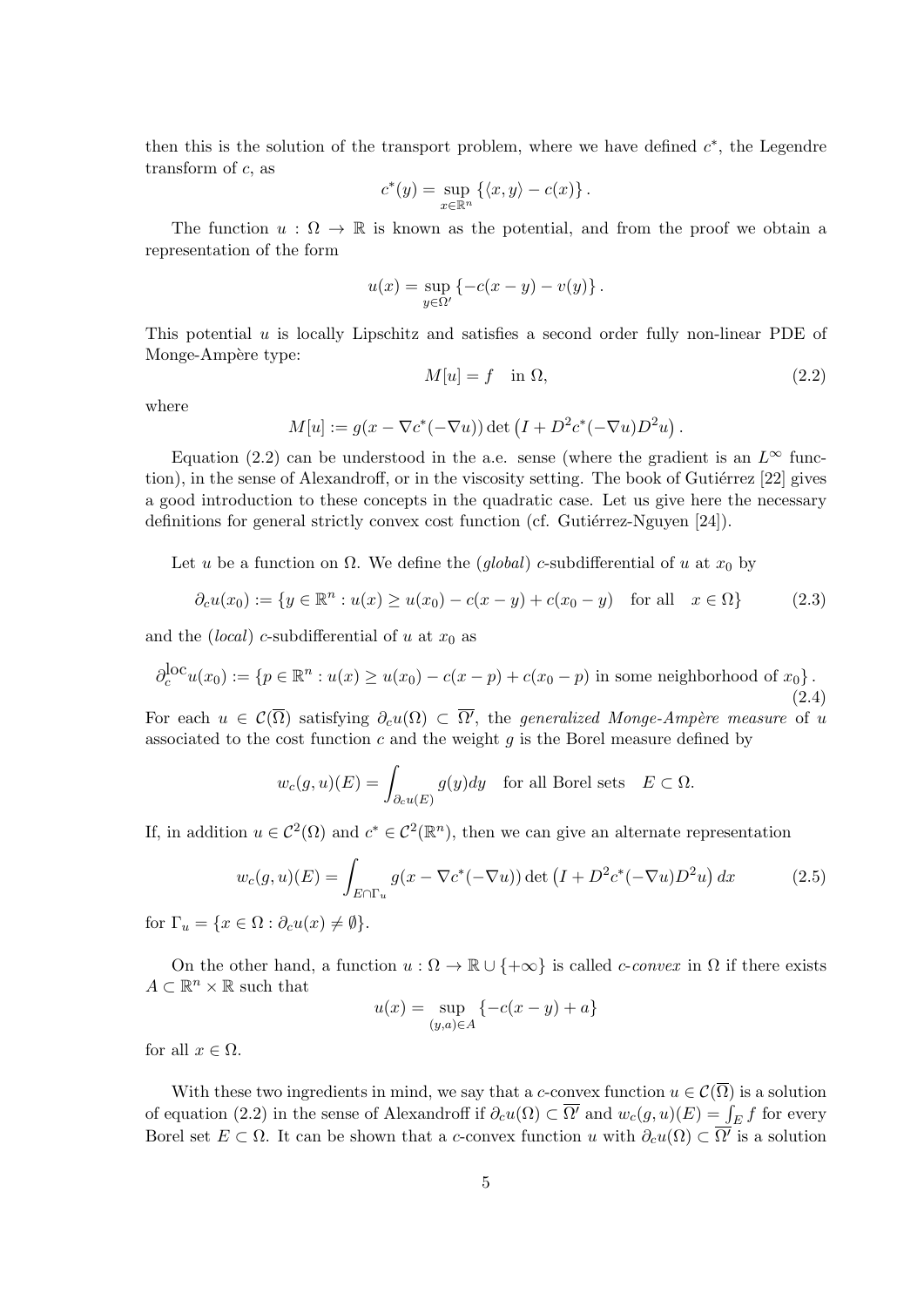in the sense of Alexandroff if and only if it satisfies (2.2) a.e. in  $\Omega$  and  $w_c(g, u)$  is absolutely continuous with respect to the Lebesgue measure.

However, one of the main difficulties in this problem is that the restriction to a subdomain of an Alexandroff solution may not be an Alexandroff solution any longer which makes it extremely difficult to study regularity of such solutions. This is so because the global *c*subdifferential (2.3) may not agree with the local one (2.4).

We need one more concept (see Ma-Trudinger-Wang [27]): a set  $E' \subset \mathbb{R}^n$  is  $c^*$ -*convex* relative to a set  $E \subset \mathbb{R}^n$  if for each  $x \in E$ , the image  $\{\nabla_x c(x - y) : y \in E'\}$  is convex. They proved that if *u* is a generalized solution of (2.2) in the  $L^{\infty}$  sense,  $f > 0$  in  $\Omega$ , and  $\Omega'$  is  $c^*$ -convex relative to  $\Omega$ , then *u* is also a solution in the sense of Alexandroff.

### **2.2 "Almost" quadratic costs**

In the following, we set up the proof for the first statement of Theorem 1.1. Let  $\Omega$  be a bounded domain. We will assume that  $\Omega' = \lambda \mathbf{a} + \Omega^*$  with  $\Omega^*$  is a bounded domain and **a** is a unit vector. Thus,  $\Omega'$  is nothing but  $\Omega^*$  translated by a distance  $\lambda > 0$  in the direction of the vector **a**. We will rewrite the transport equation when  $\lambda \geq \lambda_0$  for  $\lambda_0$  big enough in the following proposition, which plays a key role in our approach. Before stating and proving the result, we need to introduce some notations. As the matrix  $I + (p-2)a \otimes a$  is symmetric and positive definite, there is an invertible matrix *A* such that  $I + (p-2)a \otimes a = A^T A$ . Also if *E* is a subset in  $\mathbb{R}^n$ , we shall use  $A(E)$  to denote the set  $\{Ax : x \in E\}$ .

**Proposition 2.1.** *There exists*  $\lambda_0 > 0$  *depending only on diam*( $\Omega \cup \Omega^*$ ) *such that for all*  $\lambda \geq \lambda_0$ , we have:  $T(x)$  *is the optimal map for the transport problem between*  $(\Omega, f)$  *and*  $(\lambda \mathbf{a} + \Omega^*, g)$  with cost  $c(z) = \frac{1}{p} |z|^p$  if and only if  $\tilde{T}(x) := A[T(A^{-1}x) - \lambda \mathbf{a}]$  is the optimal *map for the transport problem between*  $(A(\Omega), \tilde{f})$  *and*  $(A(\Omega^*), \tilde{g})$  *for the convex cost* 

$$
c_{\lambda}(z) = \frac{1}{2}|z|^2 + \frac{1}{\lambda}E(z),
$$
\n(2.6)

*where the term E is a smooth function satisfying the following*

$$
E(z) = O\left(|z|^3\right), \quad \nabla E(z) = O\left(|z|^2\right), \quad D^2 E(z) = O\left(|z|\right),
$$
\n
$$
E(Ax - Ay) = \lambda^3 \left\{\frac{1}{p}|\mathbf{a} - \frac{x-y}{\lambda}|^p - \frac{1}{p} + \langle \mathbf{a}, \frac{x-y}{\lambda}\rangle - \frac{1}{2}|\frac{Ax - Ay}{\lambda}|^2\right\} \quad \forall x \in \Omega, \ \forall y \in \Omega^*.
$$
\n
$$
(2.7)
$$

*Here we have set*  $\tilde{f}(x) = f(A^{-1}x)$  *and*  $\tilde{g}(y) = g(\lambda a + A^{-1}y)$ .

*Proof.* We first observe that a Borel map  $y : \Omega \longrightarrow \lambda \mathbf{a} + \Omega^*$  satisfies  $y \# f dx = g dx$  if and only if  $\tilde{y}: A(\Omega) \longrightarrow A(\Omega^*)$  satisfies  $\tilde{y} \# \tilde{f} dx = \tilde{g} dx$ , where  $\tilde{y}(x) := A[y(A^{-1}x) - \lambda \mathbf{a}]$ . Moreover, by the definition of  $f$ , we have

$$
\int_{\Omega} \frac{1}{p} |x - y(x)|^p f(x) dx = \int_{\Omega} \frac{1}{p} |x - \lambda \mathbf{a} - A^{-1} \tilde{y}(Ax)|^p \tilde{f}(Ax) dx
$$

$$
= \frac{\lambda^{p-2}}{\det A} \int_{A(\Omega)} \frac{\lambda^2}{p} \left| \mathbf{a} - \frac{A^{-1}(x - \tilde{y}(x))}{\lambda} \right|^p \tilde{f}(x) dx. \tag{2.8}
$$

We now want to expand the integrand in the above integral. Note that  $|A^{-1}(x - \tilde{y}(x))| \le$  $c := \text{diam}(\Omega \cup \Omega^*)$  and hence  $\frac{A^{-1}(x-\tilde{y}(x))}{\lambda}$  $\left| \leq \frac{c}{\lambda} \right| < 1$  for  $\lambda$  big enough. Let  $w = \frac{A^{-1}(x - \tilde{y}(x))}{\lambda}$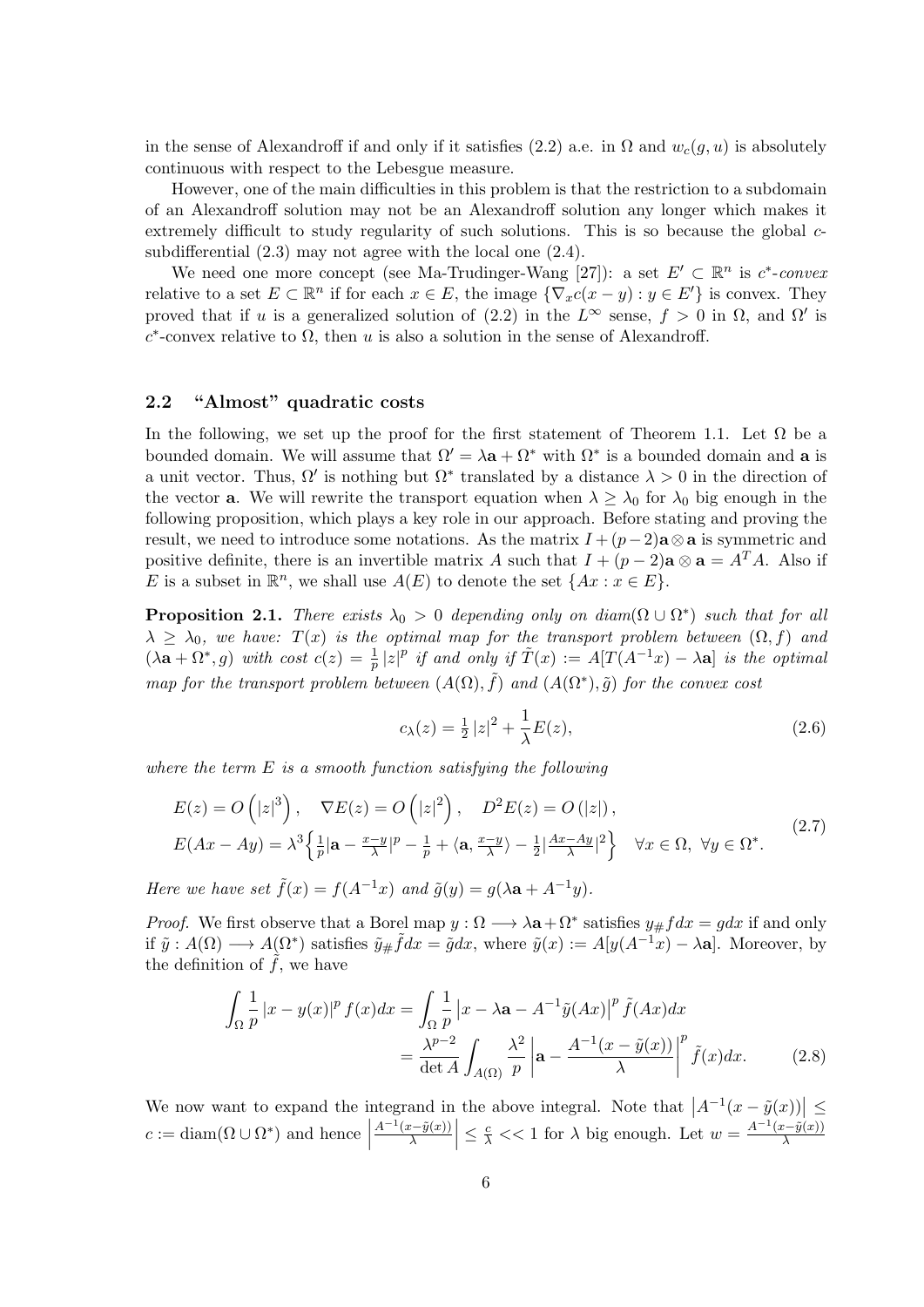and consider the Taylor expansion of

$$
h(w) = \frac{1}{p} |\mathbf{a} - w|^p
$$

around the origin:

$$
h(w) = \frac{1}{p} - \langle \mathbf{a}, w \rangle + \frac{1}{2} \langle [I + (p - 2)\mathbf{a} \otimes \mathbf{a}] w, w \rangle + F(w) = \frac{1}{p} - \langle \mathbf{a}, w \rangle + \frac{1}{2} \langle A^T A w, w \rangle + F(w),
$$
  
where  $F(w) = O(|w|^3)$ . Define

$$
c_{\lambda}(z) := \frac{1}{2} |z|^2 + \frac{1}{\lambda} E(z)
$$

with  $E(z) = \lambda^3 F(\frac{A^{-1}z}{\lambda})$  $\frac{1+z}{\lambda}$ ). Then it follows from the above expansion that

$$
\frac{\lambda^2}{p} \left| \mathbf{a} - \frac{A^{-1}(x - \tilde{y}(x))}{\lambda} \right|^p = \lambda^2 h \left( \frac{A^{-1}(x - \tilde{y}(x))}{\lambda} \right) = \frac{\lambda^2}{p} - \lambda \langle \mathbf{a}, A^{-1}x \rangle + \lambda \langle \mathbf{a}, A^{-1}\tilde{y}(x) \rangle
$$

$$
+ \frac{1}{2} |x - \tilde{y}(x)|^2 + \lambda^2 F \left( \frac{A^{-1}(x - \tilde{y}(x))}{\lambda} \right)
$$

$$
= \frac{\lambda^2}{p} - \lambda \langle \mathbf{a}, A^{-1}x \rangle + \lambda \langle \mathbf{a}, A^{-1}\tilde{y}(x) \rangle + c_{\lambda}(x - \tilde{y}(x)).
$$

Plug this into (2.8) and by using the fact  $\tilde{y}_{\#} \tilde{f} dx = \tilde{g} dx$ , we obtain

$$
\int_{\Omega} \frac{1}{p} |x - y(x)|^p f(x) dx = \frac{\lambda^{p-2}}{\det A} \left\{ \int_{A(\Omega)} \left( \frac{\lambda^2}{p} - \lambda \langle \mathbf{a}, A^{-1}x \rangle \right) \tilde{f}(x) dx \right\}
$$

$$
+ \lambda \int_{A(\Omega)} \langle \mathbf{a}, A^{-1} \tilde{y}(x) \rangle \tilde{f}(x) dx + \int_{A(\Omega)} c_{\lambda}(x - \tilde{y}(x)) \tilde{f}(x) dx \right\}
$$

$$
= \lambda^{p-1} \left\{ \int_{\Omega} \left( \frac{\lambda}{p} - \langle \mathbf{a}, x \rangle \right) f(x) dx - \int_{\lambda \mathbf{a} + \Omega^*} (\lambda - \langle \mathbf{a}, y \rangle) g(y) dy \right\}
$$

$$
+ \frac{\lambda^{p-2}}{\det A} \left\{ \int_{A(\Omega)} c_{\lambda}(x - \tilde{y}(x)) \tilde{f}(x) dx \right\}.
$$

Since the first term in the last expression is independent of  $y(x)$  and  $\tilde{y}(x)$ , the proposition is proved. Notice that the last identity in (2.7) follows from the above definition of *E* and the fact that  $F(w) = h(w) - \frac{1}{p} + \langle a, w \rangle - \frac{1}{2} |Aw|^2$ .

**Remark.** By Proposition 2.1, it is enough to prove regularity for the potential *u* in the optimal transportation problem between  $A(\Omega)$  and  $A(\Omega^*)$  with respect to the convex cost function

$$
c(z) = \frac{1}{2} |z|^2 + \frac{1}{\lambda} E(z),
$$

where  $E$  is a smooth function satisfying  $(2.7)$ .

**Lemma 2.2.** Let  $\lambda_0$  be as in Proposition 2.1. Then for all  $\lambda \geq \lambda_0$  we have:  $\Omega'$  is  $c^*$ -convex *with respect to*  $\Omega$  *if and only if*  $A(\Omega^*)$  *is*  $c^*_{\lambda}$ -*convex with respect to*  $A(\Omega)$ *.*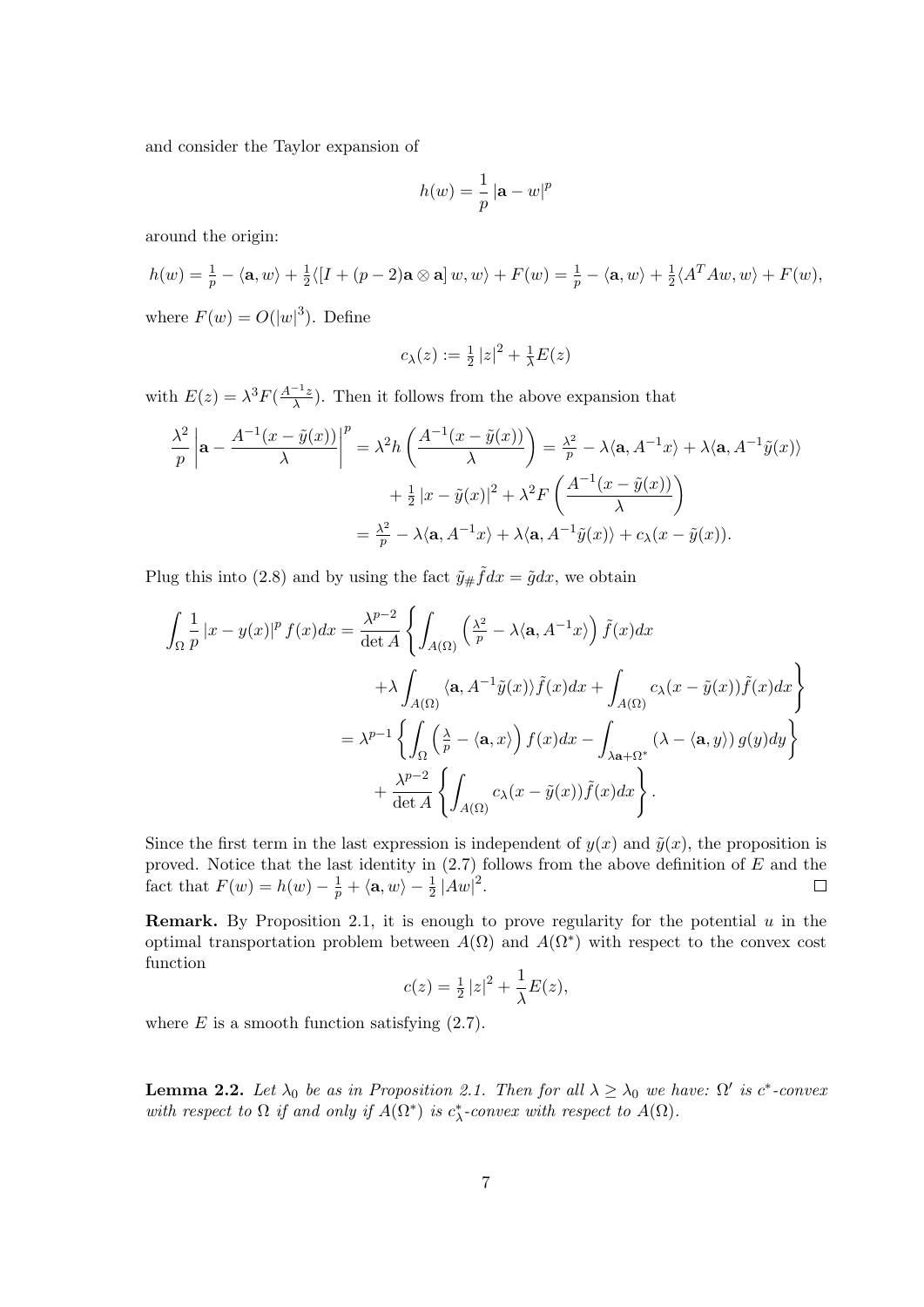*Proof.* Let  $x \in \Omega$ , and consider the set

$$
E_x := \{ \nabla_x c(x - y) : y \in \Omega' \} = \{ \nabla_x c(x - \lambda \mathbf{a} - y) : y \in \Omega^* \}.
$$

From the proof of Proposition 2.1, we know that

$$
c(x - \lambda \mathbf{a} - y) = \frac{\lambda^p}{p} - \lambda^{p-1} \langle \mathbf{a}, x - y \rangle + \frac{\lambda^{p-2}}{2} \langle A^T A(x - y), x - y \rangle + \lambda^p F\left(\frac{x - y}{\lambda}\right).
$$

Therefore we obtain

$$
E_x = -\lambda^{p-1}\mathbf{a} + \lambda^{p-2}A^T \left( \left\{ A(x-y) + \lambda (A^T)^{-1} \nabla F(\frac{x-y}{\lambda}) : y \in \Omega^* \right\} \right).
$$

On the other hand, if we let  $z = Ax$  and consider the set

$$
K_{Ax} = K_z := \{ \nabla_z c_\lambda(z - w) : w \in A(\Omega^*) \},
$$

then since  $c_{\lambda}(z) = \frac{1}{2} |z|^2 + \lambda^2 F(\frac{A^{-1}z}{\lambda})$  $\frac{-2}{\lambda}$ ), we have

$$
K_{Ax} = \left\{ z - w + \lambda (A^{-1})^T \nabla F \left( \frac{A^{-1}(z - w)}{\lambda} \right) : w \in A(\Omega^*) \right\}
$$
  
= 
$$
\left\{ A(x - y) + \lambda (A^T)^{-1} \nabla F \left( \frac{x - y}{\lambda} \right) : y \in \Omega^* \right\}.
$$

It follows that

$$
E_x = -\lambda^{p-1} \mathbf{a} + \lambda^{p-2} A^T \left( K_{Ax} \right),
$$

and hence the set  $E_x$  is convex if and only if the set  $K_{Ax}$  is convex.

We will also need:

**Lemma 2.3.** *The potential u in the optimal transportation problem of Theorem 1.1 is a weak solution in the Alexandroff sense, for*  $\lambda$  *big enough depending on the convexity of*  $\Omega'$  *and*  $p$ *. Moreover,*  $\partial_c^{loc} u(\Omega) \subset \overline{\Omega'}$ .

*Proof.* Since  $\Omega'$  is strongly convex by the assumption, so is  $\Omega^*$ . Let  $\tilde{\rho}$  be a  $\mathcal{C}^2$  defining function for  $\Omega^*$  such that (1.2) holds. Then  $\rho(x) := \tilde{\rho}(A^{-1}x)$  is a defining function for  $A(\Omega^*)$  satisfying

$$
\langle D^2 \rho(x)\xi, \xi \rangle = \langle D^2 \tilde{\rho}(A^{-1}x)A^{-1}\xi, A^{-1}\xi \rangle
$$
  
 
$$
\geq C \langle A^{-1}\xi, A^{-1}\xi \rangle = C \langle (A^{-1})^t A^{-1}\xi, \xi \rangle \geq c_p |\xi|^2
$$

for all  $x \in \partial A(\Omega^*)$  and all  $\xi \in \mathbb{R}^n$ . Thus  $A(\Omega^*)$  is also a strongly convex domain. Next we claim that  $A(\Omega^*)$  is  $c^*_{\lambda}$ -convex with respect to  $A(\Omega)$  for  $\lambda$  big enough (depending on the convexity of  $\Omega'$  and  $p$ ). Indeed,  $\nabla c_\lambda(x-y) = x - y + \frac{1}{\lambda}O(|x-y|^2)$  so the image  $\{\nabla_x c_\lambda(x-y) : y \in A(\Omega^*)\}$  is the same as  $x - U_x$  with  $U_x := \{y - \frac{1}{\lambda}O(|x - y|^2) : y \in A(\Omega^*)\}.$ Let  $F(z)$  be the inverse of the map  $y \mapsto y - \frac{1}{\lambda}O(|x - y|^2)$ . Then  $\bar{\rho}(z) := \rho(F(z))$  is a defining function for  $U_x$ . Since  $F(z) = z + \frac{1}{\lambda}O(|x - z|^2)$ ,  $DF(z) = I + \frac{1}{\lambda}O(|x - z|)$ ,  $D^2F_k(z) = \frac{1}{\lambda}O(1)$ and

$$
\langle D^2\bar{\rho}(z)\xi,\xi\rangle=\langle D^2\rho(F(z))DF(z)\xi,DF(z)\xi\rangle+\sum_{k=1}^n\frac{\partial \rho}{\partial y_k}(F(z))\langle D^2F_k(z)\xi,\xi\rangle,
$$

we infer that for all  $\lambda > 0$  sufficiently large

$$
\langle D^2 \bar{\rho}(z)\xi, \xi \rangle \ge c_p \langle DF(z)^t DF(z)\xi, \xi \rangle - \frac{C}{\lambda} |\xi|^2 \ge \left(\frac{c_p}{2} - \frac{C}{\lambda}\right) |\xi|^2 \ge 0 \quad \forall z \in \partial U_x, \ \forall \xi \in \mathbb{R}^n.
$$

Therefore the connected set  $U_x$  is convex and the claim is proved. Consequently,  $\Omega'$  is  $c^*$ convex with respect to  $\Omega$  by Lemma 2.2. It then follows from [27] that  $\partial_c^{loc} u(\Omega) \subset \overline{\Omega'}$  and *u* is an Alexandroff solution.  $\Box$ 

 $\Box$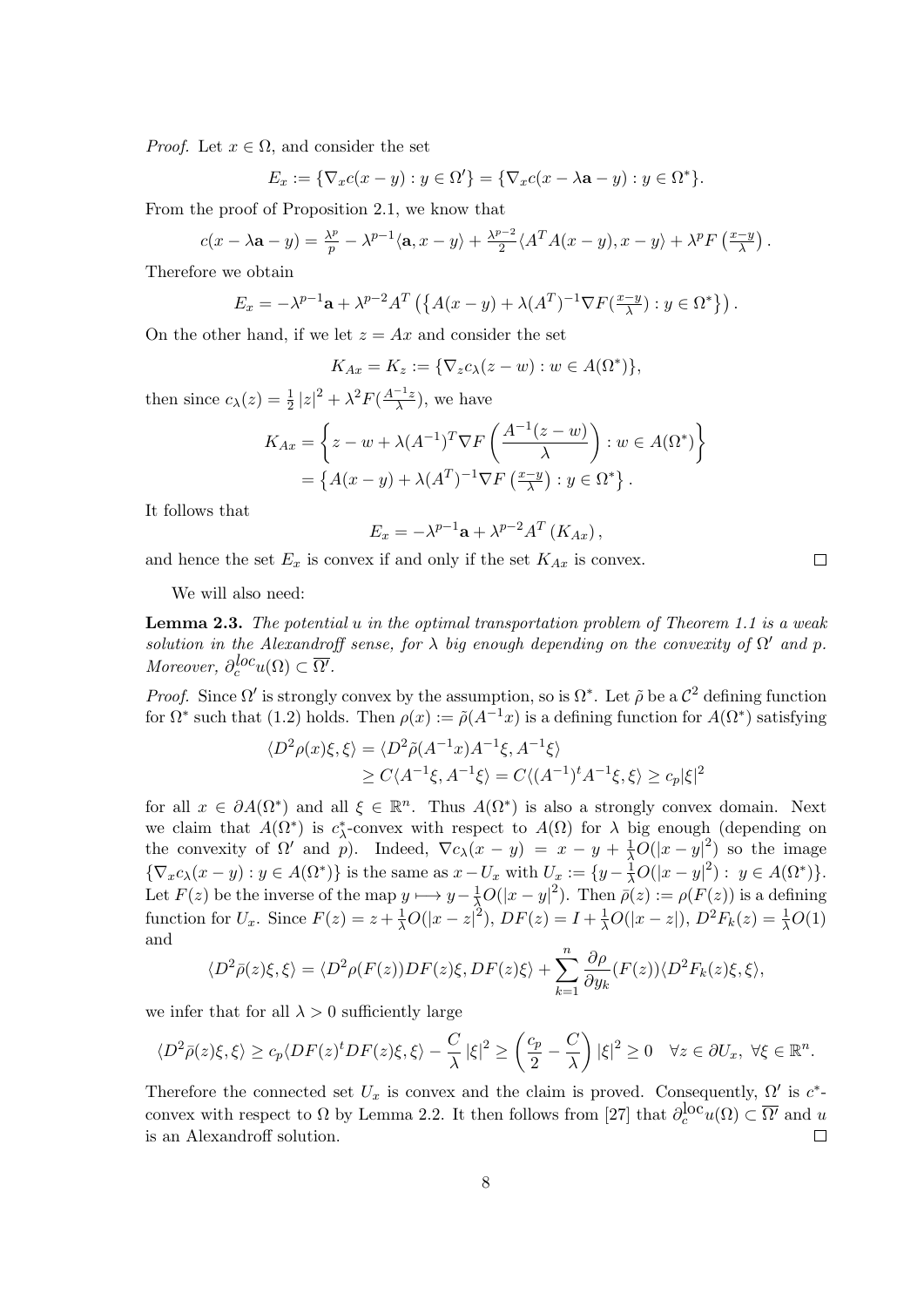Let us summarize our problem:  $u \in \mathcal{C}(\overline{\Omega})$  is a weak solution in the sense of Alexandroff of the equation

$$
\begin{cases}\ng(x - \nabla c^*(-\nabla u)) \det \left(I + D^2 c^*(-\nabla u) D^2 u\right) = f \text{ in } \Omega, \\
\partial_c u(\Omega) = \Omega',\n\end{cases}
$$
\n(2.9)

for the cost  $c = c_{\lambda}$ , when  $\lambda$  is big enough. This PDE has a very precise structure. Indeed, consider the operator

$$
M_{\lambda}[u] = g(x - \nabla c^*(-\nabla u)) \det (I + D^2 c^*(-\nabla u)D^2 u).
$$

Because of the expression for the cost (2.6), it can be rewritten as

$$
M_{\lambda}[u] = g(x + \nabla u + G(\nabla u)) \det \left( I + D^2 u + H(\nabla u)(D^2 u) \right), \tag{2.10}
$$

where  $G$  and  $H$  in particular satisfy

$$
||H(\nabla u)||_{L^{\infty}} \leq \frac{C}{\lambda} ||\nabla u||_{L^{\infty}(\Omega)}, \quad ||G(\nabla u)||_{L^{\infty}} \leq \frac{C}{\lambda} ||\nabla u||_{L^{\infty}(\Omega)}^{2}.
$$
 (2.11)

We will need one more important concept for a *c*-convex function  $u \in C(\overline{\Omega})$ : the notion of *sections*. Let  $y_0 \in \partial_c u(\Omega)$ . Define  $\bar{u}(x) := u(x) + c(x - y_0)$  and let  $x_0 \in \Omega$  be a minimum point of  $\bar{u}$  in  $\Omega$ . We note that this choice of  $x_0$  is equivalent to assuming that  $y_0 \in \partial_c u(x_0)$ since

$$
u(x) + c(x - y_0) \ge u(x_0) + c(x_0 - y_0)
$$
 for all  $x \in \Omega$ .

In particular, if *u* is differentiable at  $x_0$  then  $y_0 := x_0 - \nabla c^*(-\nabla u(x_0))$ . For any  $\mu > 0$  define the  $\mu$ -section of  $u$  at  $x_0$  as

$$
S_{\mu}(u, x_0, y_0) := \{ x \in \Omega : u(x) \le u(x_0) - c(x - y_0) + c(x_0 - y_0) + \mu \}.
$$
 (2.12)

In order to simplify the notation, we simply write  $S_\mu(u, x_0)$  for the section, while the dependence on  $y_0$  is made implicitly. With some abuse of notation, this section can be rewritten as

$$
S_{\mu}(\bar{u}, x_0) = \{x \in \Omega : \bar{u}(x) \le \bar{u}(x_0) + \mu\}.
$$
 (2.13)

We would like to study its geometrical properties when  $\mu \to 0$ .

In our last remark here, we provide the main idea for the proof of the second statement of Theorem 1.1. When  $p > 2$ ,  $p \to 2$ , we have the following estimates for the cost  $c(z) = \frac{1}{p} |z|^p$ . For simplicity, assume that  $1 < \text{dist}(\Omega, \Omega') < C$ . Then

$$
\frac{1}{p} |z|^2 \le c(z) \le \frac{1}{p} |z|^2 \left[ 1 + (p-2) \left( \log |z| \right)^{p-1} \right],
$$
  

$$
\frac{2}{p} z_i \le \nabla_i c(z) \le \frac{2}{p} z_i \left[ 1 + (p-2) \left( \log |z| \right)^{p-1} \right]
$$

and

$$
\frac{2}{p}\delta_{ij} + (p-2)\left[|z|^{p-4}z_iz_j\right] \le D_{ij}^2c(z) \le \frac{2}{p}\delta_{ij} + (p-2)\left[\delta_{ij}\left(\log|z|\right)^{p-1} + |z|^{p-4}z_iz_j\right].
$$

In particular, there exists  $p_0 > 2$ , close to 2, and depending only on the distance between  $\Omega$ and  $\Omega'$ , such that we are in the same situation as in the first statement of Theorem 1.1.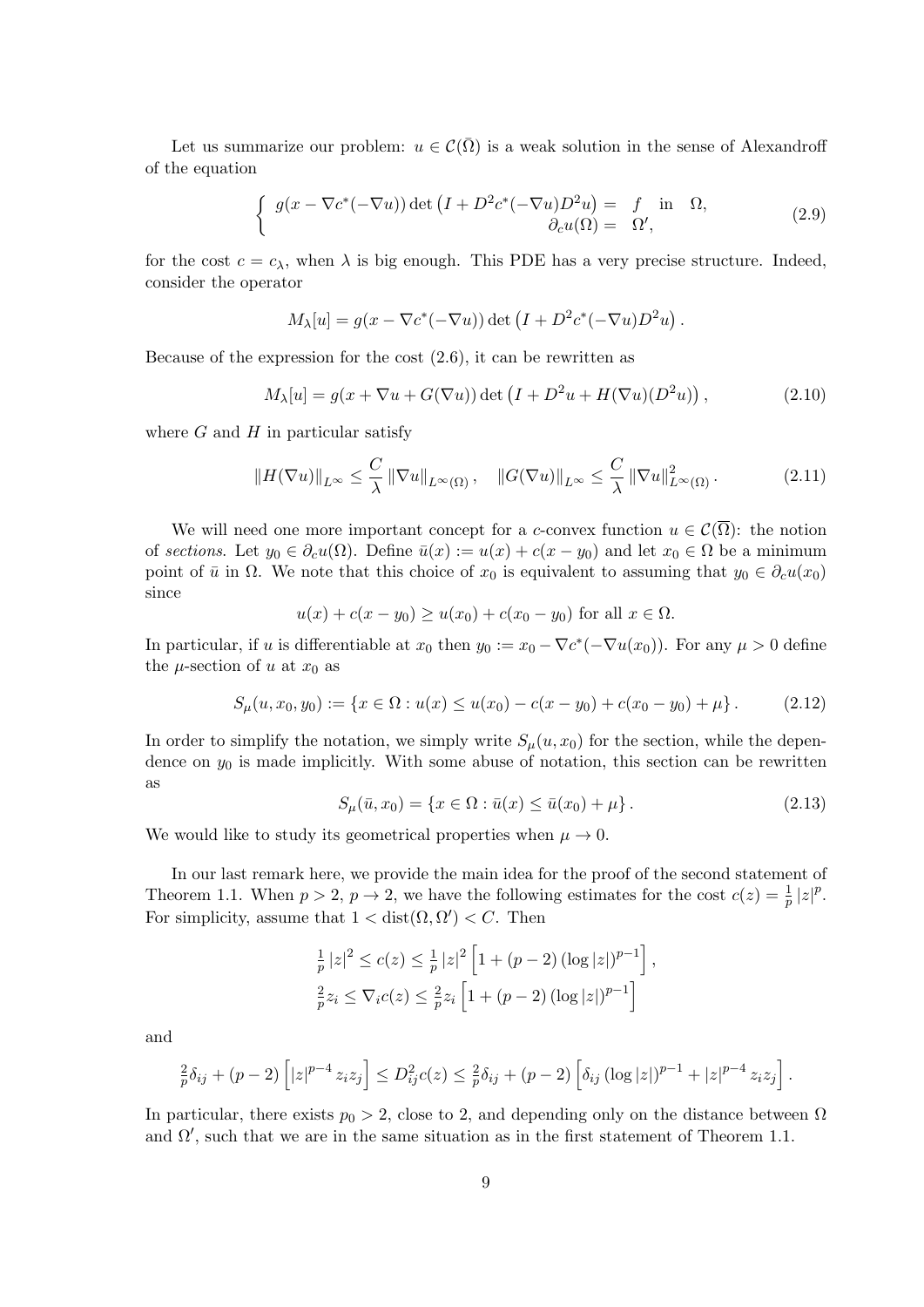## **3 On the geometry of the equation**

In this section we summarize some miscellaneous geometric properties that will be needed for the proof of the main theorem, in particular, a precise understanding of the almost convexity of the cost.

### **3.1 Geometric interpretation of the cost** *c<sup>λ</sup>* **- almost convexity**

Let  $u \in \mathcal{C}(\overline{\Omega})$  be a *c*-convex function in  $\Omega$ . Fix  $x_0 \in \Omega$  and  $y_0 \in \partial_c u(x_0)$ . Then

$$
u(x) \ge -c(x - y_0) + c(x_0 - y_0) + u(x_0) \quad \text{for all} \quad x \in \Omega.
$$
 (3.1)

If  $c = c_q$  is precisely the quadratic cost, then  $(3.1)$  reduces to

$$
u(x) \ge -\frac{1}{2}|x|^2 + \langle x - x_0, y_0 \rangle + \frac{1}{2}|x_0|^2 + u(x_0) \quad \text{for all} \quad x \in \Omega,
$$
 (3.2)

i.e,  $\bar{u}(x) := u(x) + \frac{1}{2}|x|^2$  is a convex function. If  $c = c_\lambda$  as defined in (2.6), then (3.1) reads

$$
u(x) \ge -\frac{1}{2}|x|^2 + \langle x - x_0, p_0 \rangle - \frac{1}{2\lambda} \langle D^2 E(\zeta - y_0)(x - x_0), x - x_0 \rangle + \frac{1}{2}|x_0|^2 + u(x_0), \quad (3.3)
$$

where  $\zeta$  belongs to the segment  $[x, x_0]$  and  $p_0 := y_0 - \frac{1}{\lambda} \nabla E(x_0 - y_0)$ . Essentially, it is almost quadratic as in (3.2) plus a small perturbation that goes to zero as  $\lambda \to \infty$ .

Next, we fix  $x_0 \in \Omega$ ,  $y_0 \in \partial_c u(x_0)$ . Take any other pair  $\tilde{x} \in \Omega$ ,  $\tilde{y} \in \partial_c u(\tilde{x})$ . Then there is a supporting cost that touches  $u$  from below at  $\tilde{x}$ , and it is written as

$$
z = u(\tilde{x}) - c(x - \tilde{y}) + c(\tilde{x} - \tilde{y}).
$$

Now we let

$$
\bar{u}(x) := u(x) + c(x - y_0). \tag{3.4}
$$

The supporting cost at  $\tilde{x}$  for  $\bar{u}$  is given by

$$
z = \bar{u}(\tilde{x}) - c(x - \tilde{y}) + c(\tilde{x} - \tilde{y}) - c(\tilde{x} - y_0) + c(x - y_0)
$$
  
=  $\bar{u}(\tilde{x}) + \langle \tilde{p}, x - \tilde{x} \rangle + \langle \tilde{Q}(x - \tilde{x}), x - \tilde{x} \rangle$  (3.5)

where  $\tilde{p} := \nabla c(\tilde{x} - y_0) - \nabla c(\tilde{x} - \tilde{y})$  and  $\tilde{Q} = \frac{1}{2}$  $\frac{1}{2} \left[ D^2 c(\xi - y_0) - D^2 c(\xi - \tilde{y}) \right]$  for some  $\xi \in [x, \tilde{x}]$ . Since our cost is of the form  $c(z) = \frac{1}{2}|z|^2 + \frac{1}{\lambda}E(z)$ , an estimate for  $\tilde{Q}$  is

$$
\|\tilde{Q}\| = \frac{1}{2\lambda} \|D^2 E(\xi - y_0) - D^2 E(\xi - \tilde{y})\| \le \frac{C}{\lambda} |\tilde{y} - y_0|.
$$
 (3.6)

On the other hand, by its construction

$$
\tilde{p} = \nabla c(\tilde{x} - y_0) - \nabla c(\tilde{x} - \tilde{y}) = \tilde{y} - y_0 + \frac{1}{\lambda} [\nabla E(\tilde{x} - y_0) - \nabla E(\tilde{x} - \tilde{y})],
$$

i.e.,

$$
\tilde{p} = (\tilde{y} - y_0) \left( 1 + O\left(\frac{C}{\lambda}\right) \right),\tag{3.7}
$$

where the constants in both (3.6) and (3.7) depend on  $C = C(y_0, \tilde{y})$ .

If the cost is quadratic, then  $Q \equiv 0$ , and the supporting cost for  $\bar{u}$  is just a hyperplane; this is the standard construction for convex functions. We have proved that: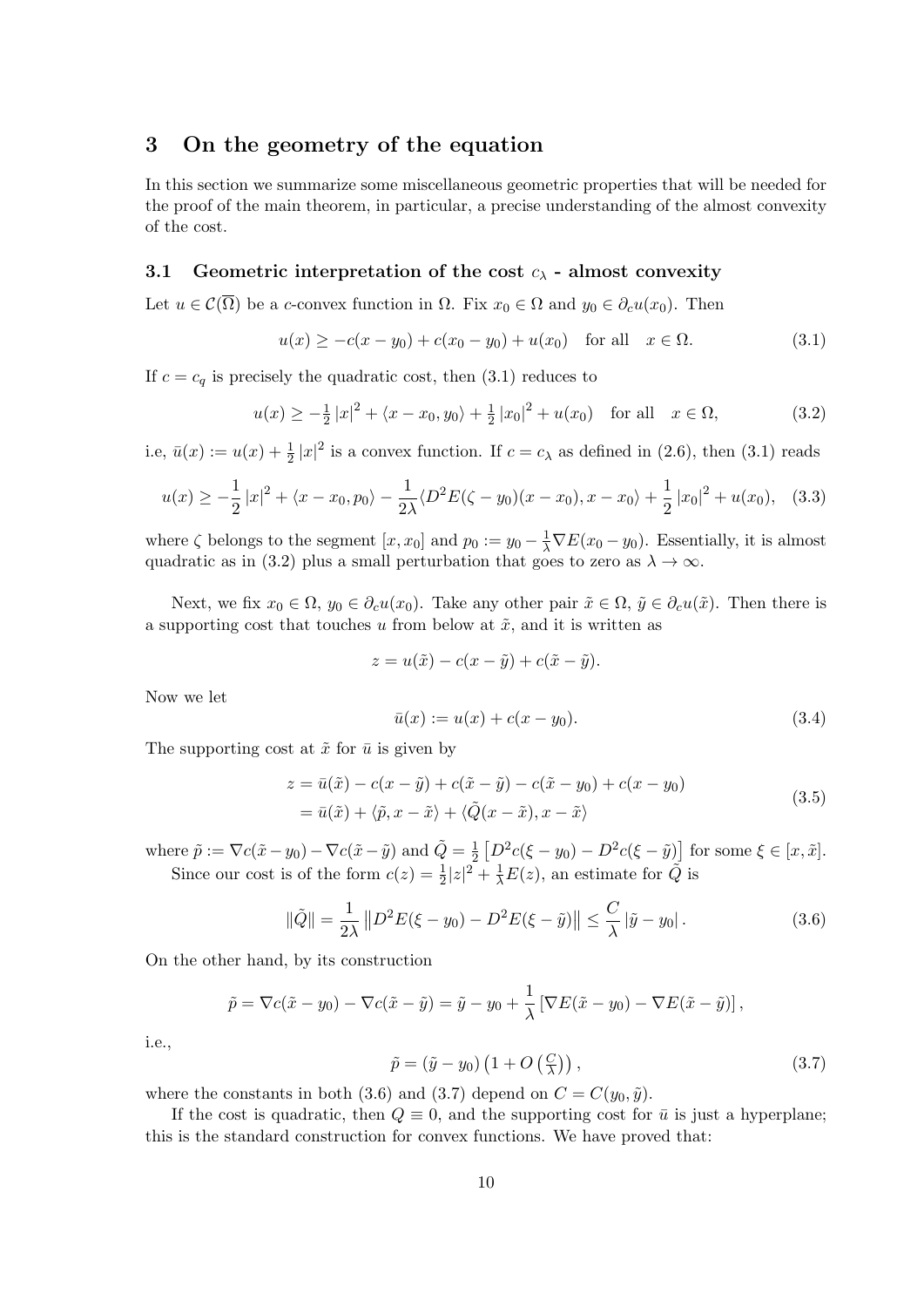**Lemma 3.1.** *Let*  $u \in \mathcal{C}(\overline{\Omega})$  *be c-convex and*  $y_0 \in \partial_c u(x_0)$  *for some*  $x_0 \in \Omega$ *. Then the function*  $\bar{u}$  *defined by* (3.4) *is almost a convex function, precisely, at any point*  $\tilde{x} \in \Omega$ *, there exists (at least) one supporting almost-hyperplane of the form*

$$
z = \bar{u}(\tilde{x}) + \langle \tilde{p}, x - \tilde{x} \rangle + \langle \tilde{Q}(x - \tilde{x}), x - \tilde{x} \rangle,
$$

*where*  $\tilde{p}$  *and*  $\tilde{Q}$  *are given by* (3.7) *and* (3.6)*, respectively.* 

In the light of the previous arguments, it is expected that a section *S* of *u*, as defined in (2.12), is not going to be too far from its convex hull. We will use the notation [*S*] for the convex hull of a set *S*.

**Proposition 3.2.** Fix the cost  $c = c_\lambda$ . Suppose that  $u \in C(\overline{\Omega})$  is *c*-convex satisfying  $\partial_c u(\Omega) \subset$  $\Omega'.$  Let  $x_1 \in \Omega$ ,  $y_1 \in \partial_c u(x_1)$ ,  $\mu > 0$ , and consider the section  $S := S_{\mu}(u, x_1, y_1)$  as defined *in* (2.12)*.* Assume that  $S \in \Omega$ *. Then there exists a constant*  $C > 0$  *such that* 

$$
dist(x, \partial[S]) \le \frac{C}{\lambda} \text{ for all } x \in \partial S. \tag{3.8}
$$

*The constant C depends on*  $\partial_c u(\Omega)$ *, but not on*  $\lambda$ *.* 

*Proof.* Let  $x_0 \in \partial S \subset \Omega$ , and  $y_0 \in \partial_c u(x_0)$ . Then we have for all  $x$  in  $\Omega$ ,

$$
u(x) \ge u(x_0) - c(x - y_0) + c(x_0 - y_0)
$$
  
=  $u(x_1) - c(x_0 - y_1) + c(x_1 - y_1) + \mu - c(x - y_0) + c(x_0 - y_0).$ 

Thus it follows from the definition of *S* that for all  $x \in S$ ,

$$
0 \ge c(x - y_1) - c(x_0 - y_1) + c(x_0 - y_0) - c(x - y_0)
$$
  
=  $\langle \nabla c(x_0 - y_1) - \nabla c(x_0 - y_0), x - x_0 \rangle + \frac{1}{2} \langle [D^2 c(\zeta - y_1) - D^2 c(\zeta - y_0)](x - x_0), x - x_0 \rangle$ 

for some  $\zeta$  in the segment joining x to  $x_0$ . Or

$$
0 \ge \langle p, x - x_0 \rangle + \frac{1}{2} \langle Q(x - x_0), x - x_0 \rangle \text{ for all } x \in S,
$$

where  $p = \nabla c(x_0 - y_1) - \nabla c(x_0 - y_0)$  and  $Q = D^2 c(\zeta - y_1) - D^2 c(\zeta - y_0)$ . Since our cost is of the form  $c(z) = \frac{1}{2}|z|^2 + \frac{1}{\lambda}E(z)$ , an estimate for *Q* is

$$
||Q|| = \frac{1}{\lambda} ||D^2 E(\zeta - y_1) - D^2 E(\zeta - y_0)|| \leq \frac{C}{\lambda} |y_0 - y_1|.
$$

Therefore, *S* is the intersection of almost-halfplanes,

$$
0 \ge \langle p, x - x_0 \rangle + \frac{1}{2} \langle Q(x - x_0), x - x_0 \rangle.
$$

The section *S* would be convex if  $Q \equiv 0$  for all  $x_0 \in \partial S$ . In our case, these supporting functions are planes plus a small quadratic perturbation; we would like to measure the distance of how far is *S* from [*S*]. If *S* is not convex, for  $x_0 \in \partial S$ , we can find  $x \in S$  such that *x* is outside the half plane

$$
H_{x_0}: 0 \ge \langle \frac{p}{|p|}, x - x_0 \rangle.
$$

Then if we let  $d = \text{dist}(x, H_{x_0})$  then  $d = \langle \frac{p}{p} \rangle$  $\frac{p}{|p|}$ ,  $x - x_0$   $> 0$ . We also have

$$
\langle p, x - x_0 \rangle \le -\frac{1}{2} \langle Q(x - x_0), x - x_0 \rangle.
$$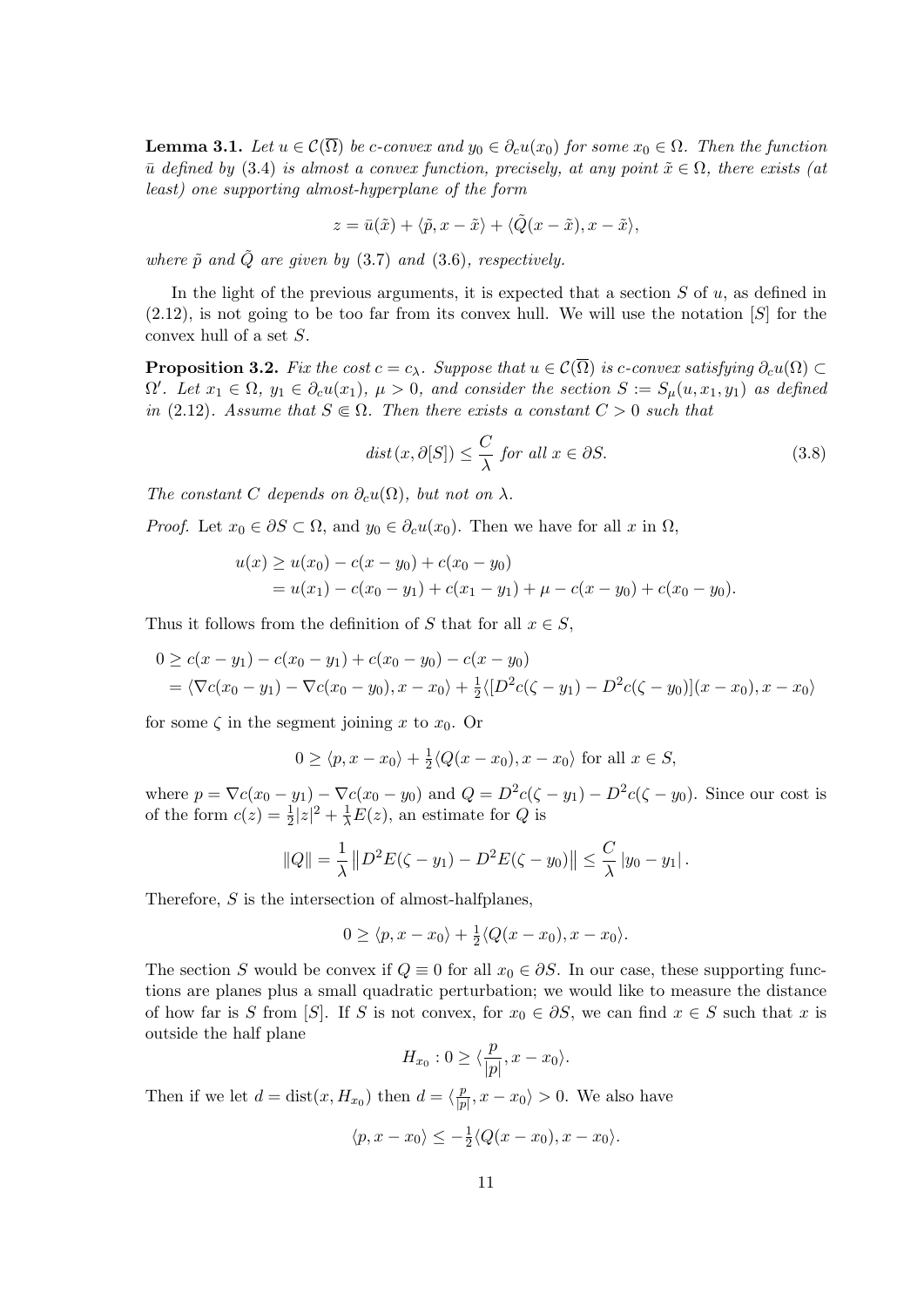Hence by using the estimate of *Q*,

$$
d \le \frac{C}{\lambda} \frac{|y_0 - y_1|}{|p|} |x - x_0|^2 \le \frac{C}{\lambda} \frac{|y_0 - y_1|}{|p|}.
$$

On the other hand, by its construction

$$
p = \nabla c(x_0 - y_1) - \nabla c(x_0 - y_0) = y_0 - y_1 + \frac{1}{\lambda} [\nabla E(x_0 - y_1) - \nabla E(x_0 - y_0)].
$$

Thus,  $(1 - \frac{C}{\lambda})$  $\frac{C}{\lambda}$ ) | $y_0 - y_1$  |  $\leq$  | $p$ |  $\leq$  (1 +  $\frac{C}{\lambda}$ ) | $y_0 - y_1$ | and by combining with the above estimate we obtain  $d \leq \frac{C}{\lambda}$  $\frac{C}{\lambda}$ . We have in fact shown for each  $x_0 \in \partial S$ ,

$$
dist(x, H_{x_0}) \leq \frac{C}{\lambda}
$$
 for all  $x \in S$ .

It follows immediately from this that

$$
dist(x_0, \partial[S]) \leq \frac{C}{\lambda}.
$$

### **3.2 On the local** *c***-subdifferential**

In Lemma 3.1 we have given a characterization of the global *c*-subdifferentials of *u*. It is well known that this concept may be different from the local *c*-subdifferential, and this is one of the main difficulties in the study of the regularity for optimal transportation. More precisely, the restriction of an Alexandroff solution of the transport problem to a smaller domain may not be an Alexandroff solution any longer because extra mass may appear *(global* $\neq$ *local)*. We give here the first attempt to understand the behavior of the subdifferential under restriction to a smaller domain. In particular, we show that the characterization of Lemma 3.1 on "almost"-convexity is still true for (local) *c*-subgradients.

We have defined in Section 2 the  $(global)$  *c*-subdifferential of *u* at  $\tilde{x}$  by

$$
\partial_c u(\tilde{x}) := \{ \tilde{y} \in \mathbb{R}^n : u(x) \ge u(\tilde{x}) - c(x - \tilde{y}) + c(\tilde{x} - \tilde{y}) \quad \text{for all } x \in \Omega \}
$$

and the *(local) c*-subdifferential of *u* at  $\tilde{x}$  as

$$
\partial_c^{\text{loc}} u(\tilde{x}) := \{ p \in \mathbb{R}^n : u(x) \ge u(\tilde{x}) - c(x - p) + c(\tilde{x} - p) \text{ in some neighborhood of } \tilde{x} \}.
$$

More generally for an open set  $V \subset \Omega$  and  $\tilde{x} \in V$ , we write

$$
\partial_c(u,V)(\tilde{x}) := \{ q \in \mathbb{R}^n : u(x) \ge u(\tilde{x}) - c(x-q) + c(\tilde{x}-q) \quad \text{for all } x \in V \}.
$$

It is clear that  $\partial_c^{\text{loc}} u(\tilde{x}) \supset \partial_c u(\tilde{x})$ , but in general they are not equal.

We will also need to work with the following set of subgradients and *c*-subgradients. For  $\tilde{x} \in \Omega$ , define

$$
\partial^- u(\tilde{x}) := \{ p \in \mathbb{R}^n : u(x) \ge u(\tilde{x}) + \langle p, x - \tilde{x} \rangle + o(|x - \tilde{x}|) \text{ for } x \text{ near } \tilde{x} \},\
$$
  

$$
\partial_c^- u(\tilde{x}) := \{ \tilde{y} \in \mathbb{R}^n : u(x) \ge u(\tilde{x}) - c(x - \tilde{y}) + c(\tilde{x} - \tilde{y}) + o(|x - \tilde{x}|) \text{ for } x \text{ near } \tilde{x} \}.
$$

It follows that

$$
\partial^{-}u(\tilde{x}) = -\nabla c\left(\tilde{x} - \partial_c^{-}u(\tilde{x})\right). \tag{3.9}
$$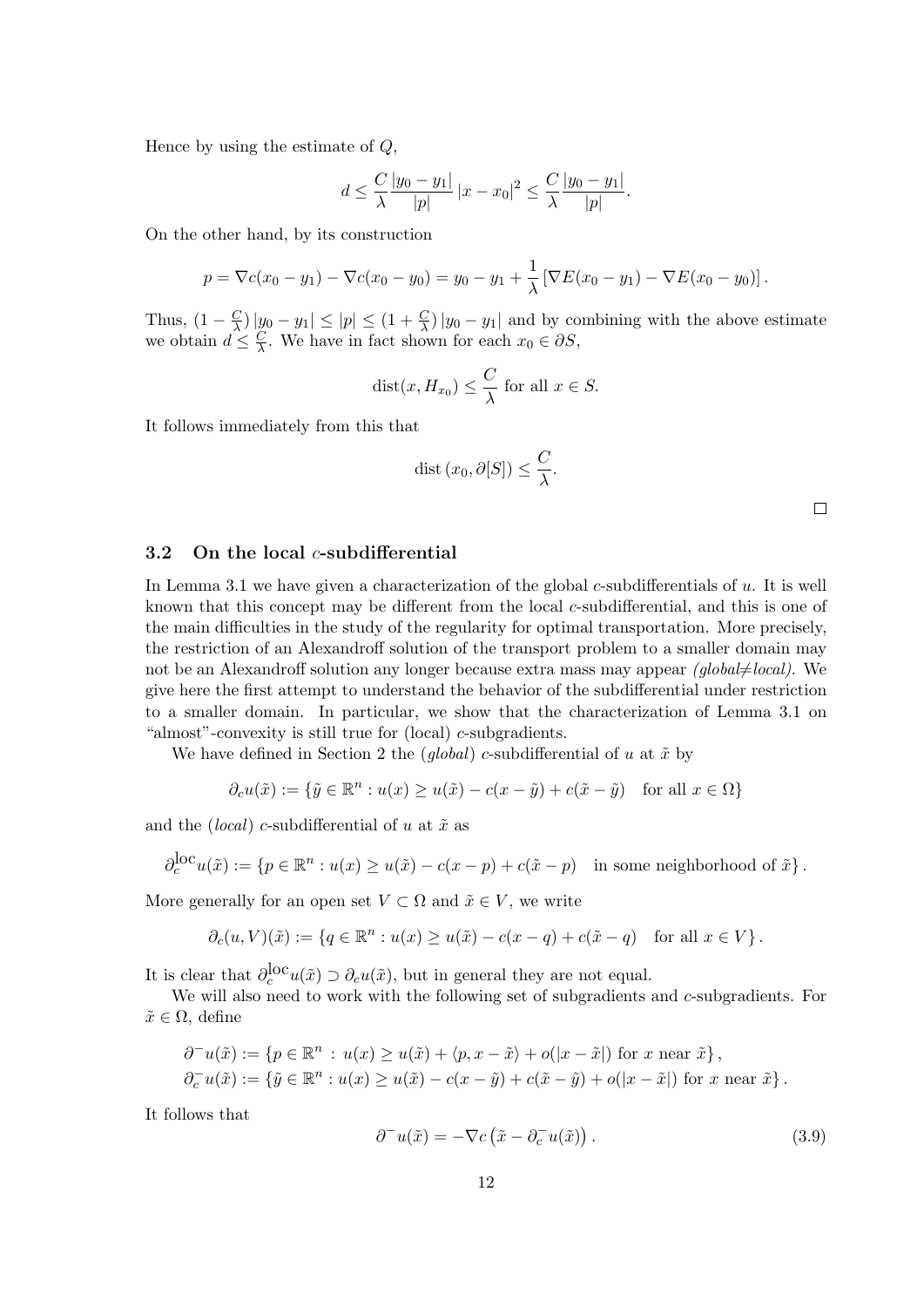The above mappings can be extended to boundary points as follows. Let  $\tilde{x} \in \partial \Omega$ , we denote  $\partial^{-}u(\tilde{x}) := \{p \in \mathbb{R}^n : p = \lim_{k \to \infty} p_k\},\$  where  $p_k \in \partial^{-}u(x_k)$  and  $\{x_k\}$  is a sequence of interior points of  $\Omega$  converging to  $\tilde{x}$ , and let  $\partial_c^- u(\tilde{x})$  be given by (3.9).

First we present two well known lemmas that relate the *c*-subdifferentials of two functions: **Lemma 3.3.** Let  $u, v \in \mathcal{C}(\overline{\Omega})$  and  $E \subset \Omega$  be an open set such that

$$
\begin{cases} u = v & \text{on } \partial E, \\ u \ge v & \text{in } E. \end{cases}
$$

*Then*  $\partial_c(u, E)(E) \subset \partial_c(v, E)(E)$ *. Consequently,*  $\partial_c u(E) \subset \partial_c^{loc} v(E)$ *.* 

*Proof.* This result can be found in [24, Lemma 5.1] but we include the proof here for convenience. Let  $p \in \partial_c(u, E)(E)$ . Then there exists  $x_0 \in E$  such that  $u(x) \ge u(x_0) - c(x - p) +$ *c*( $x_0$  − *p*) for all  $x \in E$ . Let

$$
a := \sup_{x \in \overline{E}} \{ u(x_0) - c(x - p) + c(x_0 - p) - v(x) \}.
$$

Since  $u(x_0) \ge v(x_0)$ , we get  $a \ge 0$ . Also there is  $x_1 \in \overline{E}$  such that  $a = u(x_0) - c(x_1 - p) + \overline{C}$  $c(x_0 - p) - v(x_1)$ . Thus  $v(x) \ge v(x_1) - c(x - p) + c(x_1 - p)$  for all  $x \in E$ . Then two things can happen:

If *a* > 0, then since  $u(x_1) \ge a + v(x_1)$  we must have  $x_1 \notin \partial E$  and hence,  $p \in \partial_c(v, E)(x_1)$  ⊂  $\partial_c(v, E)(E)$ . On the other hand if  $a = 0$ , then we already have that  $v(x) \ge v(x_0) - c(x$  $p$ ) +  $c(x_0 - p)$  in *E* which in turn gives  $p \in \partial_c(v, E)(x_0) \subset \partial_c(v, E)(E)$ . П

For the rest of the paper,  $\mathcal{N}_{\nu}(E)$  will denote the *ν*-neighborhood of the set *E*, i.e.,

$$
\mathcal{N}_{\nu}(E) := \{ x \in \mathbb{R}^n : \operatorname{dist}(x, E) \le \nu \}.
$$

**Lemma 3.4.** Let  $u, v \in C(\overline{B_R(\bar{x})})$  and suppose that  $u$  is  $c_\lambda$ -convex and  $v$  is  $c_q$ -convex. There *exists a universal constant*  $C > 0$  *such that if*  $||u - v||_{L^{\infty}(B_R(\bar{x}))} \leq \epsilon$ , then

$$
\partial_c u(B_{R-\frac{\epsilon}{\delta}}(\bar{x})) \subset \mathcal{N}_{\left(4\delta+\frac{C}{\lambda}\right)} \left\{ \partial_{c_q} v(B_R(\bar{x})) \right\} \quad \text{for all} \quad \delta > \frac{\epsilon}{R}.
$$

*Consequently,*

$$
\partial_c^{loc} u(B_{R-\frac{\epsilon}{\delta}}(\bar{x})) \subset \mathcal{N}_{\left(4\delta+\frac{C}{\lambda}\right)} \left\{ \left[\partial_{c_q} v(B_R(\bar{x}))\right] \right\},\tag{3.11}
$$

*where*  $[\partial_{c_q} v(B_R(\bar{x}))]$  *is the convex hull of*  $\partial_{c_q} v(B_R(\bar{x}))$ *.* 

*Proof.* We note that a version of this result for quadratic cost appears in [11] (Lemma 2 of part 4). Let  $p \in \partial_c u(B_{R-\frac{\epsilon}{\delta}}(\bar{x}))$ , then there exists  $x_0 \in B_{R-\frac{\epsilon}{\delta}}(\bar{x})$  such that

$$
u(x) \ge u(x_0) - c(x - p) + c(x_0 - p)
$$
 for all  $x \in B_R := B_R(\bar{x})$ .

Consider  $v^*(x) := v(x) + \epsilon + \frac{2\delta}{B}$  $\frac{2\delta}{R}(|x-\bar{x}|^2 - R^2)$ , then  $v^*|_{\partial B_R} \ge u$  and  $v^*|_{B_{R-\frac{\epsilon}{\delta}}(\bar{x})} \le u$ . Define

$$
a := \sup_{x \in \bar{B}_R} \left\{ u(x_0) - c(x - p) + c(x_0 - p) - v^*(x) \right\}.
$$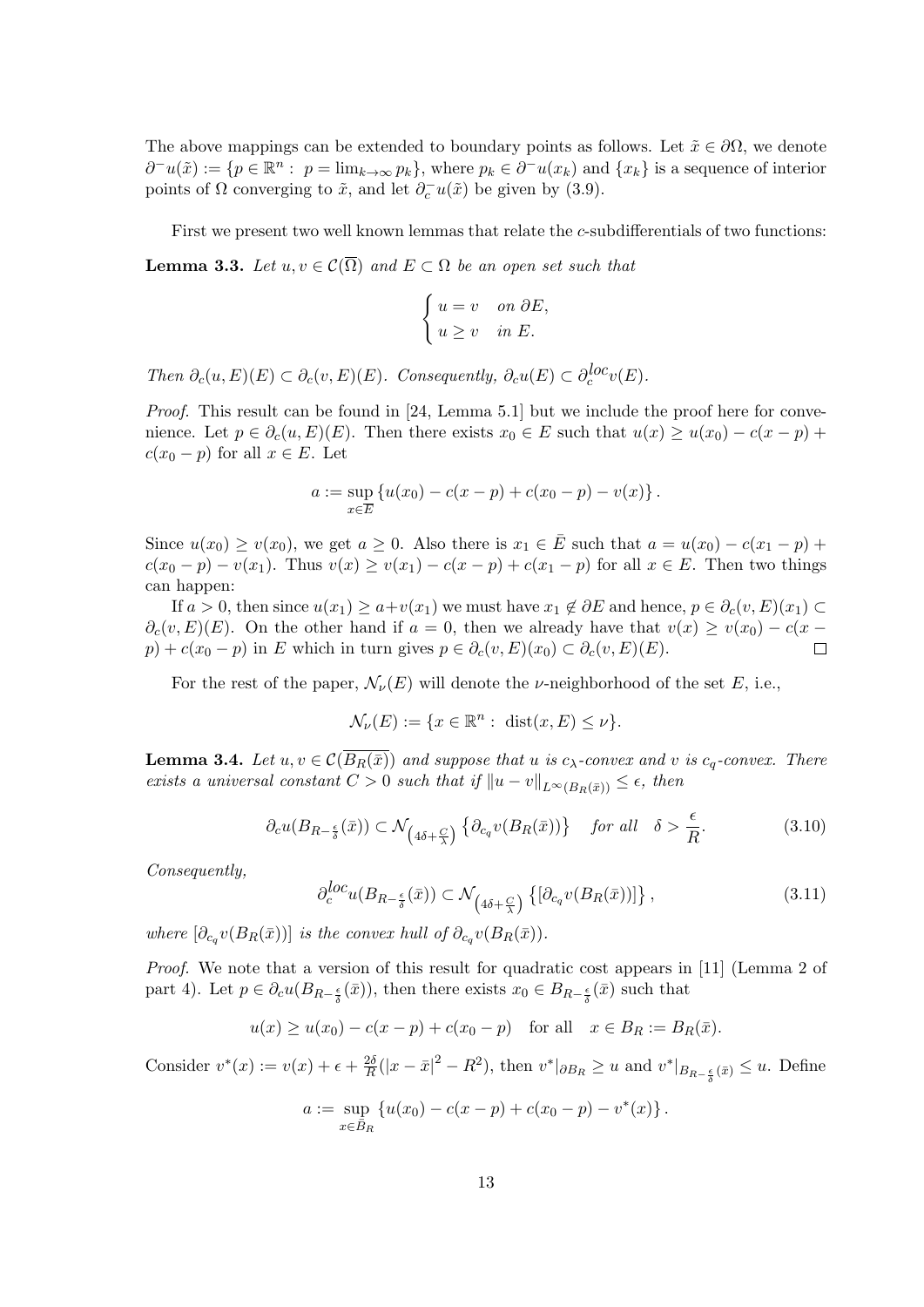Since  $u(x_0) \geq v^*(x_0)$ , we get  $a \geq 0$ . On the other hand, there exists  $x_1 \in B_R$  such that  $a = u(x_0) - c(x_1 - p) + c(x_0 - p) - v^*(x_1)$ , and thus  $v^*(x) \ge v^*(x_1) - c(x - p) + c(x_1 - p)$  for all  $x \in B_R$ . Moreover,  $u(x_1) \ge u(x_0) - c(x_1 - p) + c(x_0 - p) = v^*(x_1) + a$ . Therefore, if  $a > 0$ , then *x*<sub>1</sub> does not belong to the boundary of  $B_R$ , and we conclude  $p \in \partial_c v^*(x_1) \subset \partial_c v^*(B_R)$ . If, on the contrary,  $a = 0$ , then  $v^*(x) \ge v^*(x_0) - c(x - p) + c(x_0 - p)$  for all  $x \in B_R$ , so automatically  $p \in \partial_c v^*(x_0) \subset \partial_c v^*(B_R)$ . Thus we have shown that  $\partial_c u(B_{R-\frac{\epsilon}{\delta}}(\bar{x})) \subset \partial_c v^*(B_R)$ .

Next suppose  $y^* \in \partial_c v^*(x_0)$ ,  $x_0 \in B_R$ . Then by  $(3.9)$ ,  $y^* = x_0 - \nabla c^*(x_0 - p^*)$  for some  $p^* \in$  $\partial^- v^*(x_0)$ . Define  $p := p^* - \frac{4\delta}{R}$  $\frac{4\delta}{R}(x_0 - \bar{x})$  and we claim that  $x_0 + p \in \partial \bar{v}(x_0)$ , where  $\bar{v} := v + \frac{1}{2}$  $\frac{1}{2}|x|^2$ is a convex function and  $\partial \overline{v}(x_0) := \{q : \overline{v}(x) \geq \overline{v}(x_0) + \langle q, x - x_0 \rangle \ \forall x \in B_R \}.$  To see this, let us write  $p^* = \sum_{i=1}^N t_i p_i^*$  where  $p_i^*$  are extremal points of  $\partial^- v^*(x_0)$  and  $0 \le t_i \le 1$  satisfying  $\sum_{i=1}^{N} t_i = 1$ . For each *i*, by a result in [7] we can find a sequence  $\{x_k\}$  of differentiable points of v such that  $x_k \to x_0$  and  $p_i^* = \lim_{k \to \infty} \nabla v^*(x_k) = \lim_{k \to \infty} \nabla v(x_k) + \frac{4\delta}{R}(x_0 - \bar{x}).$ This yields  $x_0 + p_i^* - \frac{4\delta}{R}$  $\frac{4\delta}{R}$  (*x*<sub>0</sub> *−*  $\bar{x}$ ) = lim<sub>*k*→∞</sub>  $\nabla \bar{v}(x_k) \in \partial \bar{v}(x_0)$  for each *i*. We then obtain the claim since  $x_0 + p = \sum_{i=1}^{N} t_i \left[ x_0 + p_i^* - \frac{4\delta}{R} \right]$  $\frac{4\delta}{R}(x_0 - \bar{x})$  and  $\partial \bar{v}(x_0)$  is a convex set. Observe that  $y^* = x_0 + p^* + \frac{1}{\lambda} \nabla E(x_0 - y^*)$  by the definitions of  $p^*$  and  $c_\lambda$ . The relation (3.10) now follows from the claim, the fact  $\partial \bar{v}(x_0) = \partial_{c_q} v(x_0)$  and

$$
|y^* - [x_0 + p]| = \left| x_0 + p^* + \frac{1}{\lambda} \nabla E(x_0 - y^*) - \left[ x_0 + p^* - \frac{4\delta}{R}(x_0 - \bar{x}) \right] \right| \le 4\delta + \frac{C}{\lambda}.
$$

Too see (3.11), let  $y \in \partial_c^{\text{loc}} u(x)$  for  $x \in B_{R-\frac{\epsilon}{\delta}}(\bar{x})$ . Then there exists  $p \in \partial^- u(x)$  such that  $y = x - \nabla c^*(-p)$ . We write  $p = \sum_{i=1}^{N} t_i p_i$  as a finite convex combination of extremal points  $p_i$  of  $\partial^- u(x_0)$ . Since u is c-convex,  $y_i := x - \nabla c^*(-p_i) \in \partial_c u(x)$  for all i which implies that

$$
\sum_{i=1}^{N} t_i y_i \in \mathcal{N}_{\left(4\delta + \frac{C}{\lambda}\right)} \left\{ \left[\partial_{c_q} v(B_R(\bar{x}))\right] \right\}
$$

by  $(3.10)$ . This yields  $(3.11)$  because

$$
\left|y - \sum_{i=1}^N t_i y_i\right| = \left|x + p + \frac{1}{\lambda} \nabla E(x - y) - \sum_{i=1}^N t_i \left[x + p_i + \frac{1}{\lambda} \nabla E(x - y_i)\right]\right| \leq \frac{C}{\lambda}.
$$

Next, we present a characterization of subgradients. Although the so called "double mountain above sliding mountain" lemma is not true anymore without assuming the (*A.*3*w*) condition, we still have a useful characterization using the asymptotic behavior of the cost  $c := c_{\lambda}$ , that generalizes Lemma 3.1.

**Proposition 3.5.** *Suppose that*  $u \in \mathcal{C}(\overline{\Omega})$  *is a c-convex function in*  $\Omega$ *. Then for*  $\tilde{x} \in \overline{\Omega}$ *,*  $\tilde{p} \in \partial^- u(\tilde{x})$ *, we have* 

$$
u(x) + \frac{1}{2}|x|^2 \ge u(\tilde{x}) + \frac{1}{2}|\tilde{x}|^2 + \langle \tilde{p} + \tilde{x}, -\tilde{x} \rangle + \frac{1}{\lambda}O(|x - \tilde{x}|^2) \quad \text{for all } x \in \Omega.
$$

*Consequently if*  $\tilde{y} \in \partial_c^- u(\tilde{x})$  *with*  $\tilde{x} \in \overline{\Omega}$ *, then* 

$$
u(x) \ge u(\tilde{x}) - c(x - \tilde{y}) + c(\tilde{x} - \tilde{y}) + \frac{1}{\lambda}O(|x - \tilde{x}|^2) \quad \text{for all } x \in \Omega.
$$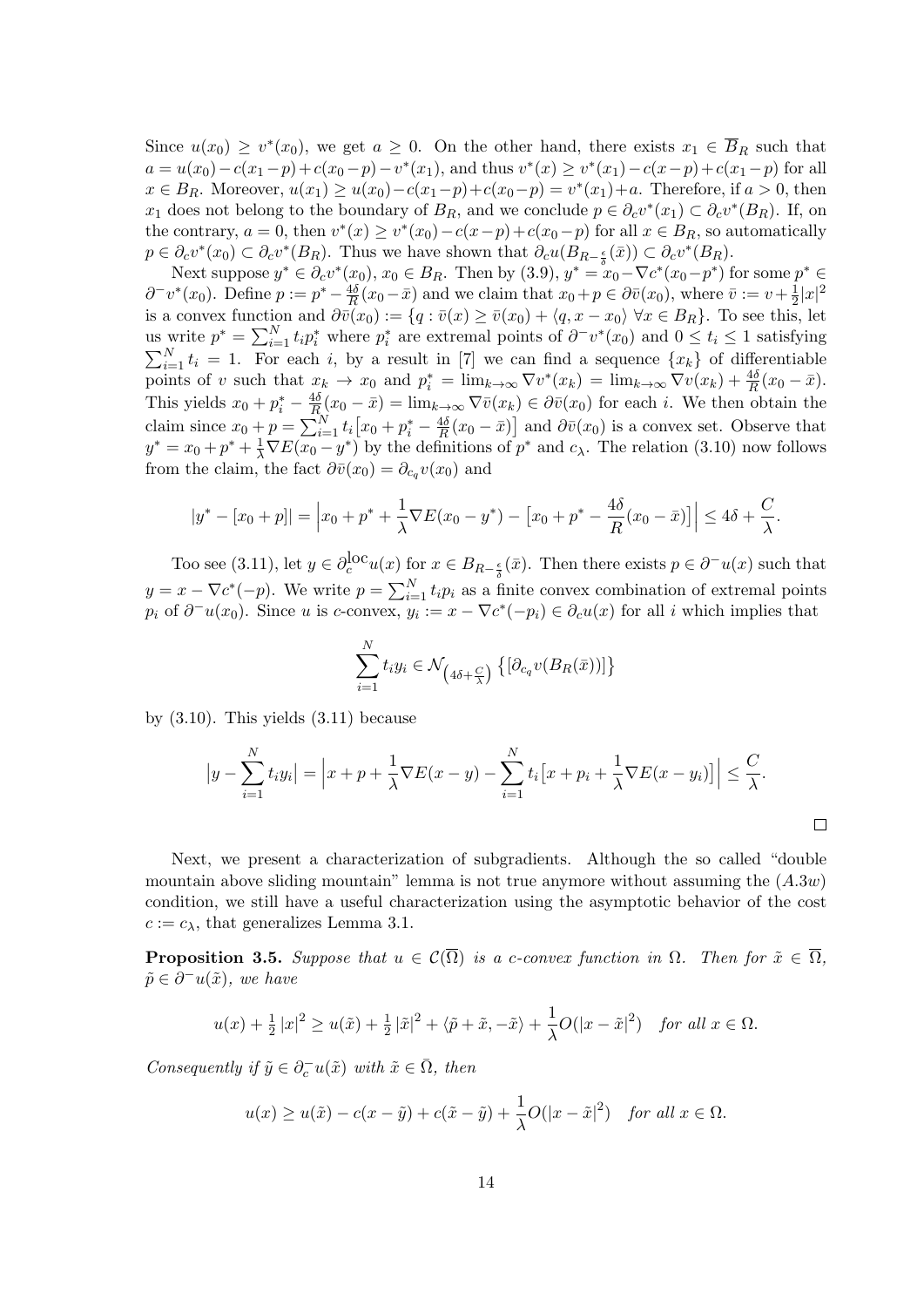*Proof.* First assume that  $\tilde{x} \in \Omega$ . By construction,  $\partial^{-}u(\tilde{x})$  is a closed convex set and hence we can write  $\tilde{p}$  as a convex combination of finite extremal points, that is,  $\tilde{p} = \sum_{i=1}^{N} t_i q_i$ , where  $t_i \geq 0$ ,  $\sum_{i=1}^{N} t_i = 1$  and  $q_i$  are extremal points in  $\partial^- u(\tilde{x})$ .

For each *i*, let  $\bar{y}_i \in \mathbb{R}^n$  be such that  $q_i = -\nabla c(\tilde{x} - \bar{y}_i)$ . Since  $q_i = \lim_{m \to \infty} \nabla u(z_m)$  for a sequence  $z_m \to \tilde{x}$  which are points of differentiability of *u*, it follows that  $\bar{y}_i \in \partial_c u(\tilde{x})$ . Then, for each  $\bar{y}_i$ , using the fact  $c(z) = \frac{1}{2}|z|^2 + \frac{1}{\lambda}E(z)$  given by (2.6), we have that

$$
u(x) + \frac{1}{2}|x|^2 \ge u(\tilde{x}) + \frac{1}{2}|\tilde{x}|^2 + \langle \bar{y}_i, x - \tilde{x} \rangle + \frac{1}{\lambda} [E(\tilde{x} - \bar{y}_i) - E(x - \bar{y}_i)] \text{ for all } x \in \Omega,
$$

and consequently, as  $\bar{y}_i = q_i + \tilde{x} + \frac{1}{\lambda} \nabla E(\tilde{x} - \bar{y}_i)$  by our choice of  $\bar{y}_i$ ,

$$
u(x) + \frac{1}{2}|x|^2
$$
  
\n
$$
\geq u(\tilde{x}) + \frac{1}{2}|\tilde{x}|^2 + \langle q_i + \tilde{x}, x - \tilde{x} \rangle - \frac{1}{\lambda} \Big[ E(x - \bar{y}_i) - E(\tilde{x} - \bar{y}_i) - \langle \nabla E(\tilde{x} - \bar{y}_i), x - \tilde{x} \rangle \Big]
$$
  
\n
$$
= u(\tilde{x}) + \frac{1}{2}|\tilde{x}|^2 + \langle q_i + \tilde{x}, x - \tilde{x} \rangle + \frac{1}{\lambda}O(|x - \tilde{x}|^2) \quad \text{for all } x \in \Omega.
$$

Therefore if we take the convex combination with respect to  $i$ , we obtain

$$
u(x) + \frac{1}{2}|x|^2 \ge u(\tilde{x}) + \frac{1}{2}|\tilde{x}|^2 + \langle \tilde{p} + \tilde{x}, x - \tilde{x} \rangle + \frac{1}{\lambda}O(|x - \tilde{x}|^2) \quad \text{for all } x \in \Omega. \tag{3.12}
$$

Now assume that  $\tilde{x} \in \partial \Omega$ . Then by the definition of subdifferential at boundary points, we have  $\tilde{p} = \lim_{k \to \infty} p_k$  where  $p_k \in \partial^{-}u(x_k)$  and  $\{x_k\}$  is a sequence of interior points of  $\Omega$ converging to  $\tilde{x}$ . The above proof shows that (3.12) holds if  $\tilde{x}$  and  $\tilde{p}$  are replaced by  $x_k$  and *p<sub>k</sub>*, and therefore by letting *k* tend to infinity we see that (3.12) is still true when  $\tilde{x} \in \partial\Omega$ . Thus the first statement of the lemma follows.

To prove the second statement, let  $\tilde{p} := -\nabla c(\tilde{x} - \tilde{y})$ . Then we obtain (3.12) since  $\tilde{p} \in$ *∂*<sup>−</sup> $u(\tilde{x})$  by the assumption  $\tilde{y} \in \partial_c^{\text{-}} u(\tilde{x})$ . It follows from (3.12) and by a similar argument to the one used above that

$$
u(x) \ge u(\tilde{x}) - c(x - \tilde{y}) + c(\tilde{x} - \tilde{y}) + \frac{1}{\lambda}O(|x - \tilde{x}|^2) \quad \text{for all } x \in \Omega.
$$

 $\Box$ 

### **3.3 An Alexandroff type estimate**

Although it is not needed in the proof of our main result, we believe that it would be interesting to include here an Alexandroff type estimate for the cost original  $c(x) = \frac{1}{p} |x|^p$ analogous to the one in Monge-Ampère setting  $[22,$  Theorem 1.4.2].

**Proposition 3.6.** Suppose  $c(x) = \frac{1}{p} |x|^p$ ,  $1 < p < 2 + \frac{1}{n-1}$ . Let  $\Omega \subset \mathbb{R}^n$  be a bounded open *convex set and*  $u \in \mathcal{C}(\overline{\Omega})$  *be a c-convex function on*  $\Omega$  *satisfying*  $u \geq 0$  *on*  $\partial\Omega$ *. We have: (i)* If  $1 < p < 2$  then

$$
u(x) \geq -C(n,p) \left[ diam(\Omega)^{\frac{n-(p-1)}{p-1}} \; dist(x,\partial \Omega) \; |\partial_c u(\Omega)| \right]^{\frac{p-1}{n}} \; \forall x \in \Omega.
$$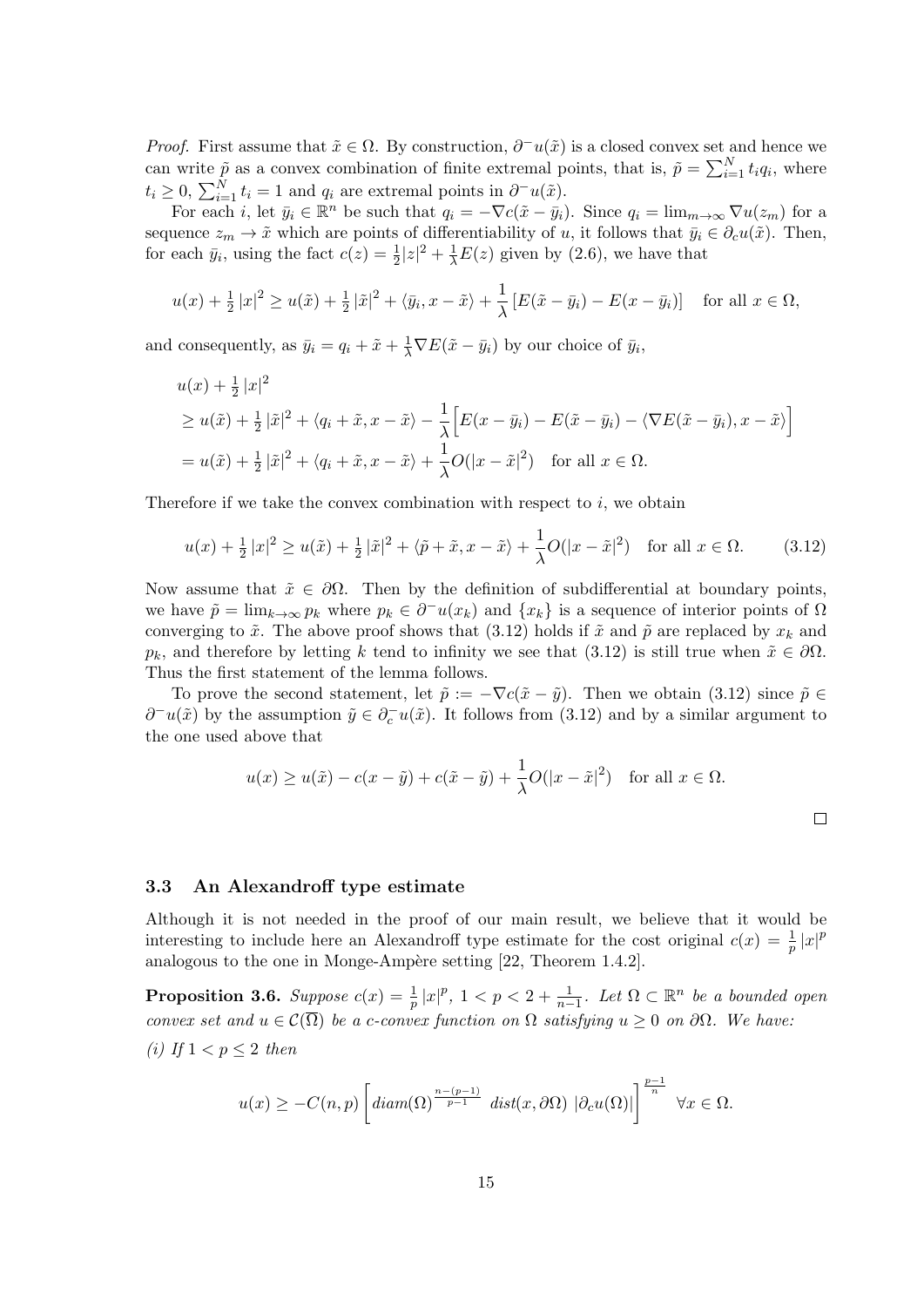*(ii) If*  $2 \le p < 2 + \frac{1}{n-1}$  *then* 

$$
u(x) \geq -C(n,p) \left[ diam(\Omega)^{n-1} dist(x,\partial\Omega)^{\frac{(p-1)-n(p-2)}{p-1}} |\partial_c u(\Omega)| \right]^{\frac{p-1}{n}} \forall x \in \Omega,
$$

*where*  $C(n, p)$  *is a constant depending only on the dimension n and p*.

*Proof.* Let  $x_0 \in \Omega$  be such that  $u(x_0) < 0$ . In order to prove the theorem we first define a *c*-convex function, whose graph is the upside-down *c*-cone surface with vertex at  $(x_0, u(x_0))$ , as follows

$$
w(x) = \sup_{v \in \mathcal{F}} v(x) \quad \forall x \in \overline{\Omega},
$$

where

$$
\mathcal{F} = \Big\{ v \in \mathcal{C}(\overline{\Omega}) : v \text{ is } c\text{-convex, } v(x_0) \le u(x_0) \text{ and } v|_{\partial\Omega} \le u|_{\partial\Omega} \Big\}.
$$

Then since  $u \in \mathcal{F}$  we have  $w \geq u$  on  $\overline{\Omega}$ ,  $w(x_0) = u(x_0)$ , *w* is *c*-convex on  $\Omega$  and  $w|_{\partial\Omega} = u|_{\partial\Omega}$ . We now claim that  $w \in C(\overline{\Omega})$ . Indeed, since  $\Omega$  is convex it is *q*-regular with *q* is the conjugate of *p*. Hence, there exists  $h \in W^{1,q}(\Omega) \cap C(\overline{\Omega})$  weak solution to the *q*-Laplacian

$$
-\text{div}\left(|\nabla h(x)|^{q-2}\nabla h(x)\right) + n = 0 \quad \text{in } \Omega, \text{ and } h = -u \text{ on } \partial\Omega.
$$

Notice that div  $(|\nabla h(x)|^{q-2} \nabla h(x)) = \text{div}(\nabla c^* (\nabla h(x)))$ . For each  $f(x) = -c(x-y) - \lambda \in \mathcal{F}$ , we have  $-f(x) ≥ −u(x)$  on  $\partial Ω$ , and  $-\text{div}(\nabla c^*(-\nabla f(x))) + n = 0$ . Hence by the comparison principle for the *q*-Laplacian we get that  $-f \geq h$  in  $\overline{\Omega}$ , and therefore

$$
w(x) = \sup_{v \in \mathcal{F}} v(x) \le -h(x) \quad \text{for all } x \in \overline{\Omega}.
$$

Thus we obtain  $u \leq w \leq -h$  in  $\overline{\Omega}$  and hence the claim follows since  $u, -h \in \mathcal{C}(\overline{\Omega})$ ,  $u|_{\partial\Omega} =$ *−h|∂*<sup>Ω</sup> and *w* is *c*-convex on Ω.

From the above claim and by Lemma 3.3, we have

$$
\partial_c u(\Omega) \supset \partial_c w(\Omega) \supset \partial_c w(x_0)
$$
  
= { $y : u(x_0) - c(x - y) + c(x_0 - y) \le u(x) \forall x \in \partial\Omega$ }  
 $\supset \{y : u(x_0) - c(x - y) + c(x_0 - y) \le 0 \forall x \in \partial\Omega\}$   
 $\supset \{y : u(x_0) + \langle \nabla c(x_0 - y), x_0 - x \rangle \le 0 \forall x \in \partial\Omega\} =: E.$ 

Let  $x^* \in \partial\Omega$  be the point such that  $|x^* - x_0| = \text{dist}(x_0, \partial\Omega)$ . Define  $G(z) := x_0 - \nabla c^*(-z)$ and

$$
z_0 := \frac{-u(x_0)}{\text{dist}(x_0, \partial \Omega)} \frac{x^* - x_0}{|x^* - x_0|}.
$$

Then, we claim that

1.  $G\left(B\left(0, \frac{-u(x_0)}{\text{diam}(\Omega)}\right)\right) \subset E.$ 2.  $G(z_0) \in E$ . 3. If  $G(z_1), G(z_2) \in E$ , then  $G(tz_1 + (1-t)z_2) \in E$  for all  $t \in [0,1]$ .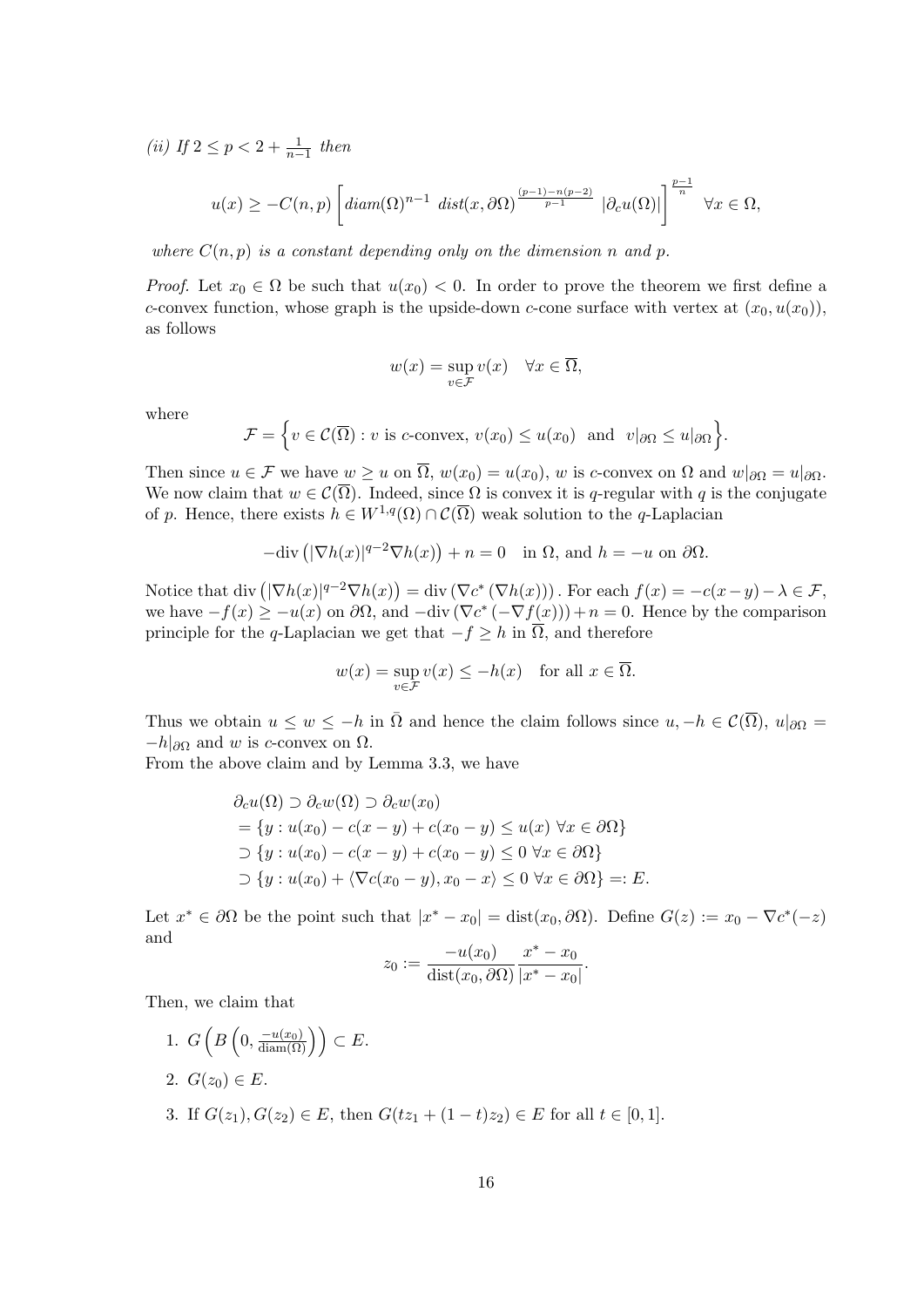The first and the third claims can be checked readily. To obtain the second claim, we need to use the fact that

$$
\langle x^* - x_0, x - x_0 \rangle \le |x^* - x_0|^2 \quad \forall x \in \partial \Omega,
$$

which follows from the convexity of  $\Omega$ .

Let *H* be the convex hull in  $\mathbb{R}^n$  of the point  $z_0$  and the ball  $B\left(0, \frac{-u(x_0)}{\text{diam}(\Omega)}\right)$ . From these three claims we can conclude that  $G(H) \subset E$ , and thus,

$$
|\partial_c u(\Omega)| \ge |E| \ge |G(H)| = \int_H \det D^2 c^*(-y) dy = (q-1) \int_H |y|^{n(q-2)} dy.
$$

The last integral above was computed in Gutiérrez-Nguyen  $[24]$  (equations (67) and (68)), and the proposition follows from these estimates.  $\Box$ 

### **4 Initial step**

This is the first ingredient in the proof of Theorem 1.1. Let  $u \in C(\overline{\Omega})$  be a solution of the optimal transport problem between Ω and Ω*′*

$$
\begin{cases}\nM_{\lambda}[u] = f \text{ in } \Omega, \\
\partial_{c_{\lambda}} u(\Omega) = \Omega',\n\end{cases} \tag{4.1}
$$

where  $M_{\lambda}$  is defined in (2.10) and satisfies (2.11), with the hypothesis stated in the main theorem.

The main idea is to compare the solution *u* of the optimal transport equation  $(2.9)$  to *w*. where *w* is the solution of the optimal transport problem between  $\Omega$  and  $\Omega'$  with quadratic cost  $c_q(z) = \frac{1}{2} |z|^2$ , and  $\Omega'$  convex. Note that *w* is unique up to an additive constant, strictly convex and smooth (see the article by Caffarelli [7], further regularity is contained in [8], [10]). The equation satisfied by *w* is the following

$$
\begin{cases}\ng(x + \nabla w) \det \left(I + D^2 w\right) = f \text{ in } \Omega, \\
\partial_{c_q} w(\Omega) = \Omega'.\n\end{cases} \tag{4.2}
$$

### **4.1 An approximation result**

In this subsection we prove an comparison result between the solution *u* of (4.1) to the solution  $w$  of  $(4.2)$ :

**Proposition 4.1.** For any  $\epsilon_0 > 0$ , there exists  $\lambda_0 > 0$  depending only on  $\epsilon_0$ , n,  $\Lambda_1$ ,  $\Lambda_2$ ,  $\Omega$  and  $\Omega'$  such that if  $\lambda \geq \lambda_0$ ,  $f$  and  $g$  satisfy  $(1.3)$ ,  $w \in \mathcal{C}(\Omega)$  is a solution of  $(4.2)$  and  $u \in \mathcal{C}(\overline{\Omega})$  *is a solution of the transport equation* (4.1) *with*  $u(x_0) = w(x_0)$  *for some*  $x_0 \in \Omega$ *, then we have*

$$
||u - w||_{L^{\infty}(\Omega)} \le \epsilon_0.
$$

The proof of this proposition is a simple consequence of the following strengthened result where the constant  $\lambda_0$  is independent of the domains  $\Omega$  and  $\Omega'$ , as long as they lie between two universal balls.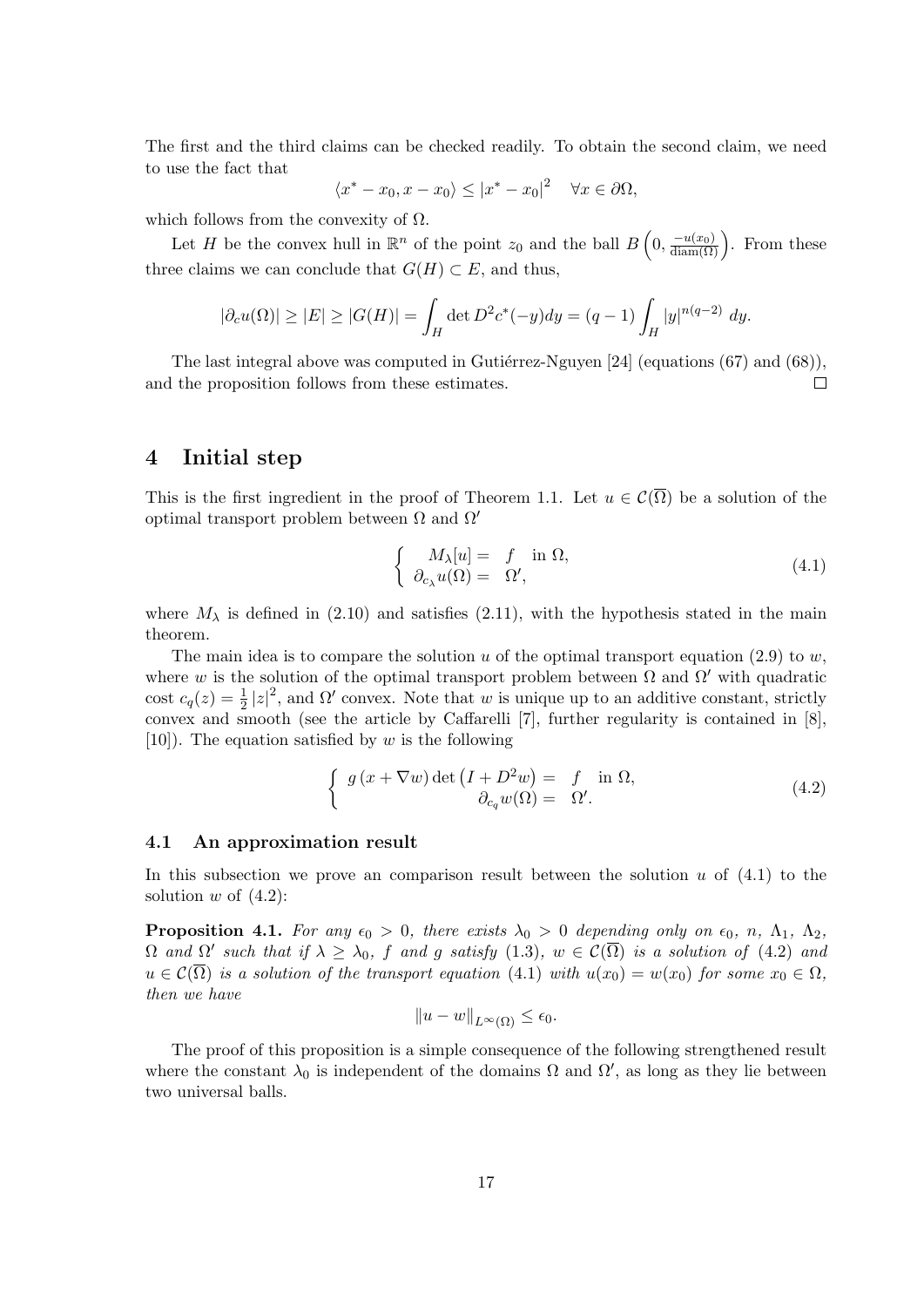**Proposition 4.2.** *Let*  $\Omega$  *and*  $\Omega'$  *be two closed subsets of*  $\mathbb{R}^n$  *satisfying*  $B_1(0) \subset \Omega \subset \overline{B}_n(0)$ *and*  $B_1(0) \subset \Omega' \subset B_n(0)$ *. Let f* and *g satisfy* (1.3)*.* 

*For any*  $\epsilon_0 > 0$ , there exists  $\lambda_0 > 0$  depending only on  $\epsilon_0$ , n,  $\Lambda_1$  and  $\Lambda_2$  such that if  $\lambda \geq \lambda_0$ ,  $w \in C(\overline{\Omega})$  *is a solution of* (4.2) *and*  $u \in C(\overline{\Omega})$  *is a solution of the transport equation* (4.1) *with*  $u(x_0) = w(x_0)$  *for some*  $x_0 \in \Omega$ *, then we have* 

$$
||u - w||_{L^{\infty}(B_1(0))} \le \epsilon_0. \tag{4.3}
$$

*Proof.* By contradiction, assume that there exist some  $\epsilon_0$ ,  $\{\lambda_k\} \subset \mathbb{R}$ ,  $\{\Omega_k\}$ ,  $\{\Omega'_k\}$ ,  $\{f_k\}$ ,  $\{g_k\},\ \{w_k\},\ \{u_k\}$  and  $\{x_k\}$  with  $x_k \in \Omega_k$  such that  $\lambda_k \to \infty$ ,  $B_1(0) \subset \Omega_k \subset B_n(0)$  closed,  $B_1(0) \subset \Omega'_k \subset B_n(0)$  closed,  $f_k$  and  $g_k$  satisfy  $(1.3)$  on its domains  $\Omega_k$  and  $\Omega'_k$ ,  $w_k \in C(\overline{\Omega_k})$  is a solution of

$$
\begin{cases} g_k(x + \nabla w_k) \det \left( I + D^2 w_k \right) = f_k & \text{in } \Omega_k, \\ \partial_{c_q} w_k(\Omega_k) = \Omega'_k, \end{cases}
$$

and  $u_k \in \mathcal{C}(\overline{\Omega}_k)$  is a solution of

$$
\begin{cases} g_k(x - \nabla c^*(-\nabla u_k)) \det \left( I + D^2 c_k^*(-\nabla u_k) D^2 u_k \right) = f_k & \text{in } \Omega_k, \\ \partial_{c_k} u_k(\Omega_k) = \Omega'_k, \end{cases}
$$

where  $c_k = c_{\lambda_k}$ ,  $u_k(x_k) = w_k(x_k)$  and

$$
||u_k - w_k||_{L^{\infty}(B_1(0))} \ge \epsilon_0 \quad \text{for all} \quad k \ge 1. \tag{4.4}
$$

By selecting a subsequence, we know from [28, Theorem 1.8.4] that  $\{\Omega_k\}$  converges to  $\Omega$ and  $\{\Omega'_k\}$  converges to  $\Omega'$  in the Hausdorff distance topology. Moreover,  $\Omega$  and  $\Omega'$  are closed sets satisfying  $B_1(0) \subset \Omega \subset B_n(0)$  and  $B_1(0) \subset \Omega' \subset B_n(0)$ . It also follows that  $x_k \to \bar{x}$  for some  $\bar{x} \in \Omega$ .

Note that  $||u_k - w_k||_{L^{\infty}(B_1(0))} = ||[u_k - u_k(x_k)] - [w_k - w_k(x_k)]||_{L^{\infty}(B_1(0))}$ . By replacing  $u_k$  and  $w_k$  by  $u_k - u_k(x_k)$  and  $w_k - w_k(x_k)$  respectively, we can assume in addition that  $u_k(x_k) = w_k(x_k) = 0$ . Next for convenience, we extend  $u_k$  as a  $c_k$ -convex function on  $\overline{B}_n(0)$ . Let us describe precisely this natural extension. Define the Kantorovich functional as in  $(2.1)$ ,

$$
I_k(\phi, \psi) := -\int_{\Omega_k} f_k(x)\phi(x)dx - \int_{\Omega'_k} g_k(y)\psi(y)dy,
$$

on the set

$$
K_{c_k} := \{ (\phi, \psi) \in Lip(\Omega_k) \times Lip(\Omega'_k) : -\phi(x) - \psi(y) \le c_k(x - y) \text{ for all } x \in \Omega_k, y \in \Omega'_k \}.
$$

Let  $v_k$  be the  $c_k$ -transform of  $u_k$ , that is,

$$
v_k(y) := \sup_{x \in \Omega_k} \{-c_k(x - y) - u_k(x)\} \quad \text{for } y \in \mathbb{R}^n. \tag{4.5}
$$

We know that  $(u_k, v_k)$  is a maximizer of the functional  $I_k(\phi, \psi)$  over  $K_{c_k}$ , and furthermore

$$
u_k(x) = \sup_{y \in \Omega'_k} \{-c_k(x - y) - v_k(y)\} \quad \text{for all} \quad x \in \Omega_k.
$$

Now let us extend *u<sup>k</sup>* by defining

$$
u_k^*(x) := \sup_{y \in \overline{B}_n(0)} \{-c_k(x - y) - v_k(y)\} \quad \text{for } x \in \overline{B}_n(0) \supset \Omega_k.
$$
 (4.6)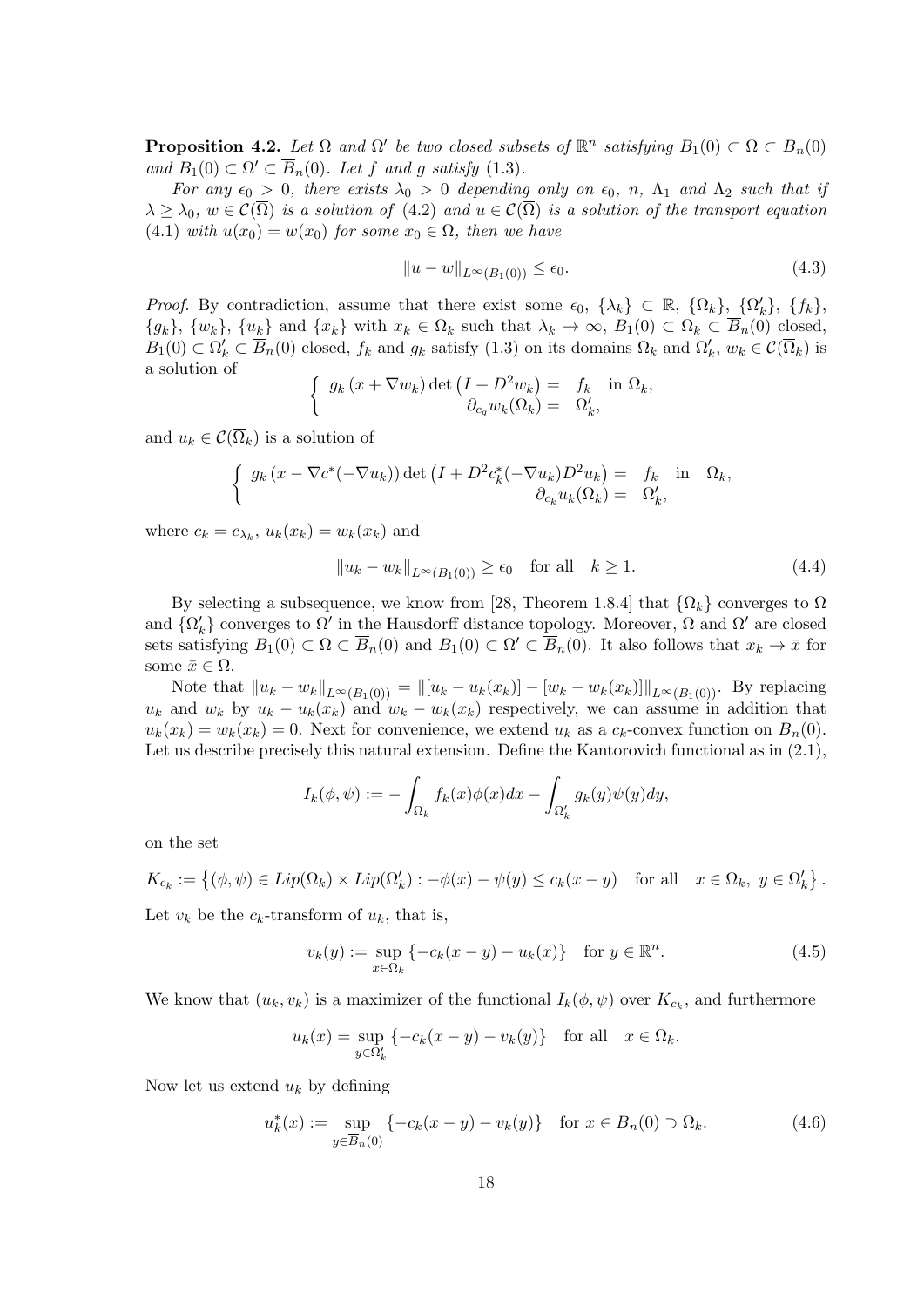Since  $\Omega'_k \subset B_n(0)$ , it is clear that  $u^*_k(x) \geq u_k(x)$  for all  $x \in \Omega_k$ . On the other hand,  $\sup_{y\in\overline{B}_n(0)}\{-c_k(x-y)-v_k(y)\}\leq u_k(x)$  for  $x\in\Omega_k$  by (4.5). Thus,  $u_k^*|_{\Omega_k}\equiv u_k$ . In particular, we have

$$
\sup_{x \in \overline{B}_n(0)} \{ -c_k(x - y) - u_k^*(x) \} \ge \sup_{x \in \Omega_k} \{ -c_k(x - y) - u_k^*(x) \}
$$
  
= 
$$
\sup_{x \in \Omega_k} \{ -c_k(x - y) - u_k(x) \} = v_k(y).
$$

Also, for  $y \in B_n(0)$ , it follows from the definition of  $u_k^*$  in (4.6) that  $u_k^*(x) \geq -c_k(x-y)-v_k(y)$ for all  $x \in B_n(0)$  giving  $v_k(y) \ge \sup_{x \in \overline{B}_n(0)} \{-c_k(x-y) - u_k^*(x)\}\.$  Hence we obtain

$$
v_k(y) = \sup_{x \in \overline{B}_n(0)} \{-c_k(x - y) - u_k^*(x)\} \quad \forall y \in \overline{B}_n(0).
$$

From now on, we identify  $u_k$  with its extension  $u_k^*$  given by (4.6). Likewise, we also identify the function  $w_k$  with its extension on  $B_n(0)$ . Let us check that  $\{u_k\}$  is equicontinuous on  $\overline{B}_n(0)$ : fix  $x_1, x_2 \in \overline{B}_n(0)$ . By the extension of  $u_k$ , there exists  $y_k \in \partial_{c_k} u_k(x_2)$  such that  $y_k \in \overline{B}_n(0)$ . Then by definition,

$$
u_k(x) - u_k(y) \ge -c_k(x - y_k) + c_k(y - y_k).
$$

Because  $||y_k|| \leq n$ , we get

$$
|c_k(x_1 - y_k) - c_k(x_2 - y_k)| \le C |x_1 - x_2|
$$

for some constant *C* independent of *k*. Thus  $u_k(x_1) - u_k(x_2) \geq -C|x_1 - x_2|$ . It then follows by interchanging  $x_1$  and  $x_2$  that

$$
|u_k(x_1) - u_k(x_2)| \le C |x_1 - x_2|,
$$

and we have proved that  $\{u_k\}$  is equicontinuous on  $\overline{B}_n(0)$ . Moreover  $\{u_k\}$  is uniformly bounded, because we have just seen that  $|u_k(x)| = |u_k(x) - u_k(x_k)| \le C|x - x_k| \le C$ . Therefore by Arzela-Ascoli theorem, we have that a subsequence, still denoted by  $u_k$ , converges uniformly on  $\overline{B}_n(0)$  to some  $u_\infty \in C(\overline{B}_n(0))$ . Similarly, there exists a subsequence  $\{w_k\}$ converging uniformly on  $\overline{B}_n(0)$  to some  $w_\infty \in C(\overline{B}_n(0))$ . These yield  $u_\infty(\overline{x}) = w_\infty(\overline{x})$  for some  $\bar{x}$  as a consequence.

Notice that  $f_k$  and  $g_k$  can be viewed as functions defined on  $B_n(0)$  by extending them to be zero outside  $\Omega_k$  and  $\Omega'_k$  respectively. Then by extracting subsequences, we can assume that  $f_k \stackrel{*}{\rightharpoonup} f$  weakly<sup>\*</sup> in  $L^{\infty}(B_n(0))$  and  $g_k \stackrel{*}{\rightharpoonup} g$  weakly<sup>\*</sup> in  $L^{\infty}(B_n(0))$ . Let  $\mu_k := f_k(x)dx$ ,  $\mu := f(x)dx, \nu_k := g_k(y)dy$  and  $\nu := g(y)dy$ .

**Claim 1:**  $\overline{B}_1(0) \subset \text{supp }\mu \subset \Omega$  and  $\overline{B}_1(0) \subset \text{supp }\nu \subset \Omega'$ . Indeed since  $f_k \stackrel{*}{\rightharpoonup} f$  weakly<sup>\*</sup> in  $L^{\infty}(B_n(0))$ , we get  $\{\mu_k\}$  converges weakly<sup>\*</sup> to  $\mu$  as measures, i.e.,

$$
\lim_{k \to \infty} \int_{B_n(0)} \varphi(x) \, d\mu_k = \int_{B_n(0)} \varphi(x) \, d\mu \quad \text{for all} \quad \varphi \in \mathcal{C}_c(B_n(0)).
$$

Now let  $x \in \text{supp }\mu$ . Then by following the proof of [1, Proposition 5.1.8] where probability measures are considered, we see that there exists  $x_k \in \text{supp } \mu_k = \Omega_k$  such that  $x_k \to x$ . But then we must have  $x \in \Omega$  since  $\{\Omega_k\}$  converges to  $\Omega$  in the Hausdorff topology. Thus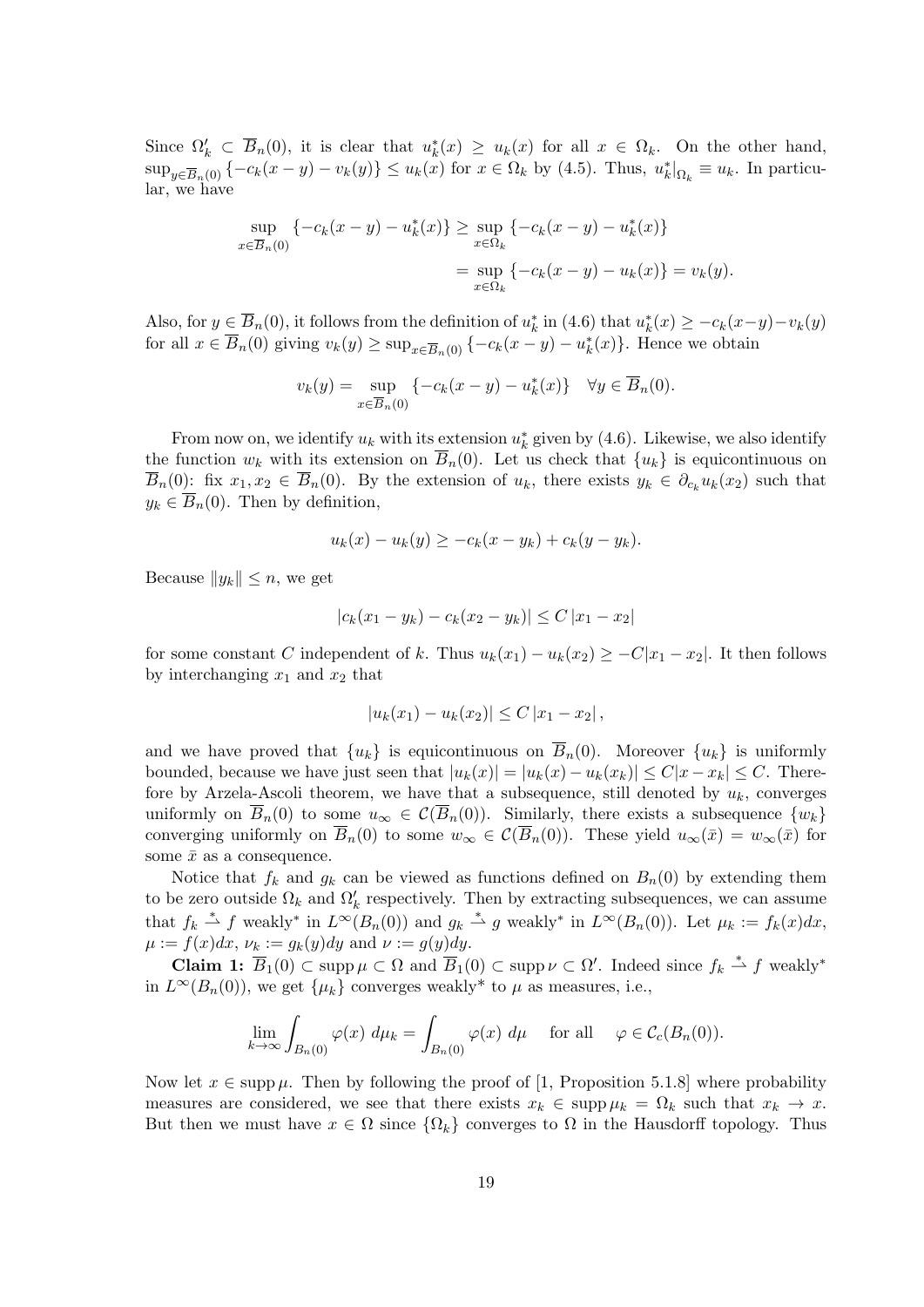supp  $\mu \subset \Omega$ . Next if  $x_0 \in B_1(0)$ , then  $\Lambda_1 \leq \frac{1}{|B(x_0)|}$ *|B*(*x*0*,r*)*|*  $\int_{B(x_0,r)} f \, dx \leq \Lambda_2$  for all  $r > 0$  sufficiently small because  $\Lambda_1 \leq \frac{1}{|B(x)|}$ *|B*(*x*0*,r*)*|*  $\int_{B(x_0,r)} f_k \, dx \leq \Lambda_2$  and

$$
\frac{1}{|B(x_0,r)|}\int_{B(x_0,r)}f_k\ dx\longrightarrow\frac{1}{|B(x_0,r)|}\int_{B(x_0,r)}f\ dx\quad\text{as}\quad k\to\infty.
$$

Hence by letting  $r \to 0^+$ , we obtain  $\Lambda_1 \leq f(x_0) \leq \Lambda_2$  for a.e.  $x_0 \in B_1(0)$ . This implies  $\bar{B}_1(0) \subset \text{supp }\mu$  and we have shown that  $\bar{B}_1(0) \subset \text{supp }\mu \subset \Omega$ . Thus Claim 1 is proved since the case for  $\nu$  is completely similar.

We would like to show next that  $u_{\infty}$  and  $w_{\infty}$  are both solutions of (4.2). Let us prove this only for  $u_{\infty}$  as the case of  $w_{\infty}$  is much simpler and follows in a similar way. Recall that  $v_k(y) = \sup_{x \in \overline{B}_n(0)} \{-c_k(x-y) - u_k(x)\}\$ for all  $y \in \overline{B}_n(0)$ , and let

$$
v_{\infty}(y) := \sup_{x \in \overline{B}_n(0)} \{-c_q(x - y) - u_{\infty}(x)\} \text{ for } y \in \overline{B}_n(0),
$$

where  $c_q$  denotes the quadratic cost. Then since  $c_k(z) = c_q(z) + \frac{E_k(z)}{\lambda_k}$ , it is easy to see that

$$
||v_k - v_{\infty}||_{L^{\infty}(\overline{B}_n(0))} \le ||u_k - u_{\infty}||_{L^{\infty}(\overline{B}_n(0))} + \frac{C}{\lambda_k}
$$

yielding  $v_k \to v_\infty$  uniformly in  $\overline{B}_n(0)$ .

**Claim 2:** We have

$$
\lim_{k \to \infty} \int_{\Omega_k} f_k u_k = \int_{\Omega} f u_{\infty}, \qquad \lim_{k \to \infty} \int_{\Omega'_k} g_k v_k = \int_{\Omega'} g v_{\infty} \qquad \text{and} \qquad \int_{\Omega} f = \int_{\Omega'} g.
$$

To see this, observe that  $\int_{\Omega} u_{\infty} f = \int_{\text{supp }\mu} u_{\infty} f = \int_{B_n(0)} u_{\infty} f$  since  $\text{supp }\mu \subset \Omega$  by Claim 1. Therefore,

$$
\int_{\Omega_k} f_k u_k - \int_{\Omega} f u_\infty = \int_{\Omega_k} f_k (u_k - u_\infty) + \left[ \int_{\Omega_k} f_k u_\infty - \int_{\Omega} f u_\infty \right]
$$

$$
= \int_{\Omega_k} f_k (u_k - u_\infty) + \left[ \int_{B_n(0)} f_k u_\infty - \int_{B_n(0)} f u_\infty \right] \longrightarrow 0
$$

giving  $\lim_{k\to\infty} \int_{\Omega_k} f_k u_k = \int_{\Omega} f u_{\infty}$  as desired. Similarly,  $\lim_{k\to\infty} \int_{\Omega'_k} g_k v_k = \int_{\Omega'} g v_{\infty}$ . Also

$$
\int_{\Omega} f = \int_{B_n(0)} f = \lim_{k \to \infty} \int_{B_n(0)} f_k = \lim_{k \to \infty} \int_{B_n(0)} g_k = \int_{B_n(0)} g = \int_{\Omega'} g,
$$

and the claim follows.

We are ready to show that  $u_{\infty}$  is a solution of (4.2). Let  $I(\phi, \psi)$  be the Kantorovich functional given by (2.1), and define

$$
K_{c_q} := \{ (\phi, \psi) \in Lip(\Omega) \times Lip(\Omega') : -\phi(x) - \psi(y) \le c_q(x - y) \text{ for all } x \in \Omega, y \in \Omega' \}.
$$

Let  $(\phi_0, \psi_0) \in K_{c_q}$  be a maximizer of the functional  $I(\phi, \psi)$  over  $K_{c_q}$  and recall that  $(u_k, v_k)$ is a maximizer of the functional  $I_k(\phi, \psi)$  over  $K_{c_k}$ . As done for  $(u_k, v_k)$ , we can extend  $\phi_0$ and  $\psi_0$  as Lipschitz functions on  $\overline{B}_n(0)$  satisfying  $\psi_0(y) = \sup_{x \in \overline{B}_n(0)} \{-c_q(x-y) - \phi_0(x)\}$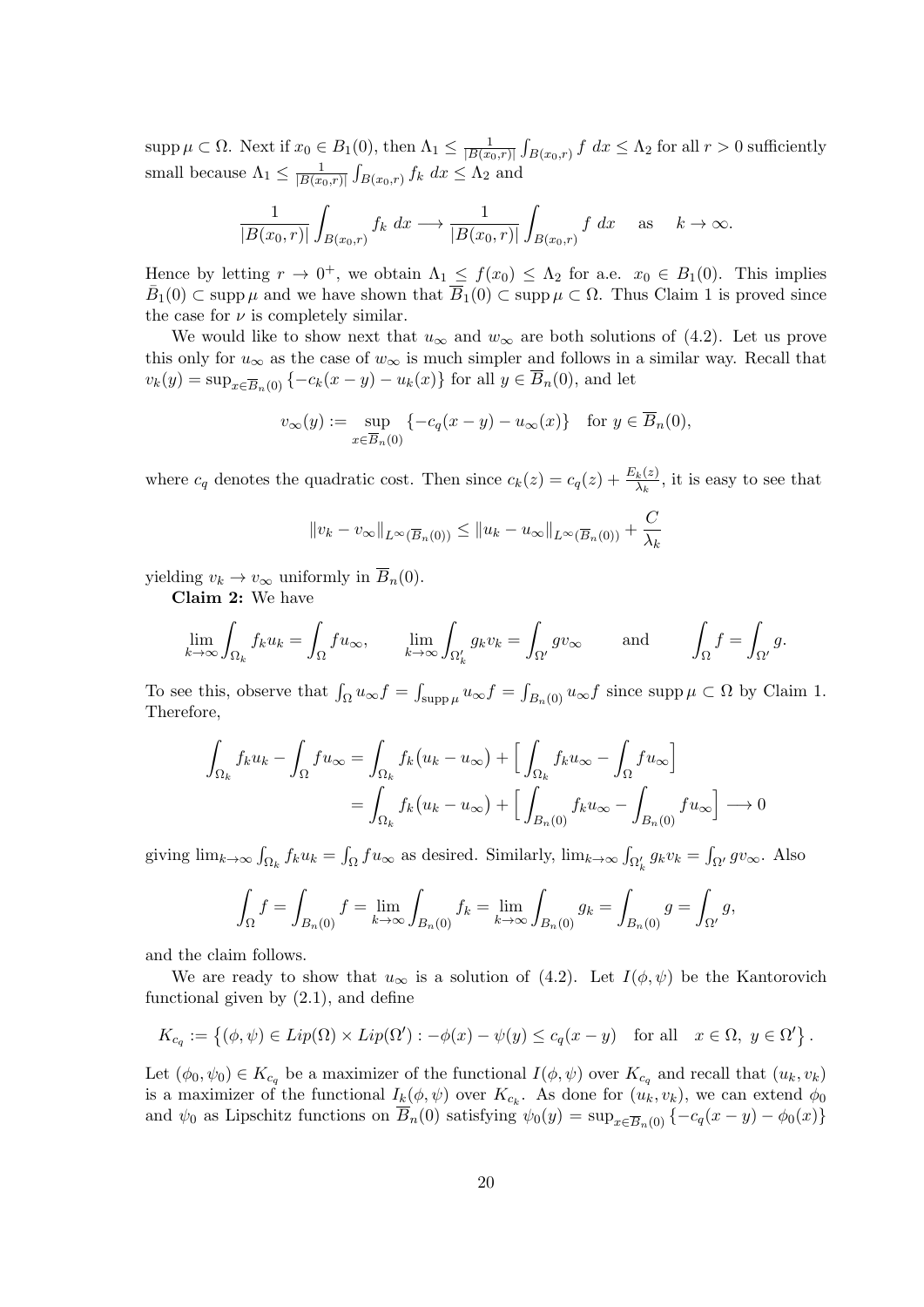for all  $y \in \overline{B}_n(0)$ . Using the facts  $(u_k + \frac{C}{\lambda_k})$  $\frac{C}{\lambda_k}$ ,  $v_k$ )  $\in K_{c_q}$  and  $(\phi_0 + \frac{C}{\lambda_k})$  $\frac{C}{\lambda_k}, \psi_0$   $\in K_{c_k}$ , we obtain  $I_k(\phi_0 + \frac{C}{\lambda_k})$  $\frac{C}{\lambda_k}, \psi_0) - I(\phi_0, \psi_0) \leq I_k(u_k, v_k) - I(\phi_0, \psi_0) \leq I_k(u_k, v_k) - I(u_k + \frac{C}{\lambda_k})$  $\frac{C}{\lambda_k}$ ,  $v_k$ ) giving

$$
-\frac{C}{\lambda_k} \int_{\Omega_k} f_k + \int_{\Omega} f \phi_0 - \int_{\Omega_k} f_k \phi_0 + \int_{\Omega} g \psi_0 - \int_{\Omega'_k} g_k \psi_0
$$
  

$$
\leq I_k(u_k, v_k) - I(\phi_0, \psi_0) \leq \frac{C}{\lambda_k} \int_{\Omega} f + \int_{\Omega} f u_k - \int_{\Omega_k} f_k u_k + \int_{\Omega'} g v_k - \int_{\Omega'_k} g_k v_k \quad \text{for all } k.
$$

Hence it follows from Claim 2 that  $\lim_{k\to\infty} I_k(u_k,v_k) = I(\phi_0,\psi_0)$ . Consequently,

$$
I(u_{\infty}, v_{\infty}) = -\int_{\Omega} f(x)u_{\infty}(x)dx - \int_{\Omega'} g(y)v_{\infty}(y)dy
$$
  
= 
$$
\lim_{k \to \infty} \left\{ -\int_{\Omega_k} f_k(x)u_k(x)dx - \int_{\Omega'_k} g_k(y)v_k(y)dy \right\}
$$
  
= 
$$
\lim_{k \to \infty} I_k(u_k, v_k) = I(\phi_0, \psi_0) = \sup_{(\phi, \psi) \in K_{c_q}} I(\phi, \psi),
$$

where we have again used Claim 2 to obtain the second equality. Since  $\int_{\Omega} f = \int_{\Omega'} g$ , we infer that  $u_{\infty}$  is a solution of (4.2) as desired. Similarly,  $w_{\infty}$  is also a solution of (4.2). Thus  $u_{\infty} \equiv w_{\infty}$  on supp *µ* as  $u_{\infty}(\bar{x}) = w_{\infty}(\bar{x})$  and (4.2) has a unique solution modulo additive constants on the support of  $\mu = f(x)dx$ . This together with the fact  $B_1(0) \subset \text{supp }\mu$  yields  $\lim_{k\to\infty} ||u_k - w_k||_{L^{\infty}(B_1(0))} = ||u_{\infty} - w_{\infty}||_{L^{\infty}(B_1(0))} = 0$ , a contradiction to (4.4).  $\Box$ 

**Remark.** If we assume in addition that  $\Omega$  is convex in Proposition 4.2, then the conclusion (4.3) can be strengthen by  $||u - w||_{L^{\infty}(\Omega)} \leq \epsilon_0$ . The reason is that in this case we actually have supp  $\mu = \Omega$  instead of supp  $\mu \subset \Omega$ . Indeed, let  $x \in \text{Int}(\Omega)$  and  $B(x,r) \subset \Omega$ . Then  $B(x, r) \subset B_{\frac{r}{4}}(\Omega_k) := \bigcup_{y \in \Omega_k} B(y, \frac{r}{4})$  for all *k* sufficiently large because  $\Omega \subset B_{\frac{r}{4}}(\Omega_k)$  from the definition of the Hausdorff distance. Since  $\Omega_k$  are convex, it is clear that dist $(x, \partial \Omega_k)$ dist $(x, \partial B_{\frac{r}{4}}(\Omega_k)) - \frac{r}{4} \ge \text{dist}(x, \partial \Omega) - \frac{r}{4} \ge r - \frac{r}{4} = \frac{3r}{4}$  $\frac{3r}{4}$  yielding in particular  $B(x, \frac{r}{2}) \subset \Omega_k$  for all *k* sufficiently large. Consequently,

$$
\mu(B(x,r)) = \lim_{k \to \infty} \mu_k(B(x,r)) \ge \Lambda_1 \lim_{k \to \infty} |B(x,r) \cap \Omega_k| = \Lambda_1 |B(x,r)|
$$

implying  $x \in \text{supp }\mu$ , i.e., Int $(\Omega) \subset \text{supp }\mu$ . This and the Claim 1 above give supp  $\mu = \Omega$ .

### **4.2 Some initial estimates**

With the information given by Proposition 4.1, we can start localizing the problem. Indeed, we will show that points far from the boundary of  $\Omega$  are mapped (uniformly) to points far from the boundary of Ω*′* . We remind the reader that we are using the notation

$$
\Omega_{\delta_0} = \{x \in \Omega : \text{dist}(x, \partial \Omega) > \delta_0\}.
$$

**Proposition 4.3.** *Given any*  $\delta_0 > 0$ *, there exists*  $\lambda_0 > 0$  *depending only on*  $\delta_0$ *, n,*  $\Lambda_1$ *,*  $\Lambda_2$ *,*  $\Omega$ *and*  $\Omega'$  *such that for all*  $\lambda \geq \lambda_0$  *and*  $u \in C(\overline{\Omega})$  *is a solution of* (4.1)*, we have* 

$$
dist(\partial_c u(\Omega_{\delta_0}), \partial \Omega') \ge C\delta_0^{\gamma} - \frac{C}{\lambda},\tag{4.7}
$$

*for some universal constants*  $C, \gamma > 0$ *. Consequently,* 

$$
dist(\partial_c u(\Omega_{\delta_0}), \partial_c u(\partial \Omega)) \ge C\delta_0^{\gamma} - \frac{C}{\lambda}.
$$
\n(4.8)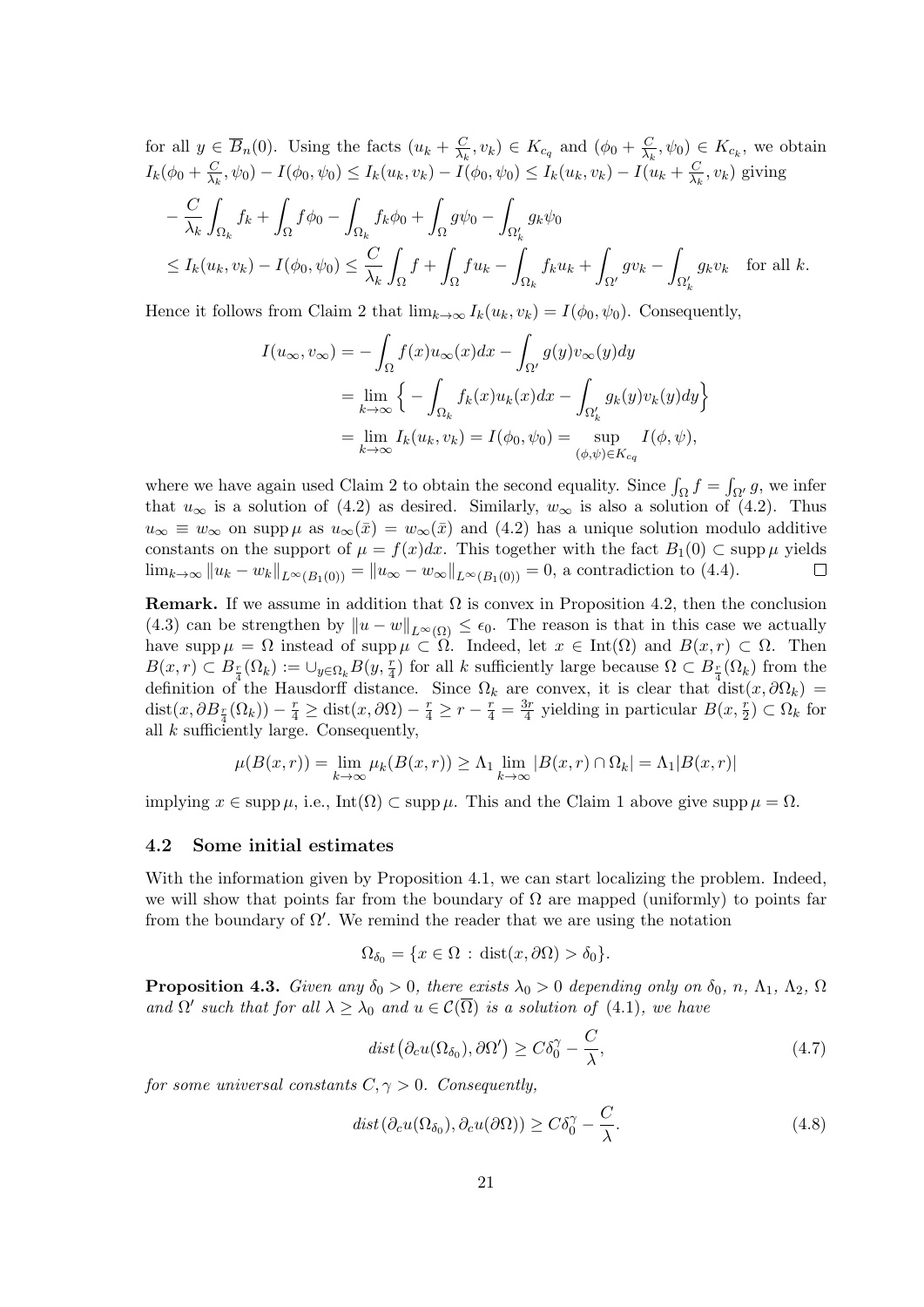*Proof.* For any  $\epsilon > 0$ , Proposition 4.1 gives that  $||u - [w + u(x_0) - w(x_0)]||_{L^{\infty}(\Omega)} < \epsilon$  for all  $\lambda \geq \lambda_0 = \lambda_0(\epsilon, n, \Lambda_1, \Lambda_2, \Omega, \Omega')$ , where  $x_0 \in \Omega$  and  $w \in \mathcal{C}(\Omega)$  is a solution of (4.2). By working with  $\tilde{w} := w + u(x_0) - w(x_0)$  if necessary, we can assume that  $||u - w||_{L^{\infty}(\Omega)} < \epsilon$ . Let  $\phi$  be the smooth convex function satisfying

$$
\left\{ \begin{array}{rcl} \det D^2 \phi=&1 &\mbox{in} &\Omega_{\frac{\delta_0}{2}}, \\ \phi=&0 &\mbox{on} &\partial \Omega_{\frac{\delta_0}{2}}. \end{array} \right.
$$

It is known that  $-C_1(n, \Omega_{\frac{\delta_0}{2}}) \le \min_{\Omega_{\delta_0}} \phi \le -C_2(n, \Omega_{\frac{\delta_0}{2}})$  (see [22, Proposition 3.2.3]). Hence by using  $[22, \text{Lemma } 5.1.6]$  we obtain

$$
\Omega_{\delta_0} \subset \left\{ x \in \Omega_{\frac{\delta_0}{2}} : \phi(x) \le -c \delta_0 \right\},\tag{4.9}
$$

where  $c > 0$  depending on *n* and  $\Omega_{\delta_0}$ . In fact, we can choose *c* to be a constant which depends only on *n* and  $\Omega$  for all  $\delta_0 > 0$  sufficiently small. Next, we construct the function

$$
w^*(x) = w(x) + \epsilon + 2\epsilon(c\delta_0)^{-1}\phi(x).
$$

Then we have that  $w^*(x) > u(x)$  for  $x \in \partial \Omega_{\frac{\delta_0}{2}}$ . We take *V* to be the set

$$
V := \left\{ x \in \Omega_{\frac{\delta_0}{2}} : w^*(x) < u(x) \right\}.
$$

It is clear from (4.9) that  $\Omega_{\delta_0} \subset V \Subset \Omega_{\frac{\delta_0}{2}}$ . Therefore, Lemma 3.3 assures that

$$
\partial_c u(\Omega_{\delta_0}) \subset \partial_c u(V) \subset \partial_c (w^*, V)(V) = \partial_c w^*(V). \tag{4.10}
$$

On the other hand, by straightforward computation and using that our cost  $c_{\lambda}$  is just a *C*/ $λ$ -perturbation of the quadratic cost  $c<sub>q</sub>$ , then

$$
\partial_c w^*(V) \subset \mathcal{N}_{\frac{2\epsilon}{c\delta_0} \|\nabla \phi\|_{L^\infty(\Omega_{\delta_0/2})} + \frac{C}{\lambda}} \left\{ \partial_{c_q} w(V) \right\} = \mathcal{N}_{\frac{2\epsilon}{c\delta_0} \|\nabla \phi\|_{L^\infty(\Omega_{\delta_0/2})} + \frac{C}{\lambda}} \left\{ \nabla \hat{w}(V) \right\},\tag{4.11}
$$

where  $\hat{w} = w + \frac{|x|^2}{2}$  $\frac{p_1}{2}$  and we note that  $\|\nabla \phi\|_{L^{\infty}(\Omega_{\frac{\delta_0}{2}})} \leq C$  (see [21, Theorem 17.21]).

Next, for the solution of the optimal transportation problem  $\hat{w}$  with quadratic cost, Caffarelli [8] has proved that

- 1.  $\nabla \hat{w}(\Omega) = \Omega'$ .
- 2.  $\nabla \hat{w}(\partial \Omega) \subset \partial \Omega'.$

3.  $|\nabla \hat{w}(x) - \nabla \hat{w}(y)| \ge C |x - y|^{\gamma}$  for all  $x, y \in \Omega$ , where  $\gamma > 0$  is a universal constant. As a consequence,  $\nabla \hat{w}(\partial \Omega) = \partial \Omega'$  and

$$
\text{dist}\left(\nabla\hat{w}(V),\partial\Omega'\right) \ge \text{dist}\left(\nabla\hat{w}(\Omega_{\frac{\delta_0}{2}}),\partial\Omega'\right) \ge C\delta_0^\gamma. \tag{4.12}
$$

Combining  $(4.10)$ ,  $(4.11)$  and  $(4.12)$  we get

$$
\text{dist}(\partial_c u(\Omega_{\delta_0}), \partial \Omega') \geq C\delta_0^{\gamma} - \left[\frac{2\epsilon}{c\delta_0} \|\nabla \phi\|_{L^{\infty}(\Omega_{\delta_0/2})} + \frac{C}{\lambda}\right].
$$

Choosing suitable  $\epsilon$ , we obtain the estimate  $(4.7)$  of the lemma. On the other hand,  $(4.8)$ follows from (4.7) and the fact that

$$
\partial_c u(\partial\Omega) \subset \partial\Omega',
$$

which was proven by Figalli-Kim-McCann [17].

 $\Box$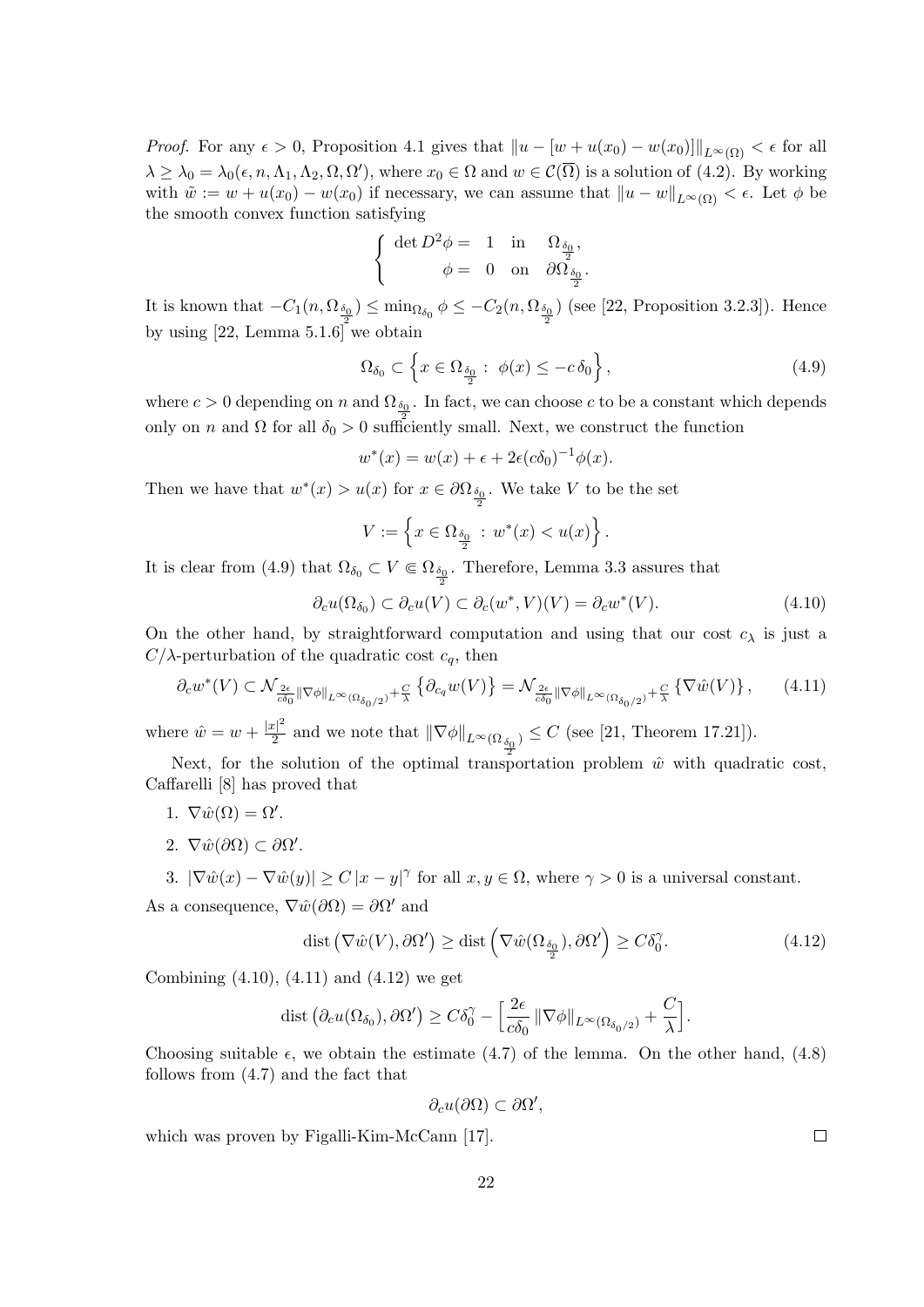Using the above two propositions, one has a very good control of the sections of *u*: they are very near the sections of  $w$ , and as a consequence, they stay away from the boundary *∂*Ω. Let *x*<sub>0</sub>  $∈$  Ω<sub>*δ*<sub>0</sub></sub> and *y*<sub>0</sub>  $∈$  *∂*<sub>*c</sub>u*(*x*<sub>0</sub>). The *µ*-section of *u* at *x*<sub>0</sub> is defined in (2.12), or for</sub>  $\bar{u}(x) := u(x) + c(x - y_0)$  as in (2.13). One can also define the (quadratic) *t*-sections for *w*. Let  $\bar{x}$  be the minimum point of the function  $\bar{w}(x) := w(x) + \frac{1}{2}|x - y_0|^2$ . We define

$$
T_t(w, \bar{x}) = \{x \in [\Omega] : w(x) \le w(\bar{x}) - c_q(x - \bar{y}) + c_q(\bar{x} - \bar{y}) + t\},\tag{4.13}
$$

with

$$
\partial_{c_q} w(\bar{x}) = \{\bar{y} := \bar{x} + \nabla w(\bar{x})\}.
$$

By using the function  $\bar{w}$  we can write

$$
T_t(\bar{w}, \bar{x}) = \{x \in [\Omega] : w(x) \le w(\bar{x}) + \langle \nabla \bar{w}(\bar{x}), x - \bar{x} \rangle + t\},\tag{4.14}
$$

that is a convex set.

**Proposition 4.4.** *Given*  $\delta_0 > 0$ *, there exists*  $\mu_1 = \mu_1(\delta_0, n, \Lambda_1, \Lambda_2, \Omega, \Omega') > 0$  *satisfying that, for all*  $h, \epsilon > 0$  *with*  $h + \epsilon \leq \mu_1$ *, we can find*  $\lambda_0 = \lambda_0(\epsilon, \delta_0, n, \Lambda_1, \Lambda_2, \Omega, \Omega') > 0$  *such that if*  $\lambda \geq \lambda_0$  *and u is a solution of* (4.1)*, then* 

$$
T_{h-\epsilon}(w,\bar{x}) \subset S_h(u,x_0,y_0) \subset T_{h+\epsilon}(w,\bar{x}) \subset \Omega_{c\delta_0^{\theta}}
$$
\n
$$
(4.15)
$$

*for all*  $x_0 \in \Omega_{\delta_0}$  *and*  $y_0 \in \partial_c u(x_0)$ *, where w is a solution of the quadratic transport problem* (4.2) and  $\bar{x}$  is the minimum point of  $\bar{w} := w + \frac{1}{2}$  $\frac{1}{2} |x - y_0|^2$ . Here *c* and  $\theta$  are positive constants *depending only on n*,  $\Lambda_1$ ,  $\Lambda_2$ ,  $\Omega$  *and*  $\Omega'$ *.* 

*Proof.* Let  $x_0 \in \Omega_{\delta_0}$  and  $y_0 \in \partial_c u(x_0)$ . It follows from Proposition 4.3 that  $y_0 \in \Omega'_{\frac{C}{2}\delta_0^{\gamma}}$  for all  $\lambda \ge \lambda_0 = \lambda_0(\delta_0, n, \Lambda_1, \Lambda_2, \Omega, \Omega')$ . Define  $\bar{u} := u + c(x - y_0)$  and  $\hat{w} := w + \frac{1}{2}$  $\frac{1}{2} |x|^2$ . Notice that  $x_0$  is a minimum point for  $\bar{u}$  in  $\Omega$ . By definition,

$$
T_t(w, \bar{x}) = \{x \in \Omega : \bar{w}(x) \leq \bar{w}(\bar{x}) + \langle \nabla \bar{w}(\bar{x}), x - \bar{x} \rangle + t\}
$$
  
= 
$$
\{x \in \Omega : \hat{w}(x) \leq \hat{w}(\bar{x}) + \langle \nabla \hat{w}(\bar{x}), x - \bar{x} \rangle + t\},\
$$

a convex set. As  $\nabla \bar{w}(\bar{x}) = 0$ , we obtain  $\nabla \hat{w}(\bar{x}) = \nabla w(\bar{x}) + \bar{x} = y_0 \in \Omega'_{\leq \delta_0^{\gamma}}$ . On the other hand, we know from [8] (see the discussion before (4.12)) that  $\nabla \hat{w}(\partial \Omega) = \partial \Omega'$  and  $|\nabla \hat{w}(x) - \nabla \hat{w}(y)| \le C|x - y|^{\gamma}$  for all  $x, y \in \overline{\Omega}$ . Therefore we conclude  $dist(\overline{x}, \partial \Omega) \ge c\delta_0^{\gamma^2} > 0$ . But since  $\hat{w}$  is a strictly convex function (c.f. [7]), there exists  $\mu_1 > 0$  depending on  $\delta_0$ , *n*,  $\Lambda_1$ ,  $\Lambda_2$ ,  $\Omega$  and  $\Omega'$  such that

$$
T_{\mu_1}(w,\bar{x}) \subset \Omega_{\frac{c}{2}\delta_0^{\gamma^2}},\tag{4.16}
$$

which gives the last inclusion in (4.15) whenever  $h + \epsilon \leq \mu_1$ .

Next for any  $\epsilon > 0$ , by Proposition 4.1 there exists  $\lambda_0$  depending only on  $\epsilon$ ,  $n$ ,  $\Lambda_1$ ,  $\Lambda_2$ ,  $\Omega$ and  $\Omega'$  such that for all  $\lambda \geq \lambda_0$  we have  $||u - [w + u(x_0) - w(x_0)]||_{L^{\infty}(\Omega)} \leq \epsilon/4$  (of course, we are abusing the notation, just take  $\lambda_0$  to be the smallest of all the choices). Since the sections of *w* are the same as the corresponding sections of  $w + u(x_0) - w(x_0)$ , we can assume that  $||u - w||_{L^{\infty}(\Omega)} \leq \epsilon/4$ . This implies that

$$
\|\bar{u} - \bar{w}\|_{L^{\infty}(\Omega)} \le \frac{\epsilon}{4} + \frac{C}{\lambda} \le \frac{\epsilon}{2} \quad \text{for all} \quad \lambda \ge \lambda_0. \tag{4.17}
$$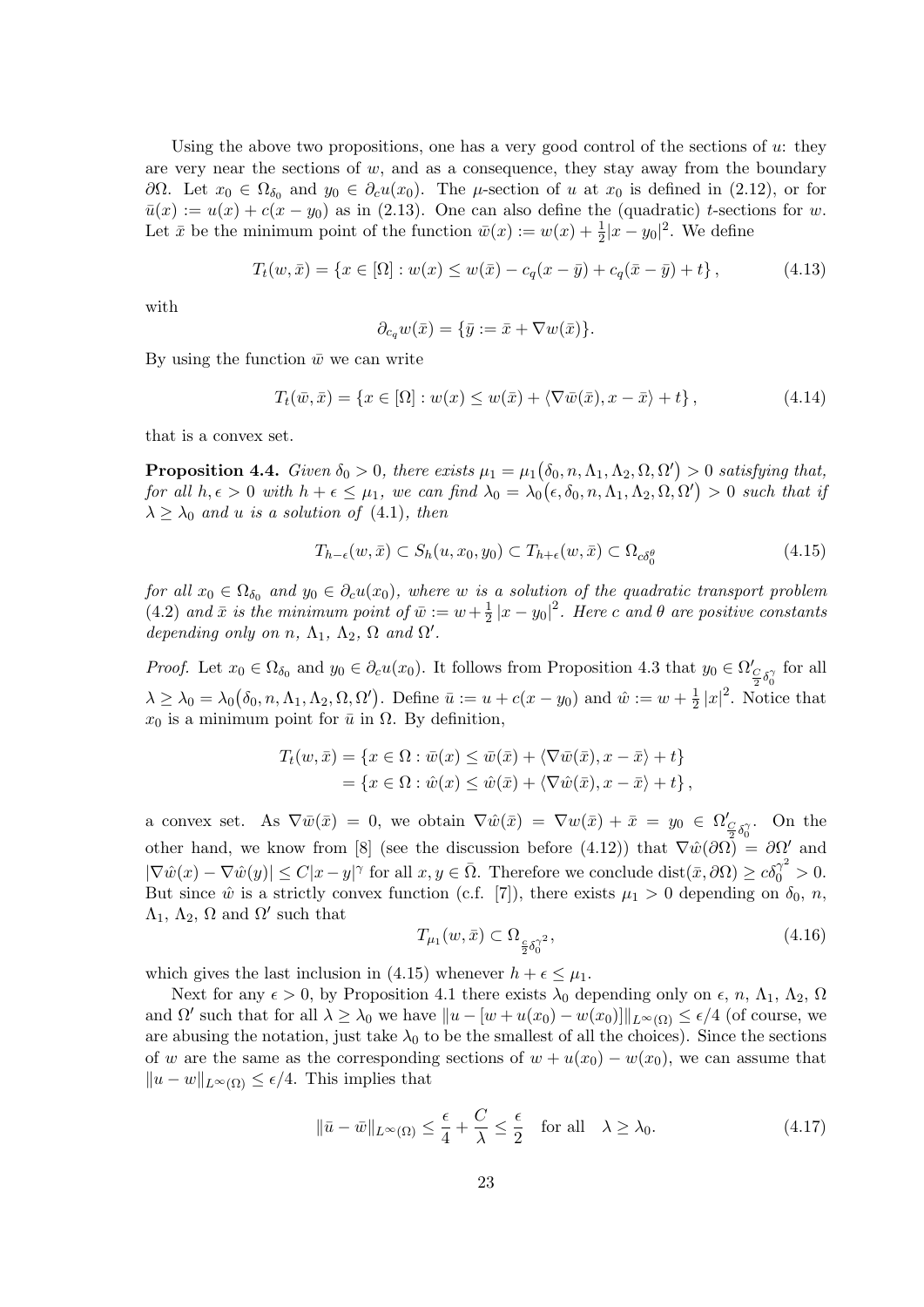Now it is easy to see that the first two inclusions in (4.15) hold true. Indeed if  $x \in T_{h-\epsilon}(w, \bar{x})$  ${x \in \Omega : \bar{w}(x) \leq \bar{w}(\bar{x}) + h - \epsilon}, \text{ then}$ 

$$
\bar{u}(x) \le \bar{w}(x) + \frac{\epsilon}{2} \le \bar{w}(\bar{x}) + h - \frac{\epsilon}{2} \le \bar{w}(x_0) + h - \frac{\epsilon}{2} \le \bar{u}(x_0) + h.
$$

On the other hand, if  $x \in S_h(u, x_0, y_0) = \{x \in \Omega : \bar{u}(x) \leq \bar{u}(x_0) + h\}$  then

$$
\bar{w}(x) \le \bar{u}(x) + \frac{\epsilon}{2} \le \bar{u}(x_0) + h + \frac{\epsilon}{2} \le \bar{u}(\bar{x}) + h + \frac{\epsilon}{2} \le \bar{w}(\bar{x}) + h + \epsilon.
$$

 $\Box$ 

These yield  $T_{h-\epsilon}(w,\bar{x}) \subset S_h(u,x_0,y_0) \subset T_{h+\epsilon}(w,\bar{x})$  as desired.

As a corollary, we obtain the following result which is the starting point for the induction process in Section 7:

**Corollary 4.5.** *Given*  $\delta_0 > 0$ , let  $\mu_1 > 0$  be the corresponding constant given by Proposi*tion 4.4. Then for all*  $h \leq \frac{\mu_1}{2}$  $\lambda_0 = \lambda_0(h, \delta_0, n, \Lambda_1, \Lambda_2, \Omega, \Omega') > 0$  such that if  $\lambda \geq \lambda_0$  *and u is a solution of* (4.1)*, we have the following: for all*  $x_0 \in \Omega_{\delta_0}$  *and*  $y_0 \in \partial_c u(x_0)$ *,* 

- $(i)$  *S<sub>h</sub>* $(u, x_0, y_0) \subset \Omega_{c\delta_0^{\theta}};$
- *(ii) There is an affine transformation*  $Tx = Ax + b$  *with*  $C_1 \leq |\det A|^{\frac{2}{n}} h \leq C_2$  *and*  $||A|| \leq$ *Ch−*<sup>1</sup> *such that*

$$
B_K(0) \subset \tilde{\Omega} := TS_h(u, x_0, y_0) \subset B_n(0).
$$

*Here all the constants are universal (depending on n*,  $\Lambda_1$  *and*  $\Lambda_2$ ). As a consequence,

$$
dist(x, \partial[\tilde{\Omega}]) \le \frac{Ch^{-1}}{\lambda} \quad \forall x \in \partial \tilde{\Omega}.
$$

*Proof.* Applying Proposition 4.4 for  $\epsilon = h/2$ , we obtain

$$
T_{\frac{h}{2}}(w,\bar{x}) \subset S_h(u,x_0,y_0) \subset T_{\frac{3h}{2}}(w,\bar{x}) \subset \Omega_{c\delta_0^{\theta}},
$$

where *w* is the solution of the quadratic transport problem (4.2). Let  $Tx = Ax + b$  be an affine transformation normalizing  $T_{3h/2}(w, \bar{x})$ , i.e.,  $B_1 \subset T(T_{3h/2}(w, \bar{x})) \subset B_n$ . Then as  $|T_{3h/2}(w,\bar{x})| \approx h^{\frac{n}{2}}$  (see [22, Corollary 3.2.4]), it is clear that  $C_1 \leq |\det A|^{\frac{2}{n}} h \leq C_2$ . Also it follows from Theorem 3.3.8 in [22] that  $B_K \subset T(T_{h/2}(w,\bar{x}))$  with  $K > 0$  a universal constant. Thus  $B_K \subset TS_h(u, x_0, y_0) \subset B_n$ . Note that as  $B_{Ch}(\bar{x}) \subset T_{3h/2}(w, \bar{x})$ , we get  $T(B_{Ch}(\bar{x})) \subset B_n$ implying that *∥A∥ ≤ Ch−*<sup>1</sup> . This together with Proposition 3.2 yields the last estimate.

In the above corollary,  $f$  and  $g$  are only required to satisfy the condition  $(1.3)$ . However if in addition  $f \in \mathcal{C}^{\alpha}_{loc}(\Omega)$  and  $g \in \mathcal{C}^{\alpha}_{loc}(\Omega')$  as assumed in Theorem 1.1, then we in fact have the following better estimates

$$
S_h(u, x_0, y_0) \subset B_{C\sqrt{h}}(x_0), \quad \|A\| \le Ch^{\frac{-1}{2}}, \quad \|A^{-1}\| \le Ch^{\frac{1}{2}} \tag{4.18}
$$

and

$$
dist(x, \partial[\tilde{\Omega}]) \le \frac{Ch^{\frac{-1}{2}}}{\lambda} \quad \forall x \in \partial \tilde{\Omega}.
$$
 (4.19)

Indeed the regularity of *w* in [7] gives  $CI \le D^2 \bar{w} \le C'I$  in  $\Omega_{c\delta_0^{\theta}}$  which in turn implies that

$$
B_{C_1\sqrt{h}}(\bar{x}) \subset T_{3h/2}(w,\bar{x}) \subset B_{C_2\sqrt{h}}(\bar{x}).\tag{4.20}
$$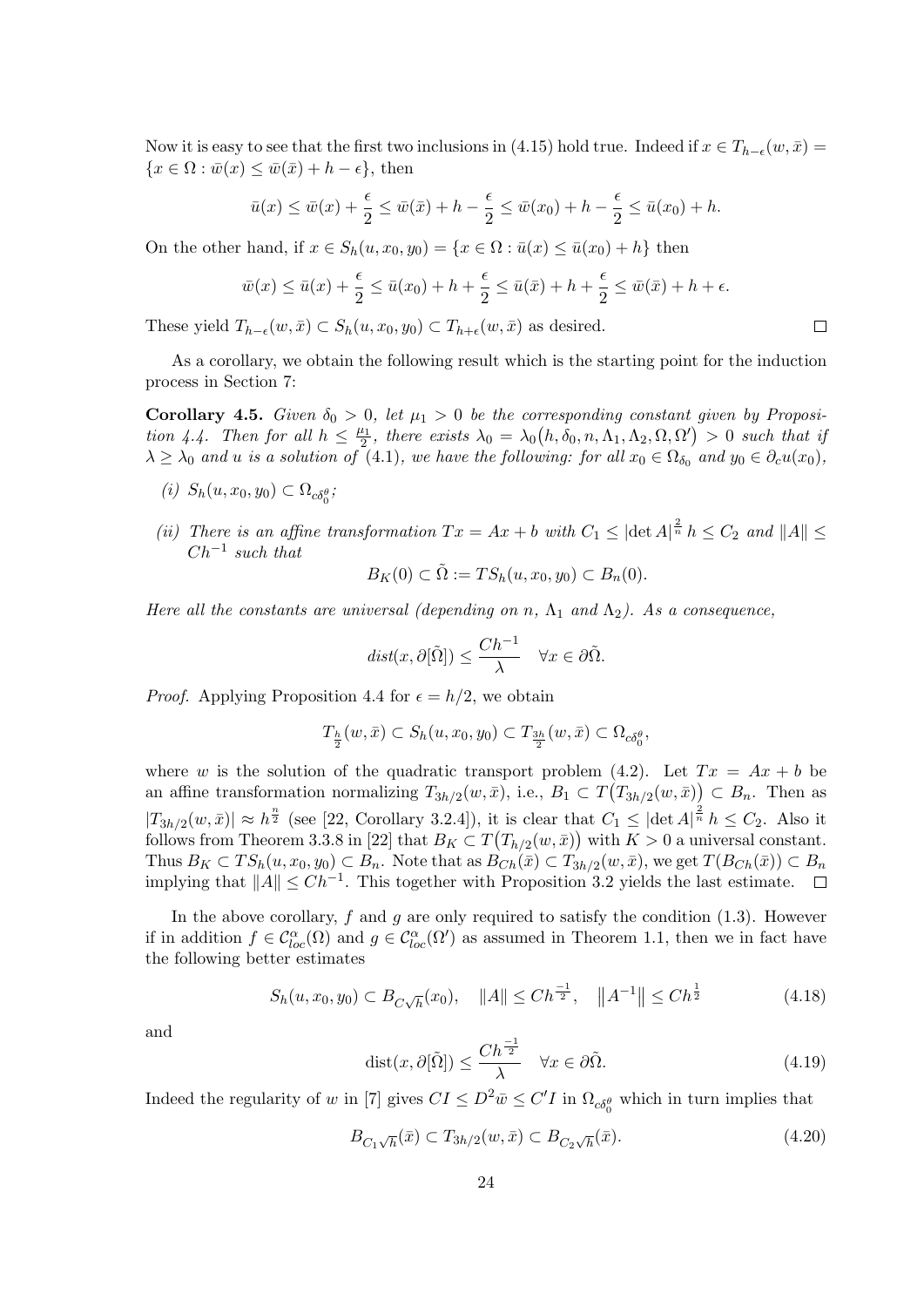Then (4.18) and (4.19) follow from this, the fact  $T^{-1}(B_K(0)) \subset S_h(u, x_0, y_0) \subset T_{3h/2}(w, \bar{x})$ and the arguments used in the proof of Corollary 4.5.

Another consequence of our construction is a gradient bound for points in the section  $S_h := S_h(u, x_0, y_0)$ . We denote

$$
\tilde{u}(x) := \frac{1}{h} \left[ u(T^{-1}x) - u(x_0) - c(x_0 - y_0) - h \right], \quad \tilde{\Omega} := TS_h(u, x_0, y_0) \quad \text{and} \quad \tilde{c}(x) := \frac{1}{h} c(T^{-1}x),
$$
\n(4.21)

where *T* is the transformation from the previous corollary. Then:

**Corollary 4.6.** *Under the same assumptions as in Corollary 4.5, assume further that*  $f \in$  $\mathcal{C}^{\alpha}_{loc}(\Omega)$  *and*  $g \in \mathcal{C}^{\alpha}_{loc}(\Omega')$ *, then we have that* 

$$
\partial_c^{loc} u(S_h) \subset B_{C(\sqrt{h} + \frac{1}{\lambda})}(y_0)
$$

*and*

$$
\partial_{\tilde{c}}^{loc}\tilde{u}(\tilde{\Omega}) \subset B_{C(1+\frac{1}{\lambda\sqrt{h}})}(Ty_0).
$$

*Proof.* As in the proof of Corollary 4.5, we choose  $\epsilon = h/2$  and have  $||u - w||_{L^{\infty}(\Omega)} \leq \epsilon/4$ . Also it follows from (4.20) that  $S_h \subset T_{3h/2}(w, \bar{x}) \subset B_{C_2\sqrt{h}}(\bar{x})$ . Now applying Lemma 3.4 with  $\delta := C$ *√*  $\overline{h}$ , we then obtain  $\partial_c^{\text{loc}} u(S_h) \subset \mathcal{N}_{\left(\frac{C\sqrt{h}+\frac{C}{\lambda}}{\lambda}\right)}$ Since *w* is the solution of optimal transport with quadratic cost from  $\Omega$  to  $\Omega'$  and  $B_{C\sqrt{h}}(\bar{x})$  $\left\{ \left[ \nabla \hat{w} (B_{C\sqrt{h}}(\bar{x})) \right] \right\}$ , where  $\hat{w} := w + \frac{1}{2}$  $\frac{1}{2}|x|^2.$ is away from the boundary of  $\Omega$ , we get  $||D^2w||_{L^{\infty}(B_{C\sqrt{h}}(\bar{x}))} \leq C$  and hence

$$
|\nabla \hat{w}(x) - y_0| = |\nabla \hat{w}(x) - \nabla \hat{w}(\bar{x})| \le C|x - \bar{x}| \le C\sqrt{h} \quad \forall x \in B_{C\sqrt{h}}(\bar{x}).
$$

Therefore, we conclude that  $\partial_c^{\text{loc}} u(S_h) \subset B_{C(\sqrt{h}+\frac{1}{2})}(y_0)$ . The last conclusion follows from *λ* the fact  $\partial_{\tilde{c}}^{\text{loc}} \tilde{u}(TS_h) = T \partial_c^{\text{loc}} u(S_h)$  and the estimate (4.18) for  $||A||$ .

 $\Box$ 

### **4.3 A first (but rough) control of the sections**

In this subsection we present a result comparing sections of the potential *u* with Euclidean balls.

**Theorem 4.7.** *Assume that*  $f \in C^{\alpha}_{loc}(\Omega)$ ,  $g \in C^{\alpha}_{loc}(\Omega')$  *and* (1.3) *holds. Given*  $\delta_0 > 0$ *, there* exist  $\mu_0 = \mu_0(\delta_0, n, \Lambda_1, \Lambda_2, \Omega, \Omega') > 0$  and  $\lambda_0 = \lambda_0(\delta_0, n, \Lambda_1, \Lambda_2, \Omega, \Omega') > 0$  such that if  $\lambda \geq \lambda_0$ *and u is a solution of* (4.1)*, then*

$$
B_{C^{-1}\sqrt{\rho}}(x_0) \subset S_{\rho}(u, x_0, y_0) \subset B_{C\sqrt{\rho}}(x_0)
$$
\n(4.22)

for all  $x_0 \in \Omega_{\delta_0}$ ,  $y_0 \in \partial_c u(x_0)$  and  $0 < \rho \leq \mu_0$ , where  $C > 0$  depends only on  $n, \Lambda_1, \Lambda_2$ ,  $||f||_{\mathcal{C}^{\alpha}(\Omega_{\delta_1})}$  *and*  $||g||_{\mathcal{C}^{\alpha}(\Omega'_{\delta_1})}$  *with*  $\delta_1 = \delta_1(\delta_0, n, \Lambda_1, \Lambda_2)$ *.* 

*Proof.* Let  $\mu_0 := \mu^2$ , with  $\mu := \mu_1/2$  and  $\mu_1 > 0$  is the constant given by Proposition 4.4. By applying Proposition 4.1 with  $\epsilon_0 := \mu^3$  we obtain

$$
||u - w||_{L^{\infty}(\Omega)} \le \epsilon_0,
$$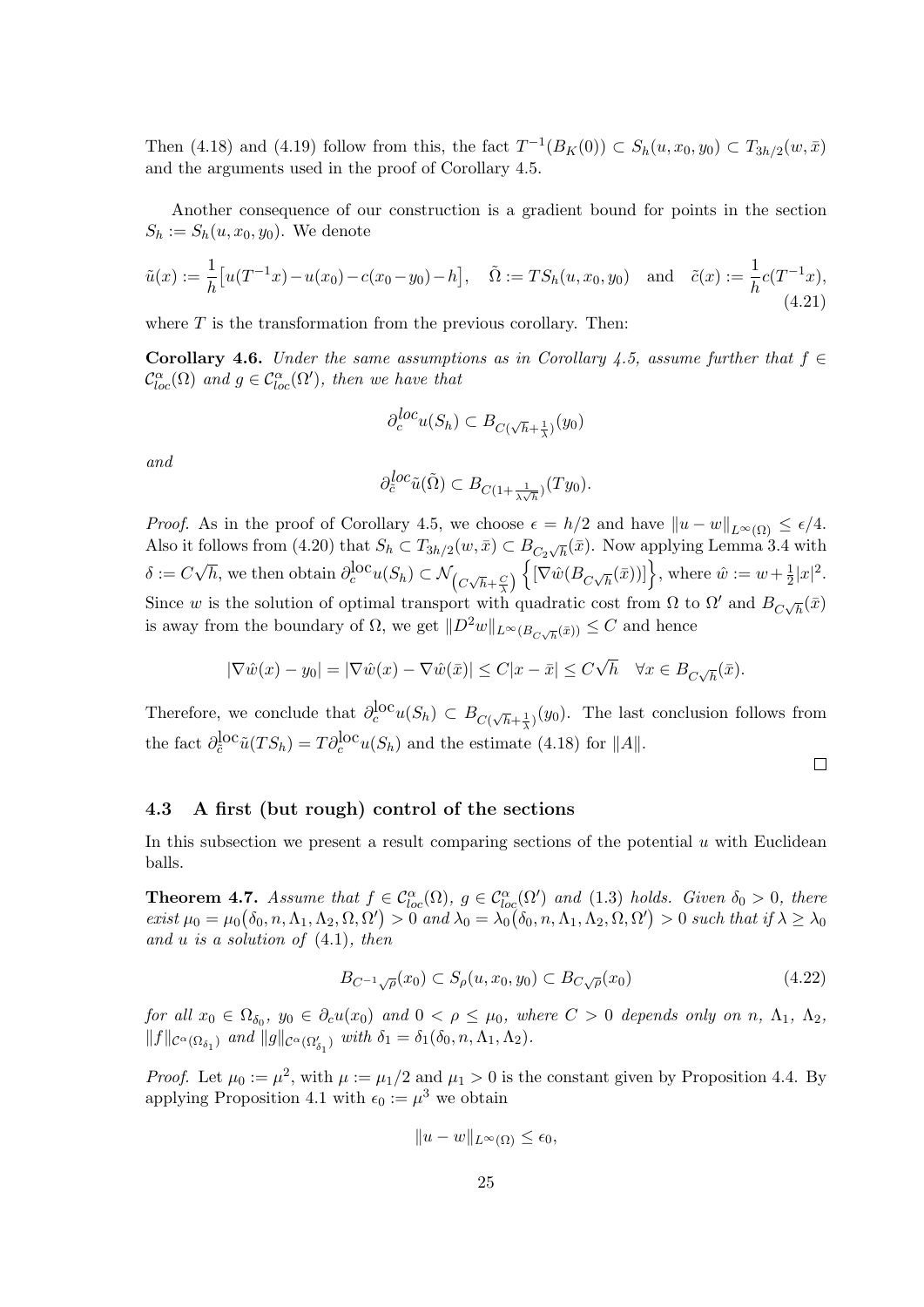where *w* is an optimal transport solution for the quadratic cost between  $\Omega$  and  $\Omega'$ , and with densities *f* and *g*, respectively.

**Step 1:** Since  $x_0 \in \Omega_{\delta_0}$  and  $\mu + \epsilon_0 \leq \mu_1$ , Proposition 4.4 gives

$$
T_{\mu-\epsilon_0}(w,\bar{x}) \subset S_{\mu}(u,x_0) := S_{\mu}(u,x_0,y_0) \subset T_{\mu+\epsilon_0}(w,\bar{x}) \subset \Omega_{\delta_1},
$$

where  $\bar{x}$  is the minimum point of  $\bar{w} := w + \frac{1}{2}$  $\frac{1}{2}|x-y_0|^2$ . Moreover as  $\Omega'$  is convex and  $f, g$  are Hölder continuous we know from Caffarelli  $C^{2,\alpha}$  estimate in [7] that *w* is regular in the interior. It then follows by a similar argument yielding (4.20) that  $B_{C_1\sqrt{\mu-\epsilon_0}}(\bar{x}) \subset T_{\mu-\epsilon_0}(w,\bar{x})$  and  $T_{\mu+e_0}(w,\bar{x}) \subset B_{C_2\sqrt{\mu+e_0}}(\bar{x})$ . Thus  $B_{C_1\sqrt{\mu-e_0}}(\bar{x}) \subset S_{\mu}(u,x_0) \subset B_{C_2\sqrt{\mu+e_0}}(\bar{x})$ . This together with the facts  $|\bar{x} - x_0| \leq C \sqrt{\epsilon_0}$  (see (6.31) for a proof of this fact) and  $\epsilon_0$  is very small compared to *µ* gives

$$
B_{C\sqrt{\mu-\epsilon_0}}(x_0)\subset S_{\mu}(u,x_0)\subset B_{C'\sqrt{\mu+\epsilon_0}}(x_0).
$$

For simplicity and without loss of generality we assume that  $x_0 = 0$ . Therefore,  $B_1(0) \subset$  $\mu^{-1} S_\mu(u, x_0) \subset B_n(0)$ . Let  $\Theta(x) := x - \nabla c^*(-\nabla u(x))$  be the optimal map corresponding to *u* and let  $\Theta^*(y) := y - \nabla c^*(-\nabla u^*(y))$  be the dual optimal map which is known to be the inverse of Θ. Then since *w* is regular, we know from Lemma 3.4 and the proof of Corollary 4.6 that

$$
\Theta B_R(x_0) \subset B_{C\left(R + \frac{1}{\lambda} + \frac{\epsilon_0}{R}\right)}(y_0) \quad \forall R \le C\sqrt{\mu}.\tag{4.23}
$$

Likewise as  $||u^* - w^*||_{L^\infty(\Omega')} \leq \epsilon_0 + \frac{C}{\lambda}$  $\frac{C}{\lambda}$  and the dual potential  $w^*$  for the quadratic cost is regular thanks to the convexity of  $\Omega$ , we also have

$$
\Theta^* B_R(y_0) \subset B_{\overline{C}\left(R + \frac{1}{\lambda} + \frac{\epsilon_0}{R}\right)}(x_0) \quad \text{or} \quad B_R(y_0) \subset \Theta B_{\overline{C}\left(R + \frac{1}{\lambda} + \frac{\epsilon_0}{R}\right)}(x_0) \quad \forall R \le C\sqrt{\mu}. \tag{4.24}
$$

Let 
$$
\Omega_1 := \mu^{\frac{-1}{2}} \Theta^* [\Theta(S_\mu(u, x_0))], \Omega'_1 := \mu^{\frac{-1}{2}} [\Theta(S_\mu(u, x_0))] \text{ and}
$$
  

$$
u_1(x) := \frac{1}{\mu} u(\mu^{\frac{1}{2}} x), \qquad x \in \mu^{\frac{-1}{2}} \Omega \supset \Omega_1.
$$
 (4.25)

Here we are using the notation [*A*] for the convex hull of the set *A*. The advantage of this choice of domains lies in the fact that  $\Omega'_{1}$  is convex. On the other hand, by Lemma 4.8,  $u_1|_{\Omega_1}$  is the optimal transport solution between  $\Omega_1$  and  $\Omega'_1$  with densities  $f_1(x) := f(\mu^{\frac{1}{2}}x)$ ,  $g_1(y) := g(\mu^{\frac{1}{2}}y)$  and with cost

$$
c_1(x) := \frac{1}{\mu}c(\mu^{\frac{1}{2}}x) = \frac{1}{2}|x|^2 + \frac{1}{\lambda_1}E_1(x) \text{ with } \frac{1}{\lambda_1} := \frac{\mu^{1/2}}{\lambda}.
$$

Note that all the dilations of regions or variables in  $\Omega$  are with respect to  $x_0 = 0$  and in  $\Omega'$ are always with respect to  $y_0$ . Moreover by using  $(4.23)$  and  $(4.24)$  we obtain

$$
B_1(0) \subset \mu^{\frac{-1}{2}} S_{\mu}(u, x_0) \subset \Omega_1 \subset \mu^{\frac{-1}{2}} \Theta^* B_{C' \sqrt{\mu + \epsilon_0}}(y_0) \subset \mu^{\frac{-1}{2}} B_{C \sqrt{\mu + \epsilon_0}}(x_0) \subset B_n(0)
$$

and

$$
B_1(y_0) \subset \mu^{\frac{-1}{2}} B_{C\sqrt{\mu-\epsilon_0}}(y_0) \subset \mu^{\frac{-1}{2}} \Theta S_{\mu}(u, x_0) \subset \Omega'_1 \subset \mu^{\frac{-1}{2}} B_{C'\sqrt{\mu+\epsilon_0}}(y_0) \subset B_n(y_0).
$$

Hence we can apply Proposition 4.2 to get

$$
||u_1 - w_1||_{L^{\infty}(B_1)} \le \epsilon_0,
$$
\n(4.26)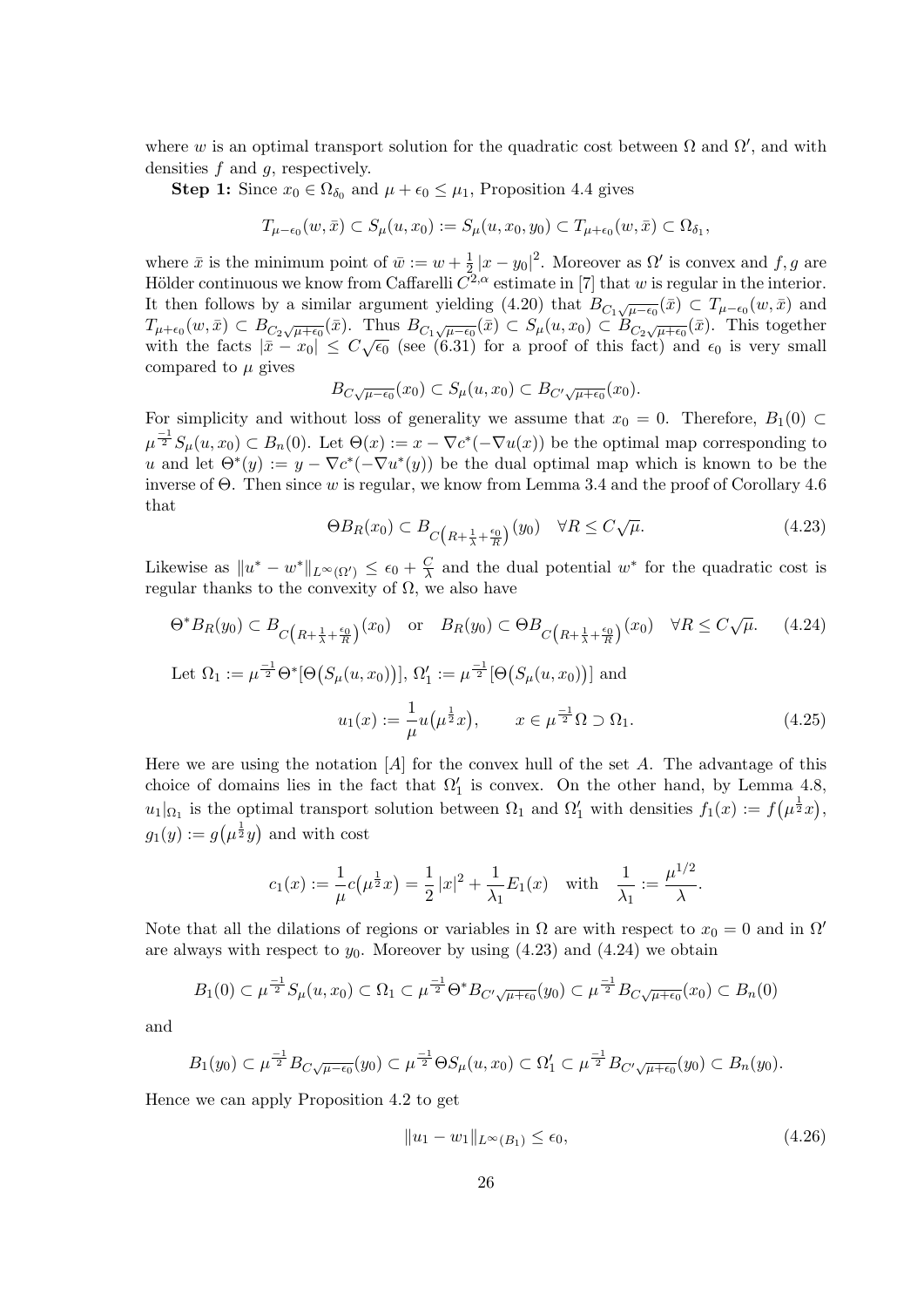where  $w_1$  is the optimal transport solution for the quadratic cost between  $\Omega_1$  and  $\Omega'_1$ , and with densities  $f_1$  and  $g_1$ .

**Step 2:** Let  $\Theta_1(x) := x - \nabla c_1^*(-\nabla u_1(x)) = \mu^{\frac{-1}{2}} \Theta(\mu^{\frac{1}{2}}x)$  be the optimal map corresponding to  $u_1$  and let  $\Theta_1^*(y) := y - \nabla c_1^*(-\nabla u_1^*(y)) = \mu^{\frac{-1}{2}} \Theta^*(\mu^{\frac{1}{2}}y)$  be its dual optimal map. As the target domain  $\Omega'_1$  is convex and  $f_1$ ,  $g_1$  are Hölder continuous with  $\mathcal{C}^{\alpha}$  norms are controlled by those of *f* and *g*, we know from Caffarelli  $C^{2,\alpha}$  estimate in [7] for quadratic cost that  $w_1$ is regular in the interior. Therefore, by using (4.26) and arguing as in Step 1 we get

$$
\Theta_1 B_R(x_0) \subset B_{C\left(R + \frac{1}{\lambda_1} + \frac{\epsilon_0}{R}\right)}(y_0) \quad \forall R \le C\sqrt{\mu}.\tag{4.27}
$$

We would like to have  $(4.24)$  for  $\Theta_1^*$  but this is not immediate since we do not know whether  $w_1^*$  is regular due to the nonconvexity of  $\Omega_1$ . Observe that we do not really need  $\Theta_1^*$  to be well behaved in every interior subregion of  $\Omega'_{1}$ , but only in the subregion  $B_{C\sqrt{\mu}}(y_0) \subset \Omega'_{1}$ . To obtain this regularity we proceed as follows.

Let  $\tilde{\Omega}_1 := \mu^{\frac{-1}{2}} [S_\mu(u, x_0)]$  and  $\tilde{\Omega}'_1 := \mu^{\frac{-1}{2}} \Theta[S_\mu(u, x_0)]$ . Then  $u_1|_{\tilde{\Omega}_1}$  is the optimal transport solution between  $\tilde{\Omega}_1$  and  $\tilde{\Omega}'_1$  with cost  $c_1$  and with densities  $f_1$  and  $g_1$ . As above, by using  $(4.23)$  and  $(4.24)$  we also have  $B_1(0) \subset \tilde{\Omega}_1 \subset B_n(0)$  and  $B_1(y_0) \subset \tilde{\Omega}'_1 \subset B_n(y_0)$ . Note that even though we can not compare  $\tilde{\Omega}'_1$  to  $\Omega'_1$ , we know that  $\tilde{\Omega}'_1$  contains the big ball  $B_1(y_0)$ centered at *y*<sup>0</sup> and as mentioned above this is enough for our purpose. Hence we can apply Proposition 4.2 to get  $||u_1 - \tilde{w}_1||_{L^{\infty}(B_1)} \leq \epsilon_0$  implying

$$
||u_1^* - \tilde{w}_1^*||_{L^{\infty}(B_1)} \le \epsilon_0 + \frac{C}{\lambda_1}.
$$

Here  $\tilde{w}_1^*$  is the optimal transport solution for the quadratic cost between  $\tilde{\Omega}'_1$  and  $\tilde{\Omega}_1$ , and with densities  $g_1$  and  $f_1$ . Moreover as  $\tilde{\Omega}_1$  is convex, we know that  $\tilde{w}_1^*$  is regular in the interior of  $\tilde{\Omega}'_1$ . Therefore, we also have

$$
\Theta_1^* B_R(y_0) \subset B_{C\left(R + \frac{1}{\lambda_1} + \frac{\epsilon_0}{R}\right)}(x_0) \quad \text{or} \quad B_R(y_0) \subset \Theta_1 B_{C\left(R + \frac{1}{\lambda_1} + \frac{\epsilon_0}{R}\right)}(x_0). \tag{4.28}
$$

From (4.27) and (4.28), we see that  $\Theta_1$  and  $\Theta_1^*$  enjoy the same property as  $\Theta$  and  $\Theta^*$  given by (4.23) and (4.24). This allows us to carry the next level of the rescaling process. Indeed, let  $\Omega_2 := \mu^{-1} \Theta^* [\Theta(S_{\mu^2}(u, x_0))], \Omega'_2 := \mu^{-1} [\Theta(S_{\mu^2}(u, x_0))]$  and

$$
u_2(x) := \frac{1}{\mu^2} u(\mu x) = \frac{1}{\mu} u_1(\mu^{\frac{1}{2}} x) \quad \text{for} \quad x \in \mu^{-1} \Omega \supset \mu^{\frac{-1}{2}} \Omega_1 \supset \Omega_2.
$$

Then by Lemma 4.8,  $u_2|_{\Omega_2}$  is the optimal transport solution between  $\Omega_2$  and  $\Omega'_2$  with cost  $c_2(x) := \frac{1}{\mu^2} c(\mu x)$ , and with densities  $f_2(x) := f(\mu x)$  and  $g_2(y) := g(\mu y)$ . Notice that  $\Omega_2 = \mu^{\frac{-1}{2}} \Theta_1^* [\Theta_1(S_\mu(u_1, x_0))]$  and  $\Omega_2' = \mu^{\frac{-1}{2}} [\Theta_1(S_\mu(u_1, x_0))]$ . Hence by arguing as in Step 1 and using  $(4.27)$  and  $(4.28)$  we obtain

$$
||u_2 - w_2||_{L^{\infty}(B_1)} \le \epsilon_0,
$$

with  $w_2$  is an optimal transport solution for the quadratic cost between  $\Omega_2$  and  $\Omega'_2$ , and with densities  $f_2$  and  $g_2$ .

**Step** *k***:** Keep repeating the above process we get

$$
||u_k - w_k||_{L^{\infty}(B_1)} \le \epsilon_0,
$$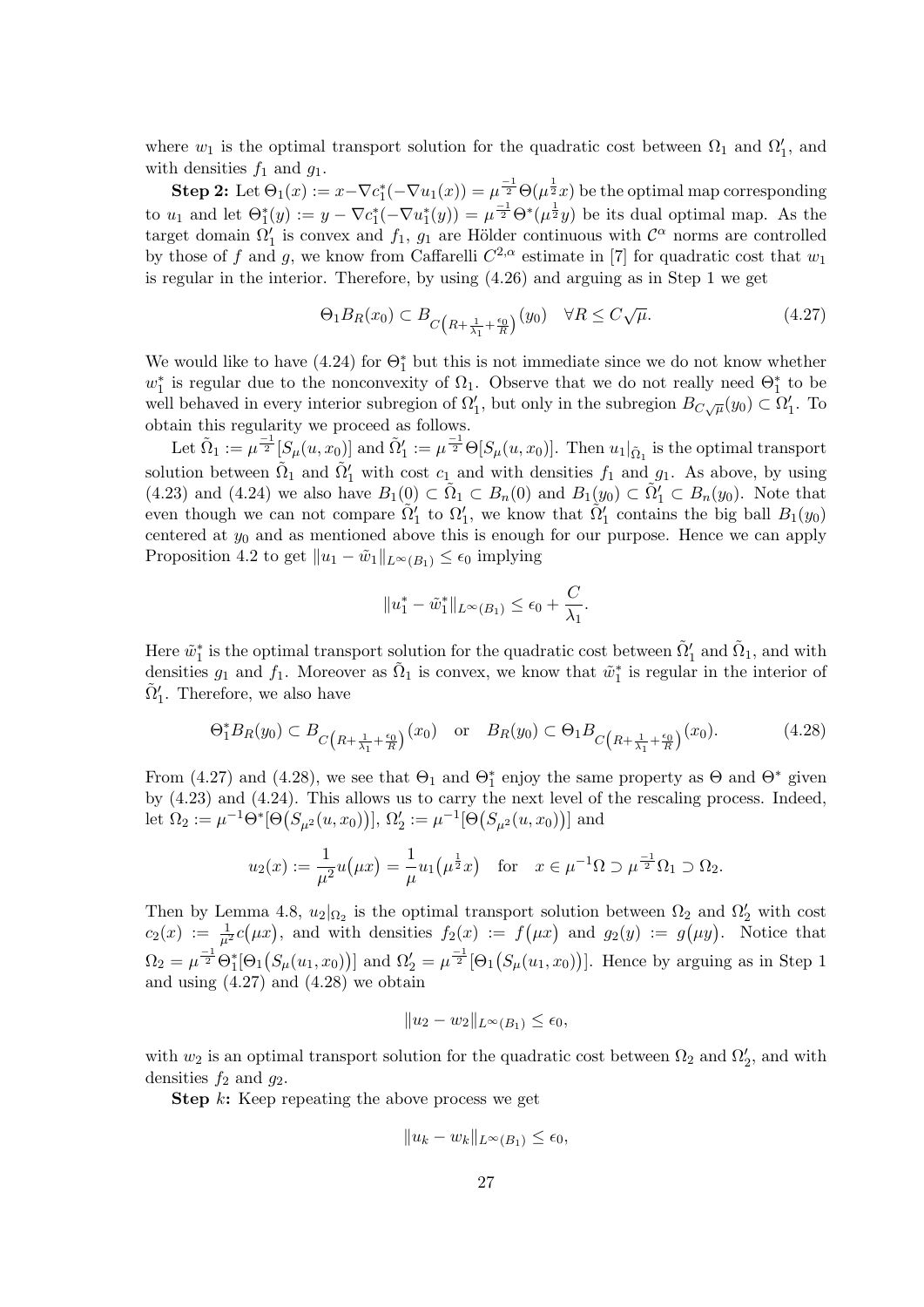where  $u_k(x) := \frac{1}{\mu^k} u(\mu^{\frac{k}{2}}x)$  and  $w_k$  is the optimal transport solution for the quadratic cost between  $\Omega_k := \mu^{\frac{-k}{2}} \Theta^* [\Theta(S_{\mu^k}(u, x_0))]$  and  $\Omega'_k := \mu^{\frac{-k}{2}} [\Theta(S_{\mu^k}(u, x_0))]$ , and with densities  $f_k(x) := f(\mu^{\frac{k}{2}}x)$  and  $g_k(y) := g(\mu^{\frac{k}{2}}y)$ . Since  $0 < \rho \leq \mu_0 = \mu^2$ , we can pick the positive integer number *k* such that  $\mu^{k+2} < \rho \le \mu^{k+1}$ . Thus

$$
\mu^{\frac{k}{2}}T_{\frac{\rho}{\mu^k}-\epsilon_0}(w_k,\bar{x}_k)\subset S_{\rho}(u,x_0)=\mu^{\frac{k}{2}}S_{\frac{\rho}{\mu^k}}(u_k,x_0)\subset \mu^{\frac{k}{2}}T_{\frac{\rho}{\mu^k}+\epsilon_0}(w_k,\bar{x}_k).
$$

Here  $\bar{x}_k$  denotes the minimum point of  $\bar{w}_k := w_k + \frac{1}{2}$  $\frac{1}{2} |x - y_0|^2$ . As the target domain  $\Omega'_k$ is convex and  $f_k$ ,  $g_k$  are Hölder continuous with  $\mathcal{C}^{\alpha}$  norms are controlled by those of f and g, we know that  $B_{C_1\sqrt{\frac{\rho}{\mu^k}}-\epsilon_0}(\bar{x}_k) \subset T_{\frac{\rho}{\mu^k}-\epsilon_0}(w_k,\bar{x}_k)$  and  $T_{\frac{\rho}{\mu^k}+\epsilon_0}(w_k,\bar{x}_k) \subset B_{C_2\sqrt{\frac{\rho}{\mu^k}+\epsilon_0}}(\bar{x}_k)$ . It follows from these and the fact  $|\bar{x}_k - x_0| \leq C \sqrt{\epsilon_0}$  that

$$
S_{\rho}(u,x_0) \subset \mu^{\frac{k}{2}} B_{C\sqrt{\frac{\rho}{\mu^{k}}+\epsilon_0}}(x_0) \subset B_{C\sqrt{\rho+\mu^{k}\epsilon_0}}(x_0) \subset B_{C\sqrt{\rho+\rho\frac{\epsilon_0}{\mu^2}}}(x_0) \subset B_{C\sqrt{\rho}}(x_0).
$$

Similarly, we also have  $B_{C'\sqrt{\rho}}(x_0) \subset S_{\rho}(u,x_0)$  yielding, (4.22) as desired.

 $\Box$ 

 $\Box$ 

In the above proof, we have used the following simple lemma:

**Lemma 4.8.** *Let u*<sup>1</sup> *be defined by* (4.25)*. Then u*<sup>1</sup> *is the optimal transport solution between*  $\Omega_1 := \mu^{\frac{-1}{2}} \Theta^* [\Theta(S_\mu(u, x_0))]$  and  $\Omega'_1 := \mu^{\frac{-1}{2}} [\Theta(S_\mu(u, x_0))]$  with cost  $c_1(x) := \frac{1}{\mu} c(\mu^{\frac{1}{2}} x)$ , and with densities  $f_1(x) := f(\mu^{\frac{1}{2}}x)$  and  $g_1(y) := g(\mu^{\frac{1}{2}}y)$ . The similar statement also holds for *the function uk.*

*Proof.* Let  $\Theta_1(x) := x - \nabla c_1^*(-\nabla u_1(x))$ . Then as  $u_1$  is *c*<sub>1</sub>-convex, it suffices to show that  $\Theta_{1\#} f_1 \chi_{\Omega_1} dx = g_1 \chi_{\Omega'_1} dy$ . Now since  $c_1^*(x) = \frac{1}{\mu} c^*(\mu^{\frac{1}{2}} x)$ , we obtain

$$
\Theta_1(x) = x - \mu^{\frac{-1}{2}} \nabla c^* \big( - \nabla u(\mu^{\frac{1}{2}} x) \big) = \mu^{\frac{-1}{2}} \Big[ \mu^{\frac{1}{2}} x - \nabla c^* \big( - \nabla u(\mu^{\frac{1}{2}} x) \big) \Big] = \mu^{\frac{-1}{2}} \Theta \big( \mu^{\frac{1}{2}} x \big).
$$

It follows that for any function  $h \in \mathcal{C}(\Omega'_1)$ , by letting  $\tilde{h}(x) := h(\mu^{\frac{-1}{2}}x)$  we have

$$
\int_{\Omega_1} h(\Theta_1(x)) f_1(x) dx = \int_{\mu \to 0} \int_{\Theta^*[\Theta(g_\mu(u, x_0))] } h(\mu \to 0) \left( \mu \to 0 \right) f(\mu \to x) dx
$$
  
\n
$$
= \mu \to 0 \qquad \int_{\Theta^*[\Theta(g_\mu(u, x_0))] } h(\Theta(z)) f(z) dz
$$
  
\n
$$
= \mu \to 0 \qquad \int_{[\Theta(g_\mu(u, x_0))] } \tilde{h}(y') g(y') dy'
$$
  
\n
$$
= \int_{\mu \to 0} \int_{\Theta(g_\mu(u, x_0))] } \tilde{h}(\mu \to 0) g(\mu \to 0) dy = \int_{\Omega'_1} h(y) g_1(y) dy.
$$

Thus  $\Theta_{1\#} f_1 \chi_{\Omega_1} dx = g_1 \chi_{\Omega'_1} dy$  and the proof is completed.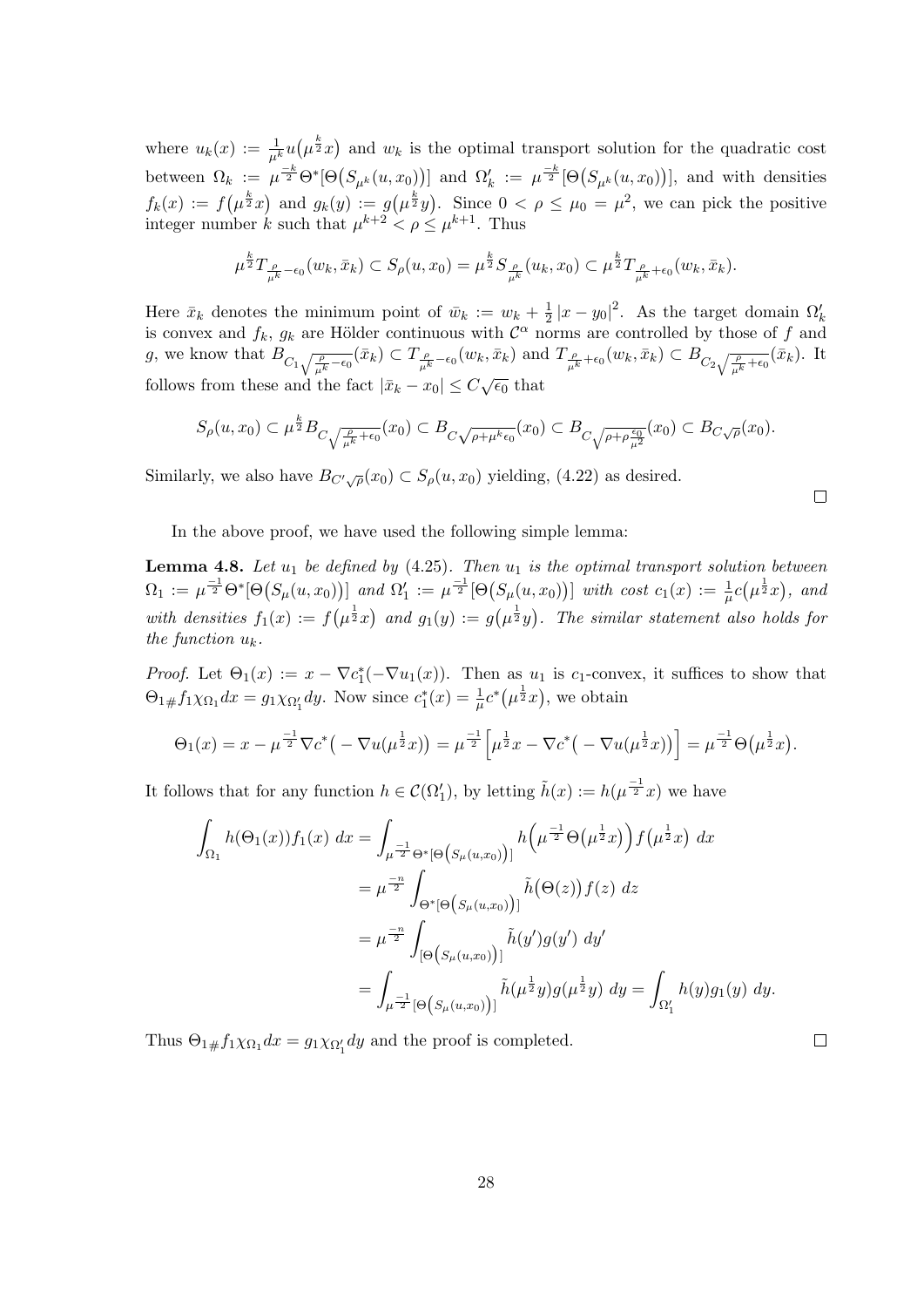## **5 Local vs. Global**

We consider now with the second ingredient for the proof of Theorem 1.1, where we look at the rescaled solution  $\tilde{u}$  from (4.21) in the rescaled set  $\Omega$ . It still satisfies the same PDE as  $u$ , with the advantage that the value of  $\tilde{u}$  on the boundary of  $\Omega$  is controlled. Then our strategy is to compare  $\tilde{u}$  with the solution of a standard Monge-Ampère equation with given Dirichlet data at the boundary, using the standard elliptic theory for viscosity solutions. However, the main difficulty is that although  $u$  is an Alexandroff solution of the original problem,  $\tilde{u}$  comes from the restriction of *u* to a section, so ˜*u* may not be an Alexandroff or viscosity solution in  $\Omega$ . In the following, we deal with this crucial issue.

### **5.1 A notion of viscosity solutions**

We next introduce a notion of viscosity solution for the equation  $M_\lambda[u] = f$ . Unlike the standard definition, a viscosity solution as defined below does not have the local property as it depends on the domain under consideration. That is if *u* is a viscosity solution of the equation  $M_{\lambda}[u] = f$  in  $\Omega$ , then *u* might not be a viscosity solution of the same equation restricted to a subdomain  $U$  of  $\Omega$ .

To motivate our choice of test functions, let us seek a pointwise condition guaranteeing that a function  $\phi \in C^2(\Omega)$  is *c*<sub> $\lambda$ </sub>-convex in  $\Omega$ . Note that  $\phi$  is *c*<sub> $\lambda$ </sub>-convex at *x*<sub>0</sub> if and only if the function  $h_0(x) := \phi(x) + c_\lambda(x - y_0)$  has a minimum point in  $\Omega$  at  $x_0$  or equivalently  $h_0$  has a supporting plane in  $\Omega$  at  $x_0$ , where  $y_0 := x_0 - \nabla c^*_{\lambda}(-\nabla \phi(x_0))$ . But for  $\Omega \subset B_n$ , we have

$$
D^{2}h_{0}(x) = I + D^{2}\phi(x) + \frac{1}{\lambda}D^{2}E(x - y_{0}) \geq I + D^{2}\phi(x) - \frac{C}{\lambda}I|x - y_{0}|
$$
  
 
$$
\geq I + D^{2}\phi(x) - \frac{C}{\lambda}I\left(|x_{0} + \nabla\phi(x_{0})| + 2n\right) \quad \forall x \in \Omega.
$$

Thus if in addition  $\Omega$  is convex and

$$
\inf_{\Omega} (I + D^2 \phi) > \frac{C}{\lambda} I \left( \|id + \nabla \phi\|_{L^{\infty}(\Omega)} + 2n \right),
$$

then for any  $x_0 \in \Omega$ , the function  $h_0$  has a supporting plane in  $\Omega$  at  $x_0$ . This implies that  $\phi$ is  $c_{\lambda}$ -convex in  $\Omega$  and in particular  $I + D^2 c_{\lambda}^* (-\nabla \phi(x)) D^2 \phi(x) \geq 0$  in  $\Omega$ . We will choose the class of test functions to be those satisfying the above inequality.

**Definition 5.1.** *Let*  $\Omega \subset B_n$  *be an open set,*  $f \in C(\Omega)$  *and*  $g \in C(\overline{\Omega'})$ *. Let*  $u \in C(\overline{\Omega})$  *be a*  $c_{\lambda}$ *-convex function satisfying*  $\partial_{c_{\lambda}}u(\Omega) \subset \Omega'$ *.* 

*(i) A* function  $\phi$  *is said to be in the admissible class for the operator*  $M_{\lambda}$  *in*  $\Omega$  *if*  $\phi \in C^2([0])$ *and*

$$
\inf_{\lbrack \Omega \rbrack} (I + D^2 \phi) > \frac{C}{\lambda} I \left( \|id + \nabla \phi \|_{L^\infty(\lbrack \Omega \rbrack)} + 2n \right). \tag{5.1}
$$

*(ii) The function u is said to be a viscosity subsolution (supersolution) of the equation*  $M_{\lambda}[u] = f$  *in*  $\Omega$  *if for any*  $x_0 \in \Omega$  *and for any function*  $\phi$  *in the admissible class for*  $M_{\lambda}$  *in*  $\Omega$  *satisfying*  $u - \phi$  *has a maximum (minimum) at*  $x_0$ *, we have* 

$$
g(x_0 - \nabla c_{\lambda}^*(-\nabla \phi(x_0))) \det (I + D^2 c_{\lambda}^*(-\nabla \phi(x_0))D^2 \phi(x_0)) \geq (\leq) f(x_0).
$$

*We call u a* viscosity solution of the equation  $M_{\lambda}[u] = f$  *in*  $\Omega$  *if it is both a viscosity subsolution and viscosity supersolution in* Ω*.*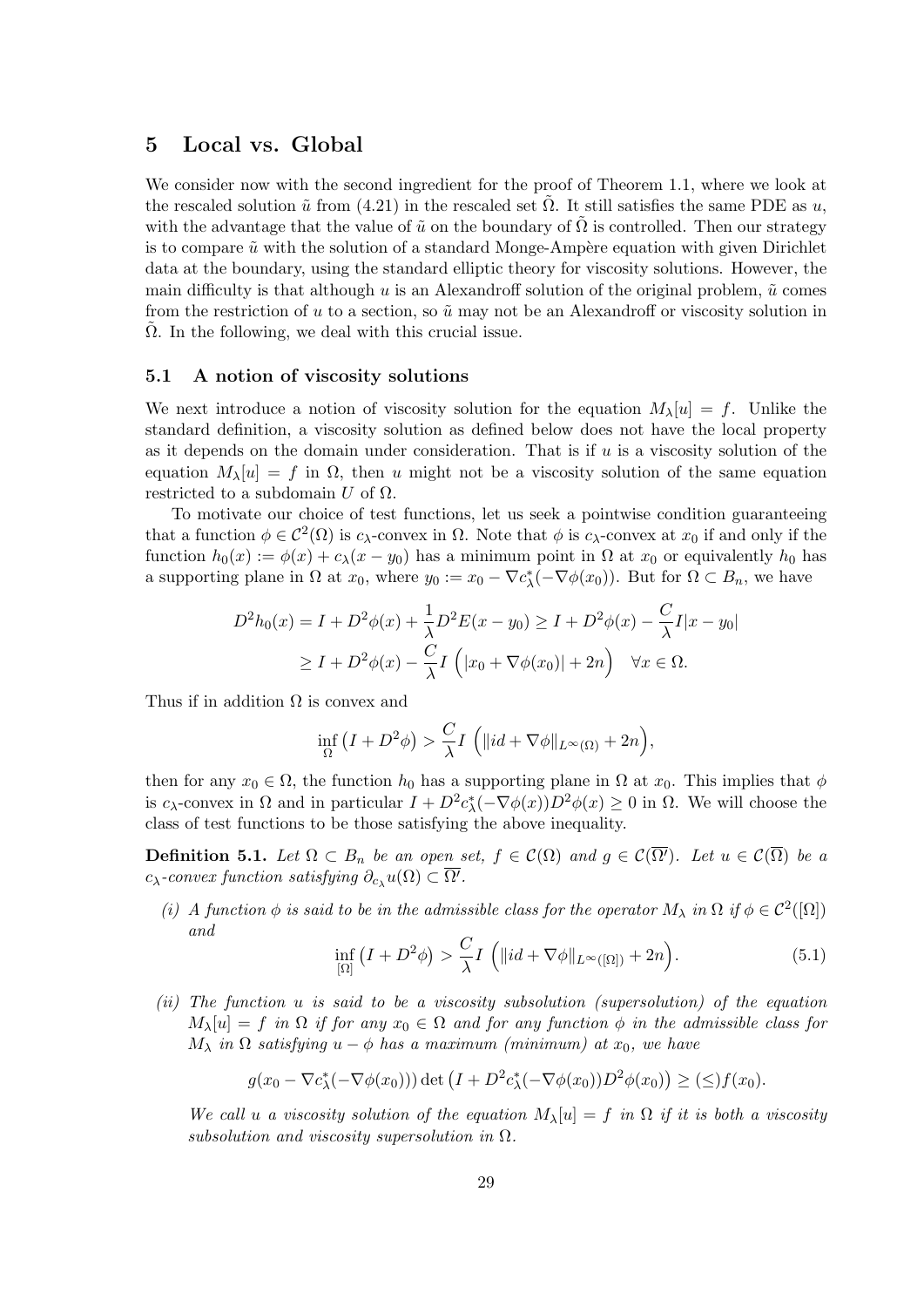*(iii)* Let  $U \subset \Omega$  be any open set. The function u is said to be a viscosity supersolution of the *equation*  $M_\lambda[u] = f$  *in U relative to*  $\Omega$  *if for any*  $x_0 \in U$  *and for any function*  $\phi$  *in the admissible class for*  $M_{\lambda}$  *in*  $\Omega$  *satisfying*  $u - \phi$  *has a minimum in*  $\Omega$  *at*  $x_0$ *, we have* 

$$
g(x_0 - \nabla c_{\lambda}^*(-\nabla \phi(x_0))) \det \left(I + D^2 c_{\lambda}^*(-\nabla \phi(x_0))D^2 \phi(x_0)\right) \le f(x_0).
$$

**Remark.** Concerning the above definition we remark that if  $\phi$  is in the admissible class for *M*<sub> $\lambda$ </sub> in  $\Omega$  and  $u - \phi$  has a maximum or minimum at  $x_0 \in \Omega$ , then  $x_0 - \nabla c^*_{\lambda}(-\nabla \phi(x_0))$   $\in$  $\partial_{c_\lambda}u(x_0)$ . Thus  $x_0 - \nabla c^*_\lambda(-\nabla\phi(x_0))$  belongs to the domain of g as we require  $\partial_{c_\lambda}u(\Omega) \subset \Omega'$ .

We wonder what the relation is between weak/viscosity solutions in our case. The following result is a straightforward modification of Proposition 1.3.4 in [22].

**Proposition 5.2.** *Let*  $\Omega \subset B_n$  *be an open set and*  $f \in C(\Omega)$ *,*  $g \in C(\Omega')$ *. Suppose*  $u \in C(\Omega)$ *is a c-convex function satisfying*  $\partial_c u(\Omega) \subset \Omega'$ . Then if *u is an Alexandroff weak solution of*  $M_{\lambda}[u] = f$  *in*  $\Omega$ *, we have u is also a viscosity subsolution of the equation in any open subset U of* Ω*.*

*Proof.* For simplicity, we present the proof only for the case  $U = \Omega$ . However the arguments clearly work for any open set  $U \subset \Omega$ . Let  $\tilde{x} \in \Omega$  and  $\phi \in C^2(\Omega)$  be a function in the admissible class such that  $u - \phi$  has a maximum at  $\tilde{x}$ . We can assume that  $u(\tilde{x}) = \phi(\tilde{x})$  and  $u(x) < \phi(x)$  for all  $x \in \Omega \setminus {\tilde{x}}$ . This can be achieved by adding  $r |x - \tilde{x}|^2$  to  $\phi$  and later taking  $r \to 0^+$ . Indeed, the only thing we need to check is the function  $\tilde{\phi}(x) := \phi(x) + r|x - \tilde{x}|^2$ belongs to the admissible class for  $M_{\lambda}$  in  $\Omega$ . But this is true because

$$
\inf_{\left[\Omega\right]} \left( I + D^2 \tilde{\phi} \right) = \inf_{\left[\Omega\right]} \left( I + D^2 \phi \right) + 2rI > \frac{C}{\lambda} I \left( \|id + \nabla \phi \|_{L^\infty(\left[\Omega\right])} + 2n \right) + 2rI
$$
\n
$$
\geq \frac{C}{\lambda} I \left( \|id + \nabla \tilde{\phi} \|_{L^\infty(\left[\Omega\right])} + 2n \right) + 2r \left( 1 - \frac{2nC}{\lambda} \right) I
$$
\n
$$
\geq \frac{C}{\lambda} I \left( \|id + \nabla \tilde{\phi} \|_{L^\infty(\left[\Omega\right])} + 2n \right). \tag{5.2}
$$

Let  $m = \min_{\delta/2 < |x - \tilde{x}| < \delta} \{\phi(x) - u(x)\},\$  where  $\delta > 0$  is a small number. Note that  $m > 0$ . Fix  $0 < \epsilon < m$  and set

$$
E_{\epsilon} := \{ x \in B_{\delta}(\tilde{x}) \; : \; u(x) + \epsilon > \phi(x) \}.
$$

It is easy to see that  $E_{\epsilon} \subset B_{\delta/2}(\tilde{x})$ , because if  $\delta/2 \leq |x - \tilde{x}| < \delta$ , then  $\phi(x) - u(x) \geq m$ , so that  $x \notin E_{\epsilon}$ . Note also that  $E_{\epsilon} \downarrow {\tilde{x}}$  as  $\epsilon \to 0^+$ , and  $u + \epsilon = \phi$  on  $\partial E_{\epsilon}$ .

Because  $u$  is a weak Alexandroff solution in  $\Omega$ , we have

$$
\int_{E_{\epsilon}} f(x)dx = w_c(g, u)(E_{\epsilon}) = w_c(g, u + \epsilon)(E_{\epsilon}) = \int_{\partial_c(u + \epsilon)(E_{\epsilon})} g(y)dy.
$$
\n(5.3)

But  $\partial_c(u+\epsilon)(E_\epsilon) \subset \partial_c(\phi, E_\epsilon)(E_\epsilon) = \partial_c\phi(E_\epsilon)$  by Lemma 3.3 and the fact  $\phi$  is a smooth *c*-convex function in  $\Omega$ . Thus the chain of equalities (5.3) continues as follows:

$$
(5.3) \leq \int_{\partial_c \phi(E_\epsilon)} g(y) dy = w_c(g, \phi)(E_\epsilon) = \int_{E_\epsilon} g(x - Dc^*(-\nabla \phi)) \det \left( I + D^2 c^*(-\nabla \phi) D^2 \phi \right) dx,
$$

where the last equality is due to the representation  $(2.5)$ . Next, because f and q are continuous, we can let  $\epsilon \to 0$  to obtain

$$
M_{\lambda}[\phi] \ge f \quad \text{at} \quad \tilde{x},
$$

as desired.

 $\Box$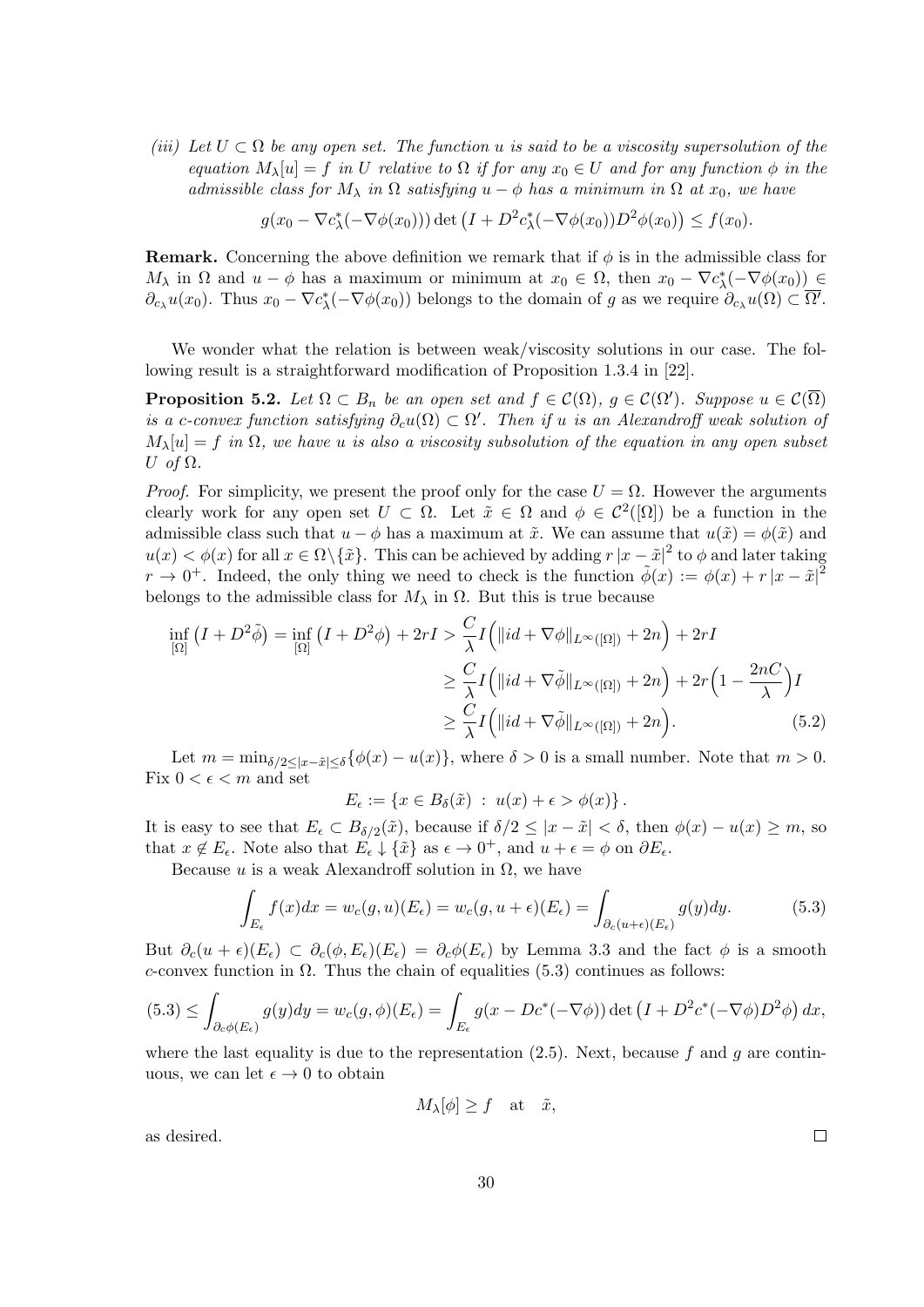#### **5.2 The restriction of a weak solution is almost a weak solution**

Notice that under the assumption in Proposition 5.2, the function *u* might not be a viscosity supersolution. This is because the mass may increase when we restrict to a subdomain (i.e. local but not global supporting costs may appear). However, we are going to show that this extra mass can only come from the subdifferential of *u* at points near the boundary of the subdomain. In particular, we are able to quantify how bad the restriction of *u* to a section  $S := S_\mu(u, x_0, y_0)$  is. In order not to confuse with the height of a section, we modify our previous notation and denote

$$
S^{\gamma} := \{ x \in S \, : \, \text{dist}(x, \partial S) > \gamma \}.
$$

**Proposition 5.3.** *Suppose*  $\Omega \subset B_n$  *is open and*  $u \in \mathcal{C}(\Omega)$  *is a c*<sub> $\lambda$ </sub>*-convex function. Let*  $S := S_u(u, x_0, y_0) \in \Omega$  *and assume there exists a constant*  $K > 0$  *such that* 

$$
S_{\rho}(u, x_1, y_1) \subset B_{K\sqrt{\rho}}(x_1) \quad \text{for all } x_1 \in S, y_1 \in \partial_c u(x_1) \text{ and } \rho > 0 \text{ small.} \tag{5.4}
$$

*Then we have*

$$
\partial_c(u, S)(x) = \partial_c u(x)
$$
 for every  $x \in S^{\gamma}$ ,

*where*  $\gamma := \frac{CK}{\sqrt{\lambda}}$ . That is, local with respect to S is global as long as we stay sufficiently away *from the boundary. Here the constant C depends only on n and the norm*  $\|\partial_c^{loc}u(S)\|_{L^\infty}$ .

*Proof.* Let  $\tilde{x} \in S$ ,  $\tilde{y} \in \partial_c(u, S)(\tilde{x})$  and define  $\bar{u}(x) := u(x) + \frac{1}{2}|x|^2$ . From the definition, we know that (see the proof of Proposition 3.5 for more details)  $\tilde{y} \in \partial_c u(\tilde{x})$  if and only if

$$
\bar{u}(x) \ge \bar{u}(\tilde{x}) + \langle \tilde{p} + \tilde{x}, x - \tilde{x} \rangle - \frac{1}{\lambda} \Big[ E(x - \tilde{y}) - E(\tilde{x} - \tilde{y}) - \langle \nabla E(\tilde{x} - \tilde{y}), x - \tilde{x} \rangle \Big] \quad \forall x \in \Omega,
$$

where  $\tilde{p} := -\nabla c_{\lambda}(\tilde{x} - \tilde{y}) \in \partial^{-}u(\tilde{x})$ . Suppose that  $\tilde{y} \notin \partial_{c}u(\tilde{x})$ , i.e.,  $\tilde{y}$  is local with respect to *S* but not global. Since the set

$$
\{y \in \mathbb{R}^n : y \in \partial_c(u, S)(z_1) \cap \partial_c(u, S)(z_2) \text{ for some } z_1, z_2 \in \overline{S}, z_1 \neq z_2\}
$$

has measure zero (see [24, Lemma 2.11]), we can assume without loss of generality that

$$
\bar{u}(x) > \bar{u}(\tilde{x}) + \langle \tilde{p} + \tilde{x}, x - \tilde{x} \rangle - \frac{1}{\lambda} \Big[ E(x - \tilde{y}) - E(\tilde{x} - \tilde{y}) - \langle \nabla E(\tilde{x} - \tilde{y}), x - \tilde{x} \rangle \Big]
$$

for all  $x \in \overline{S}$  satisfying  $x \neq \tilde{x}$ . As  $\tilde{y} \notin \partial_c u(\tilde{x})$ , the almost plane

$$
z = \tilde{f}(x) := \bar{u}(\tilde{x}) + \langle \tilde{p} + \tilde{x}, x - \tilde{x} \rangle - \frac{1}{\lambda} \left[ E(x - \tilde{y}) - E(\tilde{x} - \tilde{y}) - \langle \nabla E(\tilde{x} - \tilde{y}), x - \tilde{x} \rangle \right]
$$

must cross the graph of  $\bar{u}$  at some point  $x^* \in \Omega \setminus \bar{S}$ .

Among all the points on *∂S* that lie on the segment  $\tilde{x}x^*$  connecting  $\tilde{x}$  and  $x^*$ , take  $\hat{x}$  to be the point closest to  $\tilde{x}$ . Let  $x_1$  be the midpoint of the segment  $\overline{\tilde{x}}\tilde{x}$ ,  $y_1 \in \partial_c u(x_1)$  and  $p_1 :=$  $-\nabla c_{\lambda}(x_1 - y_1)$ . In particular, we have  $|\tilde{x} - x_1| \ge \frac{1}{2}$ dist $(\tilde{x}, \partial S)$  and  $|x^* - x_1| \ge \frac{1}{2}$ dist $(\tilde{x}, \partial S)$ . Because of our choices, it is clear that the almost plane  $z = \tilde{f}(x)$  crosses the global supporting cost

$$
z = f_1(x) := \bar{u}(x_1) + \langle p_1 + x_1, x - x_1 \rangle - \frac{1}{\lambda} \left[ E(x - y_1) - E(x_1 - y_1) - \langle \nabla E(x_1 - y_1), x - x_1 \rangle \right]
$$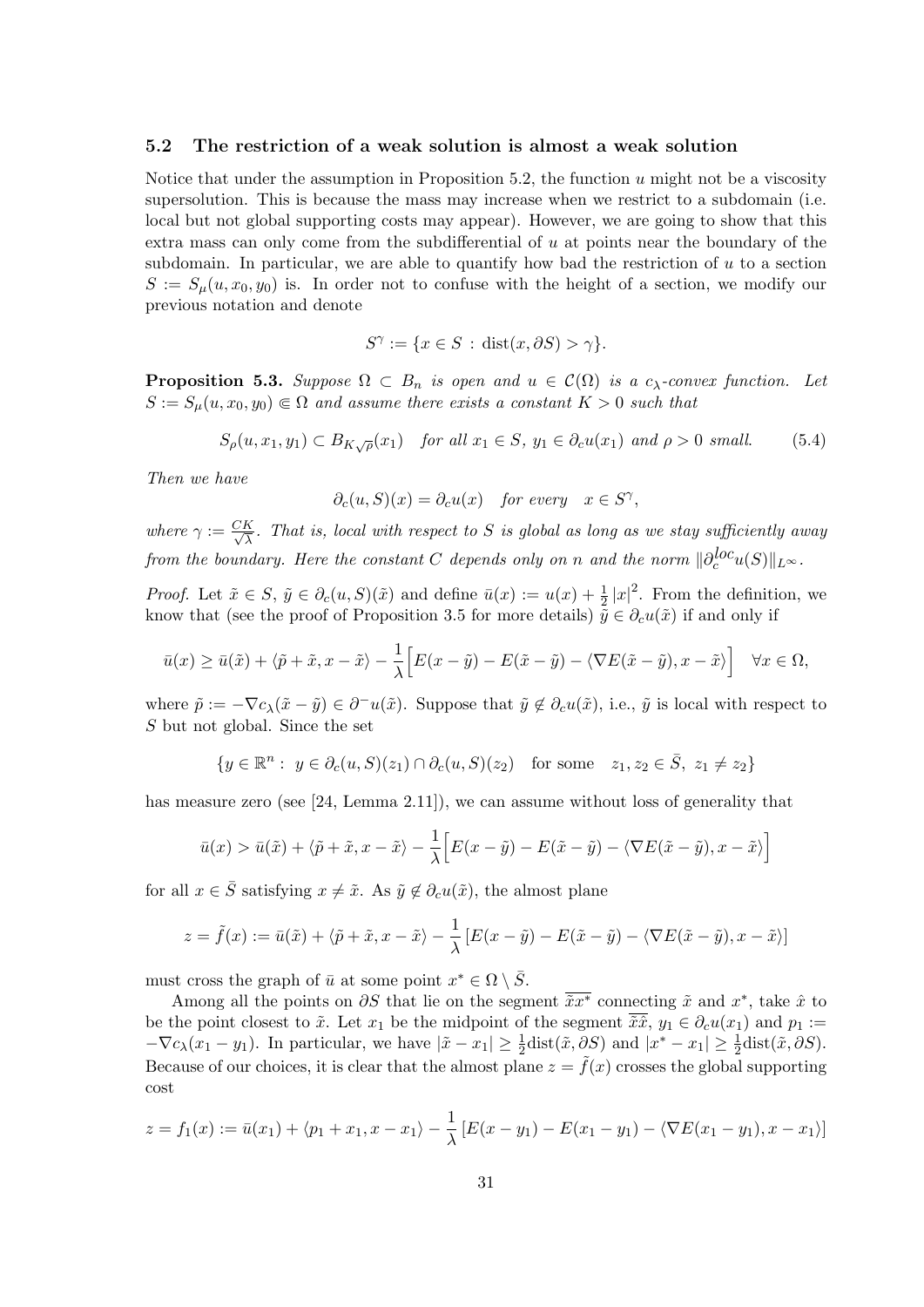at two different points  $z_1$  and  $z_2$  which lie on the line passing through  $\tilde{x}$  and  $x^*$  (one point, say  $z_1$ , lies on the segment  $\overline{\tilde{x}x_1}$  and the other  $z_2$  lies on the segment  $\overline{x_1x^*}$ ).

Let us first estimate the heights  $a := \bar{u}(\tilde{x}) - f_1(\tilde{x})$  and  $b := \bar{u}(x^*) - f_1(x^*)$ . Assume that  $\tilde{x} \in S$  satisfies  $dist(\tilde{x}, \partial S) > 2K\sqrt{\rho}$ . Then  $|\tilde{x} - x_1| > K\sqrt{\rho}$  and hence  $\tilde{x} \notin S_\rho(u, x_1, y_1)$  by the assumption (5.4). But  $\tilde{x} \notin S$ <sup> $o$ </sup> $(u, x_1, y_1)$  means that

$$
\bar{u}(\tilde{x}) > f_1(\tilde{x}) + \rho
$$

 $y$ ielding  $a = \bar{u}(\tilde{x}) - f_1(\tilde{x}) > \rho$ . For the same reason, we also have  $b = \bar{u}(x^*) - f_1(x^*) > \rho$ . Next observe that since  $E(x - \tilde{y}) = E(\tilde{x} - \tilde{y}) + \langle \nabla E(\tilde{x} - \tilde{y}), x - \tilde{x} \rangle + O(|x - \tilde{x}|^2)$ , we get

$$
\tilde{f}(x) = \bar{u}(\tilde{x}) + \langle \tilde{p} + \tilde{x}, x - \tilde{x} \rangle + \frac{1}{\lambda}O(|x - \tilde{x}|^2) \ge \tilde{g}(x) := \bar{u}(\tilde{x}) + \langle \tilde{p} + \tilde{x}, x - \tilde{x} \rangle - \frac{C}{\lambda} |x - \tilde{x}|^2.
$$

Similarly,

$$
f_1(x) = \bar{u}(x_1) + \langle p_1 + x_1, x - x_1 \rangle + \frac{1}{\lambda}O(|x - \tilde{x}|^2)
$$
  
\n
$$
- \frac{1}{\lambda} \Big[ E(\tilde{x} - y_1) - E(x_1 - y_1) + \langle \nabla E(\tilde{x} - y_1), x - \tilde{x} \rangle - \langle \nabla E(x_1 - y_1), x - x_1 \rangle \Big]
$$
  
\n
$$
\leq g_1(x) := \bar{u}(x_1) + \langle p_1 + x_1, x - x_1 \rangle + \frac{C}{\lambda} |x - \tilde{x}|^2
$$
  
\n
$$
- \frac{1}{\lambda} \Big[ E(\tilde{x} - y_1) + \langle \nabla E(\tilde{x} - y_1), x - \tilde{x} \rangle - E(x_1 - y_1) - \langle \nabla E(x_1 - y_1), x - x_1 \rangle \Big].
$$

We knew that  $a, b > \rho$  and the equation  $\tilde{f}(x) = f_1(x)$  has two solutions in the segment  $\overline{\tilde{x}x^*}$ . Therefore if we select  $\rho := \frac{6C}{\lambda}(2n)^2$  ensuring that  $\|\tilde{f} - \tilde{g}\|_{L^{\infty}(\Omega)} < \rho/3$  and  $\|f_1 - g_1\|_{L^{\infty}(\Omega)} <$  $\rho/3$ , then the equation  $\tilde{g}(x) = g_1(x)$  still has two solutions in the segment  $\tilde{x}x^*$ . The reason for this is that we still have  $\tilde{g}(\tilde{x}) > g_1(\tilde{x}), \tilde{g}(x_1) < g_1(x_1)$  and  $\tilde{g}(x^*) > g_1(x^*)$  because the graph  $\tilde{g}(x)$  lies below the graph of f by an amount of at most  $\rho/3$  and the graph  $g_1(x)$  lies above the graph of  $f_1$  by an amount of at most  $\rho/3$ .

We now consider the equation  $\tilde{g}(x) = g_1(x)$ . That is,

$$
\langle \tilde{p} + \tilde{x}, x - \tilde{x} \rangle - \frac{2C}{\lambda} |x - \tilde{x}|^2 = [\bar{u}(x_1) - \bar{u}(\tilde{x})] + \langle p_1 + x_1, x - x_1 \rangle
$$

$$
- \frac{1}{\lambda} \Big[ E(\tilde{x} - y_1) + \langle \nabla E(\tilde{x} - y_1), x - \tilde{x} \rangle - E(x_1 - y_1) - \langle \nabla E(x_1 - y_1), x - x_1 \rangle \Big].
$$

Since  $\bar{u}(x_1) + \langle y_1, \tilde{x} - x_1 \rangle - \frac{1}{\lambda} [E(\tilde{x} - y_1) - E(x_1 - y_1)] - \bar{u}(\tilde{x}) = f_1(\tilde{x}) - \bar{u}(\tilde{x}) = -a$ , this is equivalent to

$$
\langle [\tilde{p} + \tilde{x} + \frac{1}{\lambda} \nabla E(\tilde{x} - y_1)] - y_1, x - \tilde{x} \rangle - \frac{2C}{\lambda} |x - \tilde{x}|^2 = -a.
$$

Let us look at what happens along the above mentioned line passing through  $\tilde{x}$  and  $x^*$ . On this line, we can write  $x - \tilde{x} = te$  for  $t \in \mathbb{R}$ , where *e* is some unit vector. Then if we denote  $\alpha := \langle [\tilde{p} + \tilde{x} + \frac{1}{\lambda} \nabla E(\tilde{x} - y_1)] - y_1, e \rangle$ , we conclude that the quadratic equation

$$
\frac{2C}{\lambda}t^2 - \alpha t = a
$$

has two distinct solutions  $t_1, t_2$  satisfying  $z_i := \tilde{x} + t_i e \in \overline{\tilde{x}x^*}$ . Notice that as  $a > 0$ , this is impossible since the two solutions  $t_1$  and  $t_2$  have opposite signs. Thus we have shown that  $\tilde{y}$ must be global whenever

$$
dist(\tilde{x}, \partial S) > CK\sqrt{\frac{1}{\lambda}}.
$$

 $\sqcup$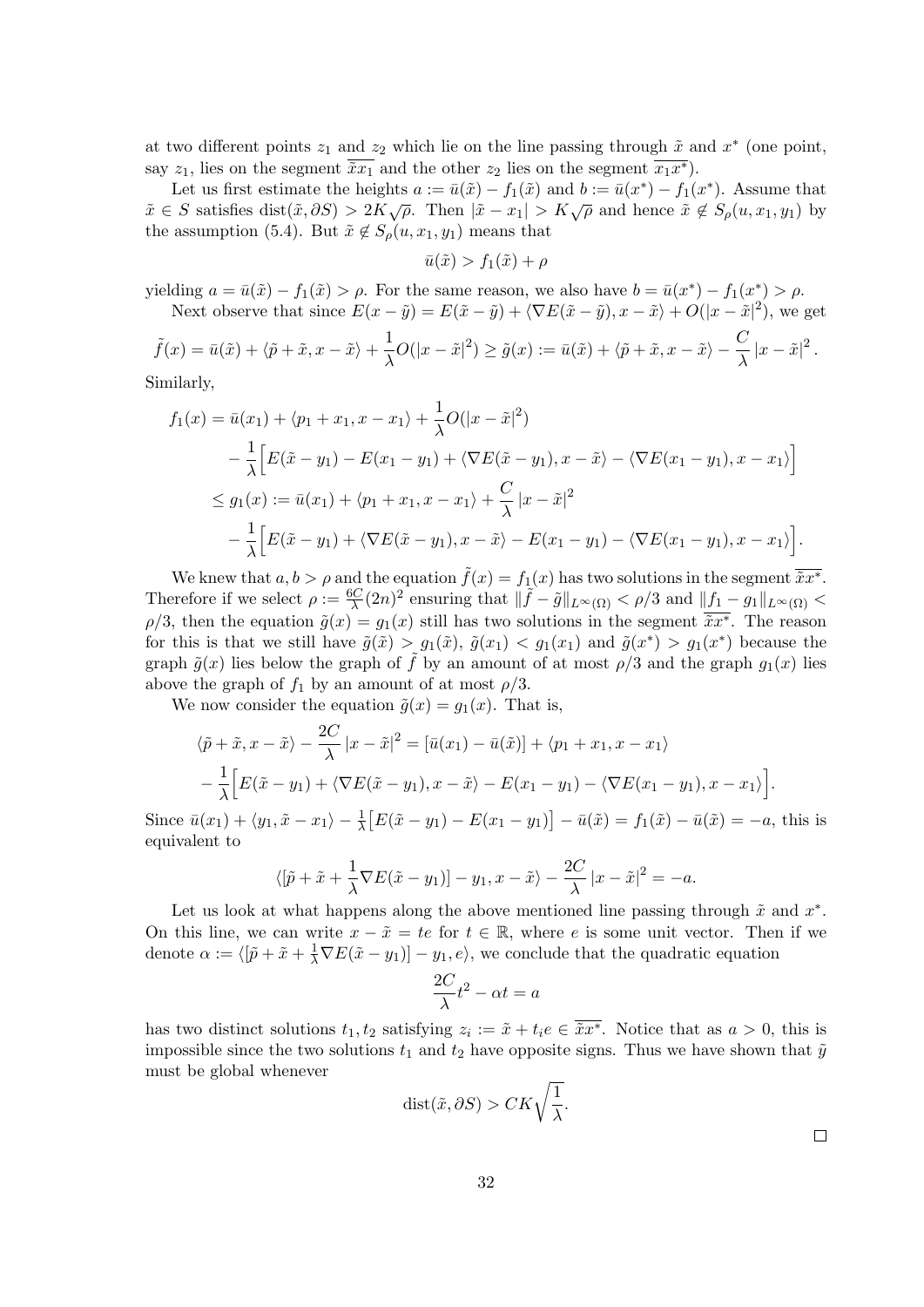As a consequence of the previous proposition, we have:

**Corollary 5.4.** *Let*  $\Omega \subset B_n$  *be open and*  $f \in \mathcal{C}(\Omega)$ *,*  $g \in \mathcal{C}(\overline{\Omega'})$ *. Let*  $S := S_u(u, x_0, y_0) \in \Omega$  *be a* section satisfying  $\partial_c u(S) \subset \Omega'$  and (5.4) for some constant  $K > 0$ . Suppose that  $u \in C(\Omega)$ *is a*  $c_{\lambda}$ -convex function that is an Alexandroff solution in *S* relative to  $\Omega$  of the equation  $M_{\lambda}[u] = f$ , *i.e.*,

$$
\int_{\partial_c(u,\Omega)(E)} g(y) dy = \int_E f(x) dx \quad \text{for all Borel sets} \quad E \subset S. \tag{5.5}
$$

*Then there exists*  $\gamma = CK/\sqrt{\lambda}$  *such that u restricted to S is an Alexandroff weak solution in the set*  $S^{\gamma}$  *relative to*  $S$ *, i.e.,* 

$$
\int_{\partial_c(u,S)(E)} g(y) dy = \int_E f(x) dx \quad \text{for all Borel sets} \quad E \subset S^\gamma. \tag{5.6}
$$

*Moreover, u is a viscosity supersolution in*  $S^{\gamma}$  *relative to*  $S$ *.* 

*Proof.* By Proposition 5.3, we have  $\partial_c(u, S)(E) = \partial_c(u, \Omega)(E)$  for all  $E \subset S^{\gamma}$ . This together with (5.5) yields (5.6). It remains to show that *u* is a viscosity supersolution in  $S^{\gamma}$  relative to *S*.

Let  $\tilde{x} \in S^{\gamma}$  and  $\phi \in C^{2}([S])$  be a function in the admissible class for  $M_{\lambda}$  in *S* such that *u*−*ϕ* has a minimum in *S* at  $\tilde{x}$ . We can assume in addition that  $u(\tilde{x}) = \phi(\tilde{x})$  and  $u(x) > \phi(x)$ for all *x* in  $\overline{S} \setminus {\{\tilde{x}\}}$ . This can be achieved by adding  $-r|x - \tilde{x}|^2$  to  $\phi$  and later taking  $r \to 0^+$ . Indeed, we only need to check that the function  $\tilde{\phi}(x) := \phi(x) - r|x - \tilde{x}|^2$  is in the admissible class for  $M_{\lambda}$  in *S* for all  $r > 0$  sufficiently small. But as done in (5.2), we have

$$
\inf_{[S]} (I + D^2 \tilde{\phi}) - \frac{C}{\lambda} I(|id + \nabla \tilde{\phi}||_{L^{\infty}([S])} + 2n)
$$
\n
$$
\geq \inf_{[S]} (I + D^2 \phi) - \frac{C}{\lambda} I(|id + \nabla \phi||_{L^{\infty}([S])} + 2n) - 2r \left(1 + \frac{2nC}{\lambda}\right)I
$$
\n
$$
> 0 \quad \text{for all } r > 0 \text{ small enough.}
$$

Let  $m = \min_{\overline{S} \setminus B_\delta(\tilde{x})} \{u(x) - \phi(x)\},\$  where  $\delta > 0$  is small. Note that  $m > 0$ . Fix  $0 < \epsilon < m$ and set

$$
E_{\epsilon} := \{ x \in S \; : \; u(x) - \epsilon < \phi(x) \} \, .
$$

It is easy to see that  $E_{\epsilon} \subset B_{\delta}(\tilde{x}) \subset S^{\gamma}$ , because if  $|x - \tilde{x}| \geq \delta$ , then  $u(x) - \phi(x) \geq m$ , so that  $x \notin E_{\epsilon}$ . Note also that  $E_{\epsilon} \downarrow {\hat{x}}$  as  $\epsilon \to 0^+$  and  $u - \epsilon = \phi$  on  $\partial E_{\epsilon}$ .

Now it follows from (5.6) that  $\int_{\partial_c(u,S)(E_\epsilon)} g(y) dy = \int_{E_\epsilon} f(x) dx$ . But as a consequence of the proof of Lemma 3.3 and the fact  $\phi(x) \leq u(x) - \epsilon$  for  $x \in S \setminus E_{\epsilon}$ , we get

$$
\partial_c(\phi, S)(E_{\epsilon}) \subset \partial_c(u-\epsilon, S)(E_{\epsilon}) = \partial_c(u, S)(E_{\epsilon}).
$$

Therefore we obtain

$$
\int_{E_{\epsilon}} g(x - Dc^*(-\nabla \phi)) \det \left( I + D^2 c^*(-\nabla \phi) D^2 \phi \right) dx = \int_{\partial_c(\phi, S)(E_{\epsilon})} g(y) dy \le \int_{E_{\epsilon}} f(x) dx,
$$

where the first equality is due to  $(2.5)$  and the fact  $\phi$  is *c*-convex in *S*. Next, because *f* and *g* are continuous, we can let  $\epsilon \to 0$  to obtain

$$
M_{\lambda}[\phi] \le f \quad \text{at} \quad \tilde{x},
$$

as desired.

 $\Box$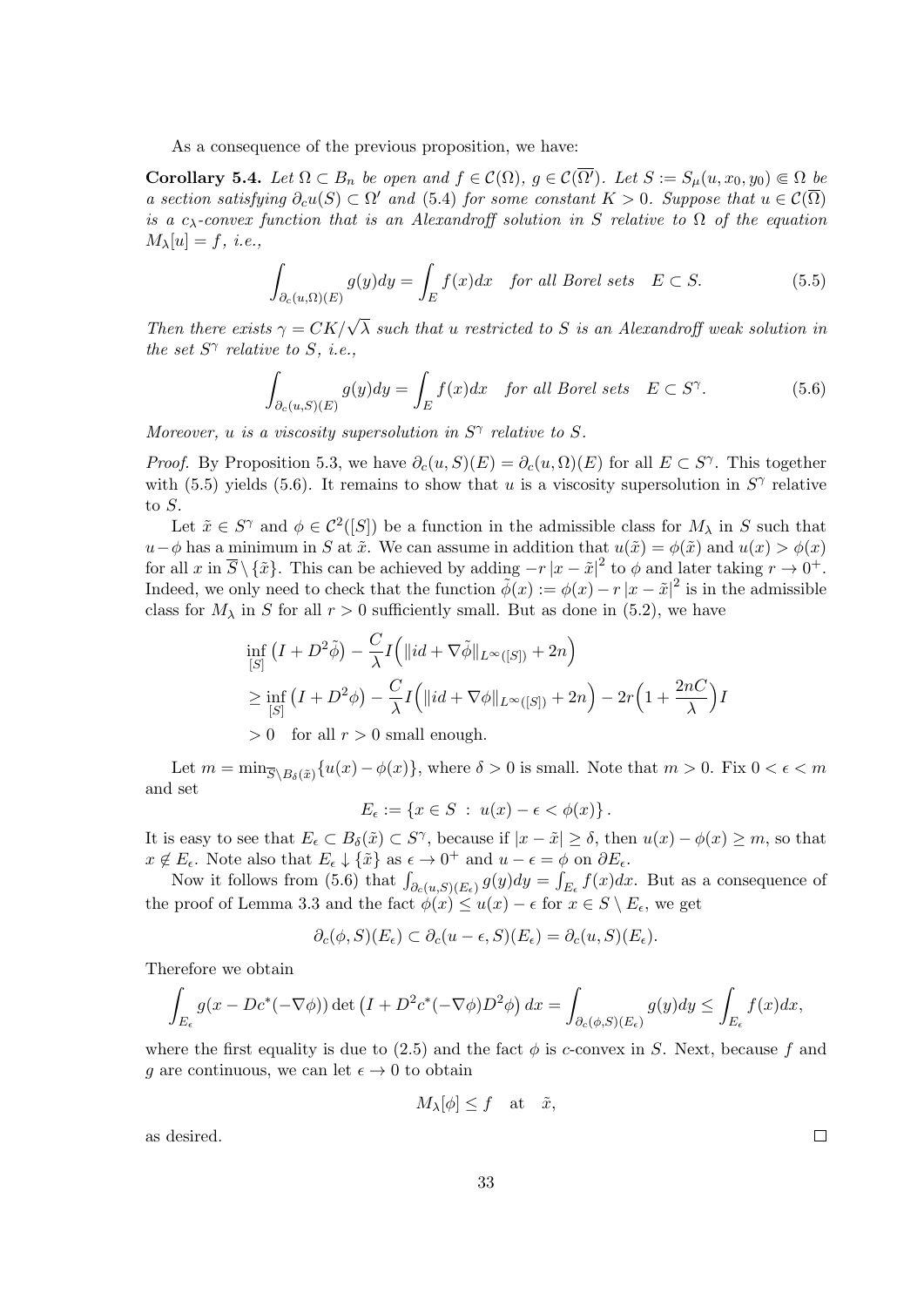### **6 Comparison arguments**

After a careful understanding of viscosity solutions for the equation  $M_\lambda[u] = f$ , our next aim is to show a comparison principle, that is one of the main ingredients in the proof of Theorem 1.1. We remind the reader of our setting:

$$
M_{\lambda}[u] := g(x + \nabla u + G(\nabla u)) \det \left( I + D^2 u + H(\nabla u)(D^2 u) \right), \tag{6.1}
$$

where *G* and *H* in particular satisfy

$$
||H(\nabla u)||_{L^{\infty}} \leq \frac{C}{\lambda} ||\nabla u||_{L^{\infty}(\Omega)}, \quad ||G(\nabla u)||_{L^{\infty}} \leq \frac{C}{\lambda} ||\nabla u||_{L^{\infty}(\Omega)}^{2}.
$$
 (6.2)

Since viscosity solutions are expected to be stable with respect to a small perturbation, *u* should be close to a Monge-Ampère solution if  $[\Omega]$  is close to  $\Omega$  (that is,  $\Omega$  is almost convex) and  $\lambda$  is large enough.

#### **6.1 Comparison principle for viscosity solutions**

It is well known that for viscosity solutions:

**Proposition 6.1.** *Let*  $f \in \mathcal{C}(\overline{\Omega})$  *and*  $g \in \mathcal{C}(\overline{\Omega'})$ *. Suppose that*  $w \in \mathcal{C}^2([\Omega]) \cap \mathcal{C}(\overline{\Omega})$  *is a function in the admissible class for the operator*  $M_{\lambda}$  *in*  $\Omega$ *. Then:* 

*(i) Let U ⊂* Ω *be open. If u ∈ C*(Ω) *is a viscosity supersolution of Mλ*[*u*] = *f in U relative* to  $\Omega$  and  $M_{\lambda}[w] > f$  at any point  $x \in U$  satisfying  $x - \nabla c_{\lambda}^*(-\nabla w(x)) \in \Omega'$ , then

$$
\min_{\overline{\Omega}} \{u - w\} = \min_{\overline{\Omega} \setminus U} \{u - w\}.
$$

*(ii) If*  $u \in \mathcal{C}(\overline{\Omega})$  *is a viscosity subsolution of*  $M_{\lambda}[u] = f$  *and*  $M_{\lambda}[w] < f$  *at any point*  $x \in \Omega$  $satisfying \ x - \nabla c^*_{\lambda}(-\nabla w(x)) \in \Omega'$ , then

$$
\max_{\overline{\Omega}} \{u - w\} = \max_{\partial \Omega} \{u - w\}.
$$

*Proof.* For the first statement, suppose by contradiction  $\min_{\bar{\Omega}} \{u - w\} < \min_{\bar{\Omega} \setminus U} \{u - w\}$ . Then there exists  $x_0 \in U$  such that  $u(x_0) - w(x_0) = \min_{\overline{\Omega}} \{u - w\}$ , and so  $u - w$  has a minimum in  $\Omega$  at  $x_0$ . Notice that  $x_0 - \nabla c^*_{\lambda}(-\nabla w(x_0)) \in \Omega'$  by the remark after Definition 5.1. Therefore it follows from the definition of viscosity supersolution that

$$
M_{\lambda}[w] \leq f
$$
 at  $x_0$ .

This is a contradiction with the initial hypothesis. The second statement follows in a similar manner.  $\Box$ 

Then our main comparison result is:

**Theorem 6.2.** *Let*  $B_1 \subset \Omega \subset B_n$  *be a domain in*  $\mathbb{R}^n$ *, not necessarily convex, but such that* 

$$
dist(x, \partial[\Omega]) \le \frac{d}{\lambda} \quad \forall x \in \partial\Omega.
$$
 (6.3)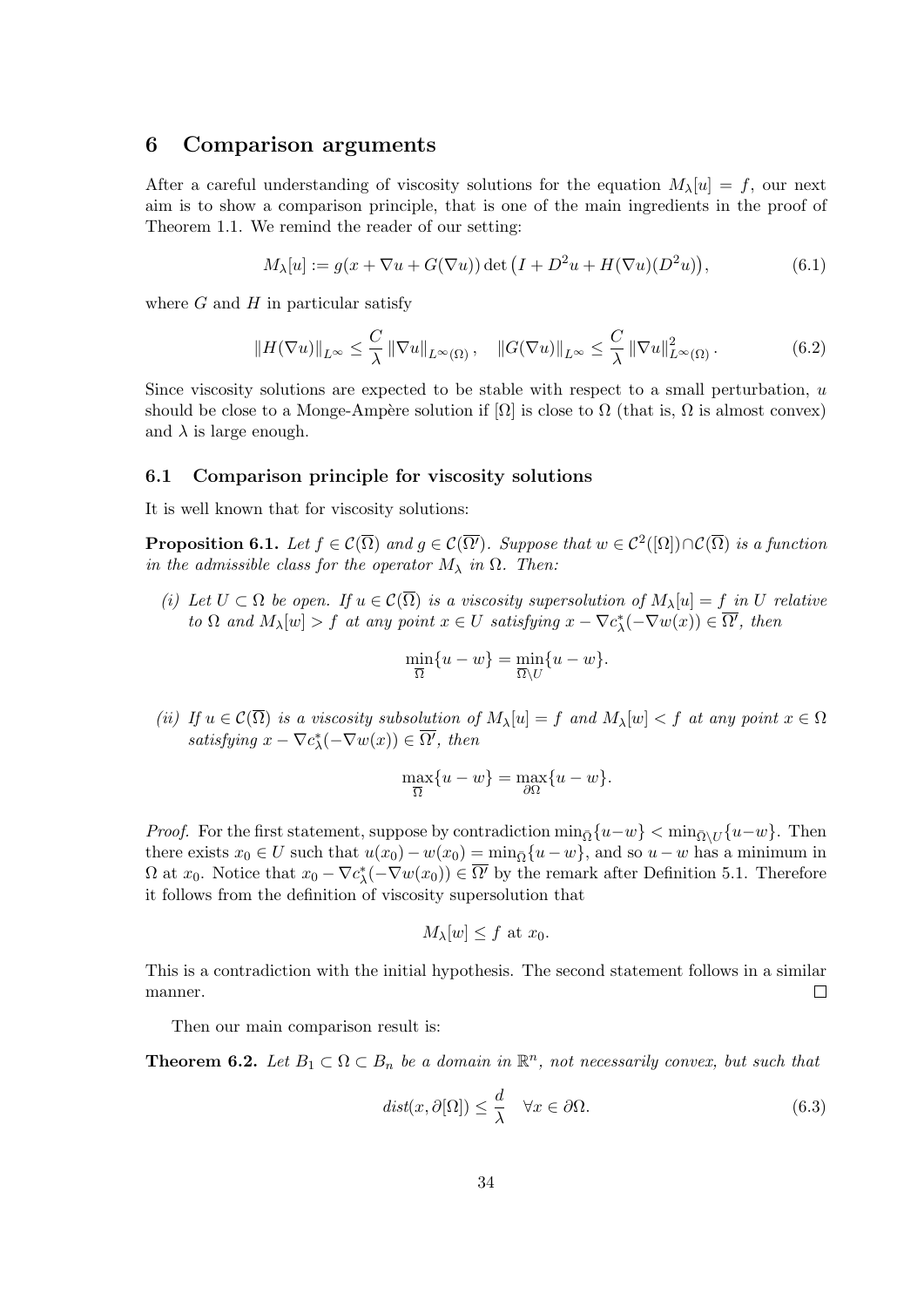*Let*  $u \in \mathcal{C}(\overline{\Omega})$  *be a solution (in the sense precised below) of the problem* 

$$
\begin{cases}\nM_{\lambda}[u] = f & \text{in } \Omega, \\
u(x) = -c_{\lambda}(x) & \text{on } \partial\Omega,\n\end{cases}
$$
\n(6.4)

*where*  $M_{\lambda}$  *is the operator defined in* (2.10) *satisfying* (2.11)*. Consider also the*  $c_q$ -convex *solution*  $w \in C^3(\Omega) \cap C(\overline{\Omega})$  *of* 

$$
\begin{cases} \det(I + D^2 w) = 1 & \text{in} \quad V := \mathcal{N}_{\left(\frac{d}{\lambda}\right)^{\beta}}[\Omega], \\ w = -\frac{1}{2}|x|^2 & \text{on} \quad \partial V, \end{cases} \tag{6.5}
$$

*where*  $0 < \beta \leq 1$ *. Assume also that* 

*1.* For some  $\theta > 0$  and  $0 < \alpha < 1$ ,

$$
|f(x) - 1| \le \theta \quad in \quad \Omega \quad \text{and} \quad |g(y) - 1| \le \theta \, |y|^\alpha \quad \text{in} \quad \partial_c^{loc} u(\Omega). \tag{6.6}
$$

*2. For a universal constant C<sup>n</sup> given precisely in the proof,*

$$
C_n\left(\frac{d}{\lambda}\right)^{-\beta\left((n-1)^2 + \frac{n-2}{n}\alpha\right)} \left[\theta + \frac{1}{\lambda}\left(\frac{d}{\lambda}\right)^{\frac{n-2}{n}(\alpha-1)\beta}\right] \le 1. \tag{6.7}
$$

*Then we have that:*

*(i)* If *u is a viscosity subsolution in*  $\Omega$ *, then* 

$$
u \le w + C \left(\frac{d}{\lambda}\right)^{\frac{2\beta}{n}} \quad in \quad \Omega. \tag{6.8}
$$

*(ii) If u is a viscosity supersolution in*  $\Omega^{\gamma}$  *relative to*  $\Omega$  *for some*  $\gamma \geq 0$ *, then* 

$$
u \ge w - \left[ m\gamma + C \left( \frac{d}{\lambda} \right)^{\beta(n-1)^2} \right] \quad in \quad \Omega,
$$
\n(6.9)

 $where m := ||\partial_c u(\Omega \setminus \Omega^{\gamma})||_{L^{\infty}}.$ 

In case that  $[\Omega]$  (equivalently *V*) not strictly convex, we can modify *V* slightly so that *V* is strictly convex and still  $V \approx \mathcal{N}_{(\frac{d}{\lambda})^{\beta}}[\Omega]$ . Now we note that *w* exists because  $\bar{w} =$ 1  $\frac{1}{2} |x|^2 + w$  is the solution of a standard Monge-Ampère equation with smooth right hand side and homogeneous Dirichlet boundary data, and thus,  $\bar{w} \in C^3(V)$  and it is strictly convex. However, the estimates on  $\bar{w}$  (in particular, Pogorelov estimates for the second derivatives) are not uniform up to the boundary. To handle this issue, we will use Proposition 6.3 and Proposition 6.4 below concerning the behavior of  $\bar{w}$  near the boundary when we do not have extra information on the domain.

The following is a barrier argument by Caffarelli [6]:

**Proposition 6.3.** *Let*  $\Omega_1 \subset B_n$  *be a convex domain in*  $\mathbb{R}^n$  *and*  $\bar{w} \in C(\overline{\Omega}_1)$  *be a generalized solution of the Monge-Amp`ere equation*

$$
\left\{\begin{array}{rcl}\det(D^2\bar{w})&\leq 1&\text{in}&\Omega_1,\\ \bar{w}&=0&\text{on}&\partial\Omega_1.\end{array}\right.
$$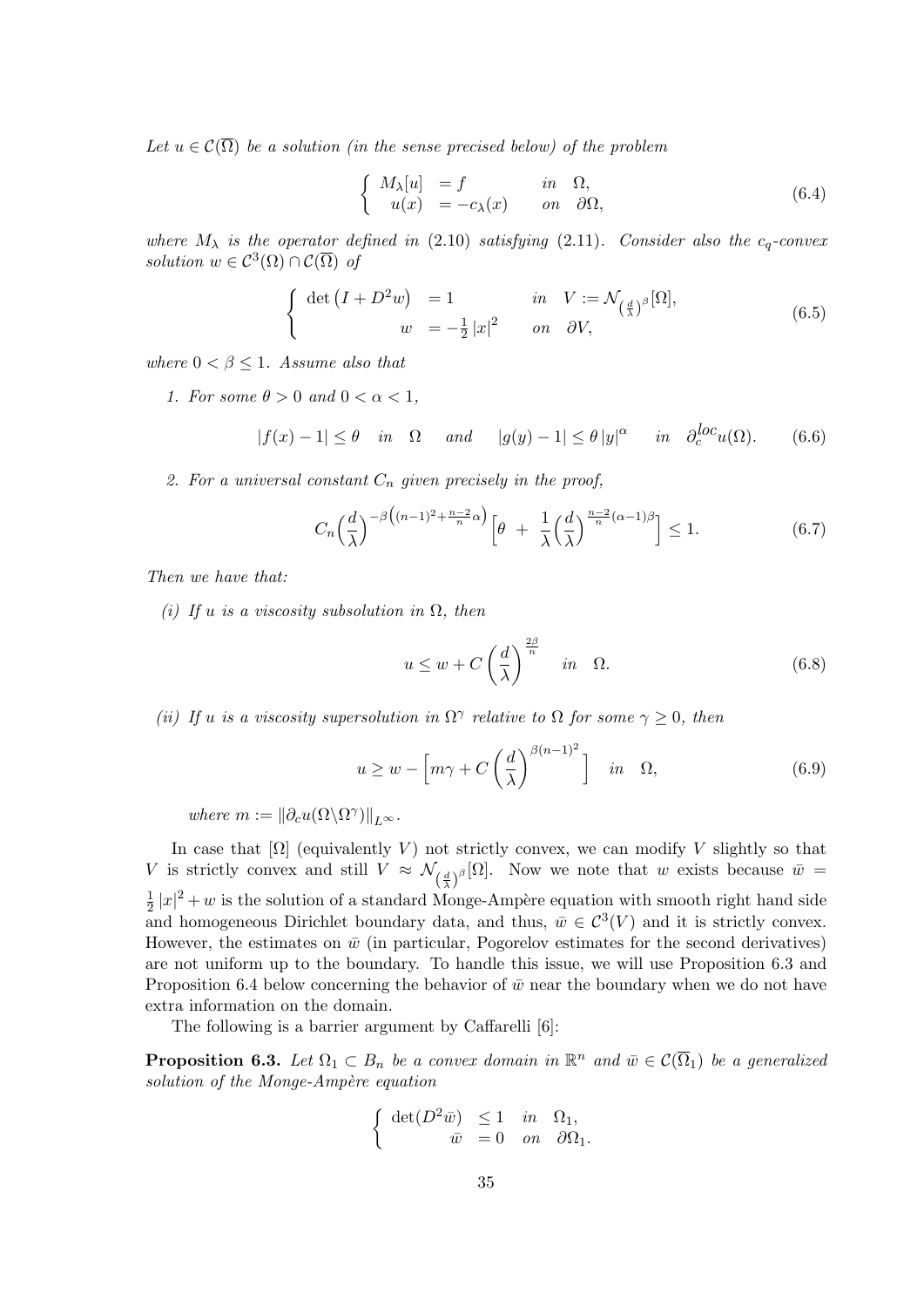*Then*

$$
\overline{w}(x) \geq -C(n) \operatorname{dist}(x, \partial \Omega_1)^{\frac{2}{n}} \quad \text{if} \quad n \geq 3,
$$

*and*

$$
\overline{w}(x) \geq -C(\rho) \text{ dist}(x, \partial \Omega_1)^\rho \text{ for any } \rho \in (0, 1) \text{ if } n = 2.
$$

We also have a Pogorelov type estimate for the second derivatives of solutions for a Monge-Ampère equation. Although it is well known that in the interior of the domain, the Hessian matrix of the solution is positive definite, the constants deteriorate at the boundary. The next lemma by Caffarelli-Li [3] quantifies this deterioration.

**Proposition 6.4.** *Let*  $\Omega_1 \subset \mathbb{R}^n$  *be an open convex subset satisfying*  $B_1 \subset \Omega_1 \subset B_n$ *, and let*  $\bar{w} \in C^2(\Omega_1) \cap C(\overline{\Omega}_1)$  *be a convex solution of* 

$$
\begin{cases} \det(D^2 \bar{w}) = 1 & in \quad \Omega_1, \\ \bar{w} = 0 & on \quad \partial \Omega_1. \end{cases}
$$

*Then*

$$
\left|D^2\bar{w}(x)\right| \le C'(n) \ \text{dist}(x,\partial\Omega_1)^{1-n} \quad \text{for} \quad n \ge 3
$$

*and*

$$
\left|D^2\bar{w}(x)\right| \le C'(\rho) \ \text{dist}(x,\partial\Omega_1)^{1-\frac{2}{\rho}} \quad \text{for} \quad n=2,
$$

*where*  $\rho$  *is any real number in*  $(0,1)$ *.* 

*Proof of Theorem 6.2:* Without loss of generality, assume that  $n \geq 3$ . The proof reduces to finding suitable smooth sub and supersolutions of the problem  $M_\lambda[u] = f$ , and using the comparison principle for viscosity solutions given in Proposition 6.1 in the domain  $\Omega$ .

Let  $w$  be the solution of problem  $(6.5)$ . We will show that the functions

$$
w^{-} = w + \frac{\delta}{2} |x|^2
$$
 and  $w^{+} = w - \frac{\delta}{2} |x|^2$ 

are a sub and a supersolution, respectively, of problem  $(6.4)$ , for a suitable  $\delta > 0$  which will be determined later. In the following, we denote  $\bar{w} := \frac{1}{2} |x|^2 + w$  and  $\bar{m} := ||\nabla \bar{w}||_{L^{\infty}([\Omega])}$ . Observe that  $\bar{w}$  is the unique convex function satisfying

$$
\begin{cases} \det D^2 \bar{w} = 1 & \text{in} \quad V, \\ \bar{w} = 0 & \text{on} \quad \partial V. \end{cases}
$$

By the hypothesis for *f* and *g*, we have that

$$
|f(x) - 1| \le \theta \tag{6.10}
$$

and

$$
\left| g\Big(x + \nabla w \pm \delta x + G(\nabla w \pm \delta x)\Big) - 1 \right| \le \theta \ (2\bar{m} + 2n)^{\alpha}.
$$
 (6.11)

We note that to obtain the estimate (6.11), we have also used the fact  $C\bar{m}/\lambda \leq 1$  which is a consequence of the estimate for  $\bar{m}$  given in the Step 3 below and our assumption (6.7).

**Step 1. Construction of a supersolution.** We show first that  $w^+$  is in the admissible class for the operator  $M_{\lambda}$  in  $\Omega$  (see Definition 5.1) and that the matrix

$$
A^{+} := I + D^{2} c_{\lambda}^{*} (-\nabla w^{+}) D^{2} w^{+} = I + D^{2} w - \delta I + (D^{2} w - \delta I) H (\nabla w - \delta x)
$$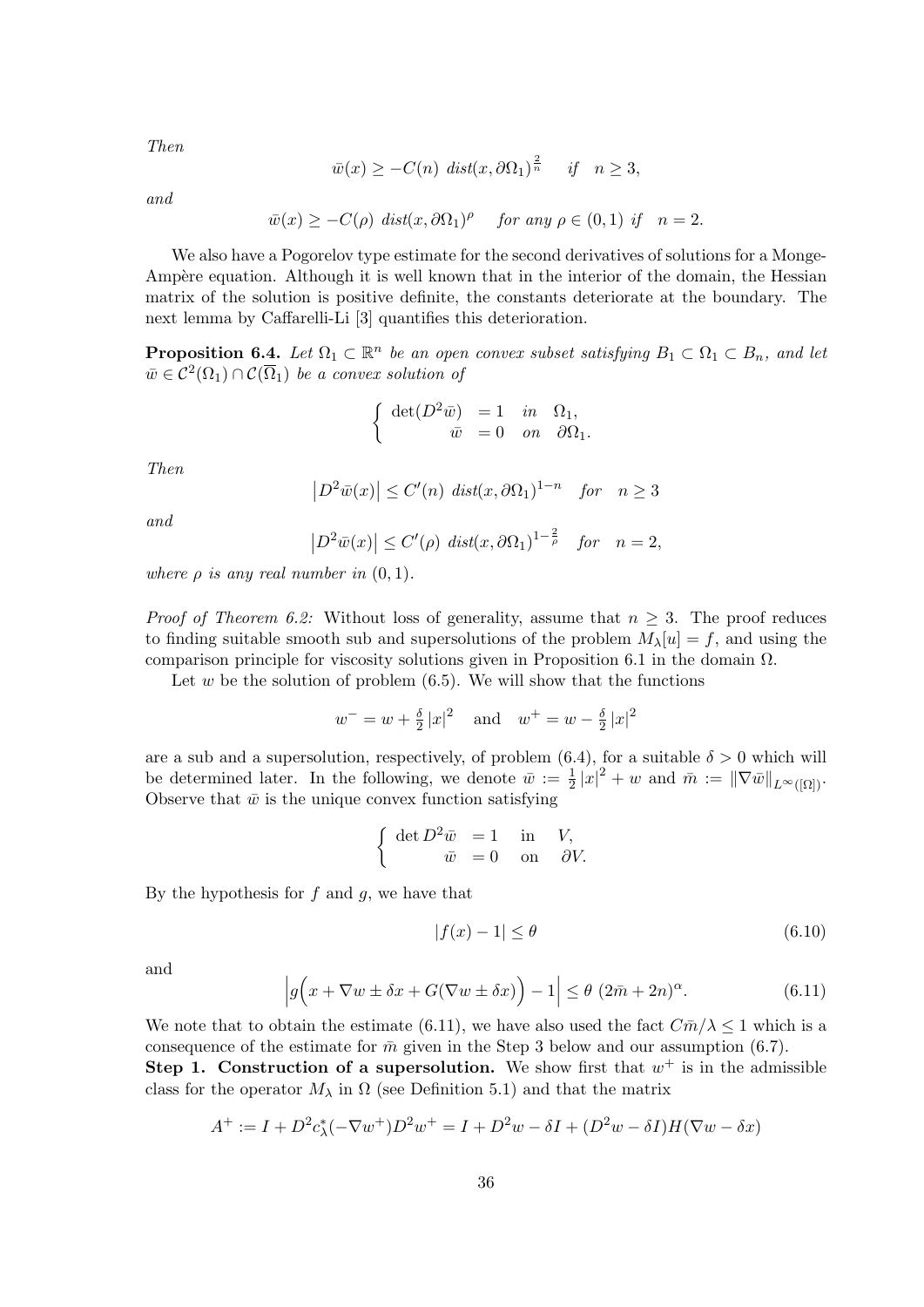is positive definite. Indeed, we can write

$$
A^+ = D^2 \overline{w}[I + H] - \delta I - (1 + \delta)H
$$
  
\n
$$
\geq \frac{1}{2} D^2 \overline{w} - \delta I - 2|H|I
$$
  
\n
$$
= \left[\frac{1}{4} D^2 \overline{w} - \delta I\right] + \left[\frac{1}{4} D^2 \overline{w} - 2|H|I\right]
$$

Moreover, it follows from the hypothesis (6.2) for *H* that

$$
|H| \le \frac{C(\bar{m} + 2n)}{\lambda} \le \frac{\delta}{4},\tag{6.12}
$$

*.*

for a suitable choice of  $\delta$ . Therefore,

$$
A^+ \ge 2\left[\frac{1}{4}D^2\bar{w} - \delta I\right].\tag{6.13}
$$

Since det( $D^2\bar{w}$ ) = 1, an upper bound for the eigenvalues of  $D^2\bar{w}$ , given in Proposition 6.4, implies a lower bound. In fact,

$$
D^2 \bar{w}(x) \ge \left(\frac{1}{C'_n \text{dist}(x, \partial V)^{1-n}}\right)^{n-1} I \ge \frac{1}{C'_n} \left(\frac{d}{\lambda}\right)^{\beta(n-1)^2} I > 4\delta I \quad \text{for all } x \in [\Omega]. \tag{6.14}
$$

For this choice of  $\delta$ , looking at (6.13), we obtain that  $A^+$  is positive definite in  $\Omega$ . Furthermore,  $(6.14)$  together with the second inequality in  $(6.12)$  gives

$$
\inf_{\left[\Omega\right]} D^2 \bar{w} > \delta I + \frac{C}{\lambda} I\left(\bar{m} + \delta \|id\|_{L^\infty(\left[\Omega\right])} + 2n\right).
$$

implying that  $w^+$  satisfies (5.1), i.e.,  $w^+$  is in the admissible class.

Now we check that  $w^+$  is indeed a supersolution. It remains to show that

$$
M_{\lambda}[w^{+}] < f \tag{6.15}
$$

for

$$
M_{\lambda}[w^{+}] = g(x + \nabla w - \delta x + G(\nabla w - \delta x)) \det(A^{+}).
$$

We compute

$$
(I+H)(I+D2w) = A+ + \frac{\delta}{2}I + \left[\frac{\delta}{2}I + (1+\delta)H\right].
$$
 (6.16)

Because  $|H| \leq \frac{\delta}{4}$  by the choice of  $\delta$  from (6.12), we have that the term  $\frac{\delta}{2}I + (1+\delta)H$  is positive definite. On the other hand, given any two positive definite matrices *A*1, *A*2,

$$
\det \frac{1}{n}(A_1 + A_2) \ge \det \frac{1}{n}(A_1) + \det \frac{1}{n}(A_2).
$$

Consequently, from (6.16) we obtain that

$$
1 + \frac{\delta}{4} \ge \det^{\frac{1}{n}} (I + H) \ge \det^{\frac{1}{n}} (A^+) + \frac{\delta}{2},
$$

yielding

$$
\det(A^+) \le \left(1 - \frac{\delta}{4}\right)^n \le 1 - \frac{n}{8}\delta.
$$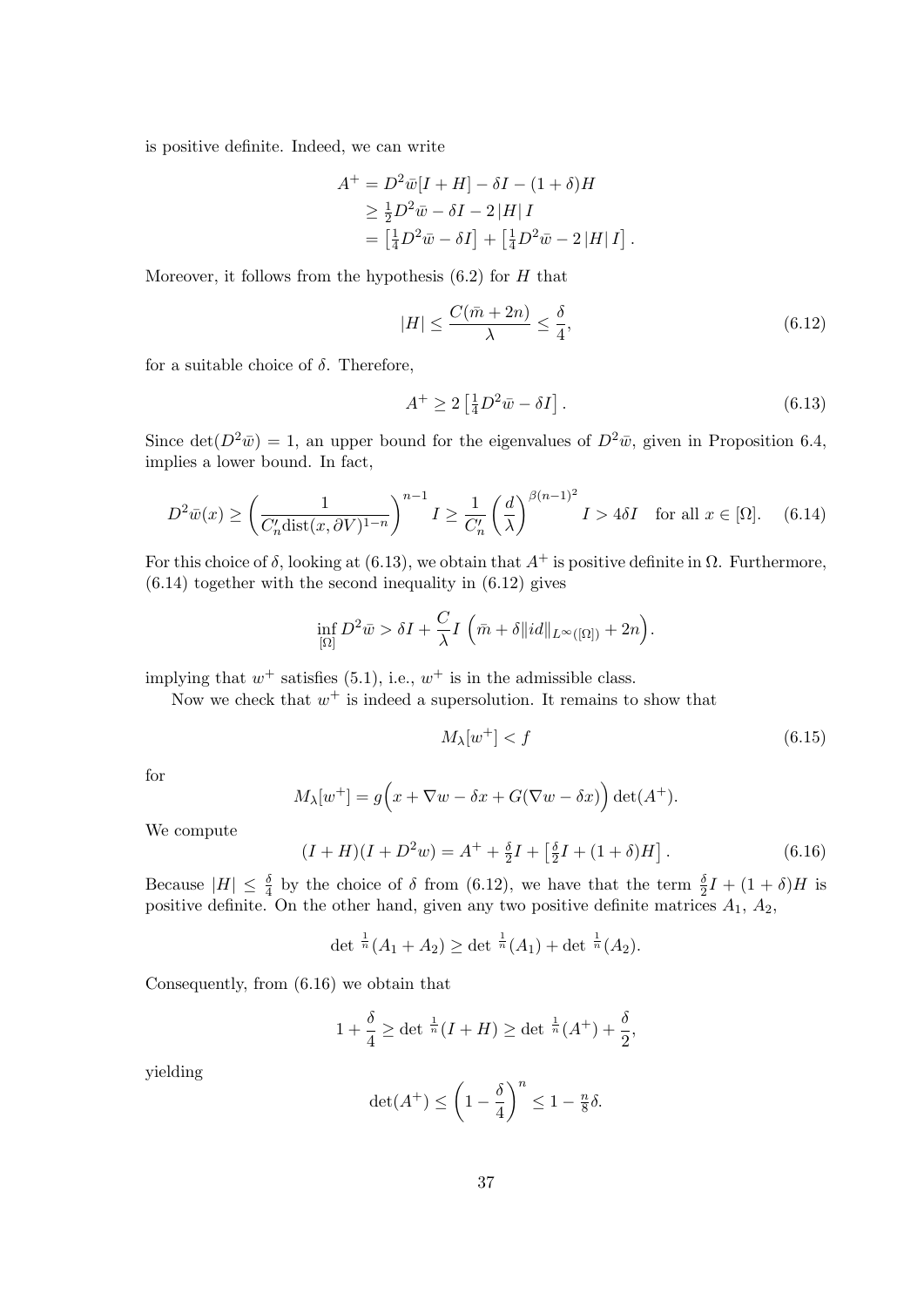Finally, using the bounds for  $f, g$  from  $(6.10)$  and  $(6.11)$ ,

$$
M_{\lambda}[w^{+}] = g(x + \nabla w - \delta x + G(\nabla w - \delta x)) \det(A^{+})
$$
  
\$\leq \left(1 + \theta(2\bar{m} + 2n)^{\alpha}\right)(1 - \frac{n}{8}\delta) < 1 - \theta \leq f\$

given a suitable choice of

$$
\delta \ge \frac{16\theta}{n}(2\bar{m} + 2n)^{\alpha}.\tag{6.17}
$$

Then (6.15) follows as desired.

**Step 2. Construction of a subsolution.** We now check that *w −* is a subsolution. As  $w^-$  is obviously in the admissible class for the operator  $M_\lambda$  in  $\Omega$ , we only need to show  $M_{\lambda}[w^{-}] > f$ . We compute

$$
M_{\lambda}[w^{-}] = g(x + \nabla w + \delta x + G(\nabla w + \delta x)) \det(A^{-})
$$

for

$$
A^- := I + D^2 w + \delta I + (D^2 w + \delta I) H (\nabla w + \delta x).
$$

If we choose  $\delta$  satisfy (6.12), then we know that the following matrices  $D^2\bar{w}$ ,  $\frac{\delta}{4}$  $\frac{\delta}{4}I + H$  and *δ*  $\frac{\delta}{2}I - H + \delta H$  are positive definite because of the estimate  $|H(\nabla w + \delta x)| \leq \frac{C(\bar{m}+2n)}{\lambda} \leq \frac{\delta}{4}$  $\frac{\delta}{4}$ . Consequently,

$$
A^{-} = \left(1 - \frac{\delta}{4}\right)D^{2}\bar{w} + \left(\frac{\delta}{4}I + H\right)D^{2}\bar{w} + \frac{\delta}{2}I + \left[\frac{\delta}{2}I - H + \delta H\right] \geq \left(1 - \frac{\delta}{4}\right)D^{2}\bar{w} + \frac{\delta}{2}I.
$$

Thus the matrix *A−* is positive definite. Moreover by using the bounds for *f, g* from (6.10) and (6.11) we obtain the desired conclusion

$$
M_{\lambda}[w^{-}] \ge \left(1 - \theta(2\bar{m} + 2n)^{\alpha}\right) \left(1 + \frac{\delta}{4}\right)^{n} \ge \left(1 - \theta(2\bar{m} + 2n)^{\alpha}\right) \left(1 + \frac{n\delta}{4}\right) > 1 + \theta \ge f,
$$

where  $\delta$  is chosen as in (6.17). Note that in the above estimate for  $w^-$  we actually do not need a uniform estimate of  $D^2\bar{w}$  as in the case of  $w^+$ .

#### **Step 3. Choice of** *δ***.**

We now check that all the conditions on  $\delta$  given in (6.12), (6.14) and (6.17) are compatible. Let us take

$$
\delta := \frac{1}{4C'_n} \left(\frac{d}{\lambda}\right)^{\beta(n-1)^2} \tag{6.18}
$$

*.*

which guarantees (6.14). To see that this choice of  $\delta$  also satisfies (6.12) and (6.17), we first observe that Proposition 6.3 implies

$$
\bar{m} \leq C_n \text{dist}([\Omega], \partial V)^{\frac{2}{n}-1} \leq C_n \left(\frac{d}{\lambda}\right)^{\frac{2-n}{n}\beta}.
$$

Therefore, both (6.12) and (6.17) hold provided that

$$
C_n \frac{1}{\lambda} \left(\frac{d}{\lambda}\right)^{\frac{2-n}{n}\beta} \le \left(\frac{d}{\lambda}\right)^{\beta(n-1)^2} \quad \text{and} \quad C_n \theta \left(\frac{d}{\lambda}\right)^{\frac{2-n}{n}\alpha\beta} \le \left(\frac{d}{\lambda}\right)^{\beta(n-1)^2}
$$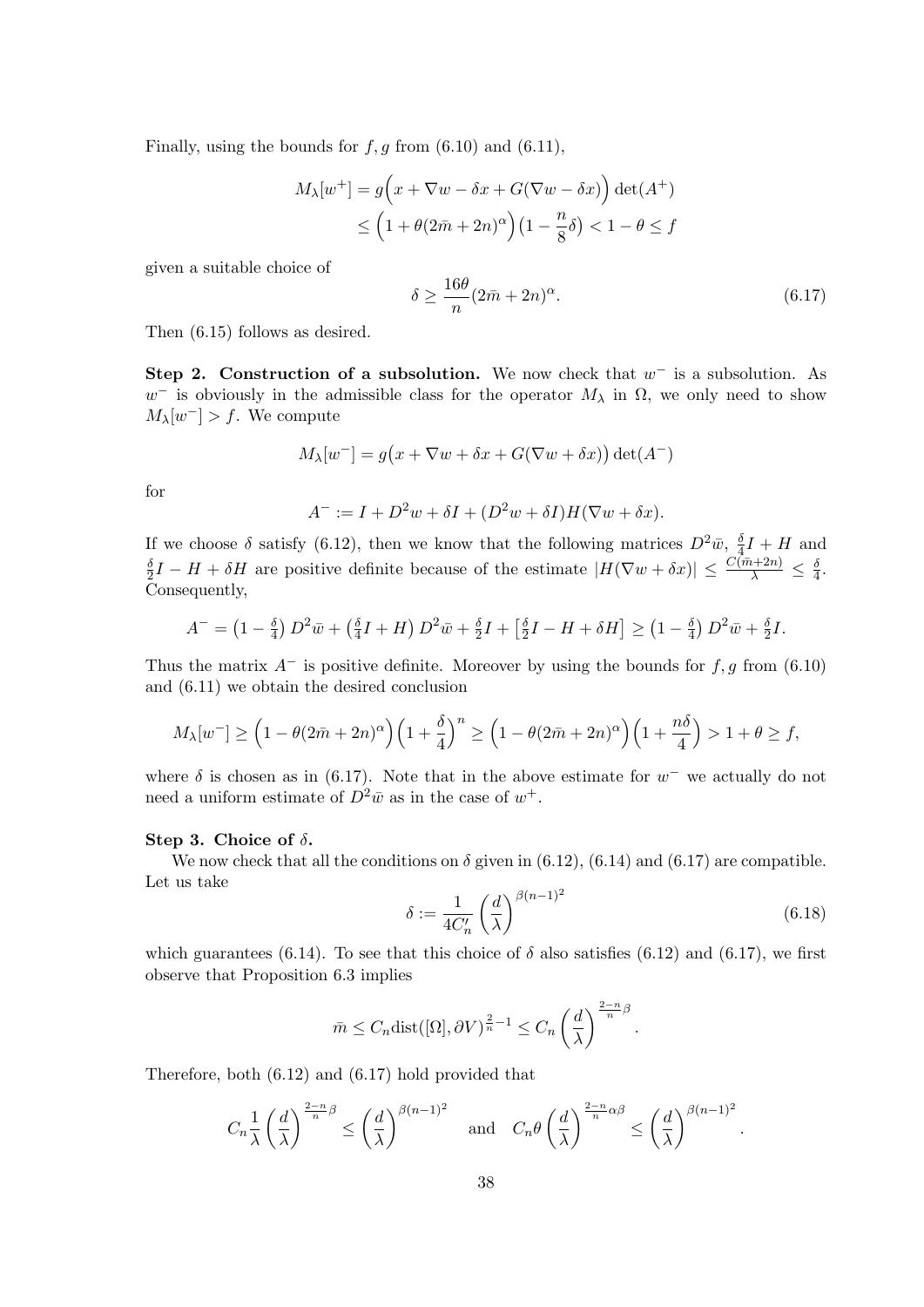But these are true thanks to the hypothesis (6.7).

**Step 4. Completion of the proof.** The proof of the theorem is completed using the comparison principle for viscosity solutions of Proposition 6.1 and the initial hypothesis on *u*, which guarantee that

$$
(u-w)(x) \le \max_{\partial \Omega} \{u - w^+\} - \frac{\delta}{2} |x|^2, \quad \text{for all} \quad x \in \Omega,
$$
\n
$$
(6.19)
$$

and

$$
\min_{\overline{\Omega}\setminus\Omega^{\gamma}} \{u - w^{-}\} + \frac{\delta}{2} |x|^2 \le (u - w)(x), \quad \text{for all} \quad x \in \Omega. \tag{6.20}
$$

Let us estimate the boundary values for  $u - w^+$  and  $u - w^-$ . Recall that  $\bar{w}(x) = \frac{1}{2} |x|^2 + w^+$  $w(x)$  and  $u(x) = -c_{\lambda}(x) = -\frac{1}{2}$  $\frac{1}{2}|x|^2 - \frac{1}{\lambda}E(x)$  on  $\partial\Omega$ . Hence

$$
u(x) - w^{+}(x) = u(x) - w(x) + \frac{\delta}{2}|x|^{2} = -\bar{w}(x) - \frac{1}{\lambda}E(x) + \frac{\delta}{2}|x|^{2} \text{ on } \partial\Omega.
$$

We are going to use Proposition 6.3 to estimate the behavior of  $\bar{w}$  near  $\partial V$ . In particular, for  $x \in \partial\Omega$ ,

$$
\bar{w}(x) \ge -C \operatorname{dist}(x, \partial V)^{\frac{2}{n}} \ge -C\Big(\frac{d}{\lambda} + \Big(\frac{d}{\lambda}\Big)^{\beta}\Big)^{\frac{2}{n}} \ge -C\left(\frac{d}{\lambda}\right)^{\frac{2\beta}{n}}
$$

where we have used the assumption  $(6.3)$  and the definition of *V* in the second inequality. It follows that

$$
u(x) - w^{+}(x) \le C\left(\frac{d}{\lambda}\right)^{\frac{2\beta}{n}} + \frac{C}{\lambda} + C\delta \le C\left(\frac{d}{\lambda}\right)^{\frac{2\beta}{n}} \quad \text{for } x \in \partial\Omega \tag{6.21}
$$

*,*

 $\Box$ 

by our choice of  $\delta$  in (6.18). From (6.19) and (6.21) we conclude (6.8).

To estimate the values of  $u - w^-$  on  $\overline{\Omega} \setminus \Omega^{\gamma}$ , let  $\overline{u} := u + c_{\lambda}$ . Then for  $x_1, x_2 \in \Omega$ , by taking  $y_i \in \partial_c u(x_i)$  it is easy to see that  $|\bar{u}(x_1) - \bar{u}(x_2)| \leq \max\{|y_1|, |y_2|\}|x_1 - x_2| + \frac{C}{\lambda}$ *λ* . Hence it follows from the definition of *m* that

$$
|\bar{u}(x) - \bar{u}(y)| \le m|x - y| + \frac{C}{\lambda} \quad \text{for all} \quad x, y \in \Omega \setminus \Omega^{\gamma}.
$$

As a consequence of this and as  $u \geq \bar{u} - \frac{1}{2}$  $\frac{1}{2}|x|^2 - \frac{C}{\lambda}$  $\frac{C}{\lambda}$ , we obtain

$$
u(x) - w(x) \ge \bar{u}(x) - \bar{w}(x) - \frac{C}{\lambda} \ge -\gamma m - \frac{C}{\lambda} \quad \forall x \in \Omega \setminus \Omega^{\gamma}
$$
\n(6.22)

taking into account that  $\bar{u} \equiv 0$  on  $\partial\Omega$  and  $\bar{w} \leq 0$ . Hence, we have for  $x \in \overline{\Omega} \setminus \Omega^{\gamma}$ ,

$$
u(x) - w^{-}(x) = u(x) - w(x) - \frac{\delta}{2}|x|^2 \ge -\gamma m - \frac{C}{\lambda} - C\frac{\delta}{2} \ge -\gamma m - C\delta.
$$

This together with (6.20) yields (6.9) and the theorem is proved.

**Remark.** In the proof of Theorem 6.2, it might happen that  $x - \nabla c^*_{\lambda}(-\nabla w^{\pm}(x))$  does not belong to the domain of *g* for some *x* in  $\Omega$ . Therefore,  $M_{\lambda}[w^{\pm}]$  is not well defined at those *x*. However we do not have any problem since to apply Proposition 6.1 in Step 4 above we only need to check  $M_{\lambda}[w^{+}] < f$  and  $M_{\lambda}[w^{-}] > f$  at points x where  $x - \nabla c_{\lambda}^{*}(-\nabla w^{\pm}(x)) \in \overline{\Omega'}$ .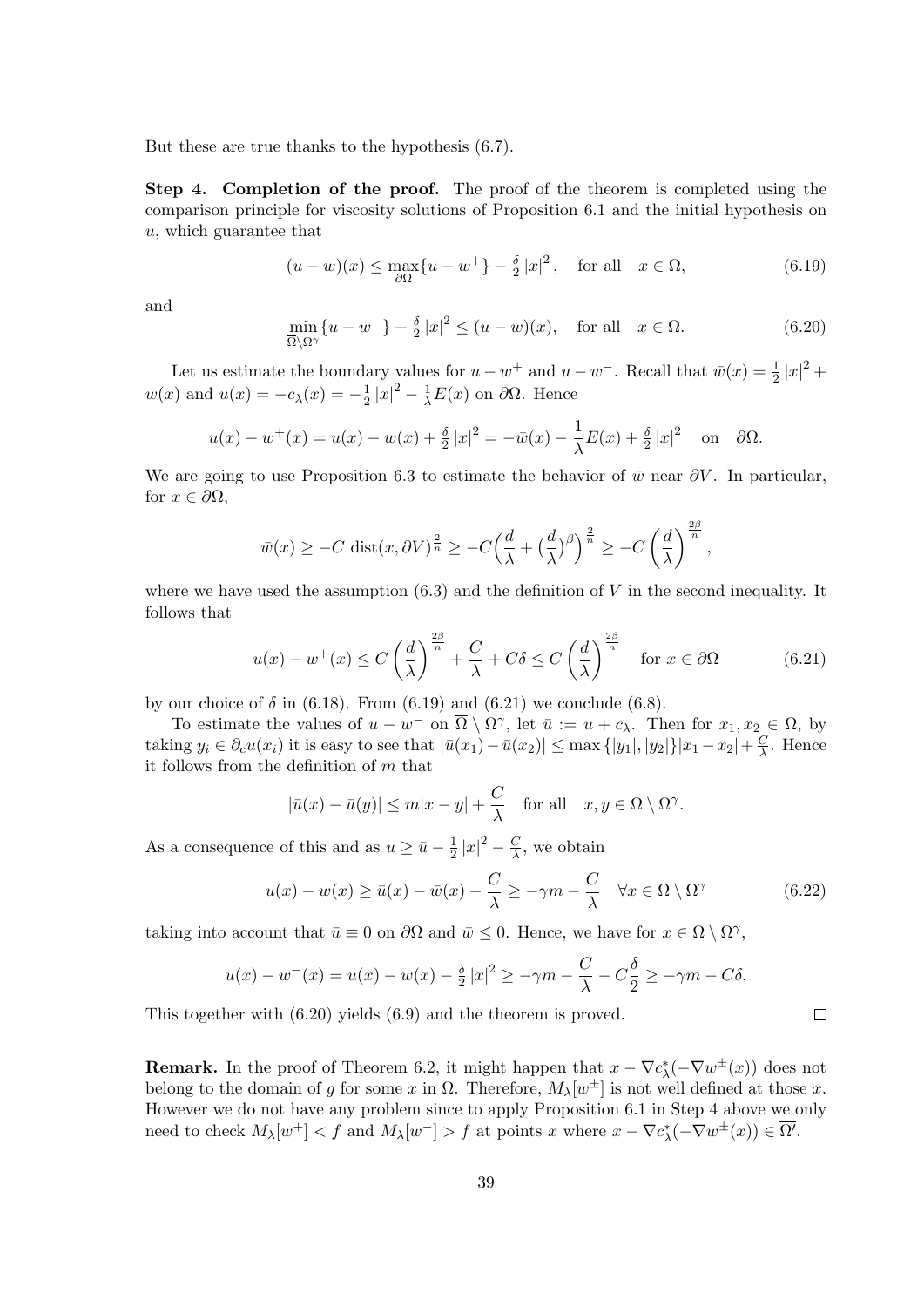### **6.2 Sections are round**

Here we compare sections  $S_\mu(u, x_0)$  of *u* to those of a solution of a Monge-Ampère equation. Let  $[\Omega]$  be the convex hull of  $\Omega$  and w be the solution of

$$
\begin{cases} \det(I + D^2 w) = 1 & \text{in} \quad [\Omega] \\ w = -\frac{1}{2}|x - y_0|^2 & \text{on} \quad \partial[\Omega], \end{cases}
$$
 (6.23)

which is given by  $\bar{w} = w + \frac{1}{2}$  $\frac{1}{2}|x-y_0|^2$  where  $\bar{w}$  is the unique convex solution of det  $D^2\bar{w}=1$ in  $[\Omega]$  and  $\bar{w} = 0$  on  $\partial[\Omega]$ .

Note that in Theorem 4.7 we already have a preliminary control of the sections of *u*. However, we would like to obtain a more precise estimate using the comparison principle from Theorem 6.2, that allows us to say that *w* is a good approximation for *u*, and this approximation may be quantified explicitly. In the following three lemmas, we compare sections of *u* and *w* by assuming in advance that  $||u - w||$  is small. We remind the reader that the  $\mu$ -section of *u* was defined in (2.12) and (2.13), while the sections for *w* are defined in (4.13) and (4.14).

**Lemma 6.5.** *Let B*<sub>1</sub> *⊂*  $Ω$  *⊂*  $[Ω]$  *⊂ B<sub>n</sub> be a domain. Let*  $u ∈ C(\overline{Ω})$  *be a c<sub>λ</sub>-convex function*  $\partial_{\mathcal{U}} u = \partial_{\mathcal{U}} u(\Omega)$ . Consider *w* be the solution of (6.23), and  $\bar{u}$ ,  $\bar{w}$  be defined as above. Assume *that we have proved that*

$$
\|\bar{u} - \bar{w}\|_{L^{\infty}(\Omega)} \le \epsilon \tag{6.24}
$$

*for some*  $\epsilon > 0$ *. There exist some dimensional constants*  $\delta_n > 0$ ,  $\mu_0 > 0$ ,  $\tau_0 > 0$  and  $C > 0$ *such that if*

$$
dist(x, \partial[\Omega]) \le \frac{\delta_n}{2} \text{ for all } x \in \partial\Omega \tag{6.25}
$$

 $\{and \ x_0 \in \Omega \text{ is a minimum point of } \bar{u} \text{ in } \Omega, \text{ then we have}$ 

$$
T_{\mu - C\epsilon^{1/2}}(w, x_0) \subset S_{\mu}(u, x_0) \subset T_{\mu + C\epsilon^{1/2}}(w, x_0) \subset \Omega_{\frac{\delta_n}{4}}
$$
(6.26)

*for all*  $\mu \leq \mu_0, \ \epsilon \leq \tau_0 \mu^2$ .

*Proof.* Recall that  $\bar{w}$  is the convex function satisfying det  $D^2\bar{w} = 1$  in  $[\Omega]$  and  $\bar{w} = 0$  on  $\partial[\Omega]$ . Let  $\bar{x} \in [\Omega]$  be the point where  $\bar{w}$  attains its minimum value in  $[\Omega]$ ; it exists because  $\bar{w}$  is a strictly convex function (see [6]). We would like to say that  $\bar{x}$  and  $x_0$  stay away from the boundary of  $\Omega$ . Indeed, [22, Proposition 3.2.3] gives an estimate for the value of  $\bar{w}$  at its minimum,  $|\bar{w}(\bar{x})| \approx C_n$ ,  $C_n$  dimensional constant, and from Alexandroff's maximum principle [22, Theorem 1.4.2], we get that  $dist(\bar{x}, \partial[\Omega]) \geq \delta_n$ ,  $\delta_n$  universal constant. It then follows from the assumption (6.25) that dist $(\bar{x}, \partial \Omega) \geq \frac{\delta_n}{2}$ . Consequently, we obtain from (6.24) that  $\overline{w}(\overline{x}) - \epsilon \leq \overline{w}(x_0) - \epsilon \leq \overline{u}(x_0) \leq \overline{u}(\overline{x}) \leq \overline{w}(\overline{x}) + \epsilon$ , i.e.,

$$
|\bar{u}(x_0) - \bar{w}(\bar{x})| \le \epsilon. \tag{6.27}
$$

Since  $\bar{w}(x_0) \leq \bar{w}(\bar{x}) + 2\epsilon \leq -C_n$  if  $\epsilon$  is small enough, we conclude from Alexandroff's maximum principle that  $dist(x_0, \partial[\Omega]) \ge \delta_n$ . In particular,  $dist(x_0, \partial\Omega) \ge \frac{\delta_n}{2}$  by (6.25).

In  $[\Omega]_{\delta_n} := \{x \in [\Omega] : \text{dist}(x, \partial[\Omega]) \ge \delta_n\}$ , we can use Pogorelov's estimates [22, formula  $(4.2.6)$ , to get that

$$
\frac{2}{C_2^2}I \le D^2\bar{w}(x) \le \frac{2}{C_1^2}I \quad \text{for all} \quad x \in [\Omega]_{\delta_n}.\tag{6.28}
$$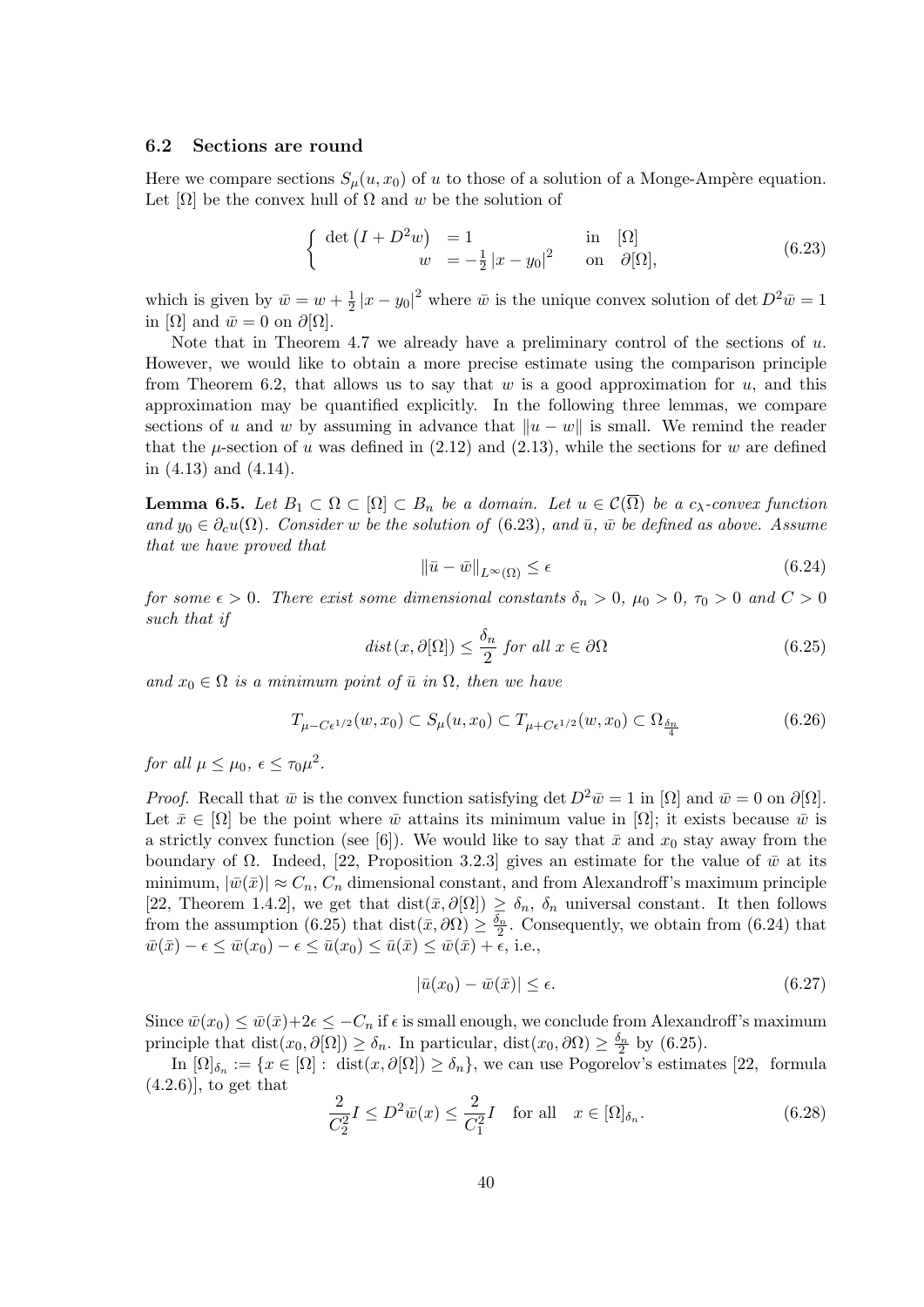With these in mind, it is known (see [23], for instance) that

$$
|\nabla \bar{w}(x_0)| \le C\epsilon^{1/2}.\tag{6.29}
$$

We present the proof of  $(6.29)$  here for the sake of clarity. First of all, Taylor estimates give

$$
\bar{w}(x_0) - \bar{u}(x_0) = \bar{w}(\bar{x}) - \bar{u}(x_0) + \frac{1}{2} \langle D^2 w(\xi)(x_0 - \bar{x}), x_0 - \bar{x} \rangle \tag{6.30}
$$

for some  $\xi$  between  $x_0$  and  $\bar{x}$ . Therefore, since  $x_0, \bar{x} \in [\Omega]_{\delta_n}$ , we can use (6.27) and Pogorelov estimates (6.28) in (6.30) to obtain

$$
|\bar{x} - x_0| \le C\epsilon^{1/2}.\tag{6.31}
$$

On the other hand,

$$
D_i \bar{w}(x_0) - D_i \bar{w}(\bar{x}) = -\int_0^1 D(D_i \bar{w})(x_0 + t(\bar{x} - x_0)) \cdot (\bar{x} - x_0) dt,
$$

thus using (6.31) we obtain the desired (6.29).

Now, we would like to say that the sections of *w* do not approach the boundary of  $\Omega$ . Using Alexandroff principle again we know that  $T_\mu(w,\bar{x}) \subset \Omega_{\frac{\delta_n}{4}}$  for  $0 < \mu < C_n$ . Then, because of (6.24), (6.27) and (6.29), there exist  $\tau_0$ ,  $\mu_0$  universal constants such that

$$
T_{\mu}(w, x_0) \subset T_{C\epsilon^{1/2} + \mu}(w, \bar{x}) \subset \Omega_{\frac{\delta_n}{4}}
$$

for  $\epsilon \leq \tau_0 \mu^2$  and  $\mu \leq \mu_0$ .

Next, we compare the sections of *u* and *w*. Let  $x \in S_\mu(u, x_0)$ . Then, using (2.13), (6.24) and (6.29), it follows,

$$
\overline{w}(x) \leq \overline{u}(x) + \epsilon \leq \overline{u}(x_0) + \mu + \epsilon
$$
\n
$$
\leq \overline{w}(x_0) + \langle \nabla \overline{w}(x_0), x - x_0 \rangle + \mu + 2\epsilon - \langle \nabla \overline{w}(x_0), x - x_0 \rangle
$$
\n
$$
\leq \overline{w}(x_0) + \langle \nabla \overline{w}(x_0), x - x_0 \rangle + \mu + 2\epsilon + 2C\epsilon^{1/2}
$$
\n
$$
\leq \overline{w}(x_0) + \langle \nabla \overline{w}(x_0), x - x_0 \rangle + \mu + C\epsilon^{1/2}.
$$

Hence,  $x \in T_{\mu+C\epsilon^{1/2}}(\bar{w})$  and the second inclusion of (6.26) is proved. The other inclusion is very similar.

 $\Box$ 

We can also show that *u* is close to a quadratic polynomial:

**Lemma 6.6.** *In the hypothesis of the previous lemma, there exist a positive definite matrix*  $M = A<sup>t</sup>A$  *and a vector*  $p \in \mathbb{R}^n$  *satisfying* 

$$
\det M = 1, \quad 0 < C_1 I \le M \le C_2 I, \quad \text{and} \quad |p| \le C \epsilon^{1/2},
$$

*such that we have*

$$
B_{(1-C(\mu^{1/2}+\mu^{-1}\epsilon^{1/2}))\sqrt{2}} \subset \mu^{-1/2}TS_{\mu}(u,x_0) \subset B_{(1+C(\mu^{1/2}+\mu^{-1}\epsilon^{1/2}))\sqrt{2}}
$$
(6.32)

*and*

$$
\left|\bar{u}(x) - \left(\bar{u}(x_0) + \langle p, x - x_0 \rangle + \frac{1}{2} \langle M(x - x_0), x - x_0 \rangle\right)\right| \le C(\mu^{3/2} + \epsilon)
$$
 (6.33)

for  $x \in S_\mu(u, x_0)$ , where  $Tx = A(x - x_0)$  and  $\bar{u}(x) := u(x) + c(x - y_0)$ . Or equivalently for u,

$$
\left| u(x) - \left( u(x_0) + \langle p - x_0 + y_0, x - x_0 \rangle + \frac{1}{2} \langle (M - I)(x - x_0), x - x_0 \rangle \right) \right| \leq C(\mu^{3/2} + \frac{\mu^{1/2}}{\lambda} + \epsilon).
$$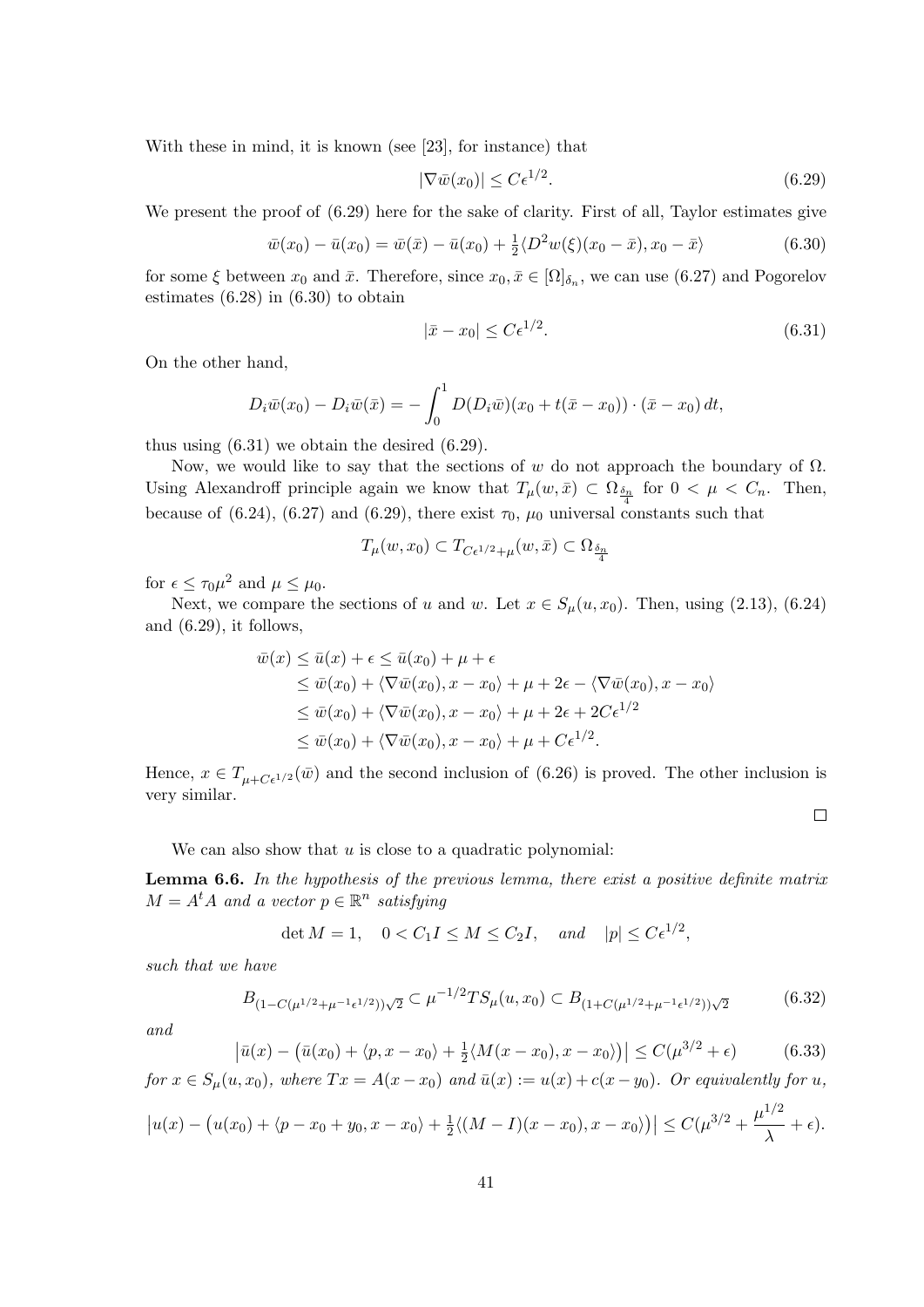*Proof.* The behavior of the sections of the function *w* follows from the following three claims (that are proven in [23]).

1. There exist  $\tau_0$  and  $\mu_0$ ,  $\delta_n$ , dimensional constants, such that, for  $\epsilon \leq \tau_0 \mu^2$  and  $\mu \leq \mu_0$ ,

$$
T_{\mu}(w,x_0) \subset [\Omega]_{\delta_n}.
$$

2. There exists  $\mu_n$  such that if  $\mu \leq \mu_n$  and  $\gamma \leq \frac{3}{4}$  $\frac{3}{4}\mu$ , then

$$
\partial T_{\mu+\gamma}(w,x_0) \subset \mathcal{N}_{\frac{C\gamma}{\sqrt{\mu}}}(\partial T_{\mu}(w,x_0)) \quad \text{and} \quad \partial T_{\mu-\gamma}(w,x_0) \subset \mathcal{N}_{\frac{C\gamma}{\sqrt{\mu}}}(\partial T_{\mu}(w,x_0)). \tag{6.34}
$$

3. Let  $M = D^2 \bar{w}(x_0)$  and  $E = \{x : \frac{1}{2}\}$  $\frac{1}{2} \langle D^2 \bar{w}(x_0)(x - x_0), x - x_0 \rangle \leq 1$ . We compare  $T_\mu(w, x_0)$  with ellipsoids and claim that

$$
\partial T_{\mu}(w, x_0) \subset \mathcal{N}_{C\mu}(\partial \mu^{1/2} E),\tag{6.35}
$$

for some structural constant *C* and all  $0 < \mu \leq \mu_n$ . Here the dilation is with respect to the point  $x_0$ .

We set  $\mu_0 := \min{\mu_0, \mu_n}$ , and let  $\mu \leq \mu_0$ ,  $\epsilon \leq \tau_0 \mu^2$ . From (6.26) and (6.34), we obtain

$$
\partial S_{\mu}(u,x_0) \subset \mathcal{N}_{C\mu^{-1/2}\epsilon^{1/2}}(\partial T_{\mu}(w,x_0)),\tag{6.36}
$$

which together with (6.35) gives

$$
\partial S_{\mu}(u, x_0) \subset \mathcal{N}_{C(\mu + \mu^{-1/2} \epsilon^{1/2})}(\partial \mu^{1/2} E). \tag{6.37}
$$

We also notice that

$$
\partial \mu^{1/2} E = x_0 + A^{-1} \left( \partial B_{\sqrt{2\mu}} \right), \tag{6.38}
$$

where  $M = A<sup>t</sup>A$ . If we let  $Tx = A(x - x_0)$ , then we have that

$$
T\left(\mathcal{N}_{\delta}\left(\partial\mu^{1/2}E\right)\right) \subset B_{\sqrt{2\mu}+\|A\|\delta},\tag{6.39}
$$

and

$$
T\left(\mathcal{N}_{\delta}\left(\partial\mu^{1/2}E\right)\right)\subset\left(B_{\sqrt{2\mu}-\|A\|\delta}\right)^{c}.
$$

Hence taking  $\delta = C(\mu + \mu^{-1/2} \epsilon^{1/2})$  from (6.37) we get (6.32).

And for the second part of the lemma, using (6.32), the fact that *∥A∥* is bounded, and that  $\epsilon \leq \tau_0 \mu^2$ , we obtain  $S_\mu(u, x_0) \subset B_{C\mu^{1/2}}(x_0)$ . Then, taking  $p = \nabla \bar{w}(x_0)$  yields

$$
\begin{aligned}\n\left| \bar{u}(x) - \left( \bar{u}(x_0) + \langle p, x - x_0 \rangle + \frac{1}{2} \langle M(x - x_0), x - x_0 \rangle \right) \right| \\
&\leq |\bar{u}(x) - \bar{w}(x)| + \left| \bar{w}(x) - \bar{w}(x_0) - \langle p, x - x_0 \rangle - \frac{1}{2} \langle M(x - x_0), x - x_0 \rangle \right| + |\bar{w}(x_0) - \bar{u}(x_0)| \\
&\leq 2\epsilon + ||D^3 \bar{w}||_{L^{\infty}(B_{C\mu^{1/2}})} |x - x_0|^3 \leq C(\epsilon + \mu^{3/2}),\n\end{aligned}
$$

as desired. Notice that  $|p| \leq C\epsilon^{1/2}$  by (6.29).

 $\Box$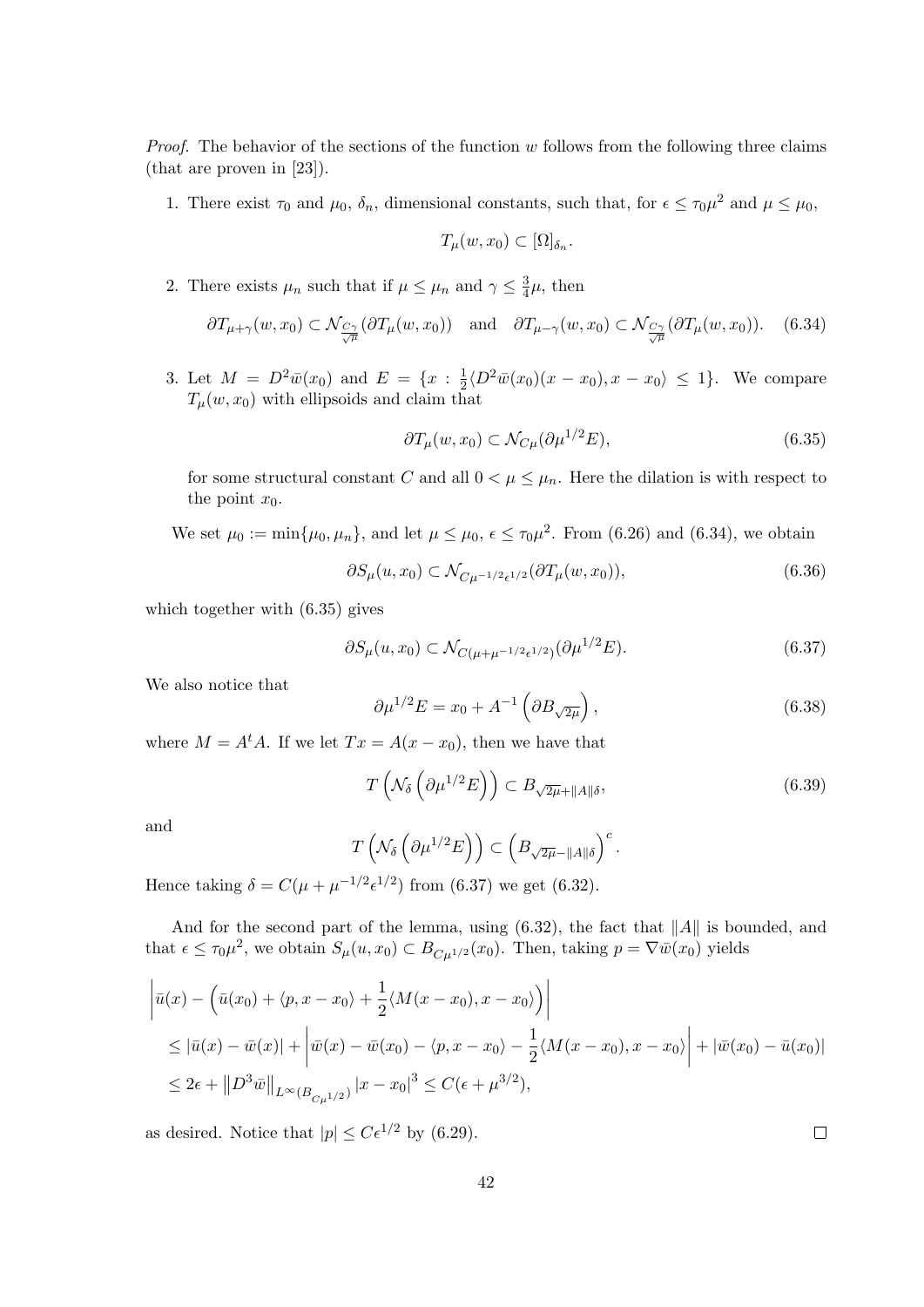If the boundary of the convex hull of  $\Omega$  is close to that of  $B_{\sqrt{2}}$ , then we can get better estimates for *M* and  $\partial S_\mu$ :

**Lemma 6.7.** In addition to the hypothesis of Lemma 6.5, suppose that  $\Omega$  is a domain satis*fying*

$$
B_{(1-\sigma)\sqrt{2}}\subset [\Omega]\subset B_{(1+\sigma)\sqrt{2}}
$$

*for some*  $0 < \sigma \leq 1$ *. Then, there exist*  $\mu_0 > 0$ *,*  $\tau_0 > 0$  *which are independent of*  $\sigma$ *, a positive definite matrix*  $M = A^t A$ *, and*  $p \in \mathbb{R}^n$  *with* 

$$
\det M = 1, \quad (1 - C\sigma)|\xi|^2 \le \langle M\xi, \xi \rangle \le (1 + C\sigma)|\xi|^2, \quad |p| \le C\epsilon^{1/2} \text{ and } |p - x_0| \le C\sigma \tag{6.40}
$$

*such that for*  $0 < \mu \leq \mu_0$  *and*  $\epsilon \leq \tau_0 \mu^2$  *we have* 

$$
B_{(1-C(\sigma\mu^{1/2}+\mu^{-1}\epsilon^{1/2}))\sqrt{2}} \subset \mu^{-1/2}TS_{\mu}(u,x_0) \subset B_{(1+C(\sigma\mu^{1/2}+\mu^{-1}\epsilon^{1/2}))\sqrt{2}},\tag{6.41}
$$

and in  $S_u(u, x_0)$ ,

$$
\left|\bar{u}(x) - \left(\bar{u}(x_0) + \langle p, x - x_0 \rangle + \frac{1}{2} \langle M(x - x_0), x - x_0 \rangle\right)\right| \le C(\sigma \mu^{3/2} + \epsilon),\tag{6.42}
$$

*where*  $Tx = A(x - x_0)$  *and*  $\bar{u}(x) := u(x) + c(x - y_0)$ *. Or equivalently,* 

$$
\left| u(x) - \left( u(x_0) + \langle p - x_0 + y_0, x - x_0 \rangle + \frac{1}{2} \langle (M - I)(x - x_0), x - x_0 \rangle \right) \right| \le C(\sigma \mu^{3/2} + \frac{\mu^{1/2}}{\lambda} + \epsilon)
$$

*in*  $S_u(u, x_0)$ .

*Proof.* It is similar to that of Lemma 6.6. The only difference is that since now  $\partial[\Omega]$  ⊂  $\mathcal{N}_{\sigma\sqrt{2}}(\partial B_{\sqrt{2}})$ , we will get the following improvement of (6.35):

$$
\partial T_{\mu}(w, x_0) \subset \mathcal{N}_{C\sigma\mu}(\partial \mu^{1/2} E). \tag{6.43}
$$

1*/*2

 $\Box$ 

To do this, let  $P(x) = \frac{1}{2}|x|^2 - 1$ , then det  $D^2P(x) = 1$ . Since  $\partial[\Omega] \subset \mathcal{N}_{\sigma\sqrt{2}}(\partial B_{\sqrt{2}})$ , we have  $P - 3\sigma \leq 0 \leq P + 3\sigma$  on  $\partial[\Omega]$  and by the comparison principle we get  $\|\bar{w} - P\|_{L^{\infty}([\Omega])} \leq 3\sigma$ . Since  $\bar{w}$  is smooth,  $v := \bar{w} - P$  satisfies the following uniformly elliptic linear equation

$$
\operatorname{trace}(D(x)D^2v) = 0,
$$

where  $D(x) = \int_0^1 (tD^2 \bar{w}(x) + (1-t)I)^{-1} \det(tD^2 \bar{w}(x) + (1-t)I) dt$ . Therefore, by interior Schauder estimates

$$
\|\bar{w} - P\|_{C^2_{loc}} \le C \|\bar{w} - P\|_{L^{\infty}_{loc}} \le C\sigma.
$$

In particular,  $|p-x_0|=|D\bar{w}(x_0)-DP(x_0)|\leq C\sigma$  and  $|D_{ij}\bar{w}(x_0)-\delta_{ij}|\leq C\sigma$  for  $1\leq i,j\leq n$ . By differentiating det  $D^2\bar{w}(x) = 1$ , we obtain that the function  $v = D(\bar{w} - P)$  satisfies the linearized equation

$$
\operatorname{trace}((D^2\bar{w}(x))^{-1}D^2v) = 0.
$$

Again by the interior Schauder estimates  $(\mathcal{C}^2_{\text{loc}})$  estimates) we get

$$
||D^3\bar{w}||_{L^{\infty}_{loc}} = ||D^3(\bar{w} - P)||_{L^{\infty}_{loc}} \le C||D(\bar{w} - P)||_{L^{\infty}_{loc}} \le C^*\sigma.
$$
\n(6.44)

The rest of the proof is standard and follows as in [23, Lemma 1.2].

43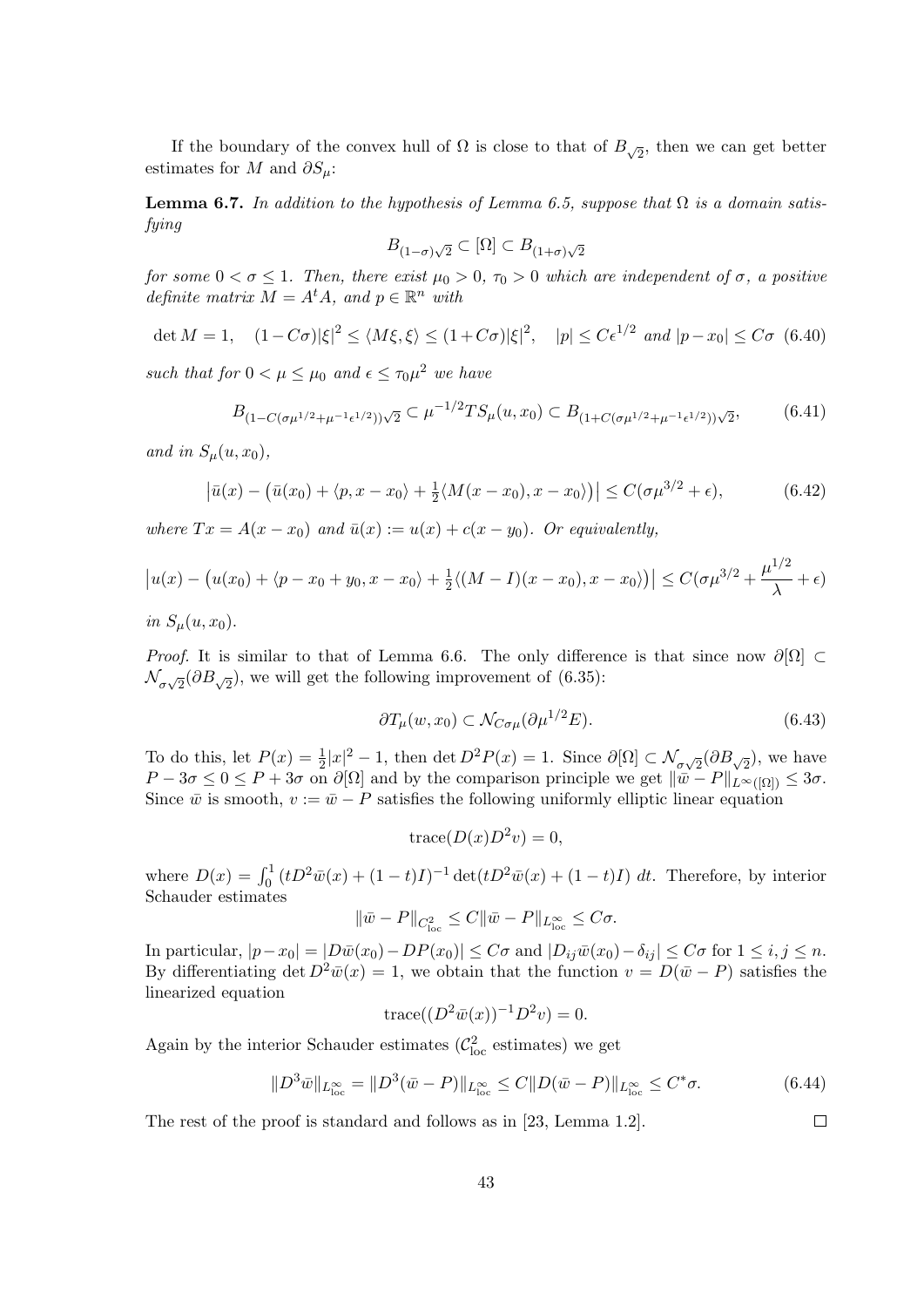Another ingredient that will be used in the iteration process in Section 7 is the following gradient bound for the sections:

**Proposition 6.8.** *Under the same assumptions and notations as in Lemma 6.5, we have*

$$
\partial^{loc}_{c}u(S_{\mu})\subset B_{\frac{C(\mu+\epsilon+\frac{1}{\lambda})}{\sqrt{\mu+\epsilon}}}(y_0)
$$

*for all*  $\mu \leq \mu_0$  *and*  $\epsilon \leq \tau_0 \mu$ .

*Proof.* Let  $\bar{x} \in [\Omega]$  be the minimum point of  $\bar{w}$  in  $[\Omega]$ . Then we obtain from the regularity of  $w$ and the proofs of Lemma 6.5 and Proposition 4.4 that  $S_{\mu} \subset T_{\mu+2\epsilon}(w,\bar{x}) \subset B_{C\sqrt{\mu+\epsilon}}(\bar{x}) \subset \Omega_{\delta_n}$ . Moreover since  $||\bar{u} - \bar{w}||_{L^{\infty}(\Omega)} \leq \epsilon$ , we have  $||u - w||_{L^{\infty}(\Omega)} \leq \epsilon + \frac{C}{\lambda}$  $\frac{C}{\lambda}$ . Thus we can apply *√*  $\frac{C}{\lambda}$ )/ $C\sqrt{\mu+\epsilon}$ . The lemma then Lemma 3.4 with  $\epsilon \rightarrow \epsilon + \frac{C}{\lambda}$  $\frac{C}{\lambda}$ ,  $R := 2C\sqrt{\mu + \epsilon}$  and  $\delta := (\epsilon + \frac{C}{\lambda})$ follows from the same arguments as in the proof of Corollary 4.6.  $\Box$ 

#### **7** *C* <sup>2</sup>*,α* **estimates**

Here we present the proof of the main theorem (Theorem 1.1). Let *u* be a solution of (1.1), or equivalently (thanks to the results in Subsection 2.2), of

$$
\begin{cases}\nM_{\lambda}[u] = f \text{ in } \Omega, \\
\partial_{c_{\lambda}} u(\Omega) = \Omega'\n\end{cases} (7.1)
$$

for some  $\lambda > 0$ . Fix  $\delta_0 > 0$ , and let

$$
\Omega_{\delta_0} := \{ x \in \Omega : \text{dist}(x, \partial \Omega) > \delta_0 \}.
$$

We will find  $\lambda_0$  and  $r > 0$  depending on  $\delta_0$  and  $\alpha$  such that for all  $\lambda \geq \lambda_0$ , and for every point  $x_0 \in \Omega_{\delta_0}$  it is possible to construct a second order polynomial in *x*, call it  $P_0$ , such that

$$
|u(x) - P_0(x)| \le C |x - x_0|^{\alpha'} \quad \forall x \in B_r(x_0), \tag{7.2}
$$

for some  $\alpha' \in (0,1)$  depending only on *n*,  $\alpha$  and chosen later, and *C* depending only on  $\lambda_0$ ,  $n, \Lambda_1, \Lambda_2, \alpha, \delta_0, \|f\|_{\mathcal{C}^{\alpha}(\overline{\Omega_{\delta_1}})}, \|g\|_{\mathcal{C}^{\alpha}\left(\overline{\Omega'_{\delta_1}}\right)}$  $\gamma$ ,  $\Omega$  and  $\Omega'$ . The constant  $\delta_1 > 0$  will be made precise in the proof and depends only on  $\delta_0$  and universal constants.

The proof goes by induction. In the first step, we will compare the function *u* with the solution of an optimal transport problem with quadratic cost. In the successive steps, once we have localized the problem, the comparison will be with respect to a solution of a Monge-Ampère equation with homogeneous Dirichlet boundary data.

### **7.1 Localization**

We first localize the problem in a section so that we have control of the boundary data. Fix any  $x_0 \in \Omega_{\delta_0}$  and  $y_0 \in \partial_c u(x_0)$ . The notion of sections for *u* at  $x_0$  was defined in (2.12), or equivalently for  $\bar{u}(x) := u(x) + c(x - y_0)$ , as in (2.13). Note that  $x_0$  is a minimum point for  $\bar{u}$  in  $\Omega$ .

We make now one further simplification. It is enough to assume that  $x_0 = y_0$ , i.e., that  $p_0 := -\nabla c(x_0 - y_0) = 0$ . This can be achieved by substracting a linear function to the potential *u*.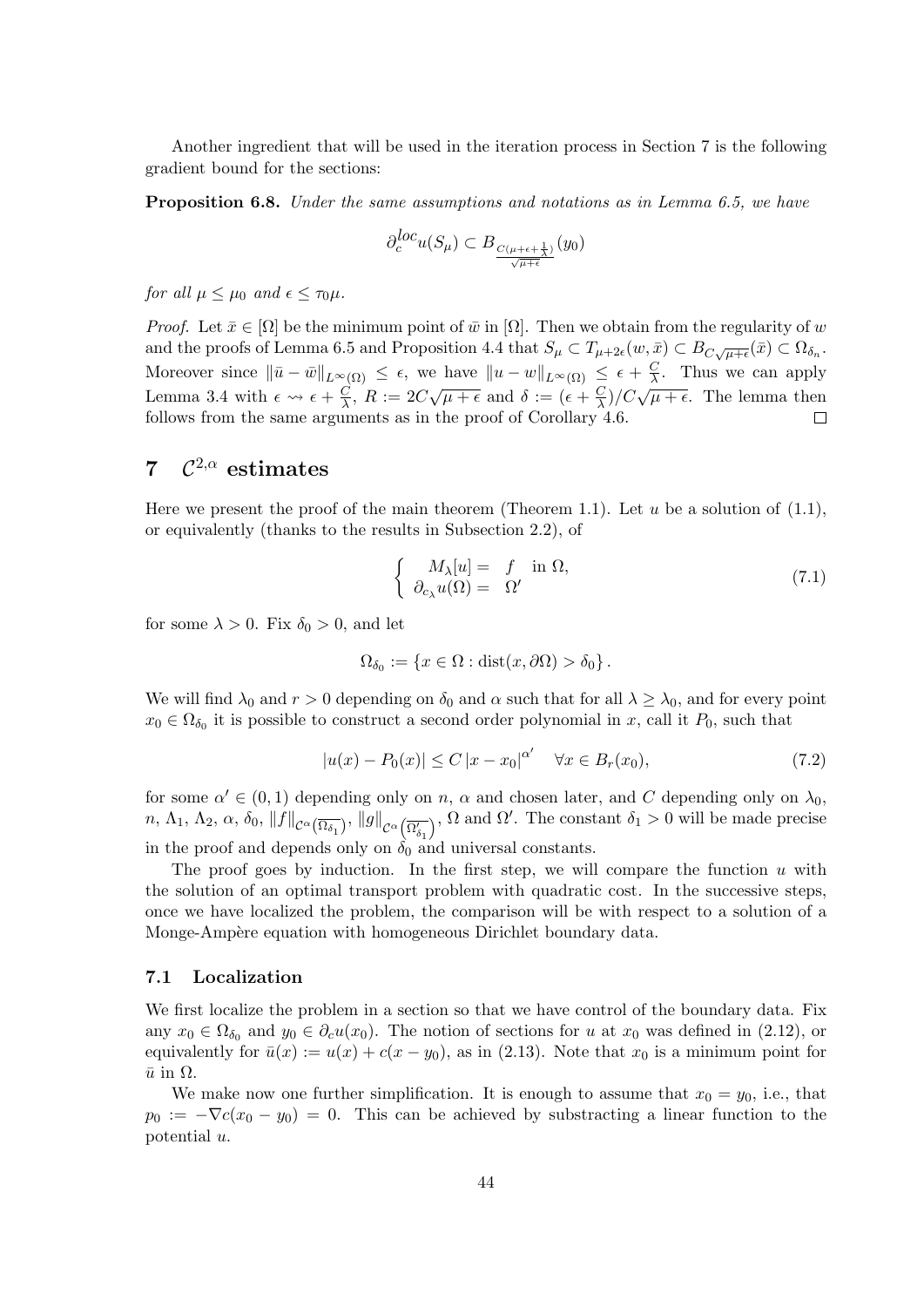This first step in the induction argument was considered in Section 4. In fact, Proposition 4.1 shows that *u* is actually close in the  $L^\infty$  norm to a strictly convex function *w*. It also implies that the sections of *u* stay away from the boundary *∂*Ω. This is done in Proposition 4.4 and Corollary 4.5. These imply, in particular, that there exists a positive constant  $\mu_1 = \mu_1(\delta_0, n, \Lambda_1, \Lambda_2, \Omega, \Omega')$  satisfying: for all  $h \leq \mu_1$  we can find  $\lambda_0 > 0$  depending on *h* such that for all  $\lambda \geq \lambda_0$ , if *u* is the solution of (7.1) for the cost  $c_\lambda$ , then

$$
S_h(u, x_0) := S_h(u, x_0, y_0) \subset \Omega_{c\delta_0^{\theta}}.
$$

Now we look at the image set. Note that Proposition 4.3 gives that  $\partial_c u(\Omega_{c\delta_0^{\theta}}) \subset \Omega'_{\delta_1}$  for some small  $\delta_1 > 0$  depending only on  $\delta_0$  and universal constants. Since  $\Omega'$  is strongly convex by the assumption, so is  $\Omega'_{\delta_1}$  and hence as in Lemma 2.3 we conclude that  $\Omega'_{\delta_1}$  is  $c^*_{\lambda}$ -convex with respect to  $\Omega$ . It then follows from [27] that  $\partial_c^{\text{loc}} u(\Omega_{c\delta_0^{\theta}}) \subset \overline{\Omega'_{\delta_1}}$  which allows to restrict the dependence on *g* in the arguments to  $||g||_{\mathcal{C}^{\alpha}(\overline{\Omega'_{\delta_1}})}$ , as stated in the main theorem.

Next, Corollary 4.5 and its subsequent remark (see formulas (4.18) and (4.19)) show that  $S_h(u, x_0) \subset B_{C\sqrt{h}}(x_0)$  and there exists an affine transformation  $Tx = Ax + b$  with  $C_1 \leq |\det A|^{\frac{2}{n}} h \leq C_2$ ,  $||A|| \leq Ch^{\frac{-1}{2}}$  and  $||A^{-1}|| \leq Ch^{\frac{1}{2}}$  such that

$$
B_K(0) \subset \tilde{\Omega} := TS_h(u, x_0) \subset B_n(0)
$$
 and  $dist(x, \partial[\tilde{\Omega}]) \leq \frac{Ch^{\frac{-1}{2}}}{\lambda}$  for all  $x \in \partial\tilde{\Omega}$ .

Let us consider the function

$$
\tilde{u}(x) := \frac{1}{h} [u(T^{-1}x) - u(x_0) - c(x_0 - y_0) - h],
$$
 for  $x \in \tilde{\Omega}$ .

We expect that  $\tilde{u}$  satisfies the Monge-Ampère equation:

$$
\begin{cases}\n\tilde{g}(x - \nabla \tilde{c}^*(-\nabla \tilde{u})) \det (I + D^2 \tilde{c}^*(-\nabla \tilde{u})D^2 \tilde{u}) = \tilde{f}(x) & \text{in } \tilde{\Omega}, \\
\tilde{u}(x) = -\tilde{c}(x - Ty_0) & \text{on } \partial \tilde{\Omega},\n\end{cases}
$$
\n(7.3)

for  $\tilde{f}(x) := f(T^{-1}x), \, \tilde{g}(y) := g(T^{-1}y)$  and

$$
\tilde{c}(x) := \frac{1}{h}c(T^{-1}x) = \frac{1}{2}|x|^2 + \frac{1}{\tilde{\lambda}}\tilde{E}(x) \quad \text{with} \quad \tilde{\lambda} := h^{\frac{-1}{2}}\lambda.
$$

Equivalently,  $\tilde{c}^*(z) = \frac{1}{h}c^*(hT^tz)$  by the Legendre transform.

We know from Lemma 2.3 that *u* is a weak solution of (7.1) in the Alexandroff sense. However, its restriction to the section  $S_h(u, x_0)$  may not be an Alexandroff weak solution, and consequently, neither  $\tilde{u}$  is a weak solution of (7.3). This is, in general, the main difficulty one needs to overcome. In this regard, Proposition 5.2 easily shows that *u* is a viscosity subsolution of  $M_{\lambda}[u] = f$  in  $S_h(u, x_0)$ . But the crucial ingredient is Corollary 5.4. As  $||\partial_c u(S_h(u, x_0))||$  ≤ *C* by Corollary 4.6, we obtain from Theorem 4.7 and Corollary 5.4 that *u* is also a viscosity supersolution of  $M_\lambda[u] = f$  in  $S_h(u, x_0) \stackrel{C}{\sqrt{\lambda}}$  relative to  $S_h(u, x_0)$ . Therefore by rescaling and using  $||A|| \leq Ch^{\frac{-1}{2}}$ , we see that  $\tilde{u}$  is a viscosity subsolution in  $\tilde{\Omega}$  and a viscosity supersolution in  $\tilde{\Omega}^{\gamma}$  relative to  $\tilde{\Omega}$  of equation (7.3) with  $\gamma := \frac{Ch^{-\frac{1}{2}}}{\sqrt{\lambda}} = \frac{Ch^{-\frac{3}{4}}}{\sqrt{\lambda}}$  $\frac{4}{\tilde{\lambda}}$ . Another conclusion that Corollary 5.4 gives us is that  $\tilde{u}$  is an Alexandroff weak solution of (7.3) in  $\tilde{\Omega}^{\gamma}$ relative to  $\Omega$ . We also have the following observation about the relationship between sections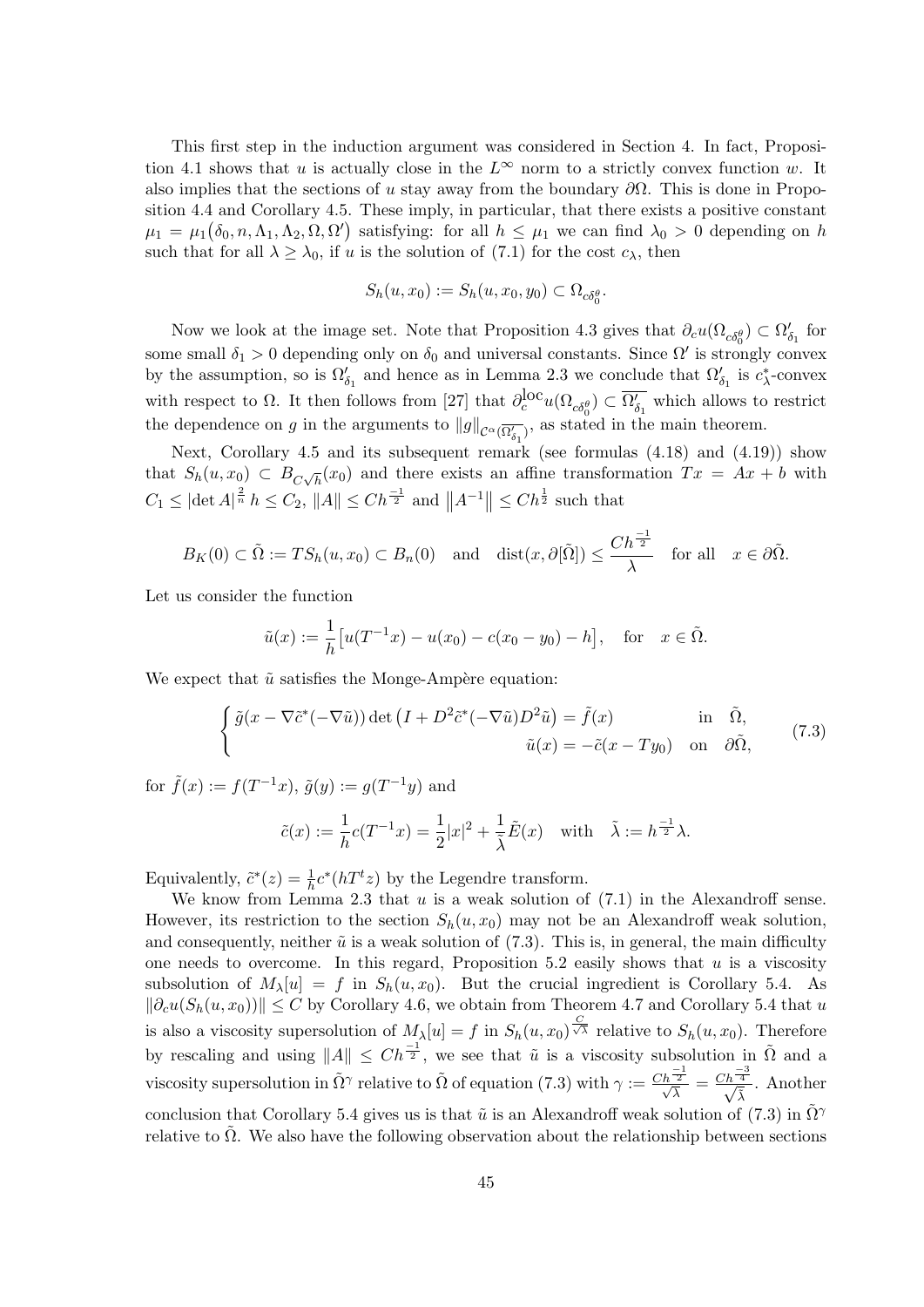of  $\tilde{u}$  and sections of u:  $S_{\rho}(\tilde{u}, x_1, y_1) = TS_{\rho h}(u, T^{-1}x_1, T^{-1}y_1)$  for all  $x_1 \in \tilde{\Omega}$ ,  $y_1 \in \partial_{\tilde{\alpha}}\tilde{u}(x_1)$ and  $\rho > 0$  as long as  $S_{\rho h}(u, T^{-1}x_1, T^{-1}y_1) \subset S_h(u, x_0)$ . Hence for such sections, it follows from Theorem 4.7 that

$$
S_{\rho}(\tilde{u}, x_1, y_1) \subset T B_{C\sqrt{\rho h}}(T^{-1}x_1) \subset B_{C\|T\|\sqrt{\rho h}}(x_1) \subset B_{C\sqrt{\rho}}(x_1). \tag{7.4}
$$

We will use the comparison principle for viscosity solutions from Theorem 6.2 to get a better  $L^\infty$  approximation for  $\tilde{u}$ . In order to apply this theorem, we first need to verify the assumptions. Without loss of generality, we can assume that  $x_0 = y_0 = 0$  and  $f(x_0) =$  $g(y_0) = 1$ . We then have

$$
|\tilde{f}(x) - 1| = |f(T^{-1}x) - f(0)| \le |A^{-1}x|^{\alpha} \le ||A^{-1}||^{\alpha} |x|^{\alpha} \le Ch^{\frac{\alpha}{2}}|x|^{\alpha} \text{ for all } x \in \tilde{\Omega}.
$$

In particular,  $\|\tilde{f}-1\|_{L^{\infty}(\tilde{\Omega})} \leq Ch^{\frac{\alpha}{2}}$ . On the other hand for  $y \in \partial_{\tilde{c}}^{loc}\tilde{u}(\tilde{\Omega}) = T\partial_{c}^{loc}u(S_h(u,x_0)),$ we write  $y = Tx$  for  $x \in \partial_c^{\text{loc}} u(S_h(u, x_0))$  and thus

$$
|\tilde{g}(y) - 1| = |g(x) - g(0)| \le C|x - 0|^{\alpha} = C|A^{-1}y|^{\alpha} \le Ch^{\frac{\alpha}{2}}|y|^{\alpha}.
$$

Therefore, we would like to apply Theorem 6.2 with  $d = Ch^{-1}$ ,  $\lambda \leadsto \tilde{\lambda}$ ,  $\theta \leadsto \tilde{\theta} := Ch^{\frac{\alpha}{2}}$  and  $\beta > 0$  satisfying  $\left(\frac{d}{\lambda}\right)^{\beta} = \tilde{\theta}^{\frac{n\alpha}{\alpha}},$  where  $\hat{\alpha} = \hat{\alpha}(n, \alpha)$  is chosen arbitrary as long as  $0 < \hat{\alpha} <$ *α*  $\frac{\alpha}{n((n-1)^2+\frac{n-2}{n}\alpha)}$ . Notice that  $\beta \leq 1$  because we can assume without loss of generality that  $\lambda \geq \lambda_0 \geq \frac{C}{\ln \hat{\alpha}}$  $\frac{C}{h^{\frac{n\hat{\alpha}+2}}}\$  ensuring that  $\frac{d}{\tilde{\lambda}} \leq \tilde{\theta}^{\frac{n\hat{\alpha}}{\alpha}}$ . Observe also that condition (6.7) is satisfied since

$$
C_n\left(\frac{d}{\tilde{\lambda}}\right)^{-\beta\left((n-1)^2 + \frac{n-2}{n}\alpha\right)} \left[\tilde{\theta} + \frac{1}{\tilde{\lambda}}\left(\frac{d}{\tilde{\lambda}}\right)^{\frac{n-2}{n}(\alpha-1)\beta}\right]
$$
  
\$\leq C\_n\tilde{\theta}^{-\frac{n\hat{\alpha}}{\alpha}\left((n-1)^2 + \frac{n-2}{n}\alpha\right)} \left[\tilde{\theta} + \frac{1}{d}\tilde{\theta}^{\frac{n\hat{\alpha}}{\alpha}}\tilde{\theta}^{\frac{\hat{\alpha}}{\alpha}(n-2)(\alpha-1)}\right] \leq 2C\_n\tilde{\theta}^{1-\frac{n\hat{\alpha}}{\alpha}\left((n-1)^2 + \frac{n-2}{n}\alpha\right)} \leq 1.

Thus as  $\|\partial_{\tilde{c}}\tilde{u}(\tilde{\Omega})\|_{L^{\infty}} \leq C$  by Corollary 4.6 and  $\gamma = \frac{Ch^{\frac{-3}{4}}}{\sqrt{5}}$  $\frac{4}{\tilde{\lambda}}$ , we conclude from Theorem 6.2 that

$$
\|\tilde{u} - w\|_{L^{\infty}(\tilde{\Omega})} \le C \max\left\{ \left(\frac{d}{\tilde{\lambda}}\right)^{\frac{2\beta}{n}}, \frac{h^{\frac{-3}{4}}}{\sqrt{\tilde{\lambda}}} \right\} = C \left(\frac{d}{\tilde{\lambda}}\right)^{\frac{2\beta}{n}} = C \tilde{\theta}^{\frac{2\hat{\alpha}}{\alpha}} = C h^{\hat{\alpha}} =: \epsilon_0, \tag{7.5}
$$

where *w* is the  $c_q$ -convex solution of

$$
\begin{cases} \det (I + D^2 w) = 1 & \text{in} \quad V := \mathcal{N}_{\tilde{\theta}^{\frac{n\hat{\alpha}}{\alpha}}}[\Omega], \\ w = -\frac{1}{2} |x - Ty_0|^2 & \text{on} \quad \partial V. \end{cases}
$$

(Note that  $Ty_0 \in \partial_{\tilde{c}} \tilde{u}(Tx_0)$ ). The above estimate holds for any  $0 < h \leq \mu_1$ . We now fix  $h \leq \mu_1$  (and hence  $\lambda_0$  is fixed) such that  $\epsilon_0 = \tau_0 \mu^3$ , where  $0 < \mu \leq \min\{\mu_0, 1/2\}$  is a universal constant whose precise value will be determined later and  $\mu_0, \tau_0 > 0$  are the constants given in Lemma 6.5. In order to prove *u* is  $C^{2,\alpha'}$  at  $x_0$ , it is enough to prove that its normalization  $\tilde{u}$  defined in  $\tilde{\Omega}$  is  $\mathcal{C}^{2,\alpha'}$  at  $Tx_0$ . However for simplicity, from now on we will abuse notations by writing *u*, *c*,  $\lambda$ ,  $\Omega$ ,  $f$ ,  $g$ ,  $x_0$  and  $y_0$  for  $\tilde{u}$ ,  $\tilde{c}$ ,  $\tilde{\lambda}$ ,  $\tilde{\Omega}$ ,  $\tilde{f}$ ,  $\tilde{g}$ ,  $Tx_0$  and  $Ty_0$  respectively. In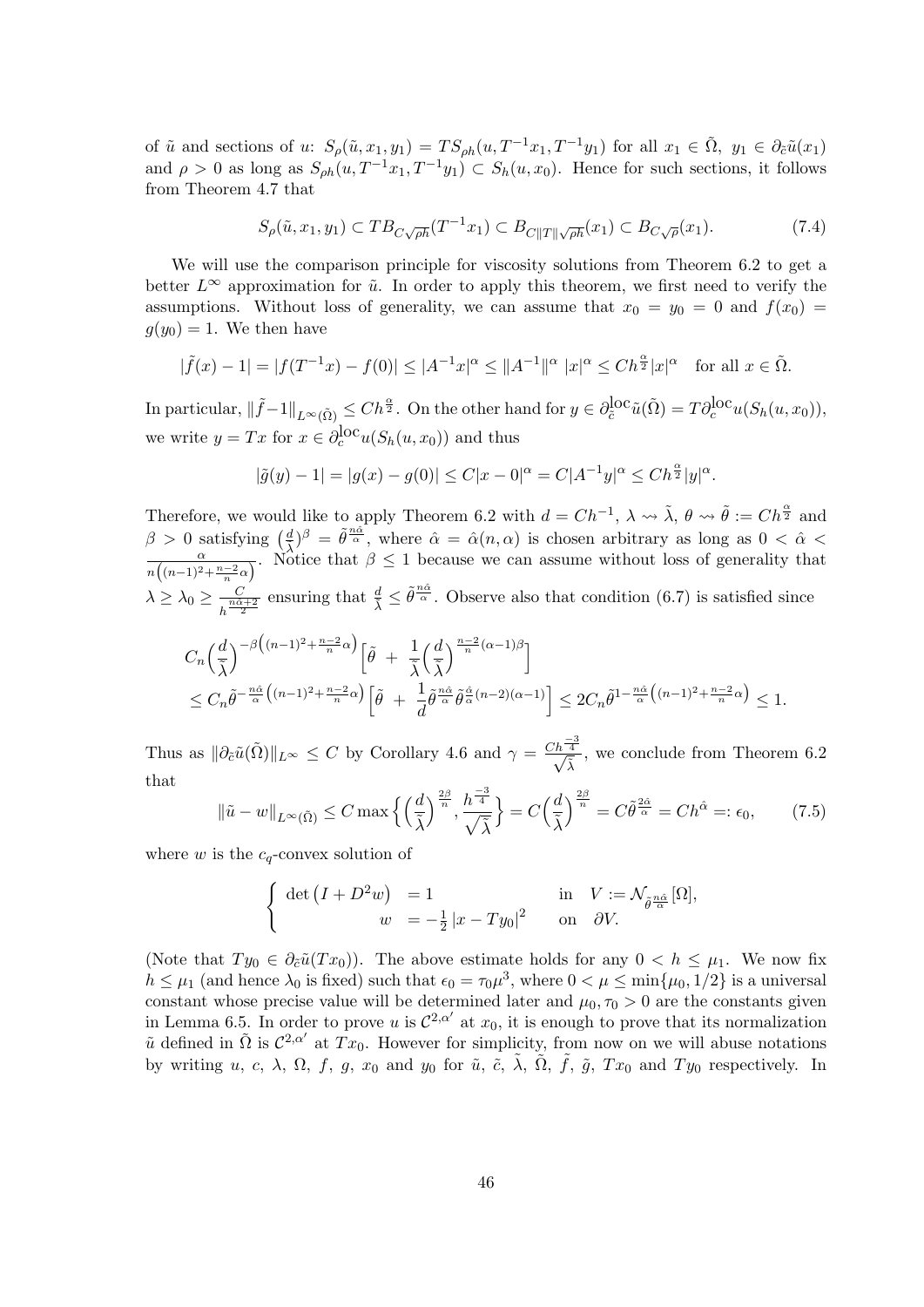particular, we have

$$
B_K(0) \subset \Omega \subset B_n(0) \text{ and } \text{dist}(x, \partial[\Omega]) \le \frac{Ch^{-1}}{\lambda} \text{ for all } x \in \partial\Omega,
$$
  
u is an Alexandroff weak solution in  $\Omega^{\gamma_0}$  relative to  $\Omega$  with  $\gamma_0 := \frac{Ch^{\frac{-3}{4}}}{\sqrt{\lambda}}$ , (7.6)  
 $S_\rho(u, x_1, y_1) \subset B_{C\sqrt{\rho}}(x_1)$  for all  $x_1 \in S_\mu(u, x_0)$ ,  $y_1 \in \partial_c u(x_1)$  and  $\rho > 0$  small, (7.7)  
 $|f(x) - 1| \le \tilde{\theta}|x|^\alpha \quad \forall x \in \Omega$  and  $|g(y) - 1| \le \tilde{\theta}|y|^\alpha \quad \forall y \in \partial_c^{\text{loc}} u(\Omega)$ ,  
 $\frac{1}{\lambda} \le h^{\frac{n\hat{\alpha}+3}{2}}$ .

Define

$$
\bar{u}(x) := u(x) + c(x - y_0), \quad \text{for} \quad x \in \Omega.
$$

### **7.2 Induction**

To show that *u* (equivalently  $\bar{u}$ ) is  $C^{2,\alpha'}$  at the point  $x_0$ , we will compare smaller and smaller sections  $S_u(u, x_0)$  of *u* with those of a solution *w* of a Monge-Ampère equation with Dirichlet boundary data. The precise inductive procedure will be carried out next.

First induction step. As a consequence of  $(7.5)$  and Lemma 6.6 we can find a transformation  $T_1x = A_1(x - x_0)$ , where  $A_1$  is a unitary matrix, such that  $C_1|x|^2 \leq |A_1x|^2 \leq C_2|x|^2$ and

$$
B_{(1-\sigma_1)\sqrt{2}} \subset \mu^{-1/2} T_1 S_{\mu}(u, x_0) \subset B_{(1+\sigma_1)\sqrt{2}}, \quad \text{with} \quad \sigma_1 := C(\mu^{1/2} + \mu^{-1} \epsilon_0^{1/2}). \tag{7.8}
$$

Moreover,

$$
|\bar{u}(x) - (\bar{u}(x_0) + \langle p_1, x - x_0 \rangle + \frac{1}{2} \langle M_1(x - x_0), x - x_0 \rangle)| \le C(\mu^{3/2} + \epsilon_0) \quad \text{in} \quad S_\mu(u, x_0),
$$

where  $M_1 := A_1^t A_1$  and  $p_1$  is some vector satisfying  $|p_1| \leq C \epsilon_0^{1/2}$ .

Now consider the rescaled function

$$
u_1(x) := \frac{1}{\mu} \left[ u(\mu^{1/2} T_1^{-1} x) - u(x_0) - c(x_0 - y_0) - \mu \right], \quad x \in \Omega_1 := \mu^{-1/2} T_1 S_\mu(u, x_0).
$$

If  $u|_{S_{\mu}(u,x_0)}$  were a viscosity solution of  $g(x - \nabla c^*(-\nabla u))$  det  $(I + D^2c^*(-\nabla u)D^2u) = f(x)$ in  $S_\mu(u, x_0)$ , then  $u_1$  would be a viscosity solution of the following Monge-Ampère equation:

$$
\begin{cases}\ng_1(x - \nabla c_1^*(-\nabla u_1)) \det \left(I + D^2 c_1^*(-\nabla u_1)D^2 u_1\right) = f_1(x) & \text{in } \Omega_1, \\
u_1(x) = -c_1(x - \mu^{-\frac{1}{2}} T_1 y_0) & \text{on } \partial \Omega_1,\n\end{cases} (7.9)
$$

for

$$
f_1(x) := f(\mu^{1/2} T_1^{-1} x), \quad g_1(y) := g(\mu^{1/2} T_1^{-1} y)
$$

and

$$
c_1(x) := \frac{1}{\mu} c(\mu^{1/2} T_1^{-1} x) = \frac{1}{2} |x|^2 + \frac{1}{\lambda_1} E_1(x) \quad \text{with} \quad \frac{1}{\lambda_1} := \frac{\mu^{1/2}}{\lambda}.
$$

The definition of  $c_1$  implies that  $c_1^*(z) = \frac{1}{\mu}c^*\left(\mu^{1/2}T_1^tz\right)$ . It also becomes clear now from (7.9) that the boundary values of *u*<sup>1</sup> are controlled.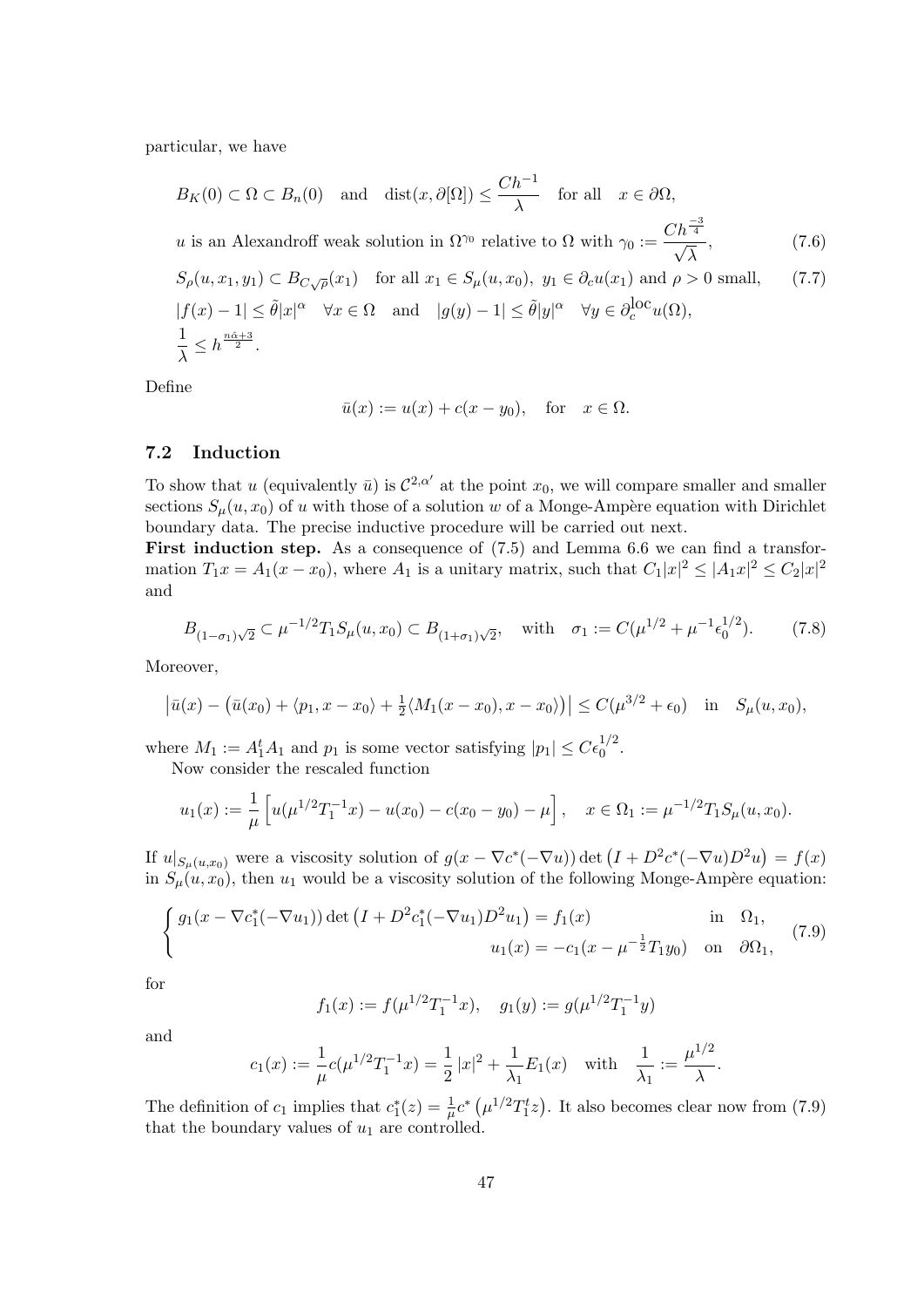Proposition 5.2 establishes that *u* is a viscosity subsolution of  $M_\lambda[u] = f$  in  $S_\mu(u, x_0)$ . Moreover by using (7.5) and the fact  $Ch^{\hat{\alpha}} = \epsilon_0 = \tau_0 \mu^3$ , we obtain from Proposition 6.8 that  $m_1 := ||\partial_{c_\lambda} u(S_\mu(u, x_0))||_{L^\infty} \leq C\mu^{1/2}$ . Hence (7.6), (7.7) and Corollary 5.4 yield that *u* is also a viscosity supersolution of  $M_{\lambda}[u] = f$  in  $S_{\mu}(u, x_0)^{\frac{C}{\sqrt{\lambda}}}$  relative to  $S_{\mu}(u, x_0)$ . When we rescale and using  $||A_1|| \leq \sqrt{C_2}$ , we then know that  $u_1$  is a viscosity subsolution in  $\Omega_1$  and viscosity supersolution solution in  $\Omega_1^{\gamma}$  relative to  $\Omega_1$  of equation (7.9) for  $\gamma := CC_2^{\frac{1}{2}} \mu^{-\frac{1}{2}} / \sqrt{\lambda} =$  $CC^{\frac{1}{2}}_{2}\mu^{\frac{-3}{4}}/$  $\sqrt{\lambda_1}$ . Likewise *u*<sub>1</sub> is also an Alexandroff weak solution of (7.9) in  $\Omega_1^{\gamma}$  relative to  $\Omega_1$ . Furthermore by using (7.7) and the same arguments leading to (7.4), we have

$$
S_{\rho}(u_1, x_1, y_1) \subset \mu^{\frac{-1}{2}} T_1 B_{C\sqrt{\rho\mu}}(\mu^{\frac{1}{2}} T_1^{-1} x_1) \subset B_{C\|A_1\| \sqrt{\rho}}(x_1)
$$
\n(7.10)

for all  $x_1 \in \Omega_1$ ,  $y_1 \in \partial_{c_1} u_1(x_1)$  and  $\rho > 0$  as long as  $S_{\rho\mu}(u, \mu^{\frac{1}{2}}T_1^{-1}x_1, \mu^{\frac{1}{2}}T_1^{-1}y_1) \subset S_{\mu}(u, x_0)$ . Notice that we can apply Proposition 3.2 to say,

$$
dist(x, \partial [S_{\mu}(u, x_0)]) \leq \frac{C}{\lambda}
$$
 for all  $x \in \partial S_{\mu}(u, x_0)$ ,

and after rescaling,

$$
\text{dist}(x, \partial[\Omega_1]) \le \mu^{\frac{-1}{2}} \|A_1\| \frac{C}{\lambda} \le \frac{C\sqrt{C_2}\mu^{-1}}{\lambda_1} \quad \forall x \in \partial\Omega_1.
$$

We have

$$
|f_1(x) - 1| = |f(\mu^{\frac{1}{2}}T_1^{-1}x) - 1| \le \tilde{\theta}\mu^{\frac{\alpha}{2}}|A_1^{-1}x|^{\alpha} \le \tilde{\theta}(C_1^{-1}\mu)^{\frac{\alpha}{2}}|x|^{\alpha} = \theta_1|x|^{\alpha} \quad \forall x \in \Omega_1, \tag{7.11}
$$

where  $\theta_1 := \tilde{\theta}(C_1^{-1}\mu)^{\frac{\alpha}{2}} \leq \tilde{\theta}$ . Also as  $\mu^{\frac{1}{2}}T_1^{-1}\partial_{c_1}^{\text{loc}}u_1(\Omega_1) = \partial_c^{\text{loc}}u(S_\mu(u,x_0)),$ 

$$
|g_1(y) - 1| = |g(\mu^{\frac{1}{2}} T_1^{-1} y) - 1| \le \tilde{\theta} \mu^{\frac{\alpha}{2}} |A_1^{-1} y|^{\alpha} \le \theta_1 |y|^{\alpha} \quad \text{for all } y \in \partial_{c_1}^{\text{loc}} u_1(\Omega_1). \tag{7.12}
$$

Therefore, we would like to apply Theorem 6.2 with  $d = C$  $\overline{C_2}\mu^{-1}$ ,  $\lambda \rightsquigarrow \lambda_1$ ,  $\theta \rightsquigarrow \theta_1$  and  $\beta > 0$  satisfying  $\left(\frac{d}{\lambda}\right)$  $\frac{d}{\lambda_1}$ )<sup>β</sup> =  $\theta_1^{\frac{n\hat{\alpha}}{\alpha}}$ . Notice that  $\beta \leq 1$  because our condition on  $\hat{\alpha}$  yields

$$
\frac{d}{\lambda_1} = \frac{C\sqrt{C_2}\mu^{1/2}\mu^{-1}}{\lambda} \le C\sqrt{C_2}\mu^{1/2}\mu^{-1}h^{\frac{n\hat{\alpha}+2}{2}} \le C\mu^{(\frac{3}{\hat{\alpha}} - \frac{1+n\hat{\alpha}}{2})}\theta_1^{\frac{n\hat{\alpha}}{\alpha}} \le \theta_1^{\frac{n\hat{\alpha}}{\alpha}}
$$
(7.13)

and

$$
\frac{1}{\lambda_1} = \frac{\mu^{\frac{1}{2}}}{\lambda} \le C h^{\frac{n\hat{\alpha}+1}{2}} (h\mu)^{\frac{(1-\alpha)}{2}[1-(n-2)\hat{\alpha}]} \theta_1 \theta_1^{\frac{\hat{\alpha}}{\alpha}(n-2)(1-\alpha)} \le \theta_1 \theta_1^{\frac{\hat{\alpha}}{\alpha}(n-2)(1-\alpha)}.
$$
 (7.14)

Observe also that condition (6.7) is satisfied since

$$
C_n \left(\frac{d}{\lambda_1}\right)^{-\beta \left((n-1)^2 + \frac{n-2}{n}\alpha\right)} \left[\theta_1 + \frac{1}{\lambda_1} \left(\frac{d}{\lambda_1}\right)^{\frac{n-2}{n}(\alpha-1)\beta}\right]
$$
  
\n
$$
\leq C_n \theta_1^{-\frac{n\hat{\alpha}}{\alpha} \left((n-1)^2 + \frac{n-2}{n}\alpha\right)} \left[\theta_1 + \theta_1 \theta_1^{\frac{\hat{\alpha}}{\alpha}(n-2)(1-\alpha)} \theta_1^{\frac{\hat{\alpha}}{\alpha}(n-2)(\alpha-1)}\right]
$$
  
\n
$$
\leq 2C_n \theta_1^{1 - \frac{n\hat{\alpha}}{\alpha} \left((n-1)^2 + \frac{n-2}{n}\alpha\right)} \leq 2C_n \tilde{\theta}^{1 - \frac{n\hat{\alpha}}{\alpha} \left((n-1)^2 + \frac{n-2}{n}\alpha\right)} \leq 1.
$$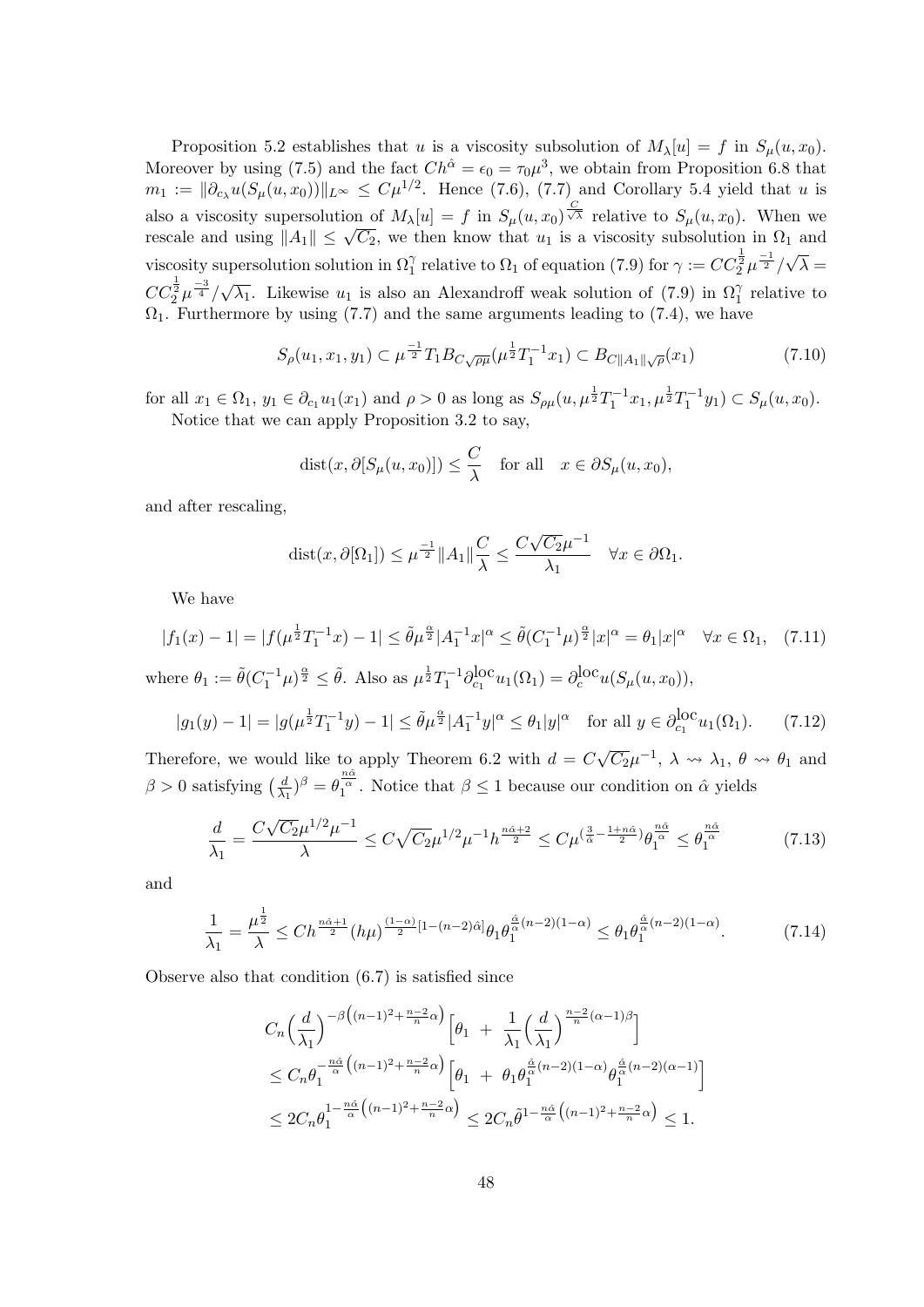We have checked all the hypotheses necessary to apply the comparison principle from Theorem 6.2. Thus as  $\|\partial_{c_1}u_1(\Omega_1)\|_{L^\infty} = \|\mu^{-1/2}T_1\partial_c u(S_\mu(u,x_0))\|_{L^\infty} \leq C$  by Proposition 6.8 and  $\gamma = CC_2^{\frac{1}{2}} \mu^{\frac{-3}{4}} /$ *√*  $\lambda_1$ , we conclude from Theorem 6.2 that

$$
||u_1 - w_1||_{L^{\infty}(\Omega_1)} \le C \max \left\{ \left(\frac{d}{\lambda_1}\right)^{\frac{2\beta}{n}}, \frac{C_2^{\frac{1}{2}} \mu^{\frac{-3}{4}}}{\sqrt{\lambda_1}} \right\} = C \theta_1^{\frac{2\hat{\alpha}}{\alpha}} =: \epsilon_1,
$$
 (7.15)

where  $w_1$  is the  $c_q$ -convex solution of

$$
\begin{cases} \det (I + D^2 w_1) = 1 & \text{in} \quad V := \mathcal{N}_{\theta_1^{\frac{\alpha \hat{\alpha}}{\alpha}}}[\Omega_1], \\ w_1 = -\frac{1}{2} |x - \mu^{-\frac{1}{2}} T_1 y_0|^2 & \text{on} \quad \partial V. \end{cases}
$$

Then as  $\epsilon_1 \leq \epsilon_0 \leq \tau_0 \mu^2$ , Lemma 6.7 (now centered at  $x_0 = 0$ ) shows the existence of a positive definite matrix  $M = A^t A$  and a vector  $p \in \mathbb{R}^n$  satisfying

$$
\det M = 1, \quad (1 - C\sigma_1)I \le M \le (1 + C\sigma_1)I, \quad |p| \le C\sigma_1
$$

such that

$$
B_{(1-\sigma_2)\sqrt{2}} \subset \mu^{-1/2} A S_{\mu}(u_1,0) \subset B_{(1+\sigma_2)\sqrt{2}}, \quad \text{with} \quad \sigma_2 := C(\sigma_1 \mu^{1/2} + \mu^{-1} \epsilon_1^{1/2}). \tag{7.16}
$$

Moreover

$$
|\bar{u}_1(x) - (\bar{u}_1(0) + \langle p, x \rangle + \frac{1}{2} \langle Mx, x \rangle)| \le C(\sigma_1 \mu^{3/2} + \epsilon_1) \quad \text{in} \quad S_\mu(u_1, 0), \tag{7.17}
$$

where

$$
\bar{u}_1(x) := u_1(x) + c_1(x - \mu^{\frac{-1}{2}} T_1 y_0) = \frac{1}{\mu} \left[ \bar{u}(\mu^{1/2} T_1^{-1} x) - u(x_0) - c(x_0 - y_0) - \mu \right].
$$

Let  $M_2 := A_1^t M A_1$ ,  $A_1$  is computed in the previous step. Since  $M_2 - M_1 = A_1^t (M - I) A_1$ , we have that  $||M_2 - M_1|| \le ||A_1||^2 ||M - I|| \le C\sigma_1$ . Also, because  $M = A^t A$ , we have that  $(1-C\sigma_1)|x|^2 \le |Ax|^2 \le (1+C\sigma_1)|x|^2$ . If we let  $A_2 := AA_1$ , then  $M_2 = A_2^t A_2$  and therefore,

$$
C(1-C\sigma_1)|x|^2 \le (1-C\sigma_1)|A_1x|^2 \le |AA_1x|^2 \le (1+C\sigma_1)|A_1x|^2 \le C(1+C\sigma_1)|x|^2,
$$

that is  $||A_2||^2 \leq C(1 + C\sigma_1)$  and  $||A_2^{-1}||^2 \leq 1/C(1 - C\sigma_1)$ . On the other hand,  $S_{\mu}(u_1, 0) = \mu^{-1/2} T_1 S_{\mu^2}(u, x_0)$ . It follows from (7.16) that

$$
B_{(1-\sigma_2)\sqrt{2}} \subset \mu^{-1} T_2 S_{\mu^2}(u, x_0) \subset B_{(1+\sigma_2)\sqrt{2}},\tag{7.18}
$$

for  $T_2x := A_2(x - x_0)$ . Moreover, from (7.17), letting  $x = \mu^{-1/2}T_1z$  we obtain

$$
\left|\bar{u}(z) - \left(\bar{u}(x_0) + \langle p_2, z \rangle + \frac{1}{2} \langle M_2 z, z \rangle\right)\right| \le C\mu \left(\sigma_1 \mu^{3/2} + \epsilon_1\right) \quad \text{for all} \quad z \in S_{\mu^2}(u, x_0),
$$

where  $p_2 := \mu^{1/2} A_1^t p$  and so  $|p_2| \le C \mu^{1/2} \sigma_1$ .

We are now in good shape to iterate the induction process, that will be explained in the following paragraphs. The crucial observation is that problem (7.9) is better than the original one in the sense that the rescaled cost  $c_1$  is closer to the quadratic one by a factor  $\mu^{1/2}$ .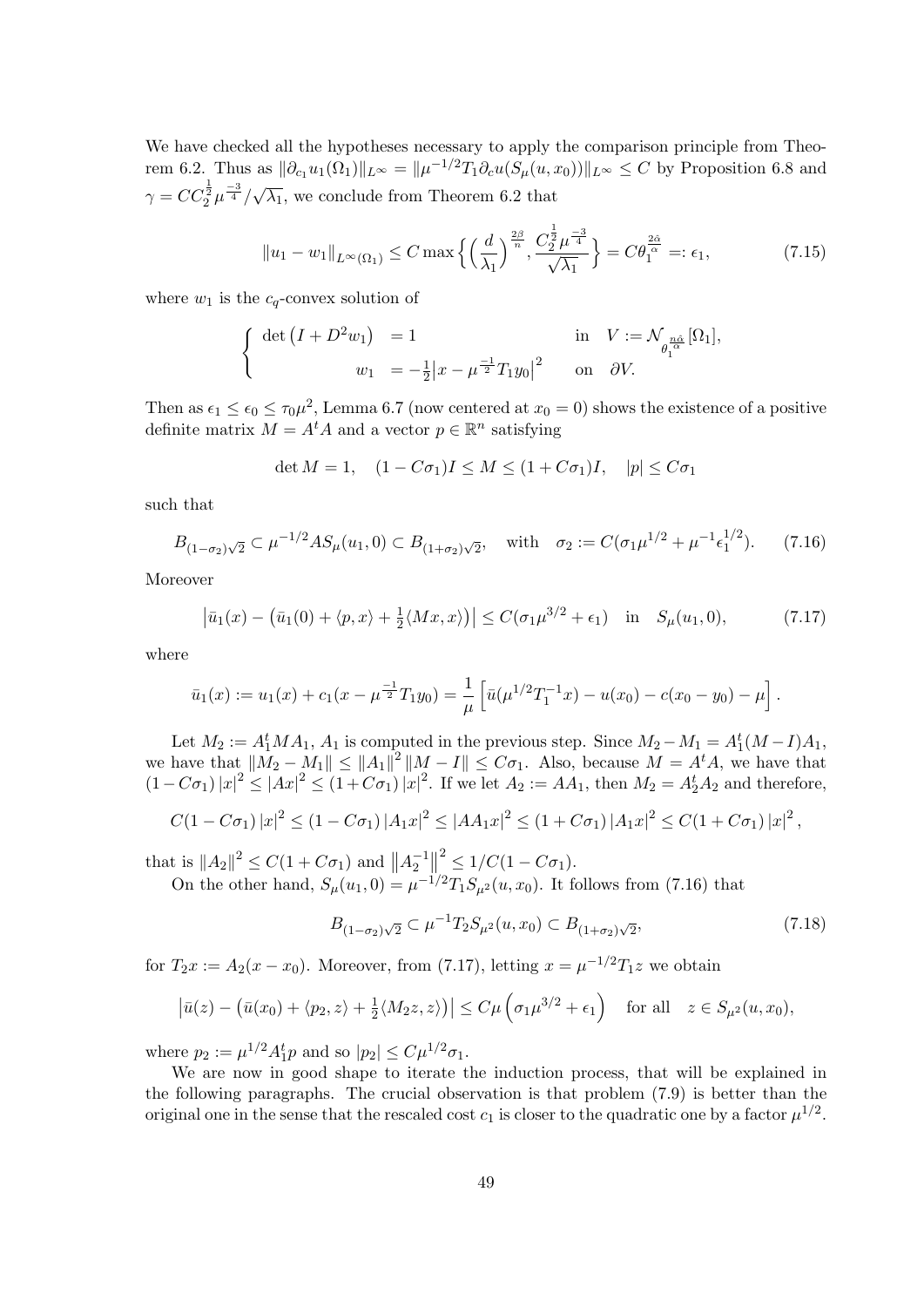#### **Second induction step.** We let

$$
u_2(x) = \frac{1}{\mu^2} \left[ u(\mu T_2^{-1} x) - u(x_0) - c(x_0 - y_0) - \mu^2 \right], \quad x \in \Omega_2 := \mu^{-1} T_2 S_{\mu^2}(u, x_0).
$$

Recall from (7.18) that  $B_{(1-\sigma_2)\sqrt{2}} \subset \Omega_2 \subset B_{(1+\sigma_2)\sqrt{2}}$ . We know that *u*<sub>1</sub> is a viscosity subsolution of  $g_1(x - \nabla c_1^*(-\nabla u_1))$  det  $(I + D^2 c_1^*(-\nabla u_1)D^2 u_1) = f_1$  in  $S_\mu(u_1, 0)$ . Moreover as  $m_2 := ||\partial_{c_1} u_1(S_\mu(u_1,0))||_{L^\infty} \leq C\sqrt{\mu+\epsilon_1} \leq C\sqrt{\mu}$  by the estimate (7.15) and Proposition 6.8, it follows from  $(7.10)$  and Corollary 5.4 that  $u_1$  is also a viscosity supersolution in  $S_{\mu}(u_1, 0)$  $\frac{C||A_1||}{\sqrt{\lambda_1}}$  relative to  $S_\mu(u_1,0)$  of the same equation. Also  $u_2(x) = \frac{1}{\mu} u_1(\mu^{1/2} A^{-1}x)$ ,  $\Omega_2 = \mu^{-1/2} A S_\mu(u_1, 0)$  and  $||A|| \leq \sqrt{C_2}$ , where the matrix *A* is given in the previous step. Therefore by rescaling we see that  $u_2$  is a viscosity subsolution in  $\Omega_2$  and viscosity supersolution solution in  $\Omega_2^{\gamma}$  relative to  $\Omega_2$  with  $\gamma := CC_2 \mu^{-1/2} / \sqrt{\lambda_1}$  of the equation

$$
\begin{cases}\ng_2(x - \nabla c_2^*(-\nabla u_2)) \det \left( I + D^2 c_2^*(-\nabla u_2) D^2 u_2 \right) = f_2(x) & \text{in } \Omega_2, \\
u_2(x) = -c_2(x - \mu^{-1} T_2 y_0) & \text{on } \partial \Omega_2,\n\end{cases}
$$

for

$$
f_2(x) := f_1(\mu^{1/2} A^{-1} x) = f(\mu T_2^{-1} x), \quad g_2(y) := g_1(\mu^{1/2} A^{-1} y) = g(\mu T_2^{-1} y)
$$

and

$$
c_2(x) := \frac{1}{\mu}c_1(\mu^{1/2}A^{-1}x) = \frac{1}{\mu^2}c(\mu T_2^{-1}x) = \frac{1}{2}|x|^2 + \frac{1}{\lambda_2}E_2(x) \text{ with } \frac{1}{\lambda_2} := \frac{\mu^{1/2}}{\lambda_1} = \frac{\mu}{\lambda}.
$$

Likewise  $u_2$  is also an Alexandroff weak solution of the equation in  $\Omega_2^{\gamma}$  relative to  $\Omega_2$ . It also follows from (7.7) that

$$
S_{\rho}(u_2, x_1, y_1) \subset \mu^{-1} T_2 B_{C\sqrt{\rho \mu^2}}(\mu T_2^{-1} x_1) \subset B_{C\|A_2\|\sqrt{\rho}}(x_1)
$$
\n(7.19)

for all  $x_1 \in \Omega_2$ ,  $y_1 \in \partial_{c_2}u_2(x_1)$  and  $\rho > 0$  as long as  $S_{\rho\mu^2}(u, \mu T_2^{-1}x_1, \mu T_2^{-1}y_1) \subset S_{\mu^2}(u, x_0)$ . Moreover, Proposition 3.2 and the fact  $\Omega_2 = \mu^{-1/2} A S_\mu(u_1, 0)$  give

$$
\text{dist}(x, \partial[\Omega_2]) \le \mu^{\frac{-1}{2}} \|A\| \frac{C}{\lambda_1} \le \frac{C\sqrt{C_2}\mu^{-1}}{\lambda_2} \quad \forall x \in \partial\Omega_2.
$$

We have from (7.11) that

$$
|f_2(x) - 1| = |f_1(\mu^{\frac{1}{2}} A^{-1} x) - 1| \le \theta_1 \mu^{\frac{\alpha}{2}} |A^{-1} x|^{\alpha} \le \theta_2 |x|^{\alpha} \text{ for all } x \in \Omega_2,
$$

where  $\theta_2 := \theta_1 (C_1^{-1} \mu)^{\frac{\alpha}{2}} = \tilde{\theta} (C_1^{-1} \mu)^{\alpha} \leq \theta_1$ . Also as  $\mu^{\frac{1}{2}} A^{-1} \partial_{c_2}^{\text{loc}} u_2(\Omega_2) = \partial_{c_1}^{\text{loc}} u_1(S_\mu(u_1, 0)),$ (7.12) gives

$$
|g_2(y) - 1| = |g_1(\mu^{\frac{1}{2}} A^{-1} y) - 1| \le \theta_1 \mu^{\frac{\alpha}{2}} |A^{-1} y|^{\alpha} \le \theta_2 |y|^{\alpha} \text{ for all } y \in \partial_{c_2}^{\text{loc}} u_2(\Omega_2).
$$

Therefore, we may apply Theorem 6.2 with  $d = C$ *√*  $\overline{C_2}\mu^{-1}$ ,  $\lambda \rightarrow \lambda_2$ ,  $\theta \rightarrow \theta_2$  and  $\beta > 0$ satisfying  $\left(\frac{d}{dx}\right)$  $\frac{d}{dx}$ )<sup>*β*</sup> =  $\theta_2^{\frac{n\hat{\alpha}}{2}}$ . Notice that  $\beta \le 1$  because it follows from (7.13) and (7.14) that

$$
\frac{d}{\lambda_2} = \mu^{\frac{1}{2}} \frac{d}{\lambda_1} \leq \mu^{\frac{1}{2}} \theta_1^{\frac{n\hat{\alpha}}{\alpha}} = C_1^{\frac{n\hat{\alpha}}{2}} \mu^{\frac{1-n\hat{\alpha}}{2}} \theta_2^{\frac{n\hat{\alpha}}{\alpha}} \leq \theta_2^{\frac{n\hat{\alpha}}{\alpha}}
$$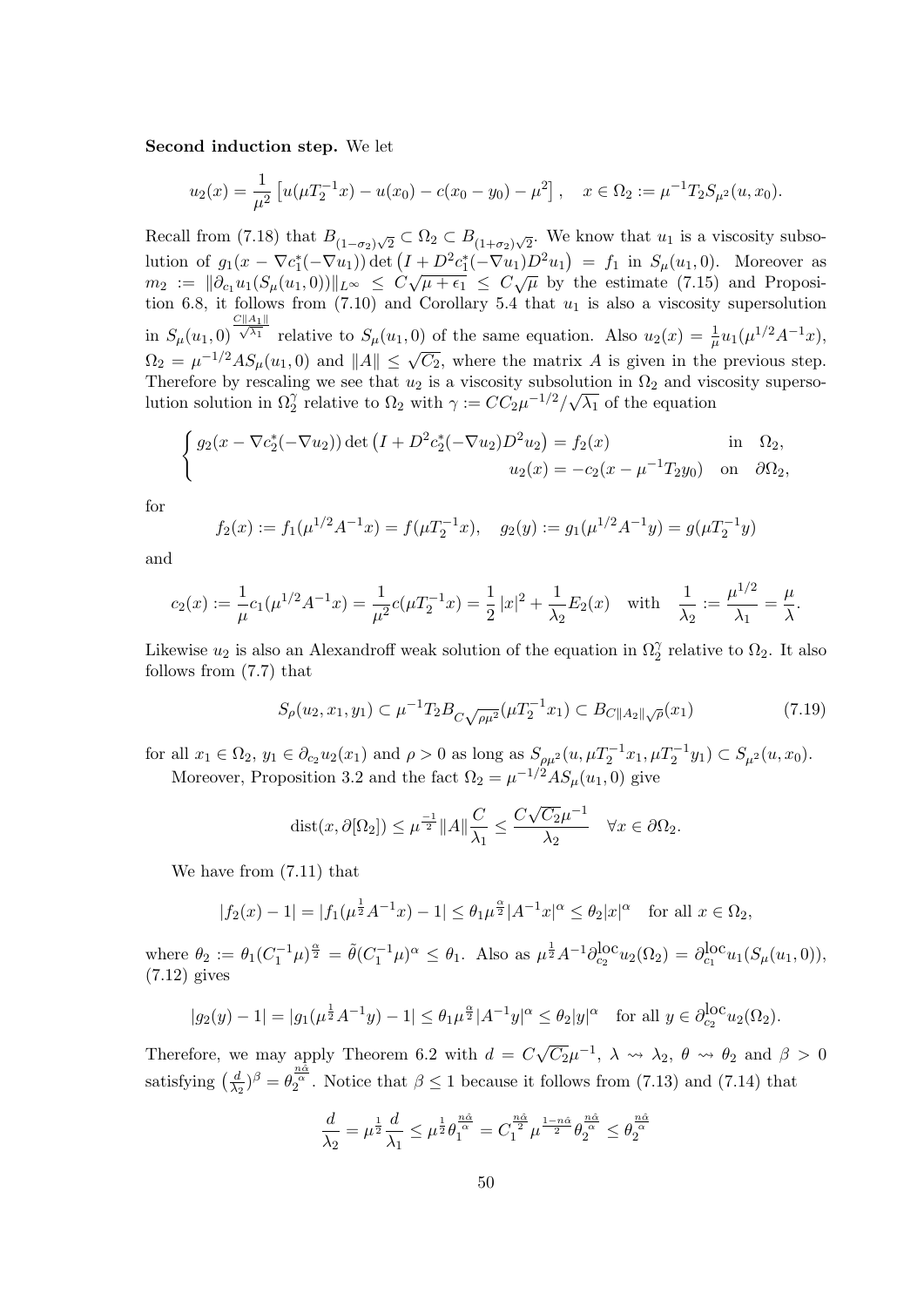and

$$
\frac{1}{\lambda_2} = \frac{\mu^{\frac{1}{2}}}{\lambda_1} \le \mu^{\frac{1}{2}} \theta_1 \theta_1^{\frac{\hat{\alpha}}{\alpha}(n-2)(1-\alpha)} = C_1^{\frac{1}{2}\left(\alpha + \hat{\alpha}(n-2)(1-\alpha)\right)} \mu^{\frac{(1-\alpha)}{2}[1-(n-2)\hat{\alpha}]} \theta_2 \theta_2^{\frac{\hat{\alpha}}{\alpha}(n-2)(1-\alpha)}
$$
  

$$
\le \theta_2 \theta_2^{\frac{\hat{\alpha}}{\alpha}(n-2)(1-\alpha)}.
$$

These also imply that condition (6.7) is satisfied since

$$
C_n\left(\frac{d}{\lambda_2}\right)^{-\beta\left((n-1)^2 + \frac{n-2}{n}\alpha\right)} \left[\theta_2 + \frac{1}{\lambda_2}\left(\frac{d}{\lambda_2}\right)^{\frac{n-2}{n}(\alpha-1)\beta}\right]
$$
  

$$
\leq 2C_n\theta_2^{1-\frac{n\hat{\alpha}}{\alpha}\left((n-1)^2 + \frac{n-2}{n}\alpha\right)} \leq 2C_n\theta_1^{1-\frac{n\hat{\alpha}}{\alpha}\left((n-1)^2 + \frac{n-2}{n}\alpha\right)} \leq 1.
$$

Thus as  $\|\partial_{c_2}u_2(\Omega_2)\|_{L^\infty} = \|\mu^{-1/2}A\partial_{c_1}u_1(S_\mu(u_1,0))\|_{L^\infty} \leq C$  by Proposition 6.8 and  $\gamma =$  $CC_2\mu^{-3/4}/\sqrt{\lambda_2}$ , we conclude from Theorem 6.2 that

$$
||u_2 - w_2||_{L^{\infty}(\Omega_2)} \leq C \max \left\{ \left(\frac{d}{\lambda_2}\right)^{\frac{2\beta}{n}}, \frac{C_2 \mu^{\frac{-3}{4}}}{\sqrt{\lambda_2}} \right\} = C \theta_2^{\frac{2\hat{\alpha}}{\alpha}} =: \epsilon_2,
$$

where  $w_2$  is the  $c_q$ -convex solution of

$$
\begin{cases} \det(I+D^2w_2) = 1 & \text{in} \quad V := \mathcal{N}_{\theta_2^{\frac{n\hat{\alpha}}{\alpha}}}[\Omega_2], \\ w_2 = -\frac{1}{2}|x - \mu^{-1}T_2y_0|^2 & \text{on} \quad \partial V. \end{cases}
$$

Then as  $\epsilon_2 \leq \epsilon_1 \leq \epsilon_0 \leq \tau_0 \mu^2$ , Lemma 6.7 shows the existence of a positive definite matrix  $M = A<sup>t</sup>A$  and a vector  $p \in \mathbb{R}^n$  satisfying

$$
\det M = 1, \quad (1 - C\sigma_2)I \le M \le (1 + C\sigma_2)I, \quad |p| \le C\sigma_2
$$

such that

$$
B_{(1-\sigma_3)\sqrt{2}} \subset \mu^{-1/2} A S_{\mu}(u_2, 0) \subset B_{(1+\sigma_3)\sqrt{2}}, \quad \text{with} \quad \sigma_3 := C(\sigma_2 \mu^{1/2} + \mu^{-1} \epsilon_2^{1/2}); \tag{7.20}
$$

together with

$$
\left|\bar{u}_2(x) - \left(\bar{u}_2(0) + \langle p, x \rangle + \frac{1}{2} \langle Mx, x \rangle\right)\right| \le C(\sigma_2 \mu^{3/2} + \epsilon_2) \quad \text{in} \quad S_\mu(u_2, 0),\tag{7.21}
$$

where

$$
\bar{u}_2(x) := u_2(x) + c_2(x - \mu^{-1}T_2y_0) = \frac{1}{\mu^2} \left[ \bar{u}(\mu T_2^{-1}x) - u(x_0) - c(x_0 - y_0) - \mu^2 \right].
$$

Let  $M_3 := A_2^t M A_2$ , where the matrix  $A_2$  comes from the previous case. As before,  $M_3 - M_2 = A_2^t (M - I)A_2$ , so that  $||M_3 - M_2|| \le ||A_2||^2 ||M - I|| \le C(1 + C\sigma_1)\sigma_2$ , and also,  $(1-C\sigma_2)|x|^2 \le |Ax|^2 \le (1+C\sigma_2)^2 |x|^2$ . If we let  $A_3 := AA_2$ , then  $M_3 = A_3^t A_3$  and therefore,

$$
C(1 - C\sigma_1)(1 - C\sigma_2) |x|^2 \le (1 - C\sigma_2) |A_2x|^2 \le |A_3x|^2
$$
  
=  $|AA_2x|^2 \le (1 + C\sigma_2) |A_2x|^2 \le C(1 + C\sigma_1)(1 + C\sigma_2) |x|^2$ ,

that is

$$
||A_3||^2 \le C(1+C\sigma_1)(1+C\sigma_2)
$$
 and  $||A_3^{-1}||^2 \le \frac{1}{C(1-C\sigma_1)(1-C\sigma_2)}$ .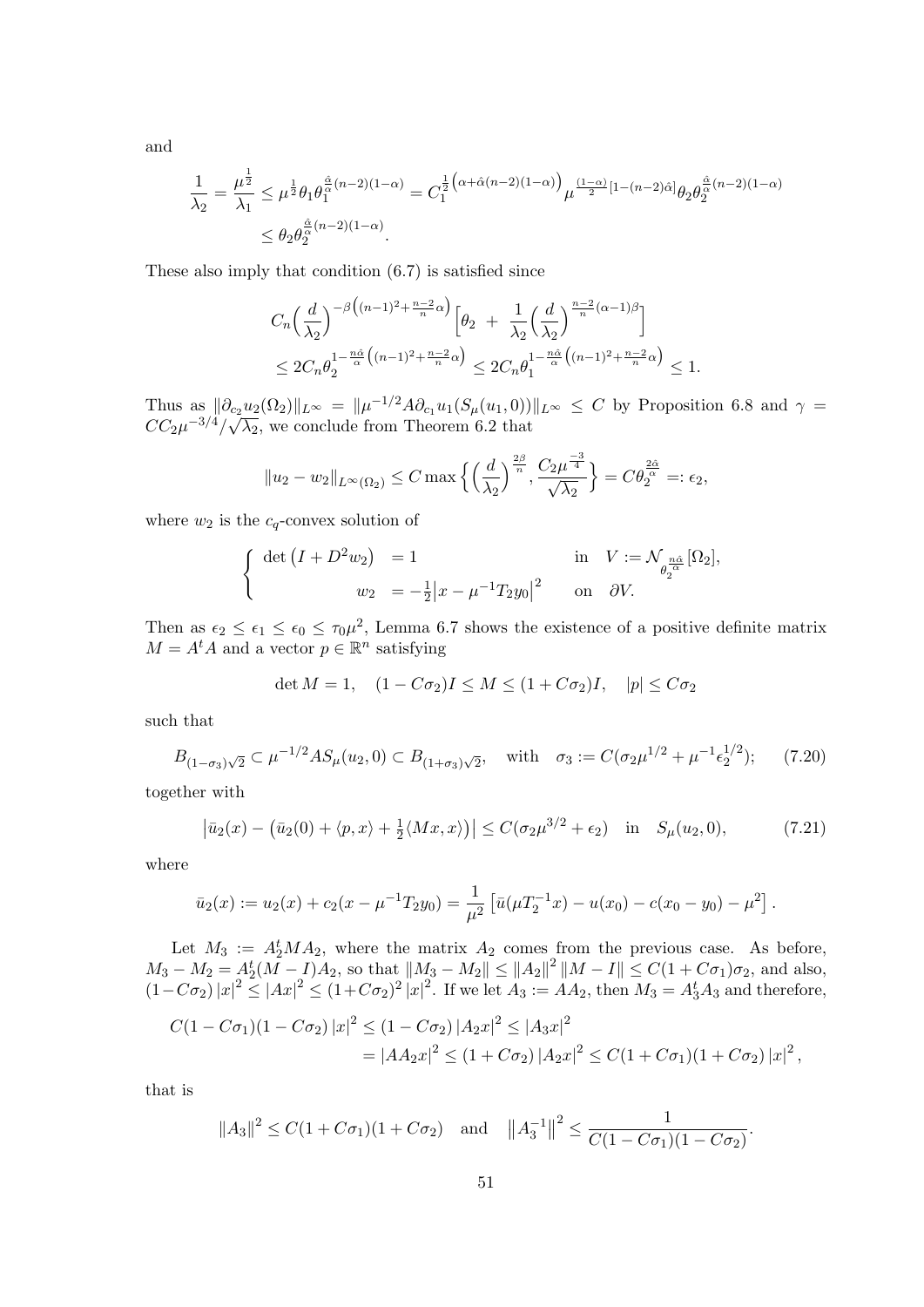Since  $S_{\mu}(u_2, 0) = \mu^{-1}T_2S_{\mu^3}(u, x_0)$ , it follows from (7.20) that for  $T_3x := A_3(x - x_0)$ ,

$$
B_{(1-\sigma_3)\sqrt{2}} \subset \mu^{-\frac{3}{2}} T_3 S_{\mu^3}(u, x_0) \subset B_{(1+\sigma_3)\sqrt{2}}.
$$

Also by changing variables  $x = \mu^{-1}T_2z$ , we obtain from from (7.21) that

$$
\left|\bar{u}(z) - \left(\bar{u}(x_0) + \langle p_3, z \rangle + \frac{1}{2} \langle M_3 z, z \rangle\right)\right| \le C\mu^2 \left(\sigma_2 \mu^{3/2} + \epsilon_2\right) \quad \text{for all} \quad z \in S_{\mu^3}(u, x_0),
$$

where  $p_3 := \mu A_2^t p$  and so  $|p_3| \leq C \mu \sqrt{C(1 + C \sigma_1)} \sigma_2$ .

**The general induction step.** It is clear from above steps that how the induction process continues. The main point is the following: while the gradient of *u<sup>k</sup>* deteriorates by a factor of  $\mu^{k/2}$  (bad!) with respect to the gradient of the original *u*, on the other hand the cost  $c_{\lambda_k}$  is closer to quadratic by the same factor (good!). The strategy is to find the right compensation between the two facts.

Let us explain the main details of the *k*-th step given the  $(k-1)$ -th step. From the  $(k-1)$ -th step, we have

$$
||u_{k-1} - w_{k-1}||_{L^{\infty}(\Omega_{k-1})} \leq C\theta_{k-1}^{\frac{2\hat{\alpha}}{\alpha}} =: \epsilon_{k-1},
$$
\n(7.22)

where  $\Omega_{k-1} := \mu^{-\frac{k-1}{2}} T_{k-1} S_{\mu^{k-1}}(u, x_0),$ 

$$
u_{k-1}(x) := \frac{1}{\mu^{k-1}} \left[ u(\mu^{\frac{k-1}{2}} T_{k-1}^{-1} x) - u(x_0) - c(x_0 - y_0) - \mu^{k-1} \right]
$$

and  $w_{k-1}$  is the  $c_q$ -convex solution of

$$
\begin{cases} \det (I + D^2 w_{k-1}) = 1 & \text{in} \quad V := \mathcal{N}_{\substack{n\hat{\alpha} \\ \theta_{k-1}^{\alpha}}}[ \Omega_{k-1}], \\ w_{k-1} = -\frac{1}{2} |x - \mu^{-\frac{k-1}{2}} T_{k-1} y_0 |^2 & \text{on} \quad \partial V. \end{cases}
$$

Also there is a positive definite matrix  $M_k = A_k^t A_k$  such that for  $T_k x := A_k (x - x_0)$ ,

$$
B_{(1-\sigma_k)\sqrt{2}} \subset \mu^{-\frac{k}{2}} T_k S_{\mu^k}(u, x_0) \subset B_{(1+\sigma_k)\sqrt{2}}.
$$

To continue the process, we consider the rescaling function

$$
u_k(x) := \frac{1}{\mu^k} \left[ u(\mu^{\frac{k}{2}} T_k^{-1} x) - u(x_0) - c(x_0 - y_0) - \mu^k \right], \quad x \in \Omega_k := \mu^{-\frac{k}{2}} T_k S_{\mu^k}(u, x_0). \tag{7.23}
$$

Note that the rescaled  $u_k$  satisfies a Monge-Ampère equation (in the sense discussed in the above two steps) with a new cost  $c_k$ , i.e.,

$$
\begin{cases}\ng_k(x - \nabla c_k^*(-\nabla u_k)) \det \left(I + D^2 c_k^*(-\nabla u_k)D^2 u_k\right) = f_k(x) & \text{in } \Omega_k, \\
u_k(x) = -c_k(x - \mu^{-\frac{k}{2}} T_k y_0) & \text{on } \partial \Omega_k,\n\end{cases}
$$

for

$$
f_k(x) := f_{k-1}(\mu^{\frac{1}{2}} A^{-1} x) = f(\mu^{\frac{k}{2}} T_k^{-1} x), \quad g_k(y) := g_{k-1}(\mu^{\frac{1}{2}} A^{-1} y) = g(\mu^{\frac{k}{2}} T_k^{-1} y)
$$
(7.24)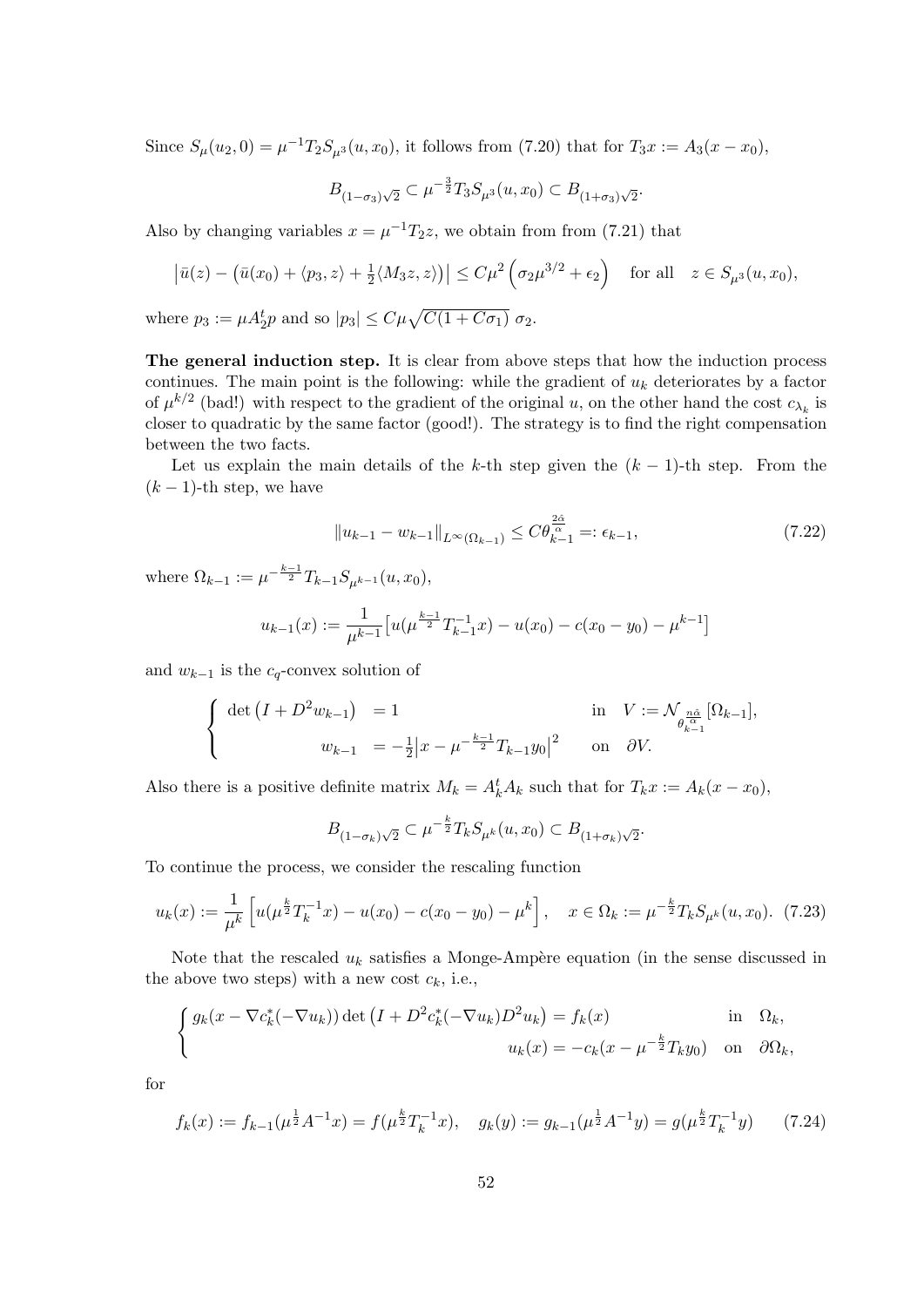and

$$
c_k(x) := \frac{1}{\mu} c_{k-1}(\mu^{\frac{1}{2}} A^{-1} x) = \frac{1}{\mu^k} c(\mu^{\frac{k}{2}} T_k^{-1} x) \text{ or equivalently } c_k^*(z) = \frac{1}{\mu^k} c^* \left(\mu^{\frac{k}{2}} T_k^t z\right),
$$

where the matrix *A* is given precisely in the  $(k-1)$ -th step which in particular satisfy  $A_k = AA_{k-1}$ ,  $||A|| \leq \sqrt{C_2}$  and  $||A^{-1}|| \leq C_1^{-1/2}$ . Because  $||A^{-1}||$  is universally bounded, we can write

$$
c_k(x) = \frac{1}{2} |x|^2 + \frac{1}{\lambda_k} E_k(x)
$$
 with  $\frac{1}{\lambda_k} := \frac{\mu^{1/2}}{\lambda_{k-1}} = \frac{\mu^{k/2}}{\lambda}$ 

for some

$$
|E_k(x)| \le C |x|^3
$$
,  $|\nabla E_k(x)| \le C |x|^2$ ,  $|D^2 E_k(x)| \le C |x|$ .

We write

$$
M_{\lambda_k}[u_k] = f_k
$$

for

$$
M_{\lambda_k}[u_k] := g_k(x + \nabla u_k + G_k(\nabla u_k)) \det \left[ I + D^2 u_k + (D^2 u_k) H_k(\nabla u_k) \right]
$$

where  $H_k$  and  $G_k$  satisfy for some universal constant  $C$ ,

$$
||H_k(\nabla u_k)||_{L^\infty} \leq \frac{C}{\lambda_k} ||\nabla u_k||_{L^\infty(\Omega_k)}, \quad ||G_k(\nabla u_k)||_{L^\infty} \leq \frac{C}{\lambda_k} ||\nabla u_k||_{L^\infty(\Omega_k)}^2. \tag{7.25}
$$

First observe that Proposition 3.2 and the fact  $\Omega_k = \mu^{-1/2} A S_\mu(u_{k-1}, 0)$  give

$$
\text{dist}(x, \partial[\Omega_k]) \le \mu^{\frac{-1}{2}} \|A\| \frac{C}{\lambda_{k-1}} \le \frac{C\sqrt{C_2}\mu^{-1}}{\lambda_k} \quad \forall x \in \partial\Omega_k.
$$

Next since  $\mu^{\frac{1}{2}} A^{-1} \Omega_k = \Omega_{k-1}$ , we obtain from the  $(k-1)$ -th step that

$$
|f_k(x) - 1| = |f_{k-1}(\mu^{\frac{1}{2}} A^{-1} x) - 1| \le \theta_{k-1} \mu^{\frac{\alpha}{2}} |A^{-1} x|^{\alpha} \le \theta_k |x|^{\alpha} \text{ for all } x \in \Omega_k,
$$

where  $\theta_k := \theta_{k-1} (C_1^{-1} \mu)^{\frac{\alpha}{2}} \leq \theta_{k-1}$ . Similarly as  $\mu^{\frac{1}{2}} A^{-1} \partial_{c_k}^{\text{loc}} u_k(\Omega_k) = \partial_{c_{k-1}}^{\text{loc}}$  $\iota_{c_{k-1}}^{\text{LOC}} u_{k-1}(S_\mu(u_{k-1}, 0)),$ 

$$
|g_k(y) - 1| = |g_{k-1}(\mu^{\frac{1}{2}} A^{-1} y) - 1| \le \theta_{k-1} \mu^{\frac{\alpha}{2}} |A^{-1} y|^{\alpha} \le \theta_k |y|^{\alpha} \text{ for all } y \in \partial_{c_k}^{\text{loc}} u_k(\Omega_k).
$$

We apply Theorem 6.2 with  $d = C$ *√*  $\overline{C_2}\mu^{-1}$ ,  $\lambda \rightsquigarrow \lambda_k$ ,  $\theta \rightsquigarrow \theta_k$  and  $\beta > 0$  satisfying  $\left(\frac{d}{\lambda_k}\right)$  $\frac{d}{\lambda_k}$ <sup> $\beta$ </sup> = *θ*<sup> $n\alpha$ *α*<sup> $n\alpha$ </sup>  $\alpha$ <sup>*k*</sup> a</sub> Motice that the constant *d* is the same for all steps. Also  $\beta \le 1$  because it follows from</sup> the  $(k-1)$ -th step that

$$
\frac{d}{\lambda_k} = \mu^{\frac{1}{2}} \frac{d}{\lambda_{k-1}} \leq \mu^{\frac{1}{2}} \theta_{k-1}^{\frac{n\hat{\alpha}}{\alpha}} = C_1^{\frac{n\hat{\alpha}}{2}} \mu^{\frac{1-n\hat{\alpha}}{2}} \theta_k^{\frac{n\hat{\alpha}}{\alpha}} \leq \theta_k^{\frac{n\hat{\alpha}}{\alpha}}
$$

and

$$
\frac{1}{\lambda_k} = \frac{\mu^{\frac{1}{2}}}{\lambda_{k-1}} \leq \mu^{\frac{1}{2}} \theta_{k-1} \theta_{k-1}^{\frac{\hat{\alpha}}{\alpha}(n-2)(1-\alpha)} = C_1^{\frac{1}{2}(\alpha+\hat{\alpha}(n-2)(1-\alpha))} \mu^{\frac{(1-\alpha)}{2}[1-(n-2)\hat{\alpha}]} \theta_k \theta_k^{\frac{\hat{\alpha}}{\alpha}(n-2)(1-\alpha)}
$$
  

$$
\leq \theta_k \theta_k^{\frac{\hat{\alpha}}{\alpha}(n-2)(1-\alpha)}.
$$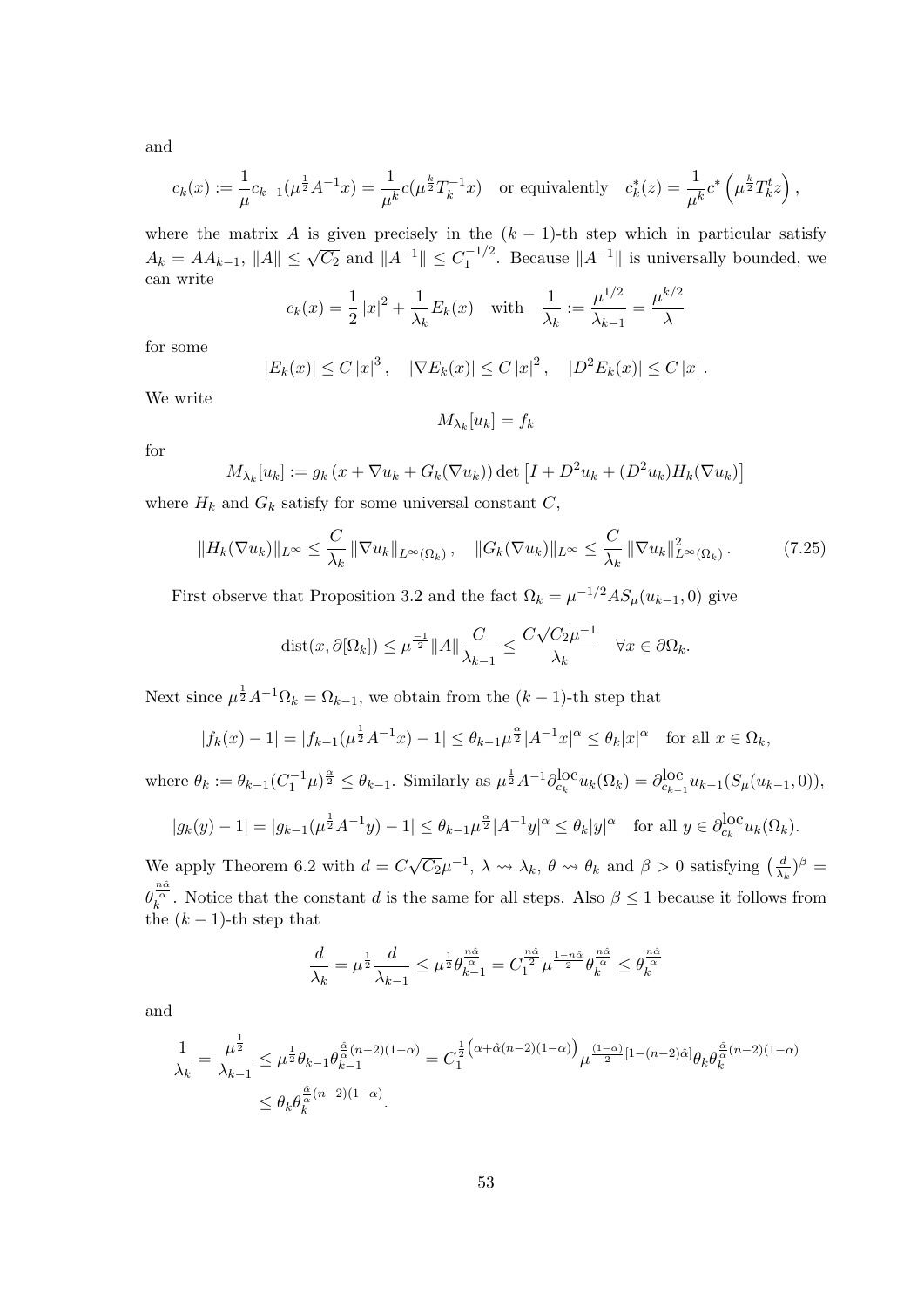These also imply that condition (6.7) is satisfied because

$$
C_n \left(\frac{d}{\lambda_k}\right)^{-\beta \left((n-1)^2 + \frac{n-2}{n}\alpha\right)} \left[\theta_k + \frac{1}{\lambda_k} \left(\frac{d}{\lambda_k}\right)^{\frac{n-2}{n}(\alpha-1)\beta}\right]
$$
  

$$
\leq 2C_n \theta_k^{1 - \frac{n\hat{\alpha}}{\alpha} \left((n-1)^2 + \frac{n-2}{n}\alpha\right)} \leq 2C_n \theta_{k-1}^{1 - \frac{n\hat{\alpha}}{\alpha} \left((n-1)^2 + \frac{n-2}{n}\alpha\right)} \leq 1.
$$

Now use Theorem 6.2 with  $\gamma = CC_2^{\frac{k}{2}} \mu^{-3}$ *√ λ<sup>k</sup>* and continue the same procedure as done in the first and second steps. Observe that we always have

$$
\epsilon_k:=C\max\Big\{\Big(\frac{d}{\lambda_k}\Big)^{\frac{2\beta}{n}},\frac{C_2^{\frac{k}{2}}\mu^{\frac{-3}{4}}}{\sqrt{\lambda_k}}\Big\}=C\max\Big\{\theta_k^{\frac{2\hat\alpha}{\alpha}},\frac{\mu^{\frac{-3}{4}}}{\sqrt{\lambda}}(C_2^2\mu)^{\frac{k}{4}}\Big\}=C\theta_k^{\frac{2\hat\alpha}{\alpha}}
$$

because  $\theta_k^{\frac{2\hat{\alpha}}{\alpha}} = \tilde{\theta}^{\frac{2\hat{\alpha}}{\alpha}} (C_1^{-1}\mu)^{k\hat{\alpha}}$  and  $\hat{\alpha} < 1/4$ .

**Conclusion.** The above induction process allows to construct a sequence of matrices  $M_k =$  $A_k^t A_k$ , transformations  $T_k$ , vectors  $p_k \in \mathbb{R}^n$ , and polynomials  $P_k(x)$ ,  $k \ge 1$ , such that

1. det  $M_k = 1$ ,  $\|M_{k+1} - M_k\| \leq C(1 + C\sigma_1) \cdots (1 + C\sigma_{k-1})\sigma_k$ , 2.  $||A_k||^2 \leq C(1+C\sigma_1)\cdots(1+C\sigma_{k-1}), \quad ||A_k^{-1}||^2 \leq C[(1-C\sigma_1)\cdots(1-C\sigma_{k-1})]^{-1},$ 3.  $B_{(1-\sigma_k)\sqrt{2}} \subset \mu^{-k/2} T_k S_{\mu^k}(u, x_0) \subset B_{(1+\sigma_k)\sqrt{2}}$ 4.  $\|\bar{u}(x) - P_k(x)\|_{L^{\infty}(S_{\mu^k}(u,x_0))} \leq C\mu^{k-1}(\sigma_{k-1}\mu^{3/2} + \epsilon_{k-1}),$ 5.  $|p_k| \leq C \mu^{\frac{k-1}{2}} \sqrt{(1+C\sigma_1)\cdots(1+C\sigma_{k-2})} \sigma_{k-1}$ 

where

1. 
$$
P_k(x) := \bar{u}(x_0) + \langle p_k, x - x_0 \rangle + \frac{1}{2} \langle M_k(x - x_0), x - x_0 \rangle
$$
,  
\n2.  $\epsilon_0 = \tau_0 \mu^3$  and  $\epsilon_k = C \theta_k^{\frac{2\hat{\alpha}}{\alpha}} = \epsilon_0 (C_1^{-1} \mu)^{k\hat{\alpha}}$  for  $k \ge 1$ ,  
\n3.  $\sigma_0 = 1$  and  $\sigma_k = C(\sigma_{k-1} \mu^{1/2} + \mu^{-1} \epsilon_{k-1}^{1/2})$  for  $k \ge 1$ .

We would like to estimate  $\sigma_k$ . First choose  $\mu$  small enough such that  $\sigma_1 = C(1+\tau_0^{\frac{1}{2}})\mu^{\frac{1}{2}}$ 1. Then as the sequence  $\{\epsilon_k\}_{k=1}^{\infty}$  is decreasing to 0, it is clear that the sequence  $\{\sigma_k\}_{k=1}^{\infty}$  is decreasing to 0 as well.

By induction we see that for all  $k \geq 1$ 

$$
\sigma_k = (C\sqrt{\mu})^k + \frac{C}{\mu}(C\sqrt{\mu})^{k-1} \sum_{i=0}^{k-1} (C\sqrt{\mu})^{-i} \epsilon_i^{1/2}
$$
  
=  $(C\sqrt{\mu})^k + \frac{C\epsilon_0^{1/2}}{\mu}(C\sqrt{\mu})^{k-1} \sum_{i=0}^{k-1} \left[C^{-1}C_1^{\frac{-\hat{\alpha}}{2}} \mu^{\frac{\hat{\alpha}-1}{2}}\right]^i$   
 $\le (C\sqrt{\mu})^k + \frac{C\epsilon_0^{1/2}}{\mu}(C\sqrt{\mu})^{k-1} \frac{C^{-k}C_1^{\frac{-k\hat{\alpha}}{2}} \mu^{\frac{k(\hat{\alpha}-1)}{2}}}{C^{-1}C_1^{\frac{-\hat{\alpha}}{2}} \mu^{\frac{\hat{\alpha}-1}{2}}} \le \hat{C}(C_1^{-1}\mu)^{\frac{k\hat{\alpha}}{2}}. \end{aligned}$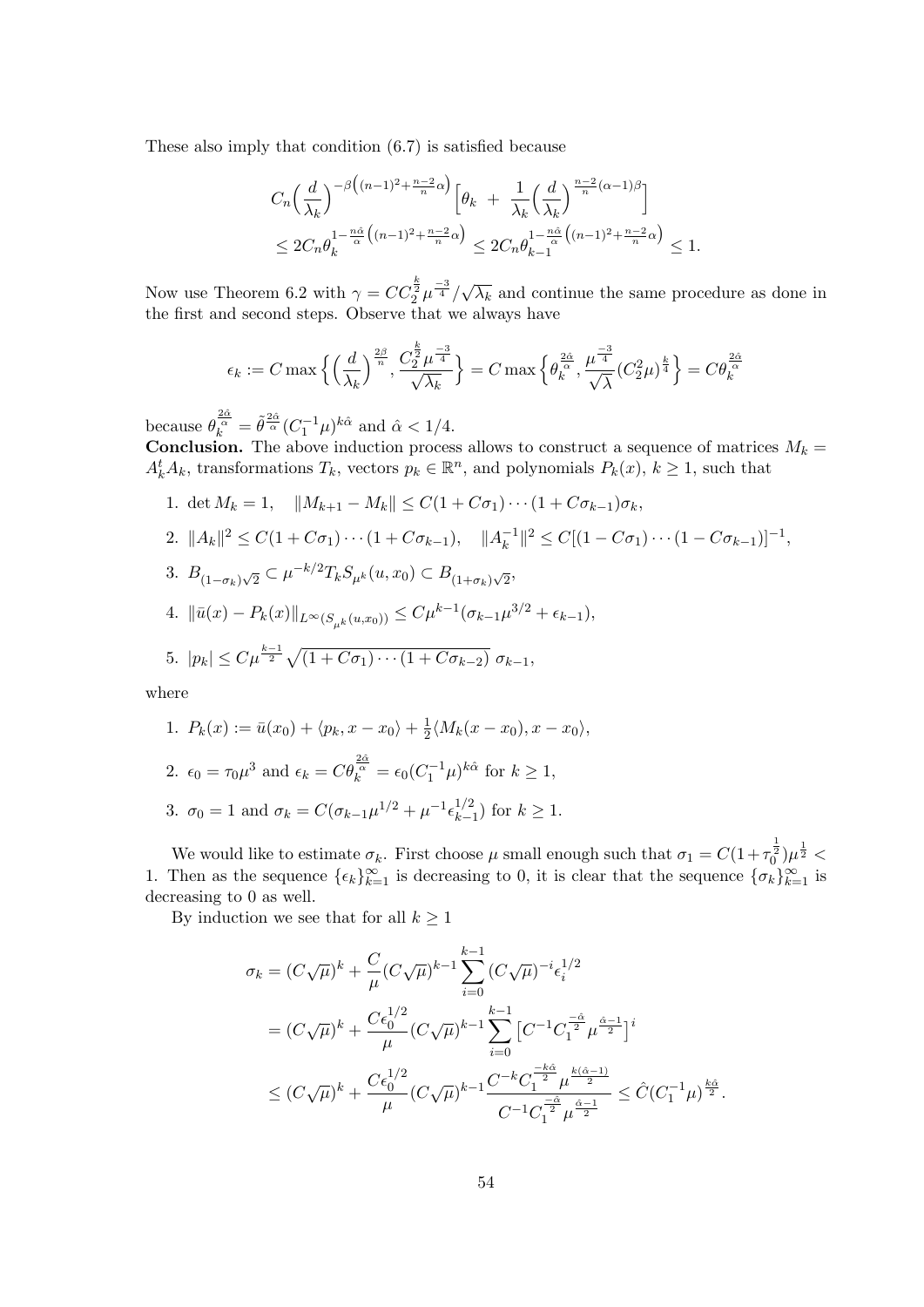Thus  $\sum_{i=1}^{\infty} \sigma_i$  is convergent and hence  $\prod_{i=1}^{\infty} (1 + C\sigma_i)$  and  $\prod_{i=1}^{\infty} (1 - C\sigma_i)$  converge to some positive numbers since  $C\sigma_i \leq 1/2$  for all *i* large. Consequently, we obtain the following estimates for all  $k \geq 1$ :

$$
||A_k|| \leq C, \quad ||A_k^{-1}|| \leq C, \quad |p_k| \leq C \,\mu^{\frac{k-1}{2}} (C_1^{-1} \mu)^{\frac{(k-1)\hat{\alpha}}{2}} \text{ and } ||M_{k+1} - M_k|| \leq C (C_1^{-1} \mu)^{\frac{k\hat{\alpha}}{2}}.
$$

It follows that  $M_k$  is a Cauchy sequence and hence  $M_k \to M$  for some matrix M and  $p_k \to 0$  as  $k \to \infty$ . So if we let  $P_0(x) := \bar{u}(x_0) + \langle M(x - x_0), (x - x_0) \rangle$ , then  $P_k(x) \to P_0(x)$ pointwise in  $\mathbb{R}^n$ . Recall also from Theorem 4.7 that  $B_{C\mu^{k/2}}(x_0) \subset S_{\mu^k}(u, x_0)$  for all  $k \geq 1$ . Therefore, for any  $l = 1, 2, ...$  and for any  $x \in B_{\mathcal{C}_u l/2}(x_0) \subset S_{\mu l}(u, x_0)$ , we obtain

$$
|\bar{u}(x) - P_0(x)| \le |\bar{u}(x) - P_1(x)| + |P_l(x) - P_0(x)|
$$
  
\n
$$
\le C\mu^{l-1}(\sigma_{l-1}\mu^{3/2} + \epsilon_{l-1}) + ||p_l|| |x - x_0| + \sum_{k=l}^{\infty} |\langle (M_k - M_{k+1})(x - x_0), (x - x_0) \rangle|
$$
  
\n
$$
\le C'\mu^{l-1} (C_1^{-1}\mu)^{\frac{(l-1)\hat{\alpha}}{2}} + C'\mu^l \sum_{k=l}^{\infty} (C_1^{-1}\mu)^{\frac{k\hat{\alpha}}{2}} \le C''\mu^l (C_1^{-1}\mu)^{\frac{l\hat{\alpha}}{2}} \le C''\mu^{\frac{l}{2}(2+\alpha')},
$$

where the last inequality holds if we choose  $0 < \alpha' < \hat{\alpha}$  (note that  $C_1 < 1$ ). This yields (7.2) as desired and we conclude that *u* is  $\mathcal{C}^{2,\alpha'}$  at  $x_0$  for any  $0 < \alpha' < \frac{\alpha}{\sqrt{(\alpha-1)^2}}$  $\frac{\alpha}{n\left((n-1)^2 + \frac{n-2}{n}\alpha\right)}$ . The proof is completed.

### **References**

- [1] L. Ambrosio, N. Gigli, and G. Savar´e. *Gradient flows in metric spaces and in the space of probability measures*. Lectures in Mathematics ETH Zürich. Birkhäuser Verlag, Basel, 2005.
- [2] Y. Brenier. Polar factorization and monotone rearrangement of vector-valued functions. *Comm. Pure Appl. Math.*, 44(4):375–417, 1991.
- [3] L. Caffarelli and Y. Y. Li. A Liouville theorem for solutions of the Monge-Ampère equation with periodic data. *Ann. Inst. H. Poincaré Anal. Non Linéaire*, 21(1):97–120, 2004.
- [4] L. A. Caffarelli. Interior a priori estimates for solutions of fully nonlinear equations. *Ann. of Math. (2)*, 130(1):189–213, 1989.
- [5] L. A. Caffarelli. Interior  $W^{2,p}$  estimates for solutions of the Monge-Ampère equation. *Ann. of Math. (2)*, 131(1):135–150, 1990.
- [6] L. A. Caffarelli. A localization property of viscosity solutions to the Monge-Ampère equation and their strict convexity. *Ann. of Math. (2)*, 131(1):129–134, 1990.
- [7] L. A. Caffarelli. The regularity of mappings with a convex potential. *J. Amer. Math. Soc.*, 5(1):99–104, 1992.
- [8] L. A. Caffarelli. Boundary regularity of maps with convex potentials. *Comm. Pure Appl. Math.*, 45(9):1141–1151, 1992.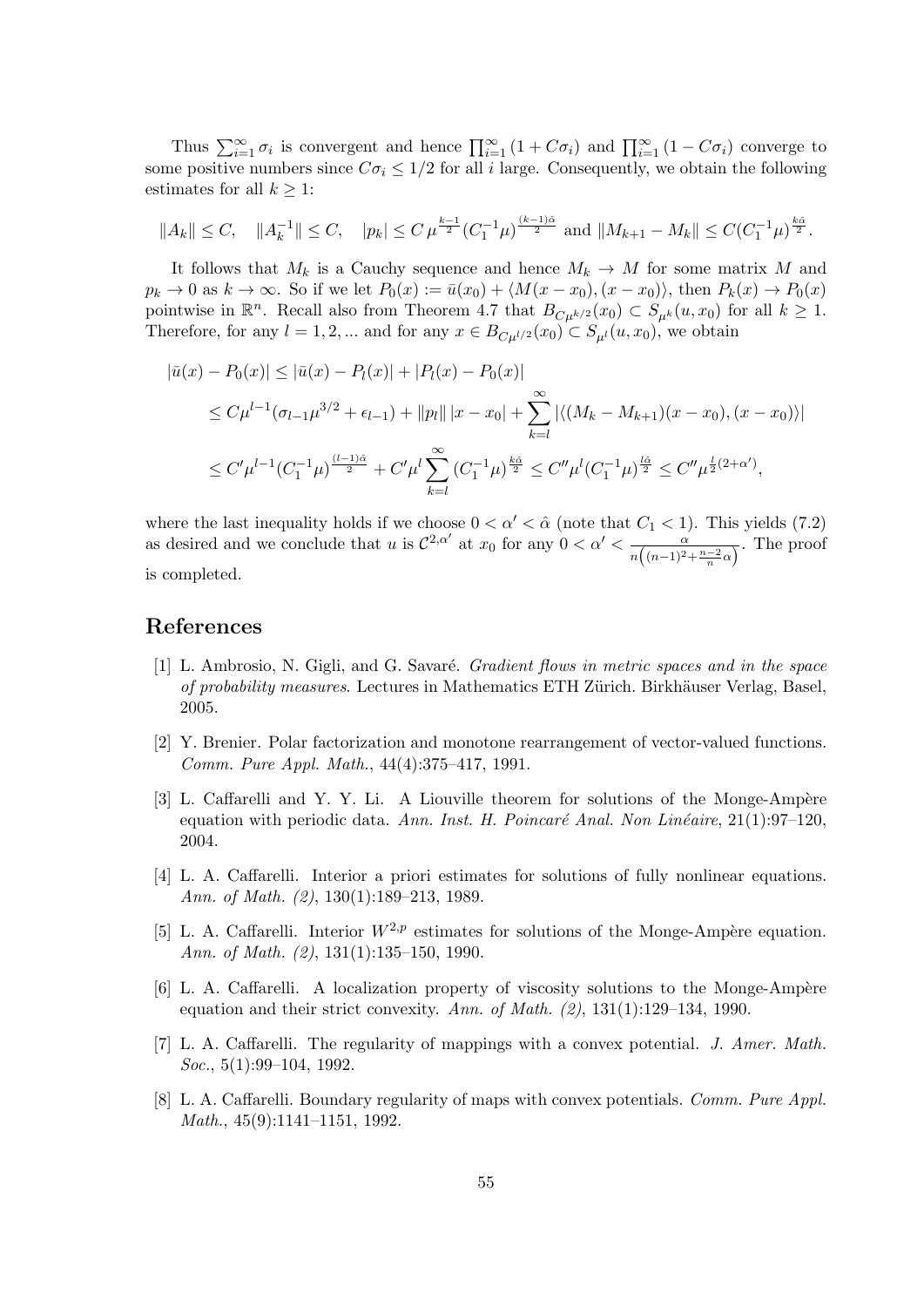- [9] L. A. Caffarelli. Allocation maps with general cost functions. In *Partial differential equations and applications*, volume 177 of *Lecture Notes in Pure and Appl. Math.*, pages 29–35. Dekker, New York, 1996.
- [10] L. A. Caffarelli. Boundary regularity of maps with convex potentials. II. *Ann. of Math. (2)*, 144(3):453–496, 1996.
- [11] L. A. Caffarelli. A priori estimates and the geometry of the Monge Ampère equation. In *Nonlinear partial differential equations in differential geometry (Park City, UT, 1992)*, volume 2 of *IAS/Park City Math. Ser.*, pages 5–63. Amer. Math. Soc., Providence, RI, 1996.
- [12] L. A. Caffarelli and X. Cabré. *Fully nonlinear elliptic equations*, volume 43 of *American Mathematical Society Colloquium Publications*. American Mathematical Society, Providence, RI, 1995.
- [13] L. A. Caffarelli, C. E. Gutiérrez, and Q. Huang. On the regularity of reflector antennas. *Ann. of Math. (2)*, 167(1):299–323, 2008.
- [14] M. de Guzmán. Differentiation of integrals in  $\mathbb{R}^n$ . In *Measure theory (Proc. Conf.*, *Oberwolfach, 1975)*, pages 181–185. Lecture Notes in Math., Vol. 541. Springer, Berlin, 1976.
- [15] P. Delanoë. Gradient rearrangement for diffeomorphisms of a compact manifold. *Differential Geom. Appl.*, 20(2):145–165, 2004.
- [16] P. Delanoë and Y. Ge. Regularity of optimal transport on compact, locally nearly spherical, manifolds. *J. Reine Angew. Math.*, 646:65–115, 2010.
- [17] A. Figalli, Y.-H. Kim, and R. J. McCann. Continuity and injectivity of optimal maps for non-negatively cross-curved costs. Preprint 2009.
- [18] A. Figalli and G. Loeper.  $C^1$  regularity of solutions of the Monge-Ampère equation for optimal transport in dimension two. *Calc. Var. Partial Differential Equations*, 35(4):537– 550, 2009.
- [19] W. Gangbo and R. J. McCann. Optimal maps in Monge's mass transport problem. *C. R. Acad. Sci. Paris S´er. I Math.*, 321(12):1653–1658, 1995.
- [20] W. Gangbo and R. J. McCann. The geometry of optimal transportation. *Acta Math.*, 177(2):113–161, 1996.
- [21] D. Gilbarg and N.S. Trudinger. *Elliptic Partial Differential Equations of Second Order.* Springer–Verlag, New York, 2001.
- [22] C. E. Gutiérrez. *The Monge-Ampère equation*. Progress in Nonlinear Differential Equations and their Applications, 44. Birkhäuser Boston Inc., Boston, MA, 2001.
- [23] C. E. Gutiérrez, Q. Huang and T. V. Nguyen. Interior Hölder estimates for solutions of the Monge-Ampère equation. Preprint.
- [24] C. E. Gutiérrez and T. V. Nguyen. On Monge-Ampère type equations arising in optimal transportation problems. *Calc. Var. Partial Differential Equations*, 28(3):275–316, 2007.